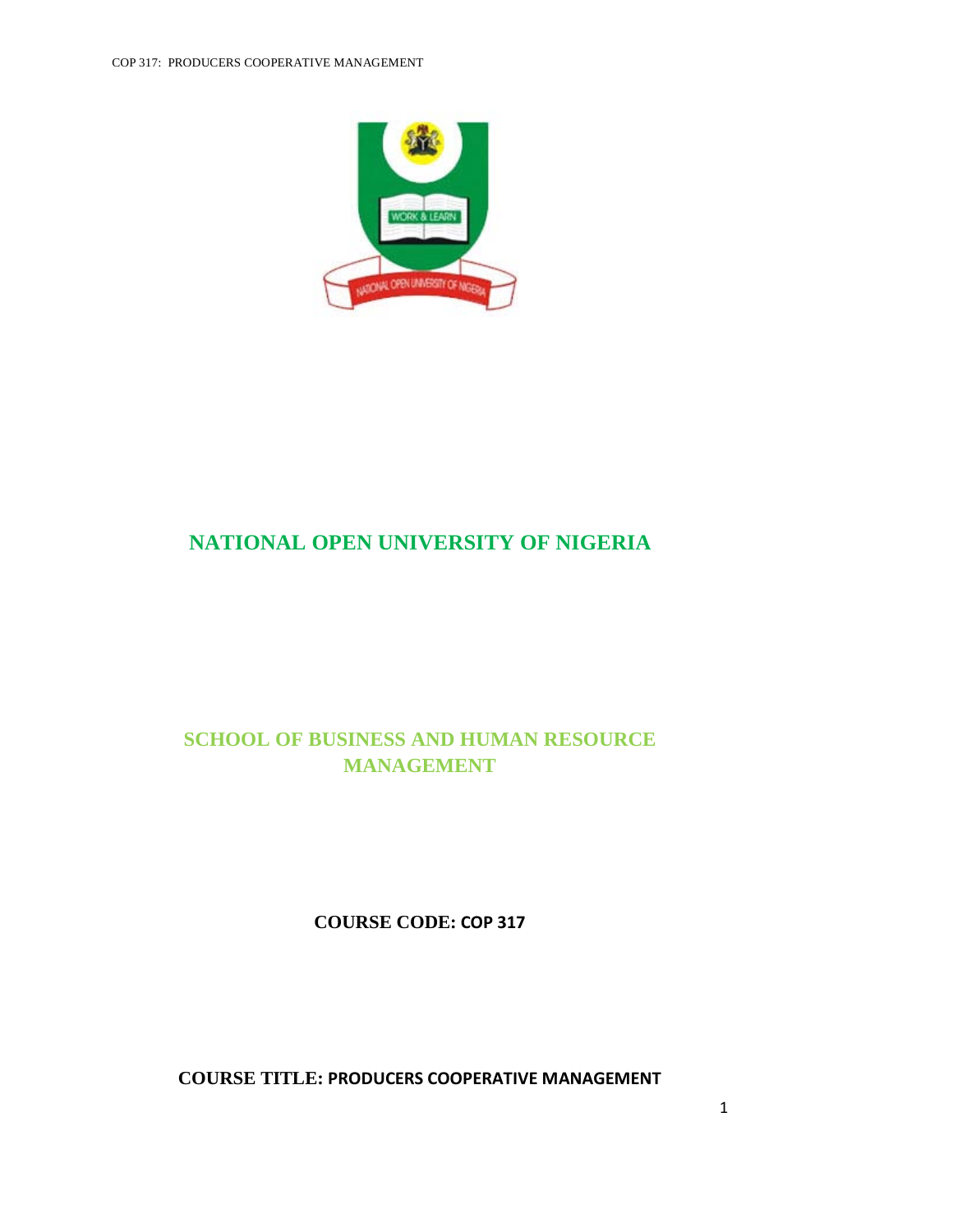

# **COP 317**

### **PRODUCERS COOPERATIVE MANAGEMENT**

Course Developer Dr. A. O. Akerele Dept. of Economics University of Jos Jos. Course Writer **Dr. A. O. Akerele** Dept. of Economics University of Jos

Jos.

Course Editor

Course Co-ordinator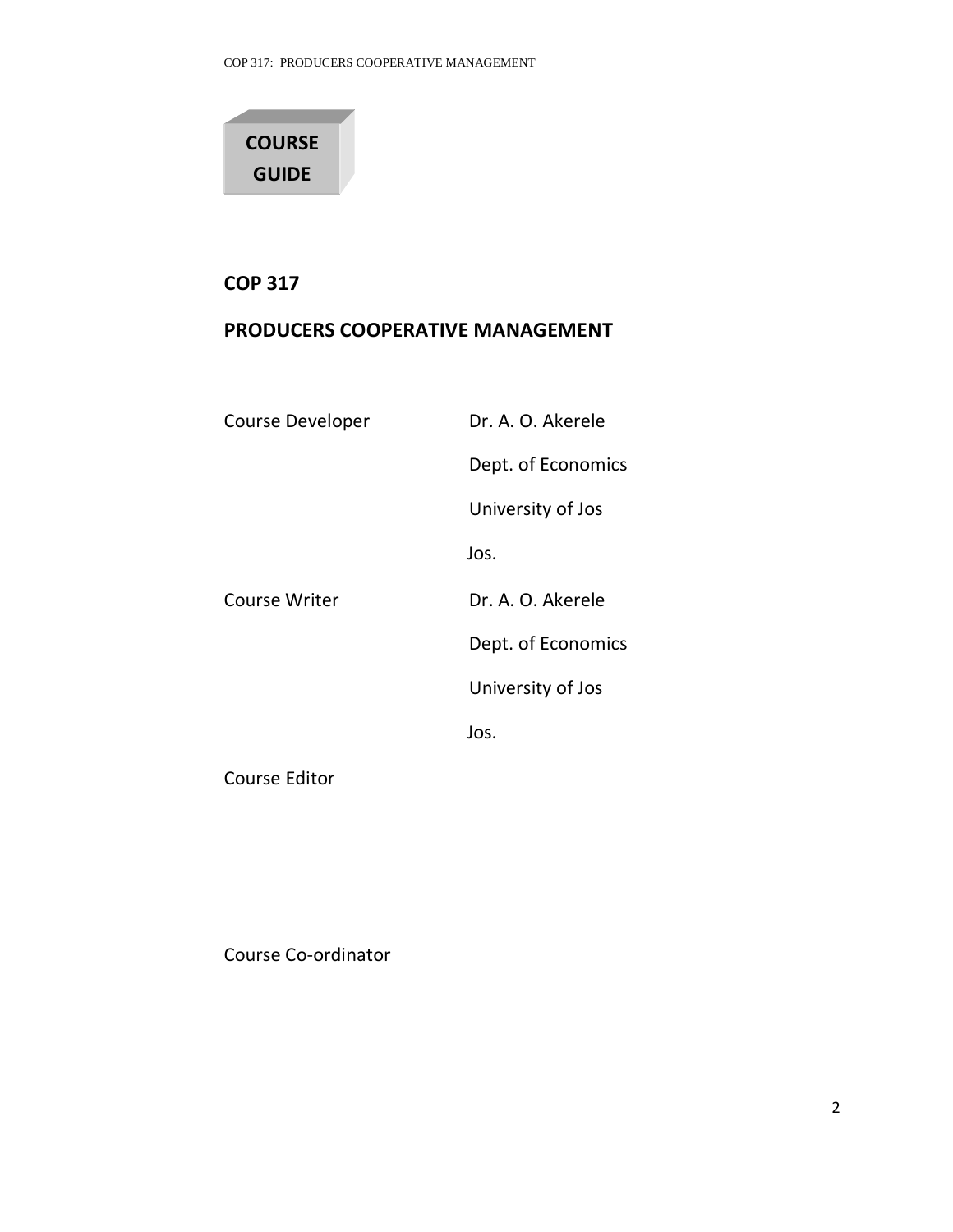Programme Leader



# **NATIONAL OPEN UNIVERSITY OF NIGERIA**

National Open University of Nigeria

Headquarters

14/16 Ahmadu Bello Way

Victoria Island

Lagos

Abuja Annex

245 Samuel Adesujo Ademulegun Street

Central Business District

Opposite Arewa Suites

Abuja

e-mail: [@nou.edu.ng](mailto:centralinfo@nou.edu.ng)

URL: . nou.edu.ng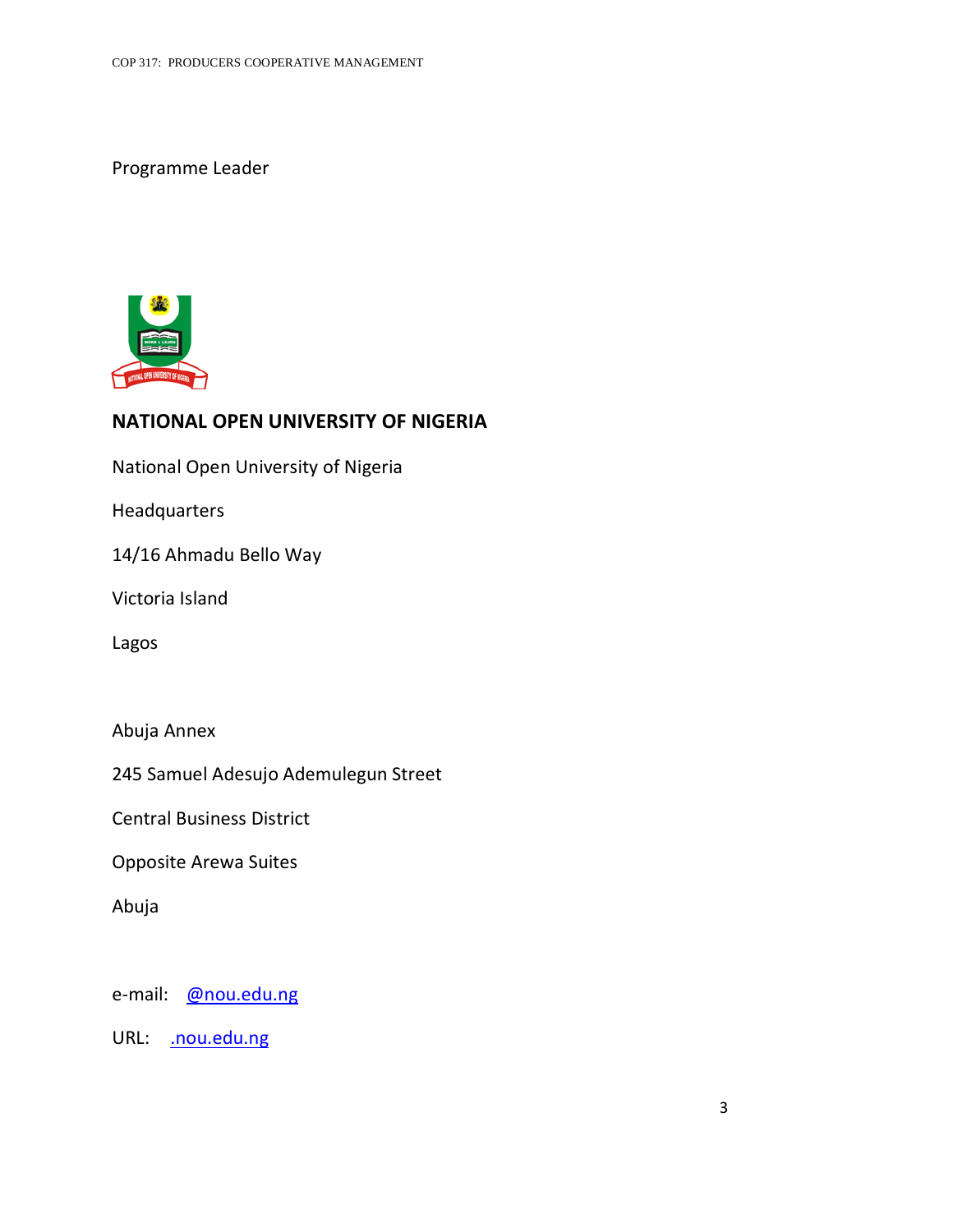# National Open University of Nigeria 2009

First Printed 2009

ISBN

All Rights Reserved

Printed by ……………..

For

National Open University of Nigeria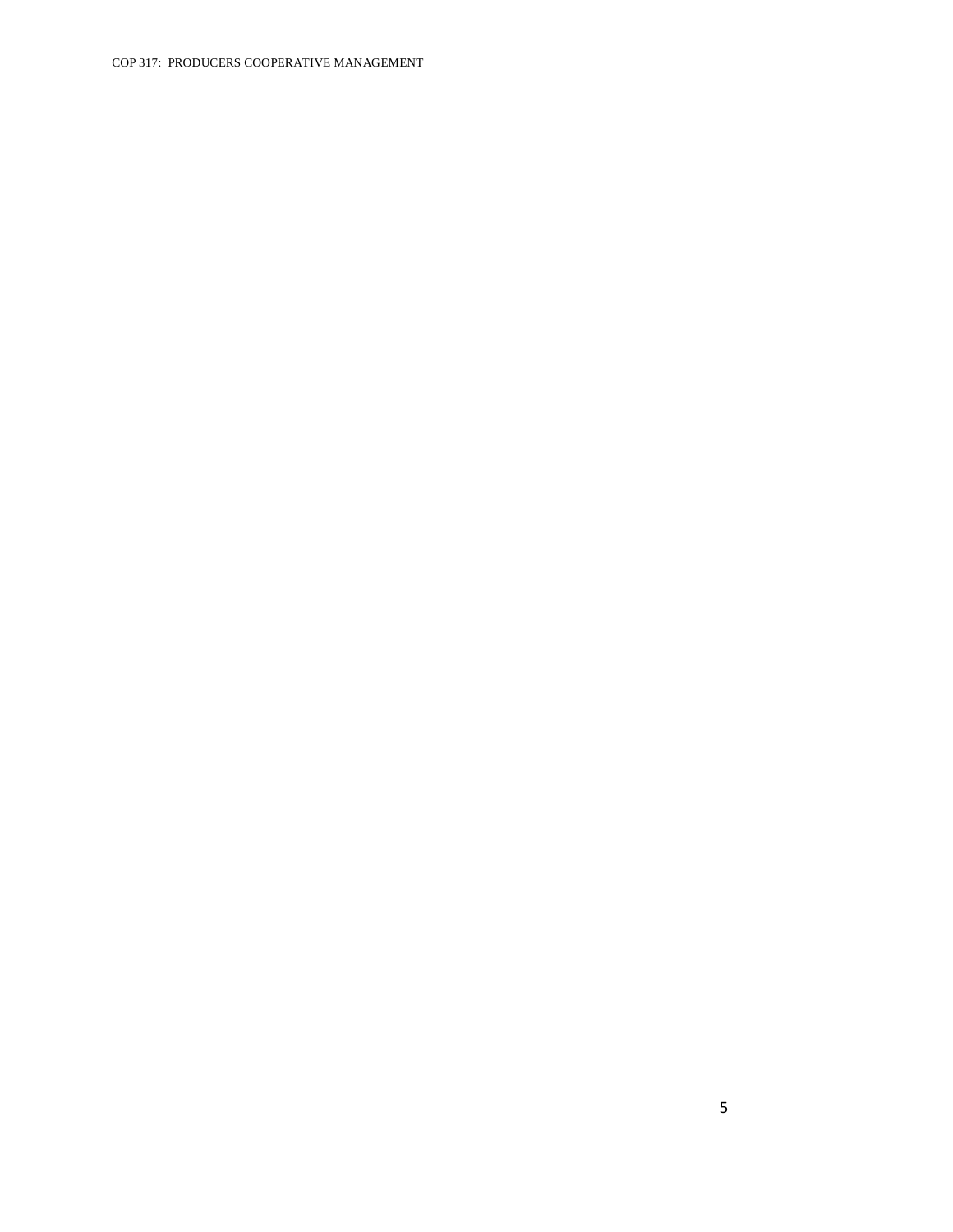# **TABLE OF CONTENTS**

### **PAGE**

| iii |       |
|-----|-------|
|     |       |
|     |       |
|     | vi    |
|     |       |
|     | vii   |
|     |       |
|     | viii. |
|     |       |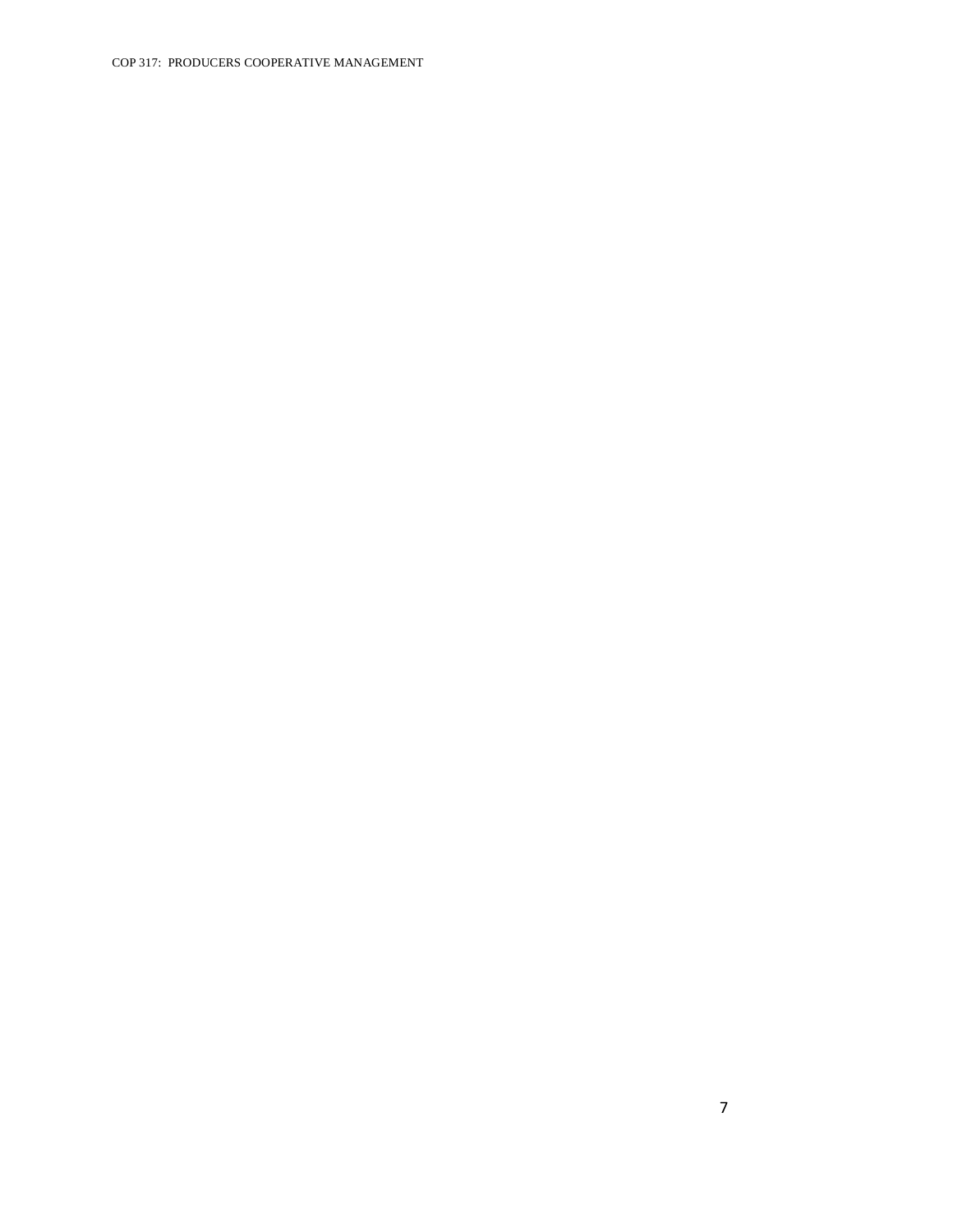### **INTRODUCTION**

The course producers cooperative management (COP 317) is a course which carries two credit units. It is prepared and made available to all the student who are taking B.Sc. Cooperative management and B.Sc. Entrepreneurial and Small Business Management; a programme tenable in the School of Business and Human resources Management. The course is a useful material to you in your academic pursuit as well as in your workplace as managers and administrators.

### **What you will learn in this course**

The course is made up of sixteen units, covering areas such as the nature of producers cooperative, fundamentals of cooperative management, the structure of management committee (manager) and objectives of management of producers cooperative. Areas of producers cooperativemanagement such as production plan, procurement and movement of material, inspection of products and management of transportation system are also discussed. Accounts, cost accounting and statistics which are main instruments of management are explained. Issues such as team work, relations (both internal and external) and management controls which promote good management and sustenance of good will are also considered. In thee last unit, efforts are made to highlight problems militating against the development of producers cooperatives in Nigeria.

This Course Guide is meant to provide you with the necessary information about the course, the nature of the materials you will be using and how to make the best use of the materials towards ensuring adequate success in your programme as well as the practice of Producers Cooperative Management. Also included in this course guide are information on how to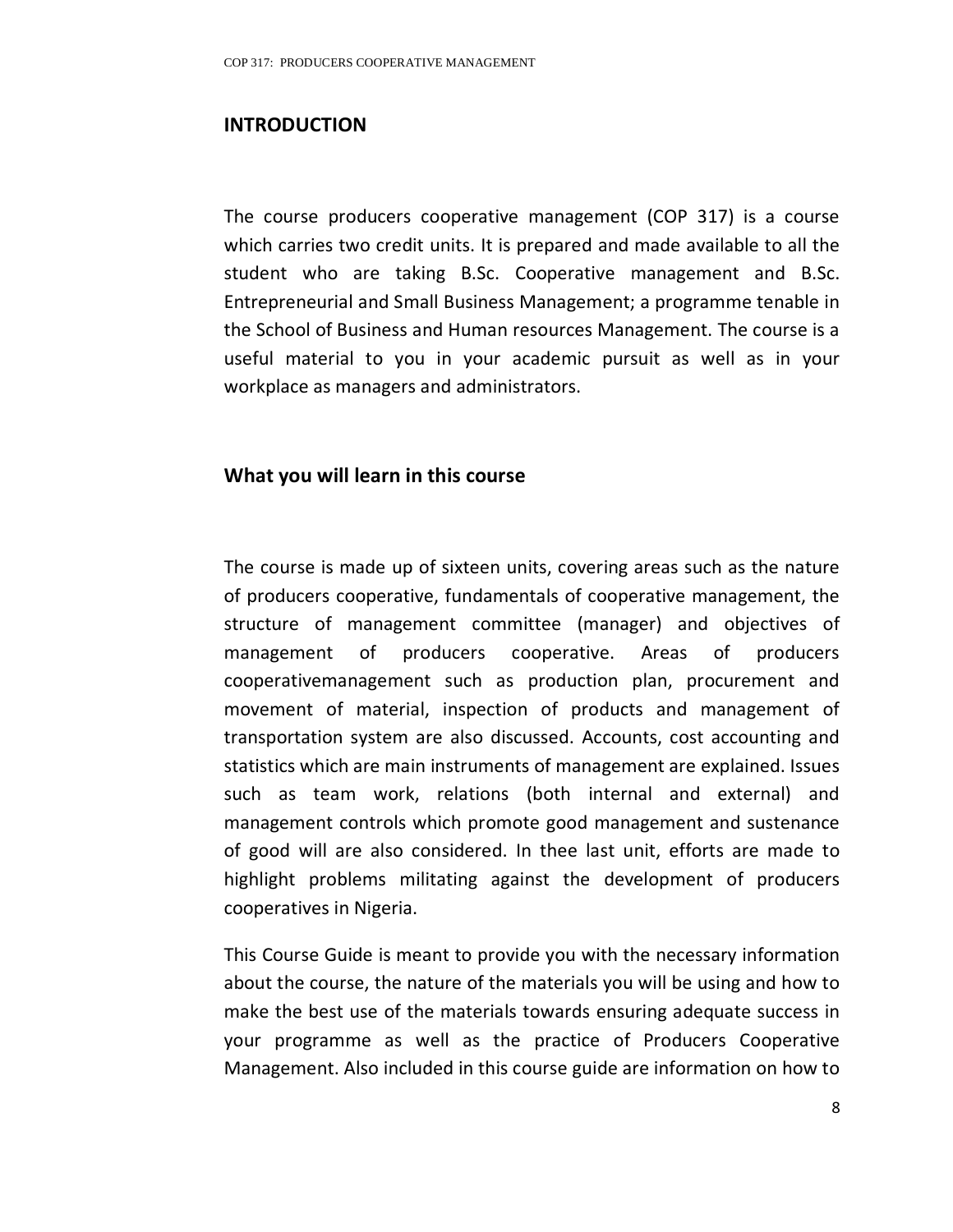make use of your time and information on how to tackle the tutor-marked assignment (TMA) questions. There will be tutorial sessions during which your instructional facilitator will take you through your difficult areas and at the same time have meaningful interaction with your fellow learners.

# **Course Contents**

This course consists of the nature of producers cooperative, Definition of management, structure of cooperative management and its committee or cooperative manager.

Duties/functions of management of producers cooperative, Management and production plan: plants and machineries, premises, other facilities such as water, electricity etc, safety and comfort of employees, installation of machinery, installation of machinery, procurement and movement of materials, inspection, marketing of products, accounts, cost accounting and statistics for management. Staff management and Team work. Relations of staff and cooperative members, External relations. Problems of producers cooperative management.

### **Course Aims**

The main aim of the course is to equip you with adequate information on producers cooperative management to enable you acquire sufficient knowledge to advise cooperator on the management of producers cooperative. The course also aims at making you have a greater appreciation of the role of government officials in the management of producers cooperative.

The aims of the course will be achieved by:

- Explaining the nature of producers cooperative;
- Discussing the fundamentals of cooperative management;
- Explaining the structure of cooperative management;
- Stating the objectives of producers cooperative;
- Discussing producers cooperative production plan;
- Explaining procurement and movement of material;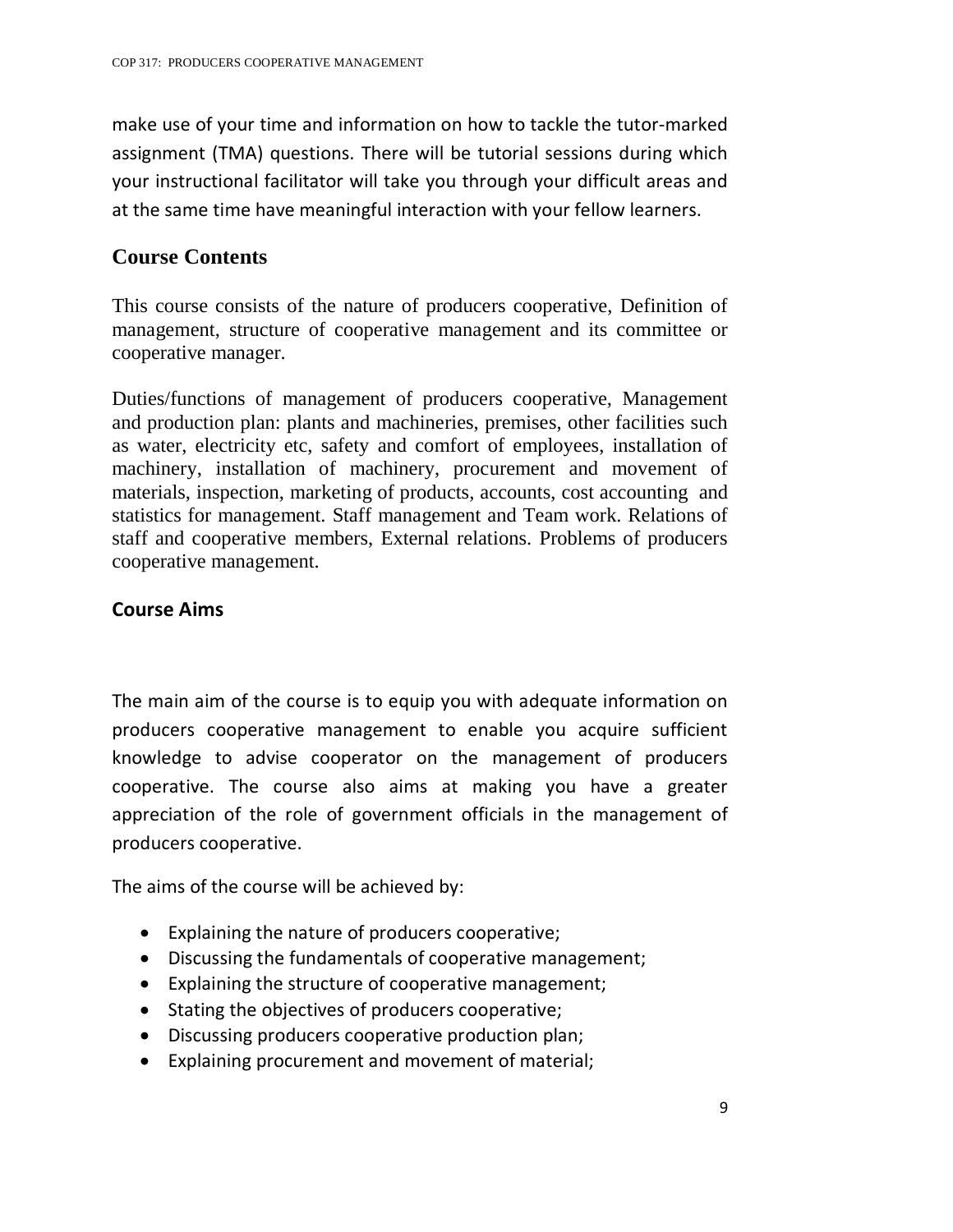- Describing the process of product inspection;
- Identifying and explaining factors determining the management of transport system
- Explaining the various instruments o f management;
- Discussing internal and external relations affecting the management of cooperatives; and
- Identifying and discussing problems of producers cooperative development in Nigeria.

# **Course objectives**

After completing this course, you should be able to

- discuss the nature of producers cooperative;
- explain the fundamentals of cooperative management;
- identify the factors determining the structure of cooperative management;
- state the objectives of producers cooperative;
- discuss producers cooperative production plan
- explain procurement and movement of materials;
- describe the process of product inspection;
- identify and explain factors determining the management of transport system;
- know that accounts, cost accounting and statistics are instruments of management;
- discuss relations as it affects management in cooperative; and
- Identify and discuss the development of producers cooperative in Nigeria.

### **Course materials**

Major components of the course are:

1. Course Guide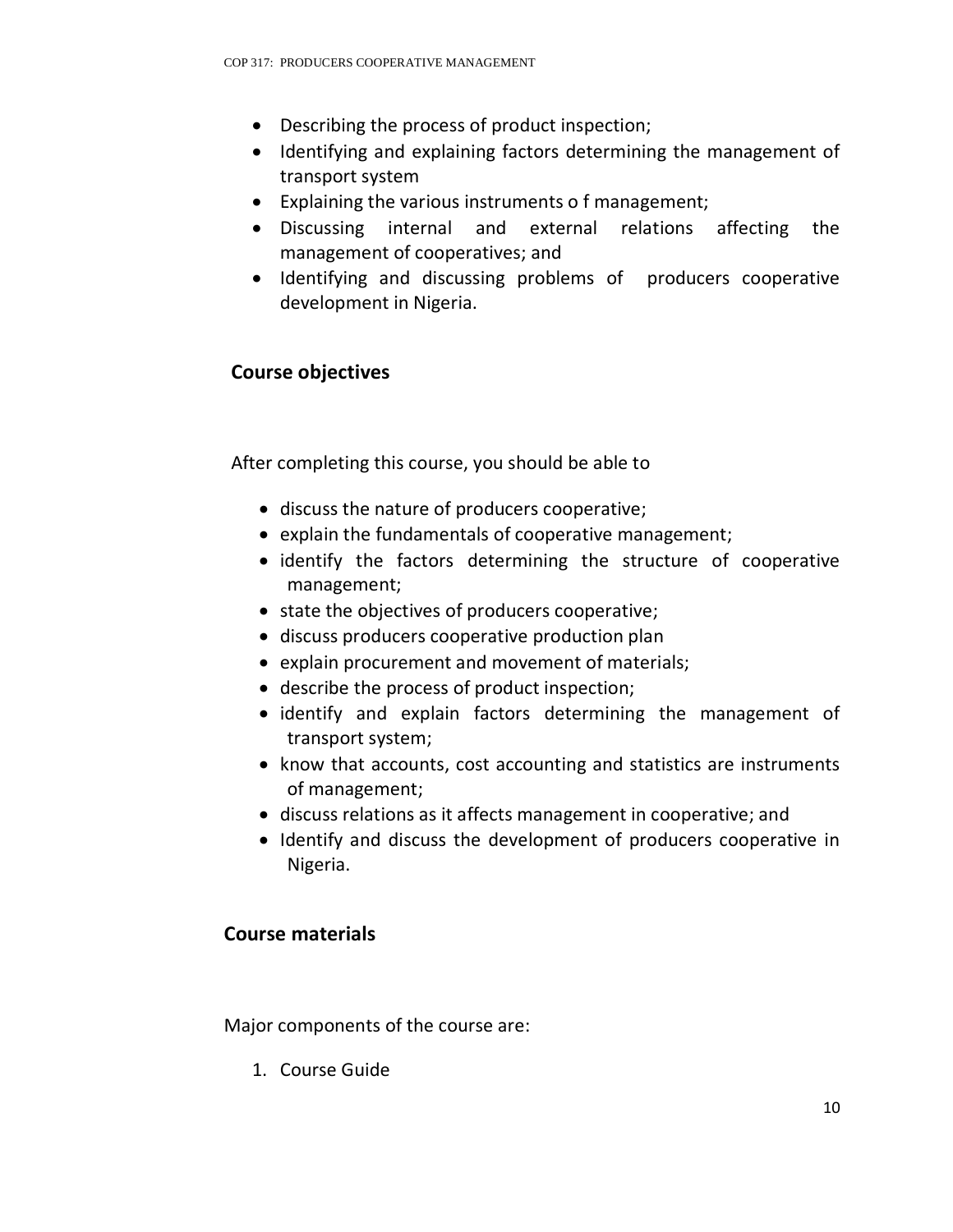- 2. Study Guide
- 3. Textbooks
- 4. Assignment Guide

# **Study units**

There are sixteen units in the course, which should be studied carefully. Such units are as follows:

- Unit 1: Nature of producers cooperative.
- Unit 2: Definition of management and fundamentals of cooperative management.
- Unit 3: Structure of management and management committee (Manager).
- Unit 4: Objectives of Management of producers cooperative.
- Unit 5: Producers cooperative production plan.
- Unit 6: Procurement and movement of material.
- Unit 7: Inspection of products.
- Unit 8: Managing Transportation.
- Unit 9: Accounts as instrument of management.
- Unit 10: Cost Accounting for management decision.
- Unit 11: Statistics and management appraisal and planning.
- Unit 12: Staff management and Team work.
- Unit 13: Relations of Staff and cooperative members.
- Unit 14: External relations.
- Unit 15: Management controls.
- Unit 16: Problems of producers cooperative management in Nigeria.

The first unit explains the nature of producers cooperative which is the subject matter of the course. The second unit delves into management generally and its specifics in cooperative management. Examination of the structure and objectives is the preoccupation of the third and fourth units.

The next units, 5, 6, 7 and 8, centre on the actual management processes and actions in producers cooperative. In particular, production plan, procurement and movement of materials, inspection of products and transport management are discussed.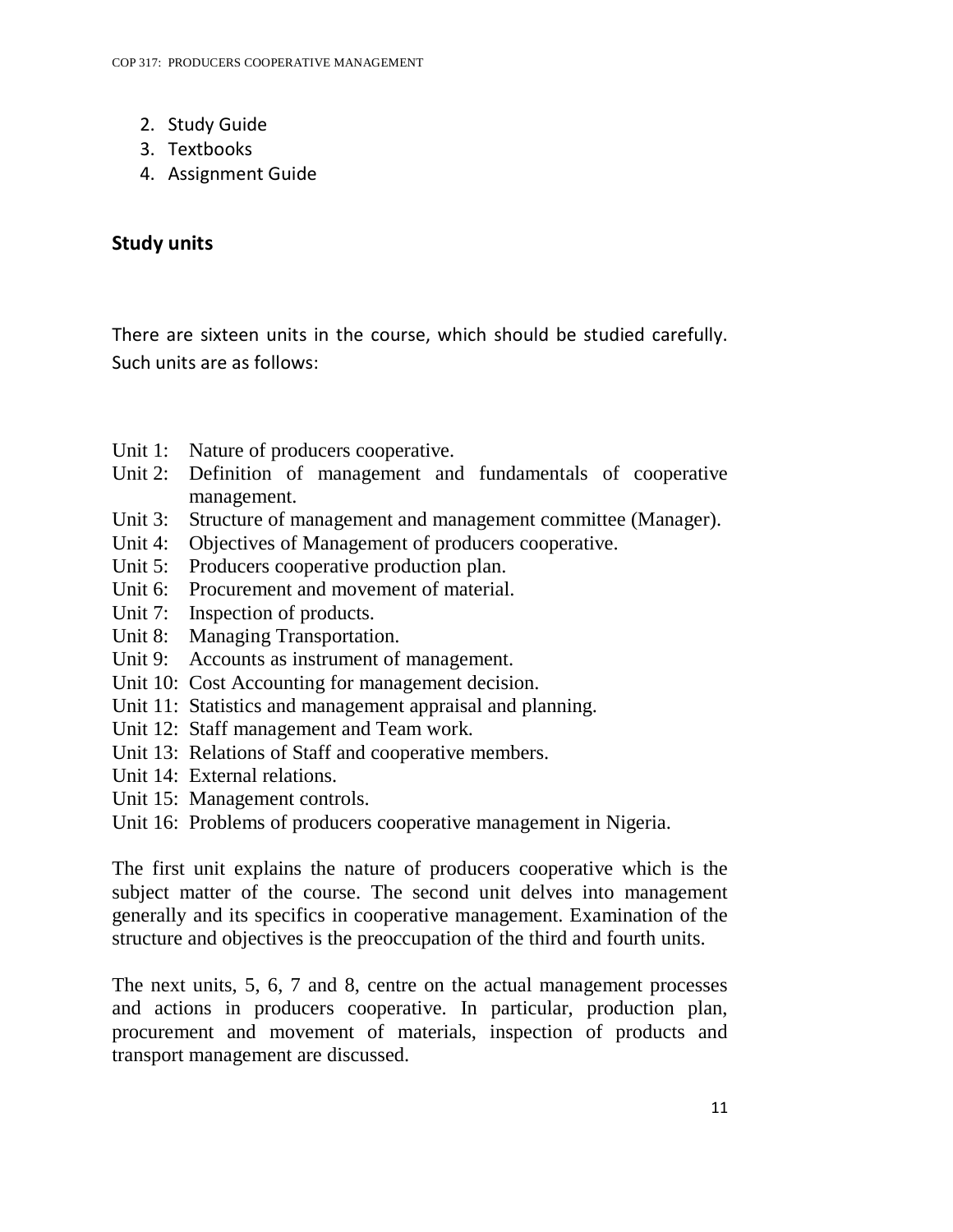Accounts, cost accounting and statistics form the nucleus of management instruments for decision making. These instruments are discussed in Units 9, 10 and 11. Team work, a crucial impetus for smooth management and increase in productivity, is also explained.

Units 13 and 14 extensively examine both internal and external relations of cooperative. Relations of cooperatives with government officials received more than ordinary attention. Management controls are discussed in Unit 15. Lastly, the problems of producers cooperative management in Nigeria are highlighted.

Each study unit will take at least two hours, and it includes the introduction, objectives, main content, self-assessment exercises, conclusion and summary as well as references. Other areas border on the tutor-marked assignment questions. Some of the self-assessment exercises will necessitate contacting some organizations. You are advised to do so in order to observe industrial relations in practice.

There are also textbooks under the references and other resources for further reading. They are meant to give you additional information if only you can lay your hands on any of them. You are advised to practice the self-assessment exercises and tutor-marked assignment questions for greater understanding of the course. By so doing, the stated learning objectives of the course will be achieved.

### **Assignment:**

There are many assignments on this course and you are expected to do all of them by following the schedule prescribed for them in terms of when to attempt them and submit same for grading by your tutor.

### **Tutor-marked Assignment**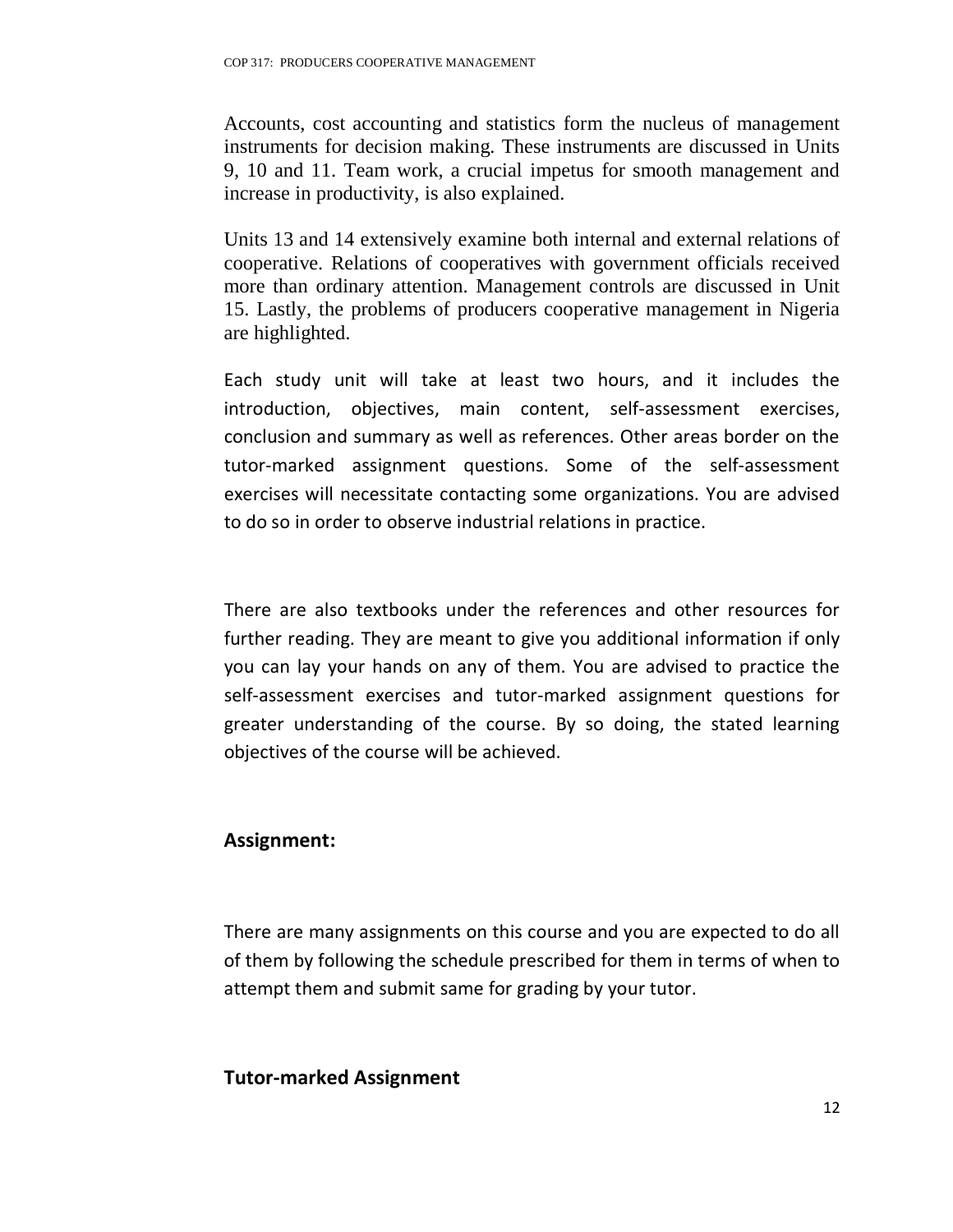In doing the tutor-marked assignment, you are to apply your transfer knowledge and what you have learnt in the contents of the study units. These assignments which are many in number are expected to be turned in to your Tutor for grading. They constitute 30% of the total score for the course.

### **Final written Examination**

At the end of the course, you will write the final examination. It will attract the remaining 70%. This makes the total final score to be 100%.

#### **Conclusion**

The course, Producers Cooperative Management (COP317) exposes you to the issues involved in cooperative management. On the successful completion of the course, you would have been armed with materials necessary for efficient and effective management of producers cooperative.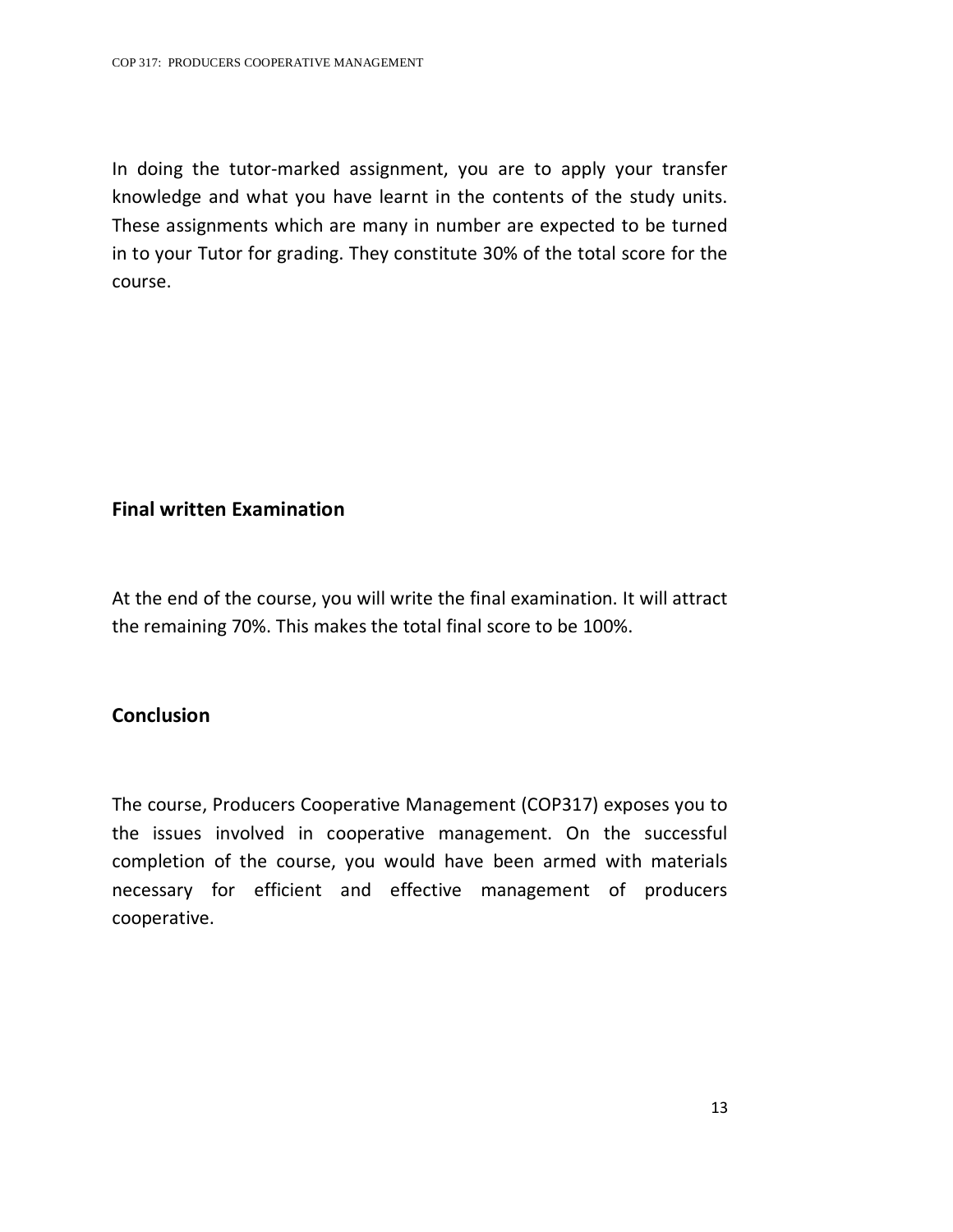#### **COP 317: PRODUCERS COOPERATIVE MANAGEMENT**

To equip the learner with adequate information on producers cooperative management to enable learner acquire sufficient knowledge to advise cooperators on the management of producers cooperative.

Nature of producers cooperative, Definition of management, structure of cooperative management and its committee/or cooperative manager.

Duties/functions of management of producers cooperative, Management and production plan: plants and machineries, premises, other facilities such as water, electricity etc, safety and comfort of employees, installation of machinery, installation of machinery, procurement and movement of materials, inspection, marketing of products, accounts, cost accounting and statistics for management. Staff management and Team work. Relations of staff and cooperative members, External relations. Problems of producers cooperative management.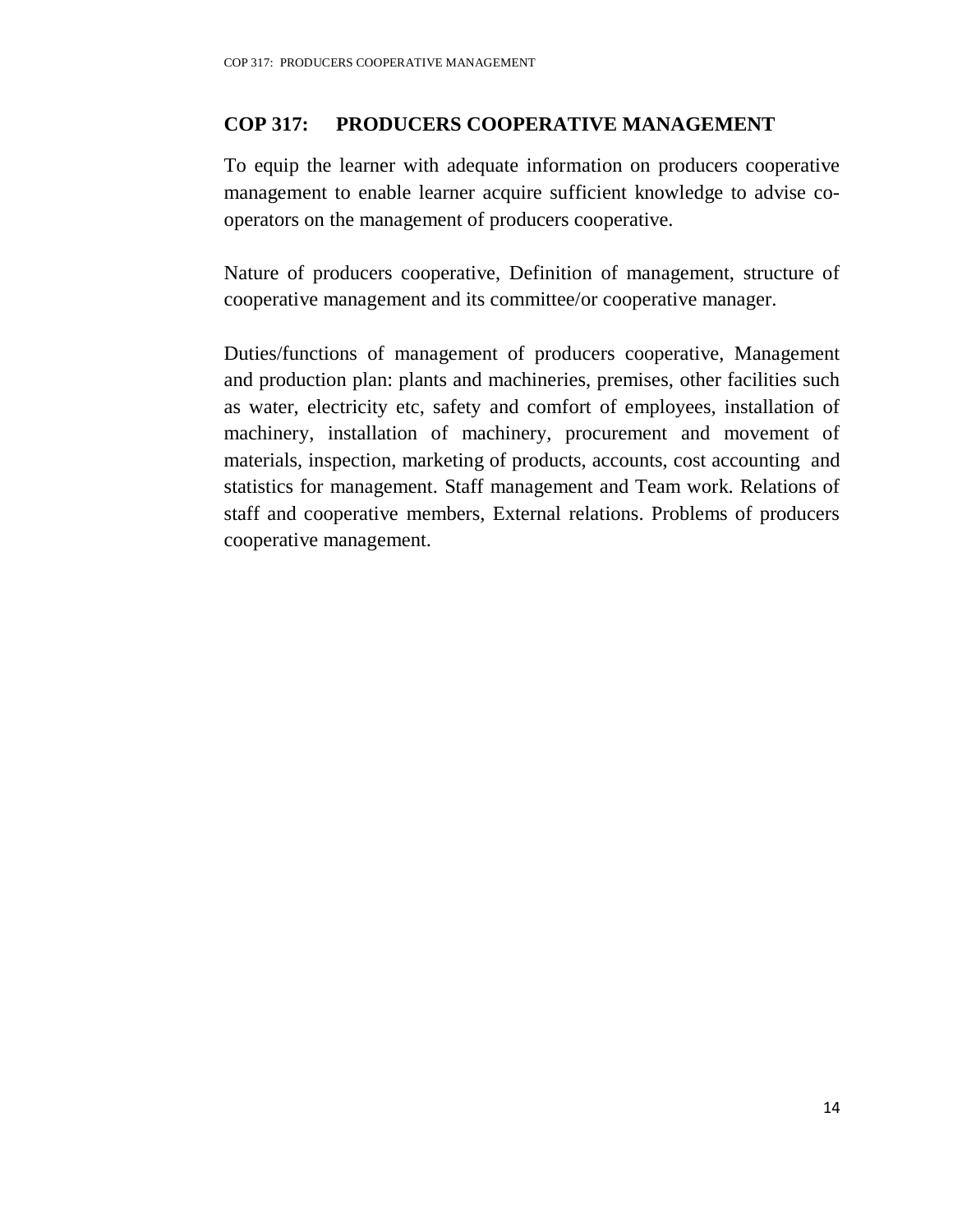# **COP 317: PRODUCERS COOPERATIVE MANAGEMENT**

## **OBJECTIVE:**

To equip the learner with adequate information on producers cooperative management to enable learner acquire sufficient knowledge to advice cooperators on the management of producers cooperative.

### MODULE 1

| UNIT 1: | Nature of producers cooperative.                         |
|---------|----------------------------------------------------------|
| UNIT 2: | Definition of management and fundamentals of cooperative |
|         | management.                                              |
| UNIT 3: | Structure of management and management committee         |
|         | (Manager).                                               |

UNIT 4: Objectives of Management of producers cooperative.

### MODULE 2

| UNIT $5$ :         | Producers cooperative production plan. |
|--------------------|----------------------------------------|
| UNIT <sub>6:</sub> | Procurement and movement of material.  |
| UNIT $7:$          | Inspection of products.                |
| <b>UNIT 8:</b>     | Managing Transportation.               |

### MOLUDE 3

- UNIT 9: Accounts as instrument of management.
- UNIT 10: Cost Accounting for management decision.
- UNIT 11: Statistics and management appraisal and planning.
- UNIT 12: Staff management and Team work.

### MODULE 4

- UNIT 13: Relations of Staff and cooperative members.
- UNIT 14: External relations.
- UNIT 15: Management controls.
- UNIT 16: Problems of producers cooperative management in Nigeria.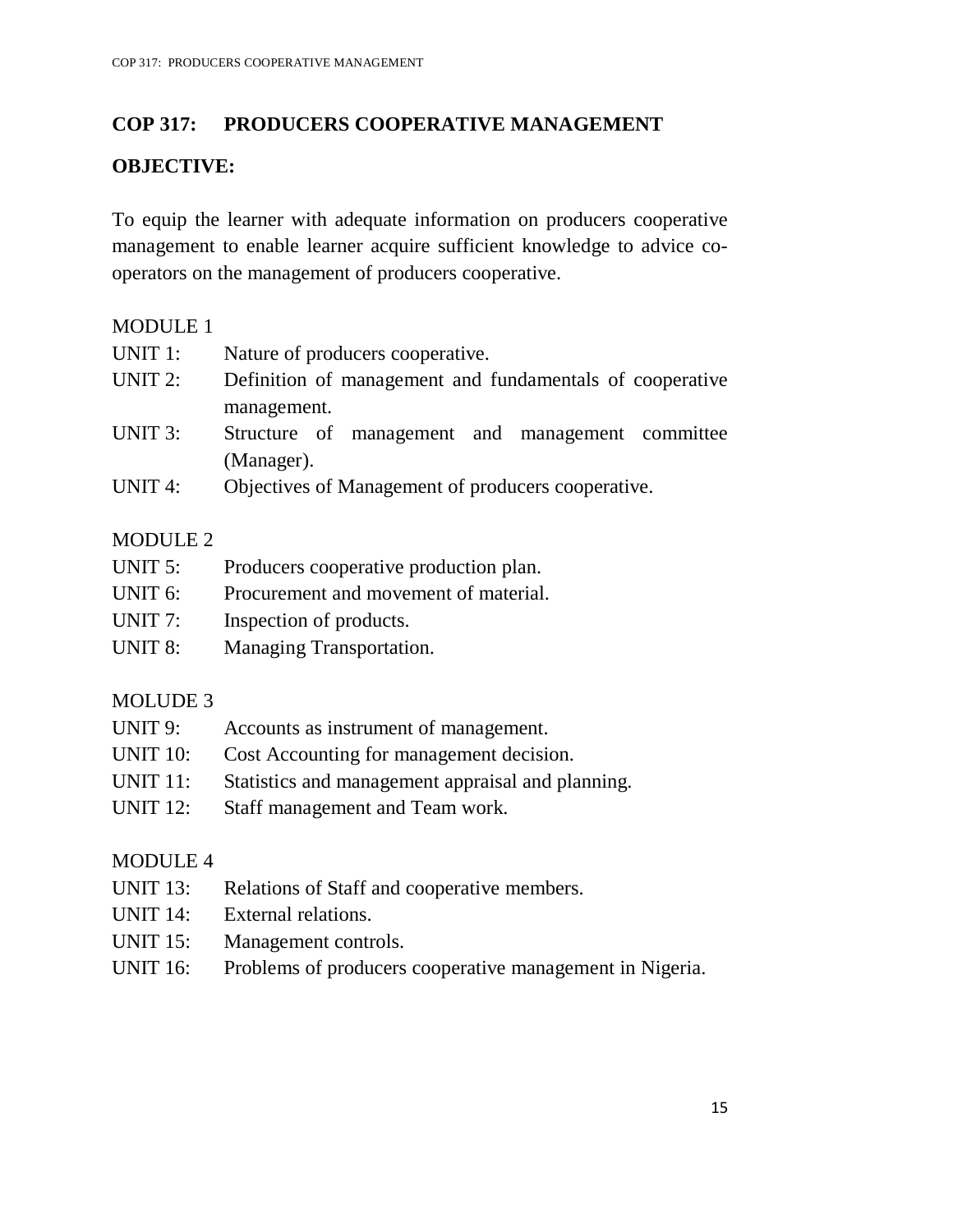# **UNIT 1: NATURE OF PRODUCERS COOPERATIVE**

# **CONTENT**

- 1.0 Introduction
- 2.0 Objective
- 3.0 Main Content
	- 3.1 Nature of producers cooperative.
	- 3.2 Areas of business of producers cooperative.
	- 3.3 The difference of producers cooperative business from business set up by other societies.
- 4.0 Conclusion
- 5.0 Summary
- 6.0 Tutor-marked Assignment
- 7.0 Reference/ Further Readings

# **1.0 INTRODUCTION**

Producers cooperative as an enterprises requires good and effective management. Its management is like that of others cooperative management such as agricultural credit, thrift and credit, consumers, marketing etc. cooperatives except that management functions are fully the responsibilities of owner-member employees. The sincerity and locality of such memberowner employees will be impetus for management success.

This unit therefore, examines the nature of the producers cooperative, its product and services and what makes producers cooperative different from other types of cooperative organizations.

# **2.0 OBJECTIVES**

The student is expected to:

- Know the nature of producers cooperative.
- Explain why its management is different.
- Know areas of business of producers cooperative in terms of goods and services.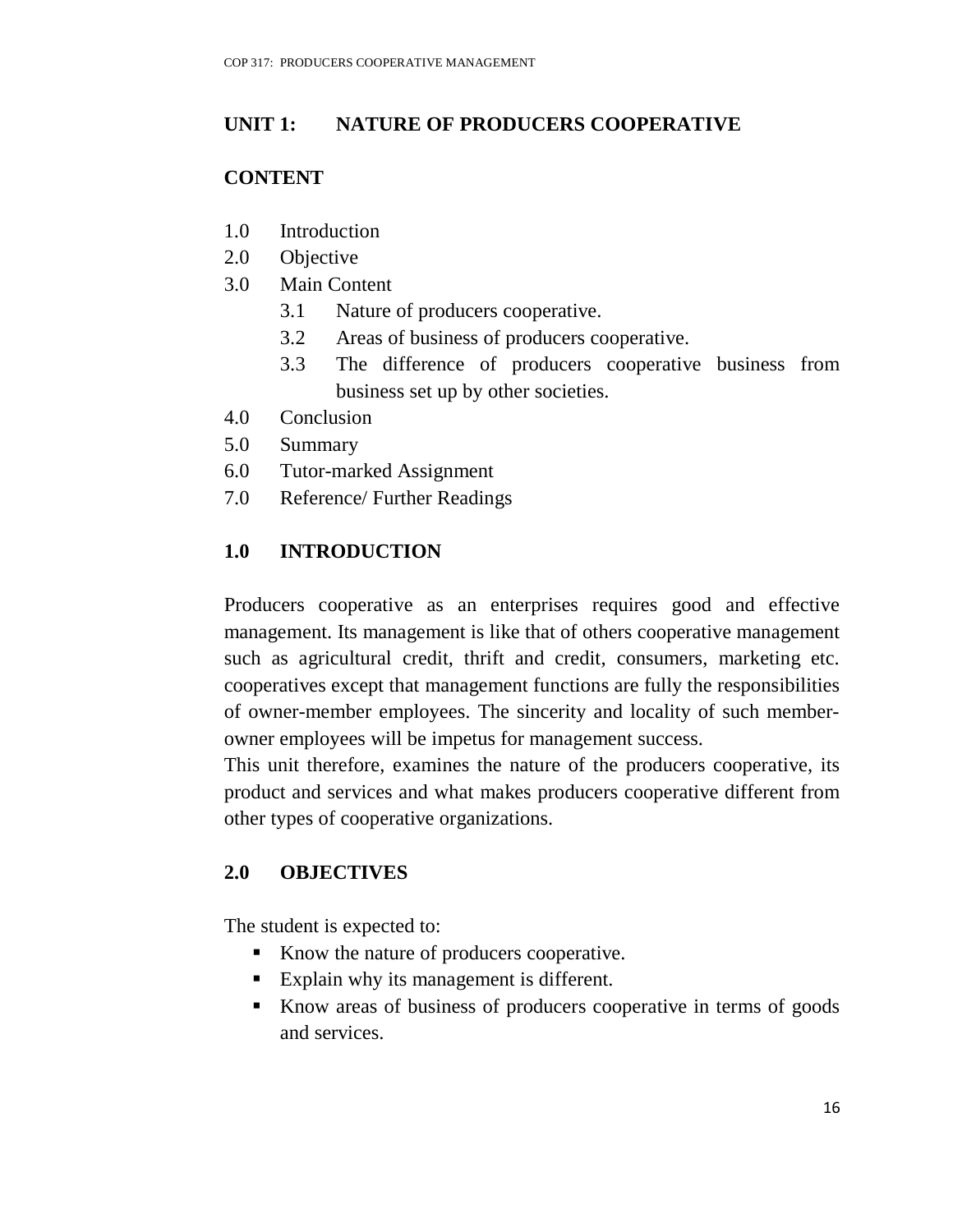### **3.0 MAIN CONTENT**

### **3.1 NATURE OF PRODUCERS COOPERATIVE**

A producer cooperative is a cooperative business where skilled workmen and workwomen set up their own factories (business). Members (skilled) of such producer cooperative employees (shareholders) are paid wages and receive bonus from the surplus (profit) of the enterprise. Such producer cooperatives are identified as industrial cooperative, industrial productive cooperative (Youngjohns, 1978. P.16) etc.

Another characteristic of producers cooperatives is that their products are usually not for members but for individual consumers, cooperative organizations, private companies and the general public.

Farmers' producers cooperative as a kind of producers cooperative must be based on joint ownership. It is common to have farmers' cooperative with joint ownership of land and at the same time members being employees. Inn this case, however, the absence of skills being the basis of formation of the cooperative deprived it the privilege of being a proper producers cooperative.

#### **RECYCLING COOPERATIVE**

A recycling cooperative is an industrial [cooperative,](http://en.wikipedia.org/wiki/Cooperative) co-owned and maintained by either workers or consumers, which specializes in the [recycling](http://en.wikipedia.org/wiki/Recycling) of various materials. Such cooperatives are either [non-profit](http://en.wikipedia.org/wiki/Non-profit) or [not-for-profit;](http://en.wikipedia.org/wiki/Not-for-profit) a major theoretical benefit of mass co-ownership is that raw recycled materials can become increasingly and equally distributed among the membership population at a low cost, be it for reusage at home or for reusage in the manufacturing of newer goods or versions of goods to be sold to customers at cheaper prices than would be possible with freshlyobtained raw materials. A subset is the business recycling cooperative, which, according to the [Northeast Recycling Council,](http://en.wikipedia.org/w/index.php?title=Northeast_Recycling_Council&action=edit&redlink=1) is a group of business in a particular region, which separate recyclable waste, usually produced by their own functions, for prearranged collection by a shared hauler.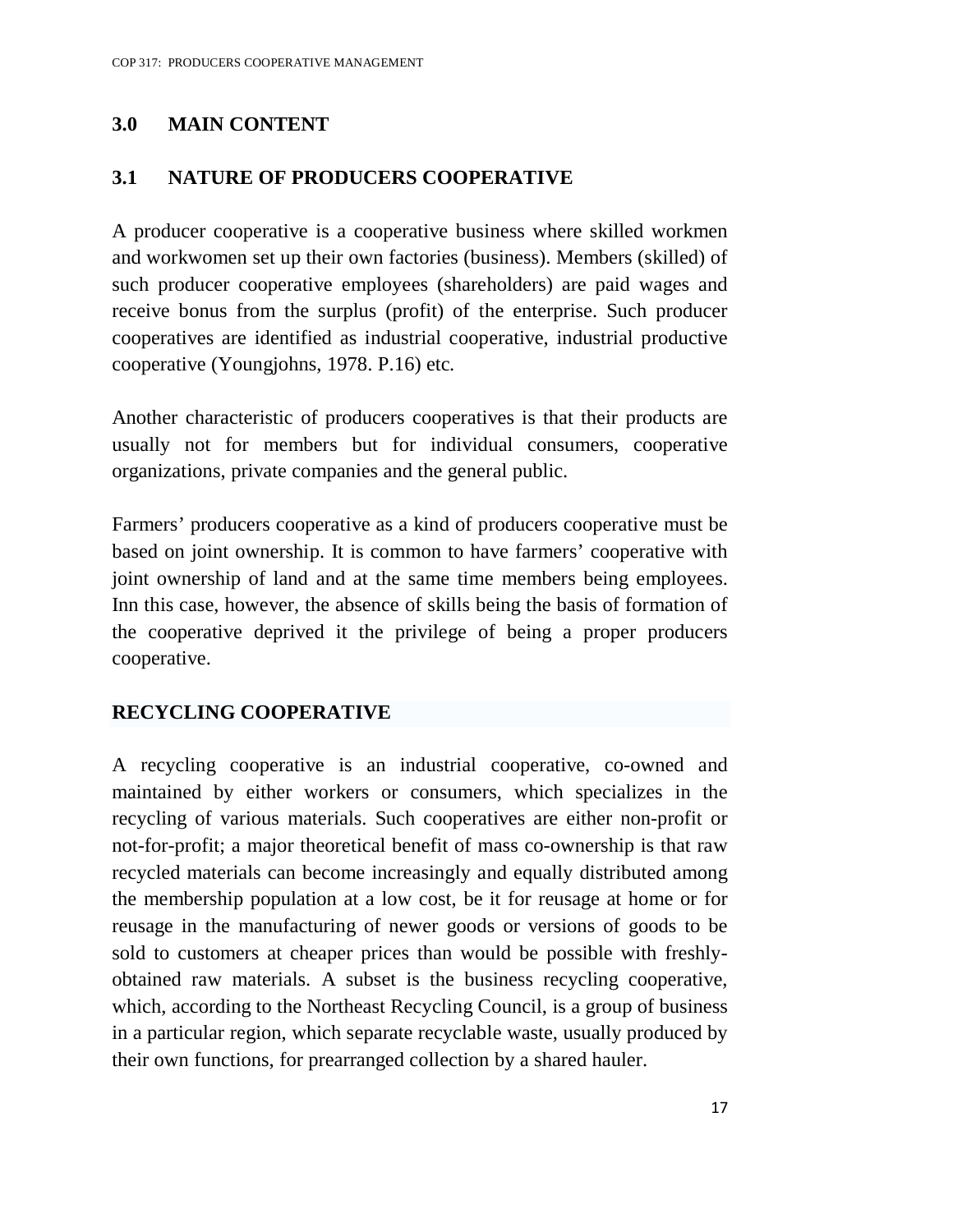### **Examples**

- [Free Geek,](http://en.wikipedia.org/wiki/Free_Geek) a cooperative non-profit which recycles old computer parts and [e-waste](http://en.wikipedia.org/wiki/E-waste) for re-usage in refurbished new computers which are sold preinstalled with [free and open source software](http://en.wikipedia.org/wiki/Free_and_open_source_software)
- [Headwaters Cooperative Recycling](http://en.wikipedia.org/w/index.php?title=Headwaters_Cooperative_Recycling&action=edit&redlink=1)
- [South Shore Recycling Cooperative](http://en.wikipedia.org/w/index.php?title=South_Shore_Recycling_Cooperative&action=edit&redlink=1)
- [Biofuel Recycling Cooperative](http://en.wikipedia.org/w/index.php?title=Biofuel_Recycling_Cooperative&action=edit&redlink=1)
- [Oregon Beverage Recycling Cooperative](http://en.wikipedia.org/w/index.php?title=Oregon_Beverage_Recycling_Cooperative&action=edit&redlink=1)
- [Central Recycling Cooperative](http://en.wikipedia.org/w/index.php?title=Central_Recycling_Cooperative&action=edit&redlink=1)
- [Orange County Recycling Cooperative](http://en.wikipedia.org/w/index.php?title=Orange_County_Recycling_Cooperative&action=edit&redlink=1)
- [North Central West Virginia Recycling Cooperative](http://en.wikipedia.org/w/index.php?title=North_Central_West_Virginia_Recycling_Cooperative&action=edit&redlink=1)
- [Recycling Marketing Cooperative for Tennessee](http://en.wikipedia.org/w/index.php?title=Recycling_Marketing_Cooperative_for_Tennessee&action=edit&redlink=1)
- [Magpie Recycling Co-operative](http://en.wikipedia.org/w/index.php?title=Magpie_Recycling_Co-operative&action=edit&redlink=1)
- [Connecticut Agricultural Plastics Recycling Cooperative](http://en.wikipedia.org/w/index.php?title=Connecticut_Agricultural_Plastics_Recycling_Cooperative&action=edit&redlink=1)
- [Environmental Co-op](http://en.wikipedia.org/w/index.php?title=Environmental_Co-op&action=edit&redlink=1)

### **WORKER COOPERATIVE**

A worker cooperative is a [cooperative](http://en.wikipedia.org/wiki/Cooperative) owned and democratically controlled by its worker-owners. This control may be exercised in a number of ways. In 'pure' forms of worker co-operative, all shares are held by the workforce with no outside or consumer owners, and each member has one voting share. In practice, control by worker-owners may be exercised through individual, collective or majority ownership by the workforce, or the retention of individual, collective or majority voting rights (exercised on a one-member one-vote basis). A worker cooperative, therefore, has the characteristic that the majority of its workforce own shares, and the majority of shares are owned by the workforce.

#### **SELF ASSESSMENT EXERCISE 1**

Explain the nature of producers cooperative.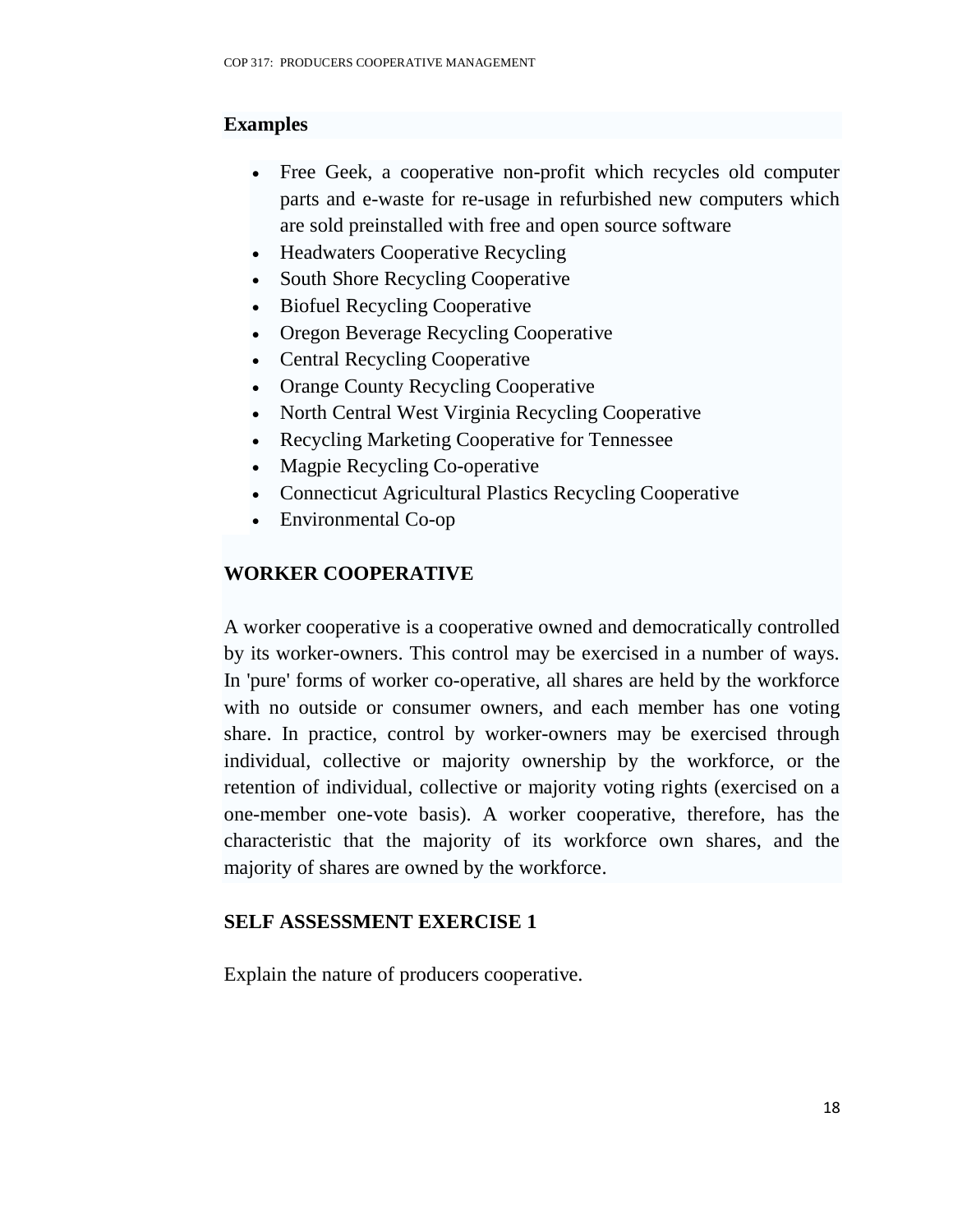### **3.2 AREAS OF BUSINESS OF PRODUCERS COOPERATIVE**

Producers cooperative (small scale industries) at the early stage of industrialization in the western Europe succeeded especially in trade such as printing, shoemaking and light metal work (ILO, 1978. P.11). Producer cooperatives have since extended to many areas such as bakeries, fertilizers, pesticides, tools, animal feeds etc. Youngjohns (1978. P.16) also noted best areas of producers cooperatives to include building, clothing, manufacture, general labouring (on contract), furniture making and transport services.

The producers cooperatives also engage in production of butter, cheese, cocoa drinks and powder, vegetables oil etc. This is however different from processing of agricultural products carried out by agricultural or marketing cooperative societies. It is possible for a group of farmers to pool their land, labour, implements and livestock and carry on the whole business of agricultural production on a basis of joint ownership and management. In essence, this is not producers cooperative. Their areas of operation cannot be included in areas of producers/industrial cooperative.

There are, however, a rather limited number of cooperative which exit for sole purpose of running a transport fleet. The members are usually the drivers of the vehicles, but here are cases where farmers have formed a cooperative transport pool to carry their produce to the market, even though they have not attempted to sell it cooperatively. Some of the better-known worker-owned transport cooperatives (producers) operate buses, taxicabs, furniture removal vans and general service lorries.

### **SELF ASSESSMENT EXERCISE 2**

Mention five areas of producers cooperative business.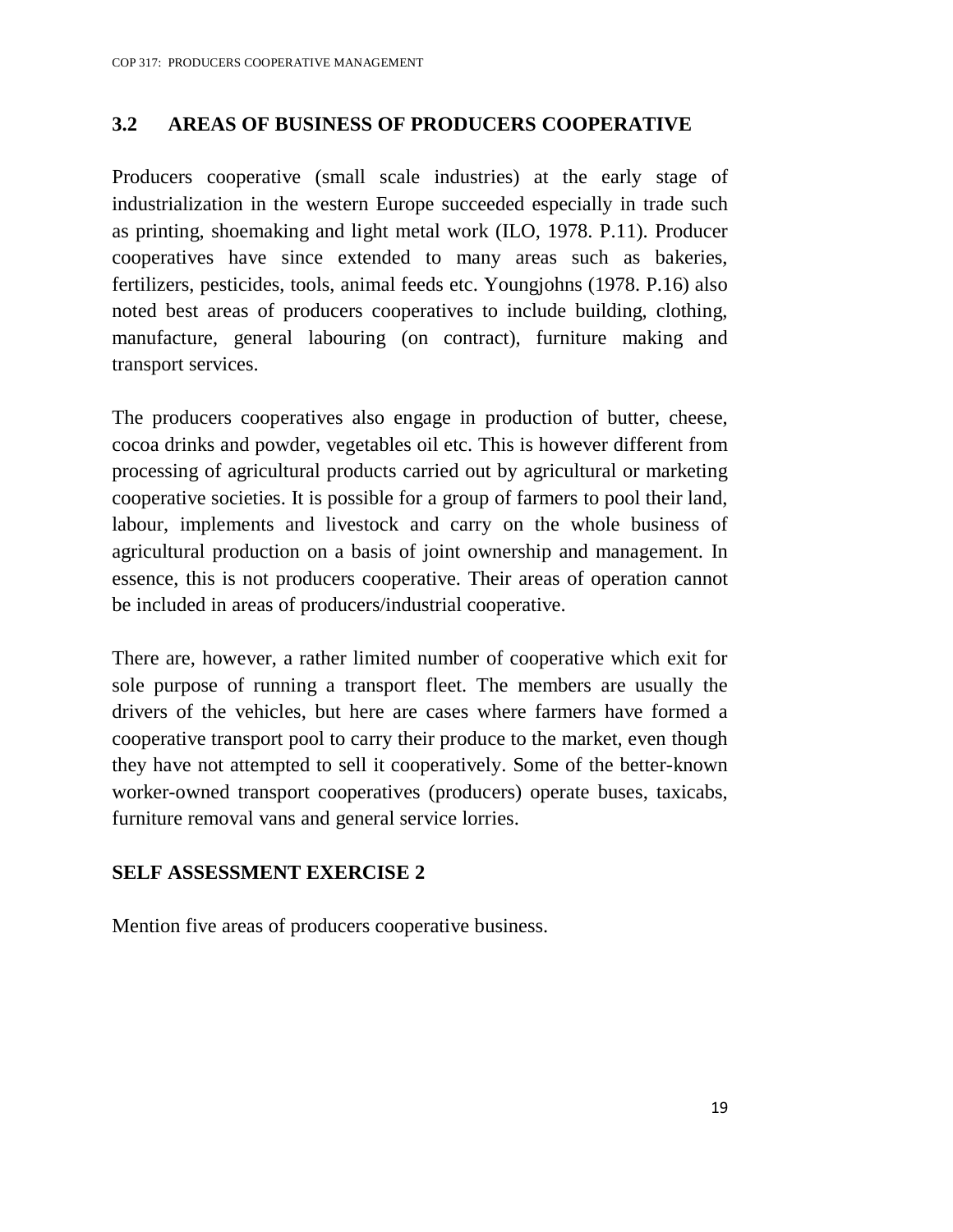# **3.3 THE DIFFERENCE OF PRODUCERS COOPERATIVE BUSINESS FROM BUSINESS SET UP BY OTHER SOCIETIES**

This type of producers cooperation is quite different from agricultural manufacturer business and production of fertilizers, seedlings, pesticides etc. set up by cooperative bodies such as primary societies, unions and federations where hands are engaged and paid for the work the employees do. Production works are carried out by the members of producers cooperatives.

# **Significant difference between workers cooperatives (producers cooperative) and private owned corporations**

| <b>Commercial</b><br>Criteria | <b>Private Corporations</b>                                                     | <b>Worker Cooperatives</b>                                                      |
|-------------------------------|---------------------------------------------------------------------------------|---------------------------------------------------------------------------------|
| <b>Purpose</b>                | a) To earn profit for<br>owner, to increase value<br>of shares.                 | a) To maximize net and<br>real worth of all<br>owners.                          |
| Organization                  | Organized<br>a)<br>and<br>controlled by investors.                              | a) Organized<br>and<br>controlled by worker-<br>members.                        |
|                               | b) Incorporated<br>under<br>relevant incorporation<br>laws - varies by country. | b) Incorporated under<br>incorporation<br>relevant<br>laws - varies by country. |
|                               | c) Except for<br>closely<br>held companies<br>anyone<br>may buy stock.          | c) Only worker-members<br>may own stock, one<br>share per member.               |
|                               | d) Stock may be traded in<br>the public market.                                 | d) No public sale of<br>stock.                                                  |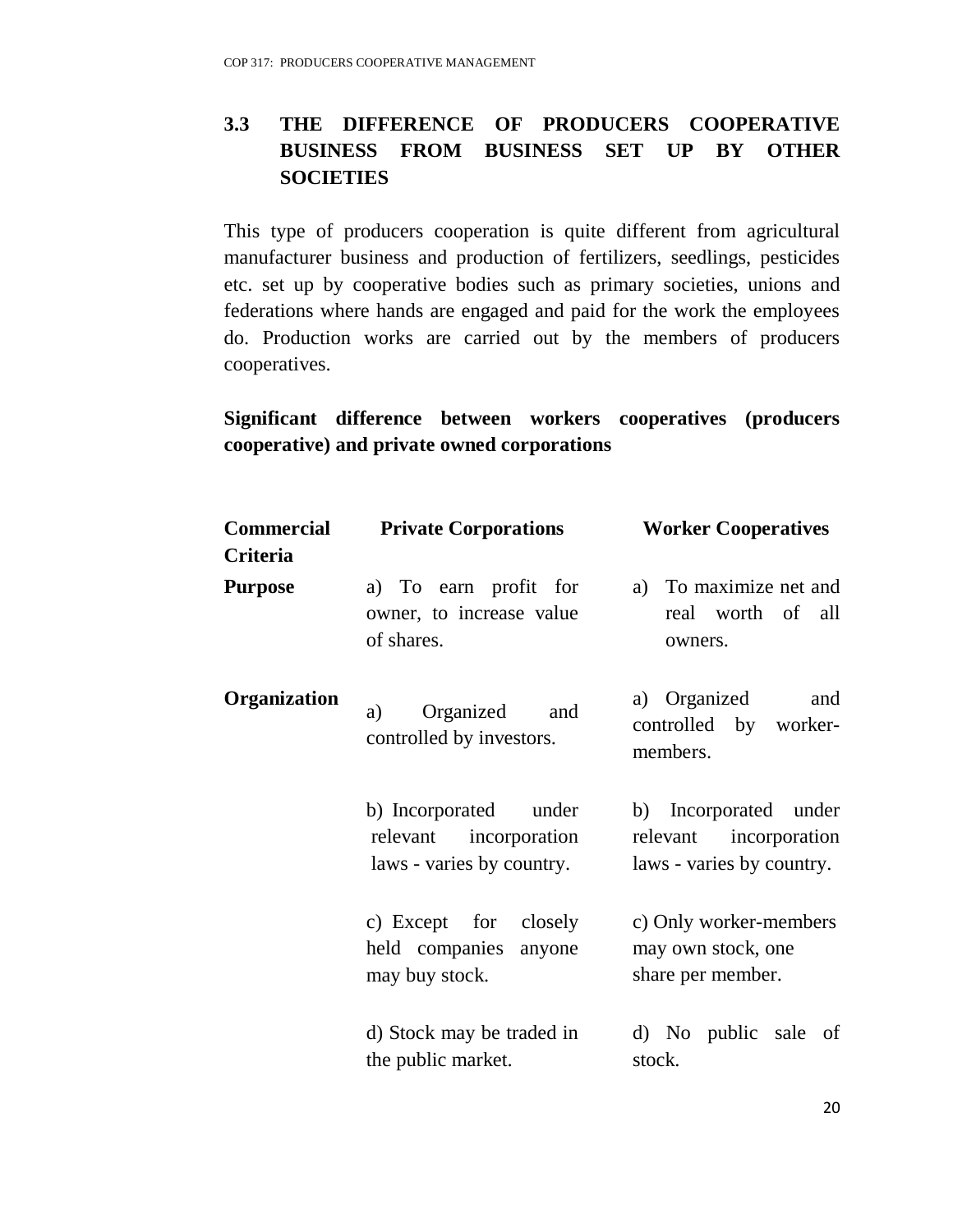| Ownership                    | a) Stockholders                                                                                         | a) Worker members                                                                                       |
|------------------------------|---------------------------------------------------------------------------------------------------------|---------------------------------------------------------------------------------------------------------|
| <b>Control</b>               | a) By Investors                                                                                         | a) By worker members                                                                                    |
|                              | b) Policies set by<br>stockholders or board of<br>directors.                                            | b) Policy set by directors<br>elected<br>worker-<br>by<br>members, or by assembly<br>of worker-members. |
|                              | c) Voting on basis of<br>shares held.                                                                   | c) One person, one vote.                                                                                |
|                              | d) Proxy voting permitted                                                                               | d) Proxy votes seldom<br>allowed.                                                                       |
| <b>Sources of</b><br>Capital | a) Investors, banks,<br>pension funds, the public.                                                      | By members<br>a)<br><b>or</b><br>lenders who have<br>no<br>equity or vote.                              |
|                              | profitable<br>b)<br>From<br>subsidiaries<br>by<br><b>or</b><br>retaining all or part of the<br>profits. | b)<br>From<br>net<br>earnings, a portion of<br>which are set aside for<br>reinvestment.                 |
| <b>Net Margin</b>            | <b>Distribution of</b> a) To stockholders on the<br>basis of number of shares<br>owned.                 | To members after<br>a)<br>funds are set aside for<br>reserves and allocated to<br>a collective account. |
| Capital<br><b>Dividends</b>  | a) No limit, amount set by<br>owner or Board of<br>Directors.                                           | Limited<br>a)<br>to<br>an<br>interest-like percentage<br>set by policy.                                 |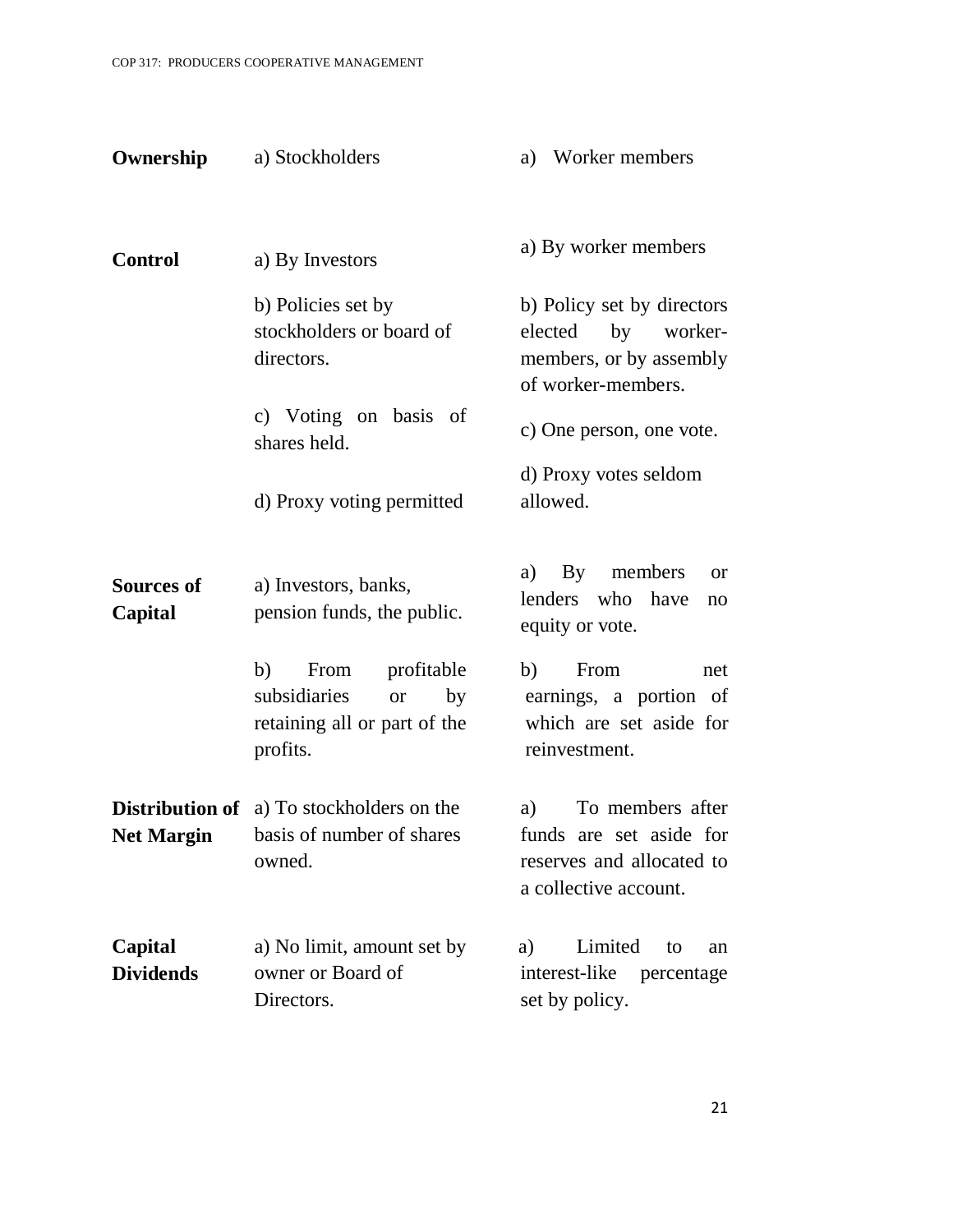| <b>Operating</b> | a) Owners or managers         | Workers<br>a)<br>set     |
|------------------|-------------------------------|--------------------------|
| <b>Practices</b> | order production              | production<br>schedules  |
|                  | schedules and set wages       | either through elected   |
|                  | and hours, sometimes          | boards<br>and appointed  |
|                  | with union participation.     | directly<br>managers or  |
|                  |                               | through assemblies.      |
|                  | b) Working conditions         | b) Working conditions    |
|                  | determined by labour law      | determined by labour law |
|                  | and collective bargaining.    | and assembly of worker-  |
|                  |                               | members,<br>or internal  |
|                  |                               | dialogue<br>between      |
|                  |                               | members and managers.    |
| <b>Tax</b>       | Subject<br>to<br>normal<br>a) | a) Special tax treatment |
| <b>Treatment</b> | corporate taxes.              | in some jurisdictions.   |

#### **SELF ASSESSMENT EXERCISE 3**

What is the difference between fertilizer producers cooperative and fertilizer cooperative set up by societies or unions?

#### **4.0 CONCLUSION**

The above write-up shows that producers cooperative is a special type of cooperative and its management is special. Its operations extend to many areas. Owner-employee members are sincere and loyal.

#### **5.0 SUMMARY**

This unit has thrown light on the nature of producers cooperative. It highlighted the area of production of goods and services. The reason why producers cooperative is different from production business by other cooperative was also highlighted. The reason was responsible for the difference in management.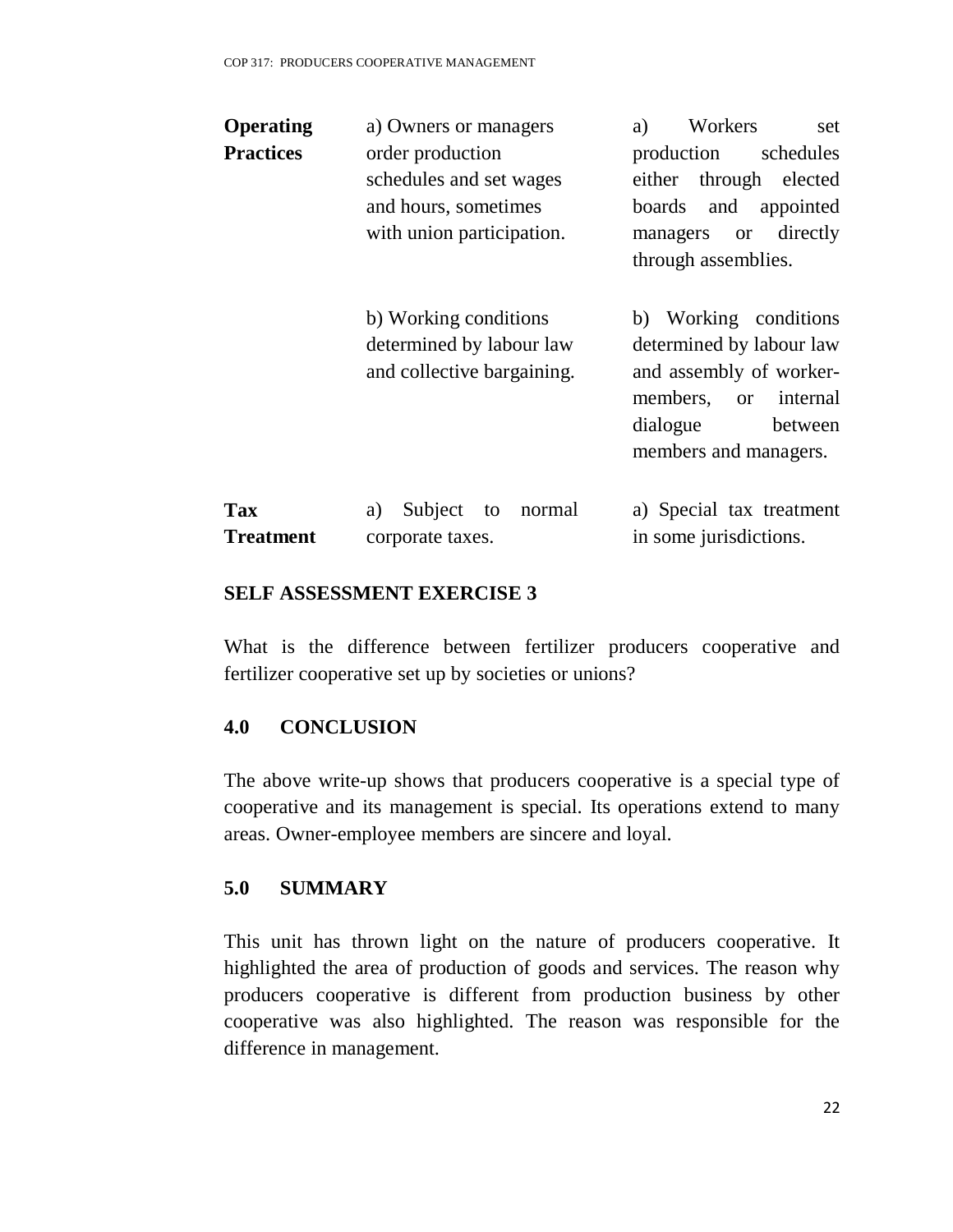# **6.0 TUTOR-MARKED ASSIGNMENT**

- 1. Are producers cooperative in anyway different from marketing cooperative societies.
- 2. Based on areas of operations, mention five potential producers cooperative in your areas of abode.

### **7.0 REFERENCE**

[://en.wikipedia.org/wiki/Workers\\_cooperative](http://en.wikipedia.org/wiki/Workers_cooperative)

[://en.wikipedia.org/wiki/Recycling\\_cooperative](http://en.wikipedia.org/wiki/Recycling_cooperative)

- ILO (1978). Cooperative Management and Administration. ILO Publications, Geneva.
- Youngjohns B.A (1978). Cooperative Organisation: An Introduction. Intermediate Technology Publication Ltd. London.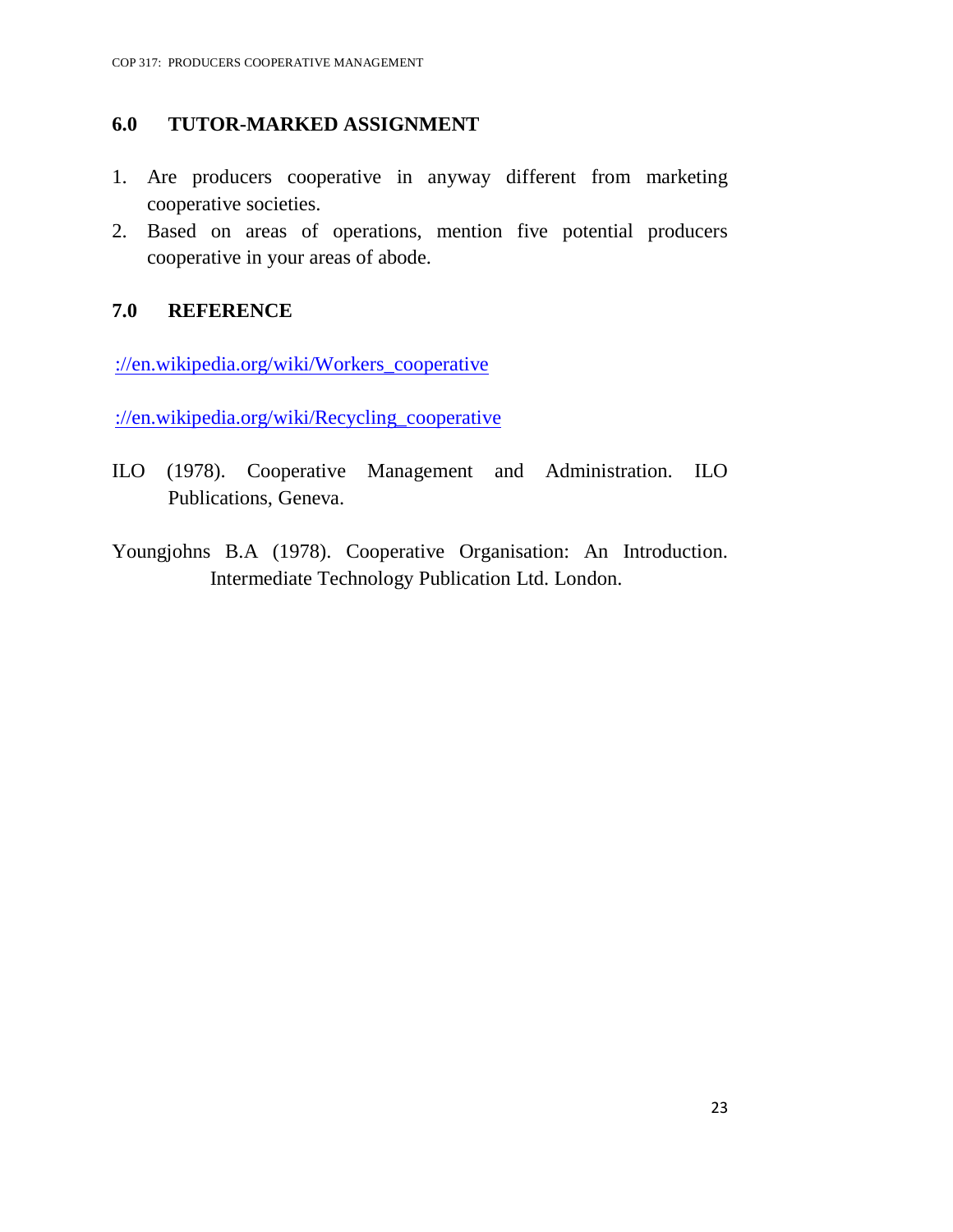# **UNIT 2: DEFINITION OF MANAGEMENT AND FUNDAMENTALS OF COOPERATIVE MANAGEMENT**

### **CONTENT**

- 1.0 Introduction
- 2.0 Objective
- 3.0 Main Content
	- 3.1 Definition of management.
	- 3.2 Fundamentals of cooperative management.
- 4.0 Conclusion
- 5.0 Summary
- 6.0 Tutor-marked Assignment
- 7.0 Reference/ Further Readings

# **1.0 INTRODUCTION**

Management of an organization is about managing human, material and monetary resources towards an objective. In cooperative organization however, apart from the above, management incorporates the principles of cooperatives. Cooperative laws and bye-laws are also fundamentals of cooperative management.

This unit therefore defines management and shed lights on the bye-laws which make management of each cooperative special.

# **2.0 OBJECTIVES**

At the end of this unit, the learners should be able to:

- Define management.
- Know the fundamentals of cooperative management.
- Discus the importance of bye-laws in management of cooperative organization.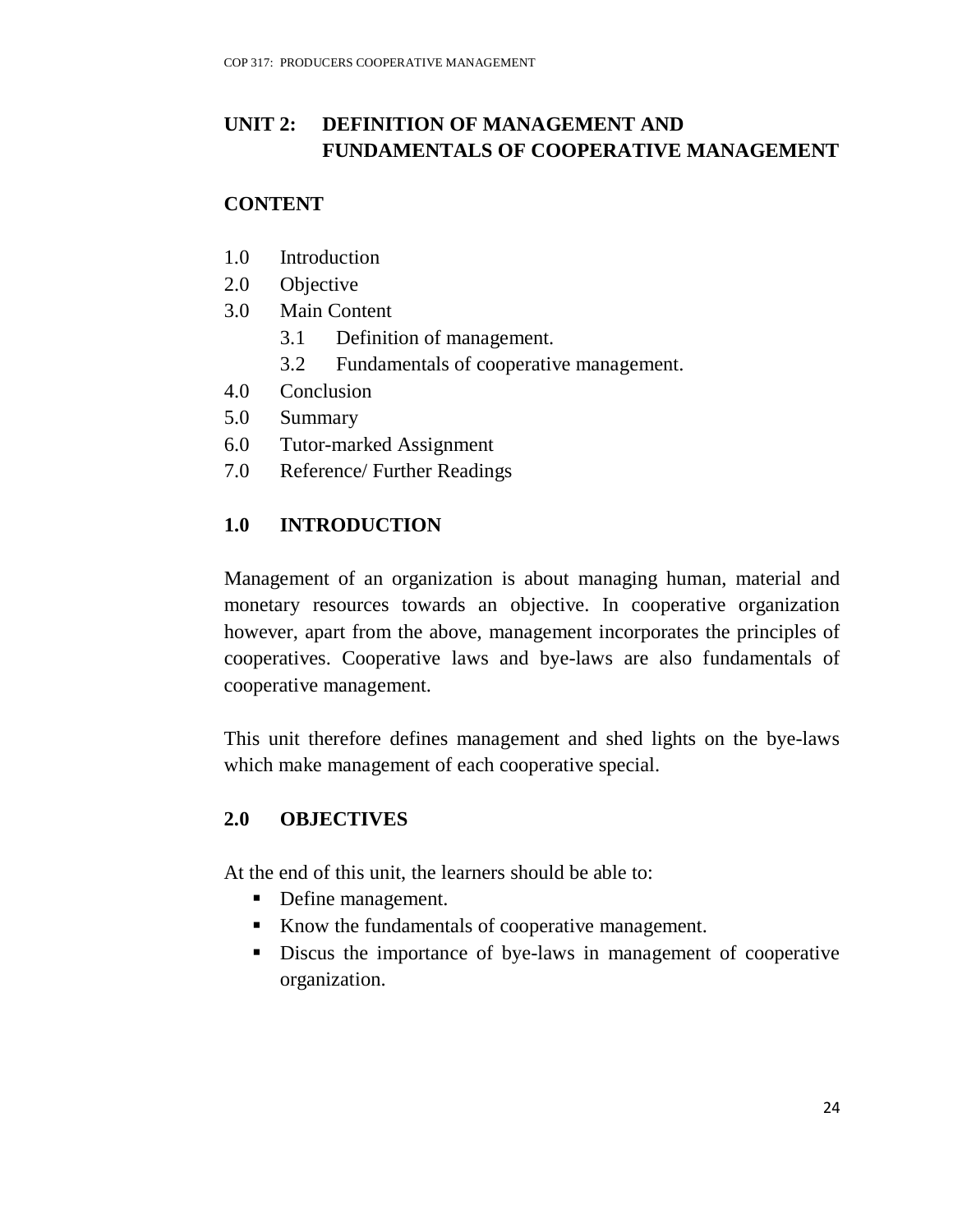### **3.0 MAIN CONTENT**

#### **3.1 DEFINITION OF MANAGEMENT**

In general term, management may be defined as the art of managing human and materials resources in an organization. It could also be defined as the art of directing the activities of a group of people towards an agreed objective (ILO, 1978. P.11).

The four functions of management are:

#### **The base function is to: Plan**

It is the foundation area of management. It is the base upon which all the areas of management should be built. Planning requires administration to assess; where the company is presently set, and where it would be in the upcoming. From there an appropriate course of action is determined and implemented to attain the company's goals and objectives.

Planning is unending course of action. There may be sudden strategies where companies have to face. Sometimes they are uncontrollable. You can say that they are external factors that constantly affect a company both optimistically and pessimistically. Depending on the conditions, a company may have to alter its course of action in accomplishing certain goals. This kind of preparation, arrangement is known as strategic planning. In strategic planning, management analyzes inside and outside factors that may affect the company and so objectives and goals. Here they should have a study of strengths and weaknesses, opportunities and threats. For management to do this efficiently, it has to be very practical and ample.

#### **The subsequent function is to: Organize**

The second function of the management is getting prepared, getting organized. Management must organize all its resources well before in hand to put into practice the course of action to decide that which has been planned in the base function. Through this process, management will now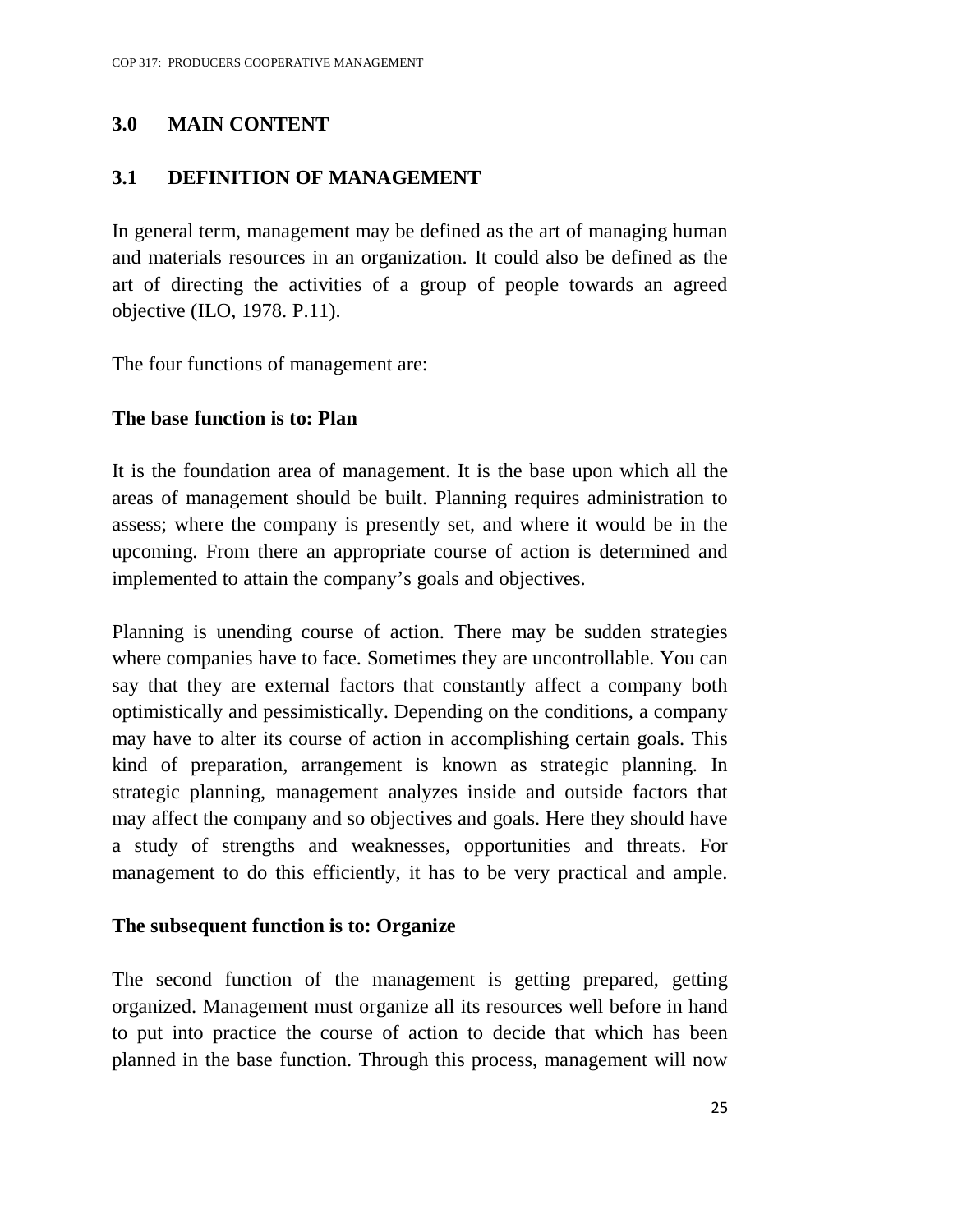determine the inside directorial configuration; establish and maintain relationships, and also assign required resources.

While determining the inside directorial configuration, management ought to look at the different divisions or departments. They also see to the harmonization of staff, and try to find out the best way to handle the important tasks and expenditure of information within the company. Management determines the division of work according to its need. It also has to decide for suitable departments to hand over authority and responsibilities.

#### **The third function is to: Direct**

Directing is the third function of the management. Working under this function helps the management to control and supervise the actions of the staff. This helps them to assist the staff in achieving the company's goals and also accomplishing their personal or career goals which can be powered by motivation, communication, department dynamics, and department leadership.

Employees those which are highly provoked generally surpass in their job performance and also play important role in achieving the company's goal. And here lies the reason why managers focus on motivating their employees. They come about with prize and incentive programs based on job performance and geared in the direction of the employees requirements.

It is very important to maintain a productive working environment, building positive interpersonal relationships, and problem solving. And this can be done only with Effective communication. Understanding the communication process and working on area that need improvement, help managers to become more effective communicators. The finest technique of finding the areas that requires improvement is to ask themselves and others at regular intervals, how well they are doing. This leads to better relationship and helps the managers for better directing plans.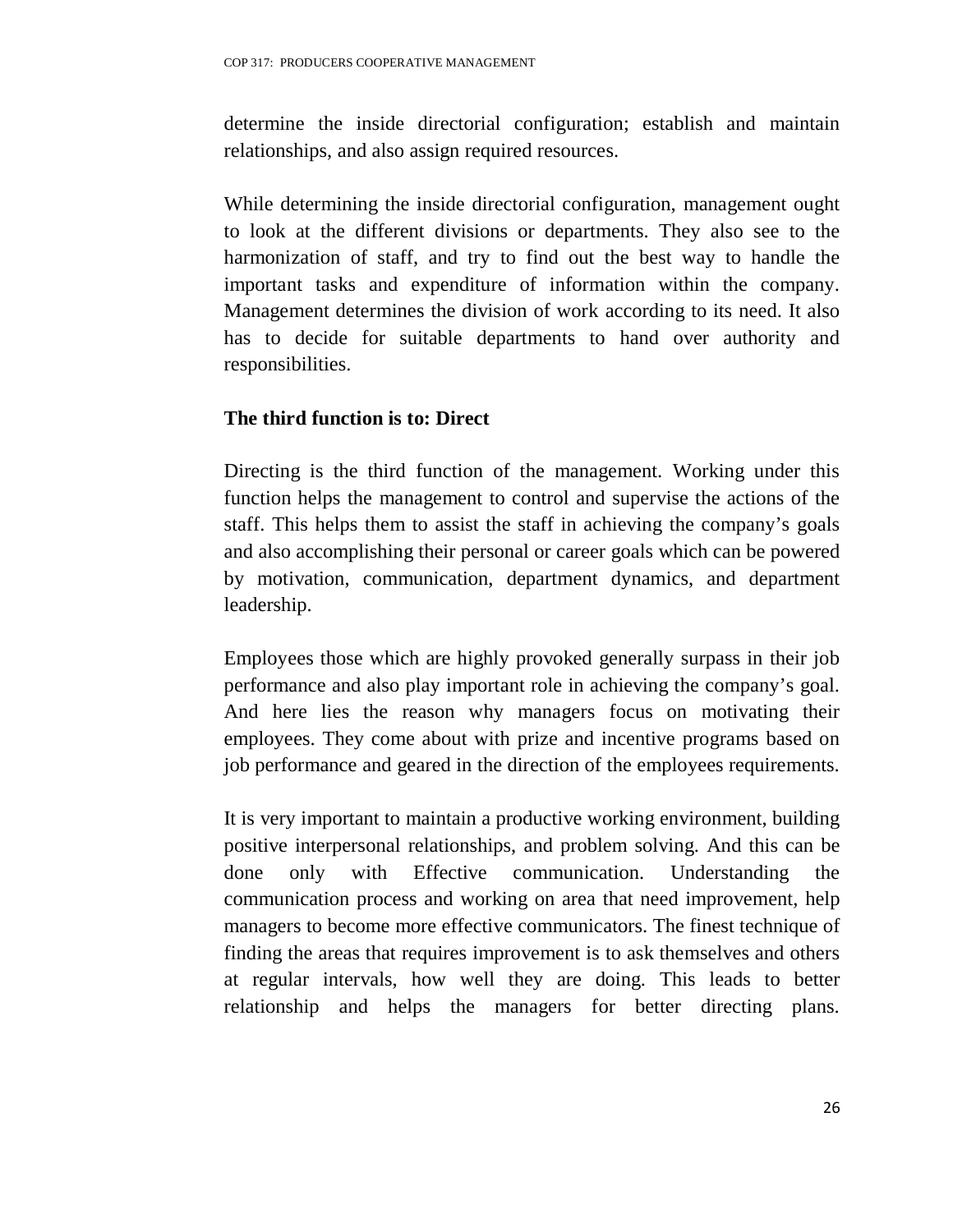#### **The final function is to: Control**

Control, the last of four functions of management, includes establishing performance standards which are of course based on the company's objectives. It also involves evaluating and reporting of actual job performance. When these points are studied by the management then it is necessary to compare both the things. This study on comparison of both decides further corrective and preventive actions.

In an effort of solving performance problems, management should higher standards. They should straightforwardly speak to the employee or department having problem. On the contrary, if there are inadequate resources or disallow other external factors standards from being attained, management had to lower their standards as per requirement. The controlling processes as in comparison with other three, is unending process or say continuous process. With this management can make out any probable problems. It helps them in taking necessary preventive measures against the consequences. Management can also recognize any further developing problems that need corrective actions.

Effective and efficient management leads to success, the success where it attains the objectives and goals of the organizations. Of course for achieving the ultimate goal and aim management need to work creatively in problem solving in all the four functions. Management not only has to see the needs of accomplishing the goals but also has to look in to the process that their way is feasible for the company.

In essence, management entails planning, directing, control, supervision of labour, materials and money toward the advancement of the organisation objective.

#### **THE PRINCIPLES OF MANAGEMENT**

Management principles are statements of fundamental truth. These principles serve as guidelines for decisions and actions of managers. They are derived through observation and analysis of events which managers have to face in practice.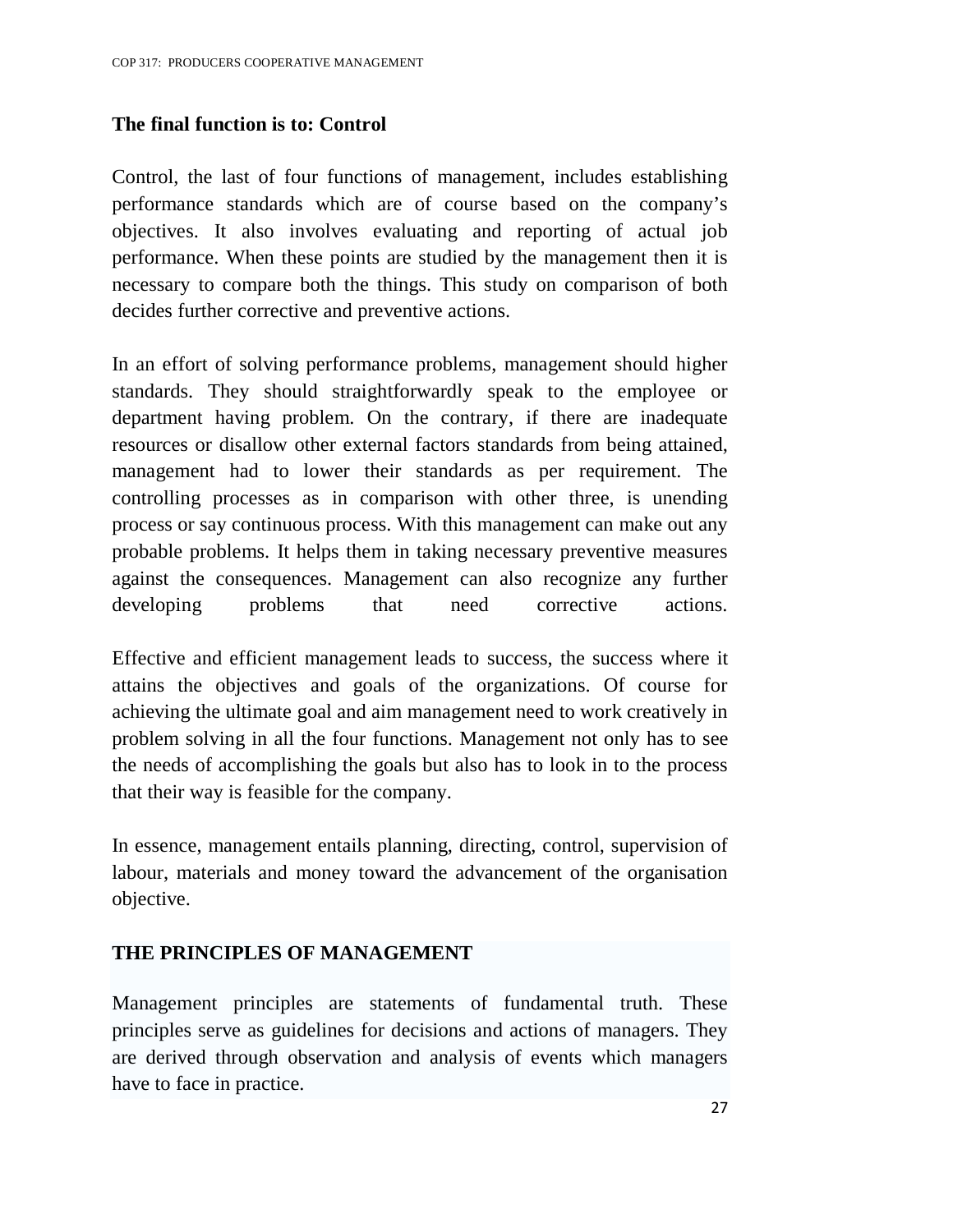### 1. **Division of Work**

The specialization of the workforce, creating specific personal and professional development within the labour force and therefore increasing productivity; leads to specialization which increases the efficiency of labour. By separating a small part of work, the workers speed and accuracy in its performance increases. This principle is applicable to both technical as well as managerial work.

### 2. **Authority and Responsibility**

The issue of commands followed by responsibility for their consequences. Authority means the right of a superior to give order to his subordinates; responsibility means obligation for performance. This principle suggests that there must be parity between authority and responsibility. They are coexistent and go together, and are two sides of the same coin.

### 3. **Discipline**

Discipline refers to obedience, proper conduct in relation to others, respect of authority, etc. It is essential for the smooth functioning of all organizations.

### 4. **Unity of Command**

This principle states that every subordinate should receive orders and be accountable to one and only one superior. If an employee receives orders from more than one superior, it is likely to create confusion and conflict. Unity of Command also makes it easier to fix responsibility for mistakes.

### 5. **Unity of Direction**

All those working in the same line of activity must understand and pursue the same objectives. All related activities should be put under one group, there should be one plan of action for them, and they should be under the control of one manager.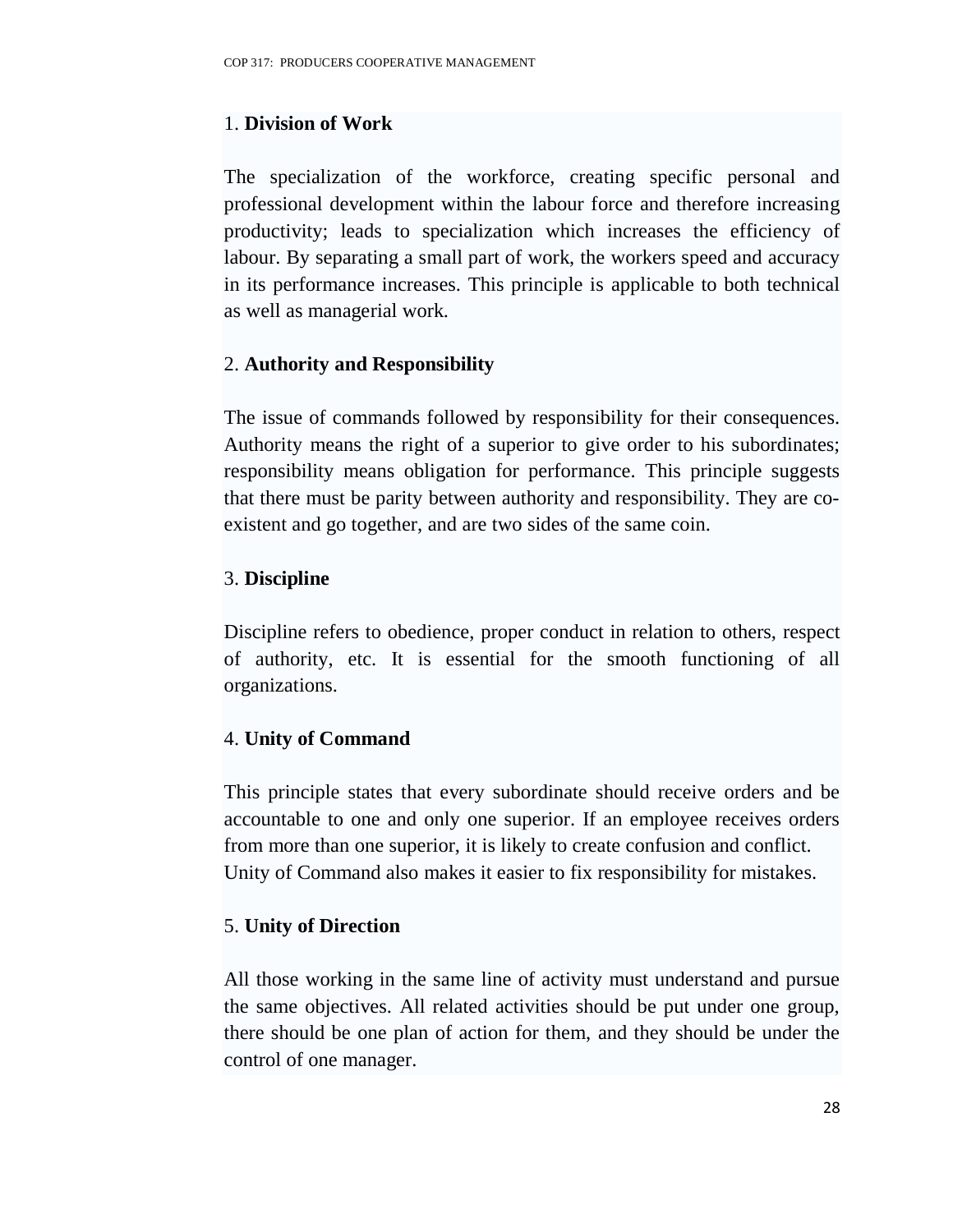It seeks to ensure unity of action, focusing of efforts and coordination of strength.

### 6. **Subordination of Individual Interest**

The management must put aside personal considerations and put company objectives first. Therefore the interests of goals of the organization must prevail over the personal interests of individuals.

### 7. **Remuneration**

Workers must be paid sufficiently as this is a chief motivation of employees and therefore greatly influences productivity. The quantum and methods of remuneration payable should be fair, reasonable and rewarding of effort.

# 8. **The Degree of Centralization**

The amount of power wielded with the central management depends on company size. Centralization implies the concentration of decision making authority at the top management. Sharing of authority with lower levels is called decentralization. The organization should strive to achieve a proper balance.

### 9. **Scalar Chain**

Scalar Chain refers to the chain of superiors ranging from top management to the lowest rank. The principle suggests that there should be a clear line of authority from top to bottom linking all managers at all levels. It is considered a chain of command. It involves a concept called a "gang plank" using which a subordinate may contact a superior or his superior in case of an emergency, defying the hierarchy of control. However the immediate superiors must be informed about the matter.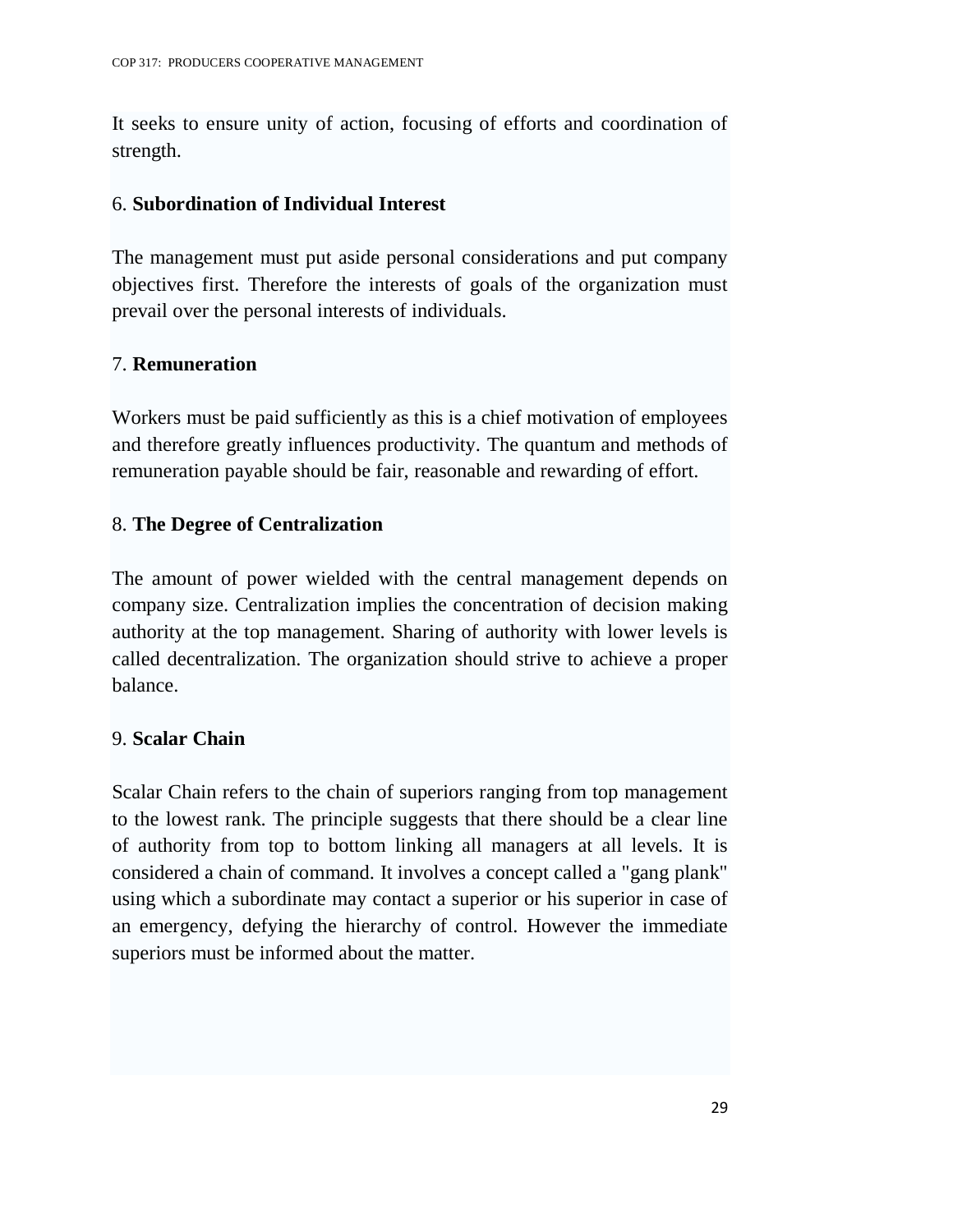### 10. **Order**

Social order ensures the fluid operation of a company through authoritative procedure. Material order ensures safety and efficiency in the workplace.

# 11. **Equity**

Employees must be treated kindly, and justice must be enacted to ensure a just workplace. Managers should be fair and impartial when dealing with employees.

# 12. **Stability of Tenure of Personnel**

The period of service should not be too short and employees should not be moved from positions frequently. An employee cannot render useful service if he is removed before he becomes accustomed to the work assigned to him.

# 13. **Initiative**

Using the initiative of employees can add strength and new ideas to an organization. Initiative on the part of employees is a source of strength for the organization because it provides new and better ideas. Employees are likely to take greater interest in the functioning of the organization.

# 14. **Esprit de Corps**

This refers to the need of managers to ensure and develop morale in the workplace; individually and communally. Team spirit helps develop an atmosphere of mutual trust and understanding.

These can be used to initiate and aid the processes of change, organization, decision making, skill management and the overall view of the management function.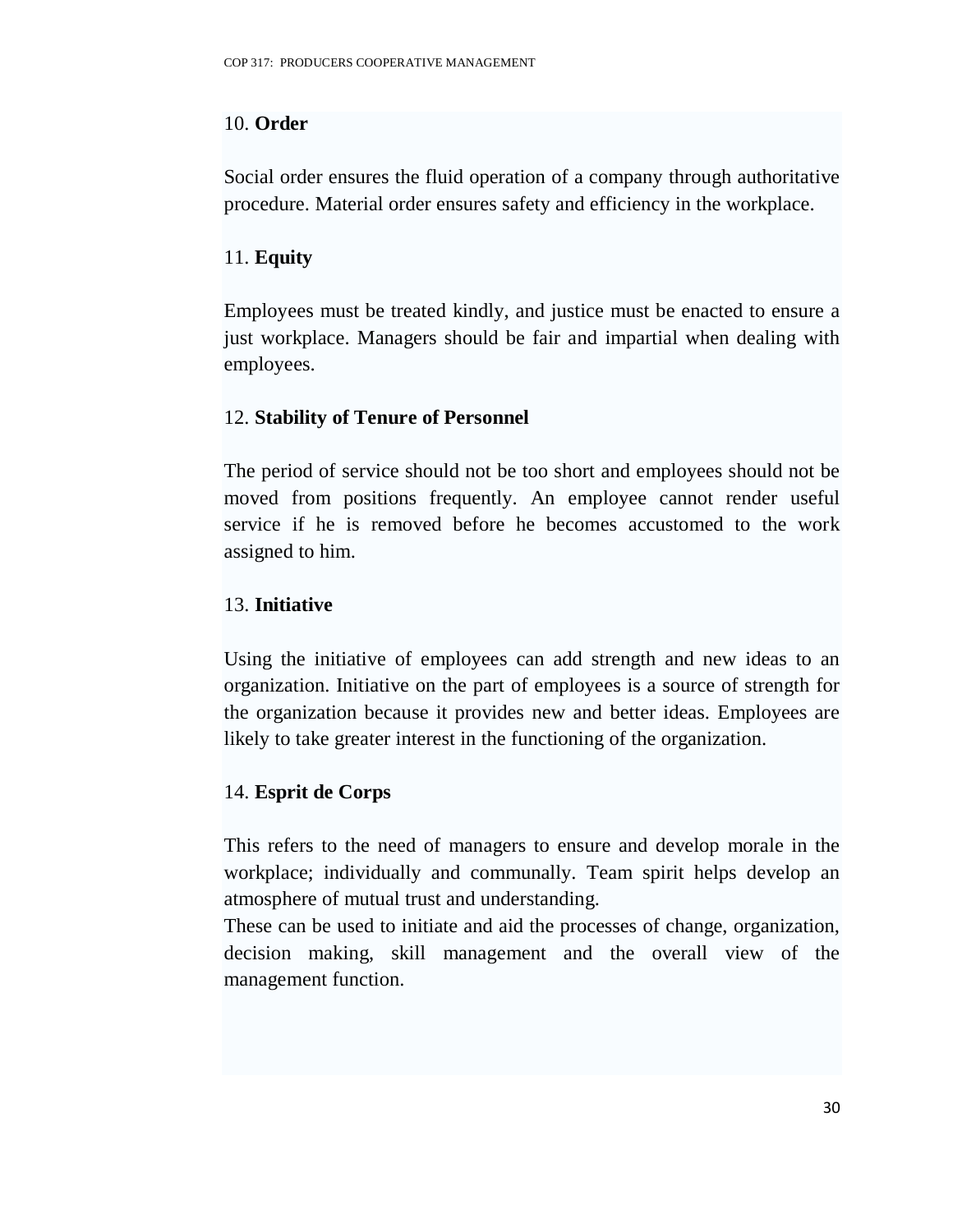Fayol also divided the management function into five key roles:

- To organise
- To plan and forecast (Prevoyance)
- To command
- To control
- To coordinate

The bigger and more complicated the operations of the business, the more challenging is the area of management. Management of producers cooperative begins with the setting up of objectives formulation of marketing strategies, supply policies etc.

# **SELF ASSESSMENT EXERCISE 1**

In your own words, define management.

# **3.2 FUNDAMENTALS OF COOPERATIVE MANAGEMENT**

In cooperative and in addition to the above element of management, however, management is strictly practical under the observation of cooperative principles of open membership, democratic control, limited interest on share capital, patronage bonus, education etc. Youngjohns (1978. P.8) explains the principles as follows:

### **OPEN MEMBERSHIP**

Membership of a cooperative should be open to all who can benefit from it. The principle must be interpreted in a reasonable manner. It means that there should be no artificial restriction or exclusion. It does mean that, for example, a co-operative may not confine membership to a particular geographical area or to a particular type of producer. A village farmer's cooperative must be open to all the farmers in the village, but it does not offend against the principle if it excludes non-farmers, or farmers who live in another village.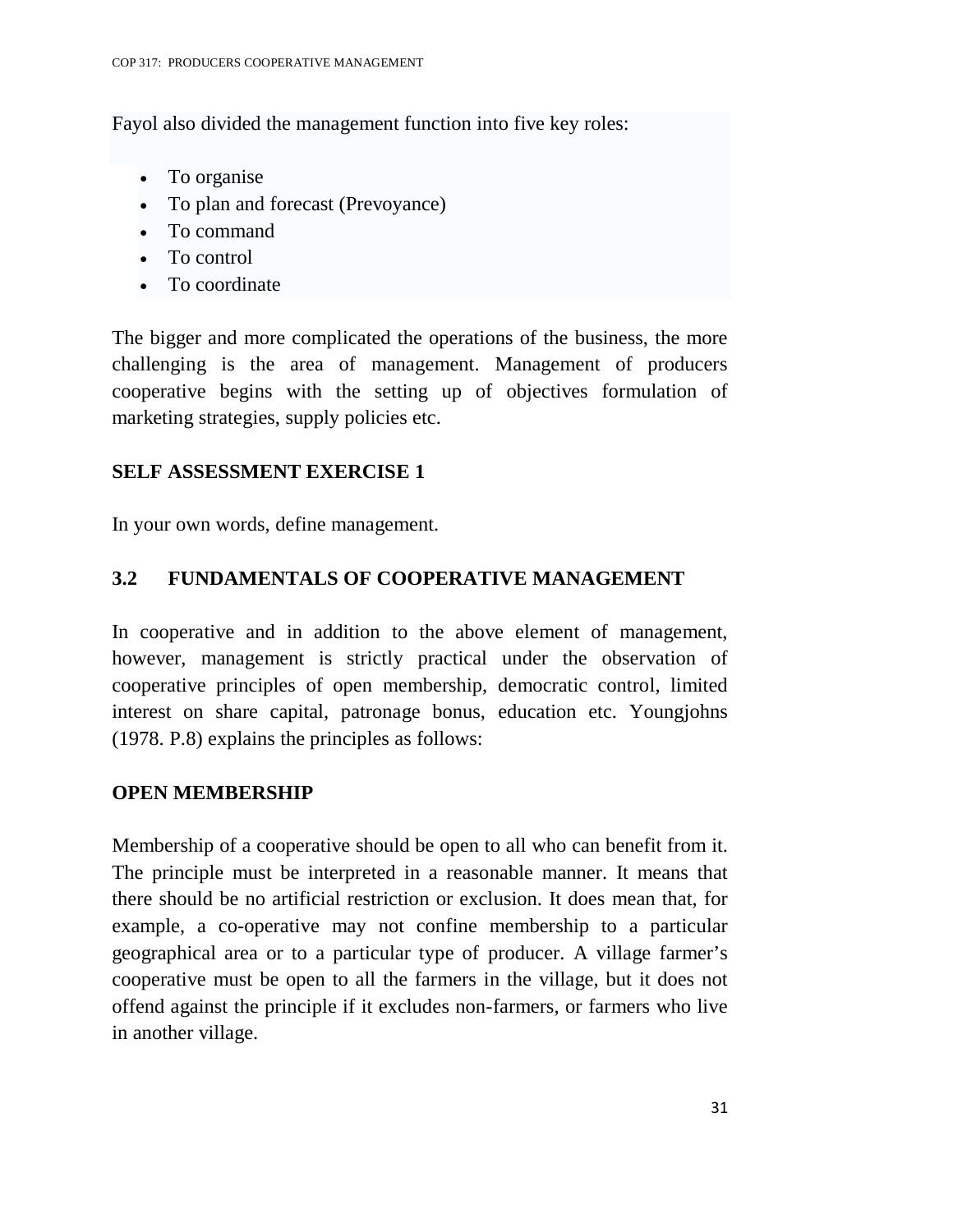### **DEMOCRATIC CONTROL**

A cooperative is owned by, and is run for the benefit of the members. All members irrespective of social status or wealth are equal to one another. The co-operative is governed by a general meeting which all members have the right to attend and at which each member has one vote and one vote only. The general meeting will, normally, elect a committee to supervise the running of the co-operative in between general meetings. Every member has the right to be nominated for election to the committee, and every member has one vote in the election.

### **LIMITED INTEREST ON SHARE CAPITAL**

The cooperative is not in business to make profit for shareholders. Nevertheless it needs to attract share capital from its members, and, to do this, it should pay a rate of interest competitive with that obtainable on saving bank deposits and the like. It is quite common for the maximum payable to be prescribed by law. The principle is that members should be rewarded for investing in the society, but not to the extent of profiteering. Unfortunately, in many cases, the principle has been interpreted in a negative sense with the result that members regard share capital as a kind of entrance subscription and do not invest more than minimum.

### **PATRONAGE BONUS**

The term 'patronage bonus' has been coined as a short phrase to explain the rather complicated way a cooperative deals with the distribution of surpluses. After making allocation to reserve and after paying the limited interest on share capital, any surplus to be distributed to members is shared out in proportion to each member's trade of cooperative. This does not mean that additional surpluses must be shared out. They need not be distributed at all. What it does mean is that, if they are shared out, this is the way it must be done. Nor is it necessary for the bonuses actually to be paid out in cash – they could, for example, to the members share capital or deposit accounts. The principle has the double advantage of being fair and of encouraging members' loyalty to their cooperative.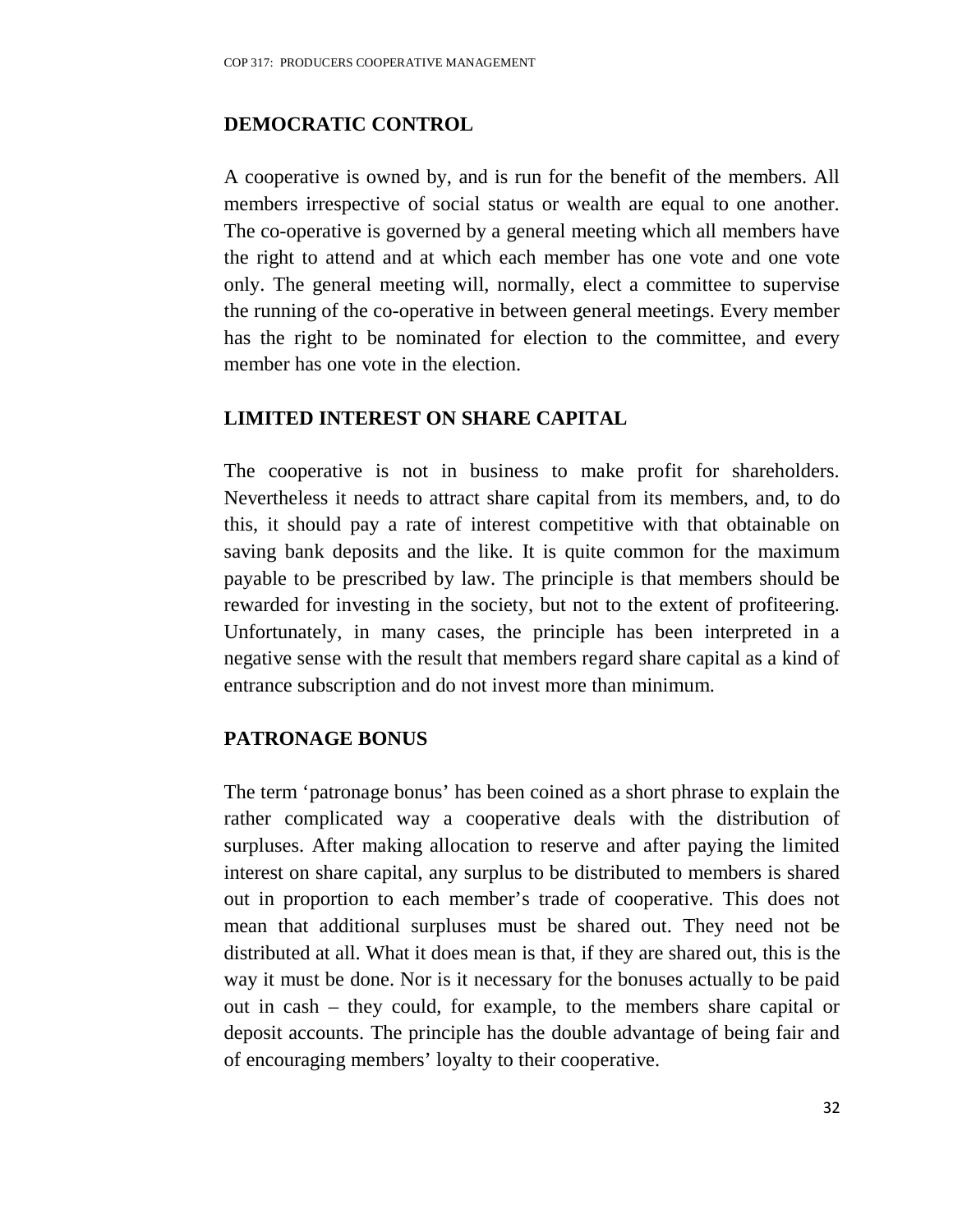### **PROMOTION OF EDUCATION**

Although the cooperative is, it must be repeated, first and foremost a business, it is not just a business. It is formed by members to promote their common economic interests and is, therefore, concerned with improving their performance whether as consumers or producers. Education is an important aspect of this concern. A farmer's cooperative, for example, is concerned with improvement of farming methods, packaging, processing, and marketing and so on. Education is important for the proper running of the cooperative itself. The members must understand the basic principle upon which the cooperative is based. The committed members and employees must understand their duties. Experience all over the world has show that education and training, together with rules (usually called byelaws) which govern the way in which the cooperative is run, are the factors which decide whether the cooperative will succeed or fail.

Furthermore and for example, management of producer cooperative must be in line with its special bye-laws and laws governing the operation of cooperative business in a country or region. The bye-law of the society spells out the way the producers cooperative should be managed in accordance with its objectives.

The cooperative laws and regulations state the conditions for registrations of producers cooperative like other types of cooperatives. The management of the producers cooperatives is greatly influenced by the supervision, inspection, arbitration, liquidation and other roles of government departments and the ministries, as specified by the cooperative laws of the country.

The bye-laws determine the numbers of committees and the number of members that should be in each committee. It indicates how management committees should be formed, the duties of the committees and manager, the responsibilities of president, vice-president, treasurer, secretary and other important officers.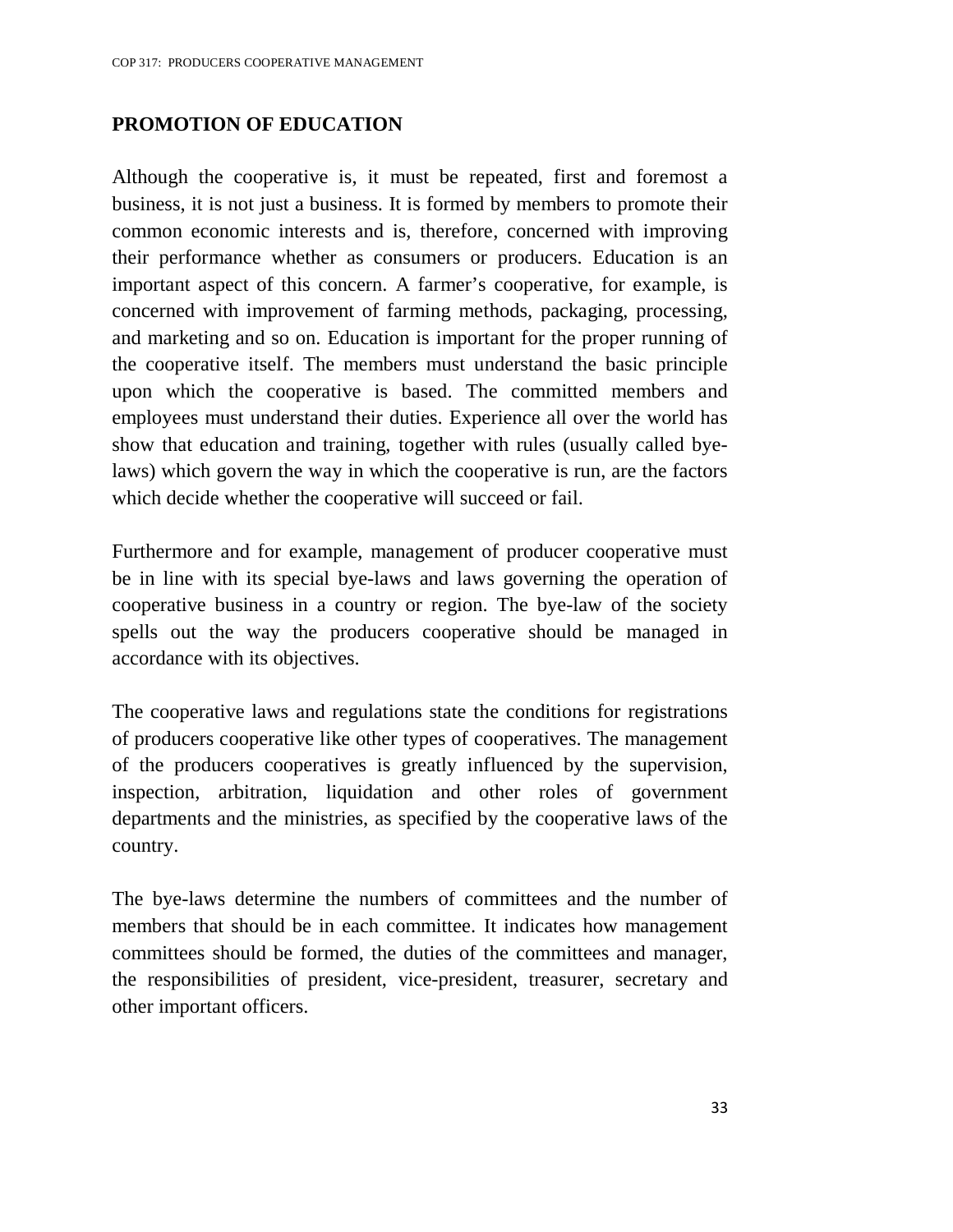For example, the bye-laws state concerning the secretary:

- 1. The committee shall appoint a Secretary, who if he is not a member of the Committee, may receive pay or an honorarium with the sanction of a general meeting.
- 2. The powers and duties of the Secretary shall be as follows:
	- a) To maintain correctly and up to date the prescribed account and registers.
	- b) To prepare all receipts, vouchers and documents required by the notified rules or these bye-laws or called for the Committee.
	- c) To sign on behalf of the Society and conduct its correspondence.
	- d) To summon and attend General Meetings and meetings of the Committee.
	- e) To record the proceedings of such meetings and have them duly signed.
	- f) To prepare annual statements.
	- g) To maintain such other books, accounts and records as may be laid down by the Registrar.

# **SELF ASSESSMENT EXERCISE 2**

State cooperative principles under which cooperative management is practised.

# **4.0 CONCLUSION**

The above defines management in any organization. However, in cooperative management, management must be practiced strictly under the cooperative principles. In addition, bye-laws, unique to every cooperative, spell out how the business must be managed. Producers cooperative is therefore managed in line with its special bye-laws.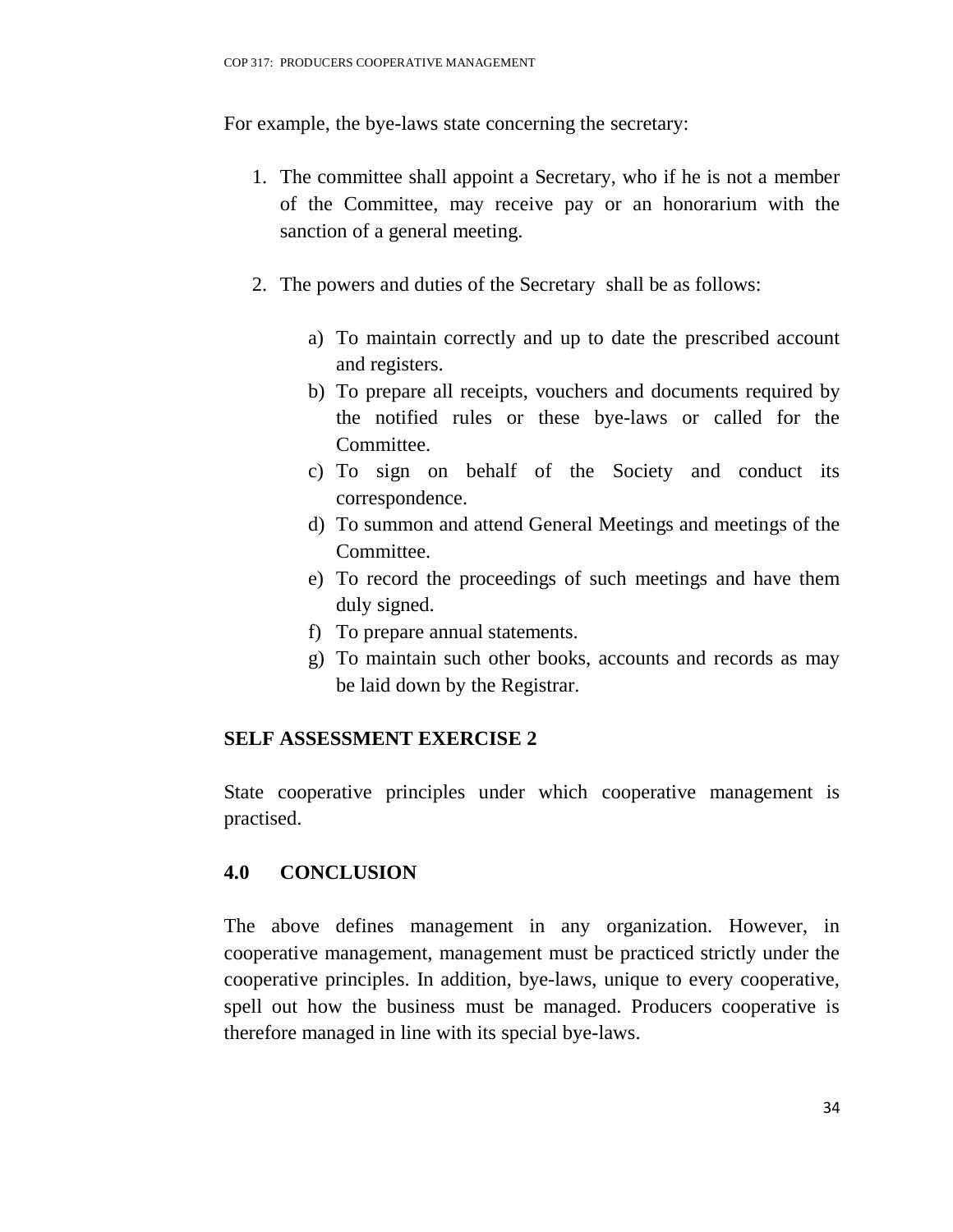### **5.0 SUMMARY**

We have defined management in general term. In addition we have highlighted that in cooperative management, the principles of cooperation and bye-laws of cooperative are very vital and indispensable.

### **6.0 TUTOR-MARKED ASSIGNMENT**

- 1. What differentiate cooperative management from management of other organizations?
- 2. Is the management of marketing cooperative society entirely the same as that of producers cooperative?

### **7.0 REFERENCE**

Olubanjo M.O (1968). Handbook for Managers of Cooperative Marketing Societies. Western Nigeria co-operative Press Ltd, Ibadan.

[://www.buzzle.com/articles/management-concepts-the-four-functions](http://www.buzzle.com/articles/management-concepts-the-four-functions)

[://en.wikivesity.org/wiki/Principles\\_of\\_Management](http://en.wikivesity.org/wiki/Principles_of_Management)

- ILO (1978). Cooperative Management and Administration. ILO Publications, Geneva.
- Youngjohns B.A (1978). Cooperative Organisation: An Introduction. Intermediate Technology Publication Ltd. London.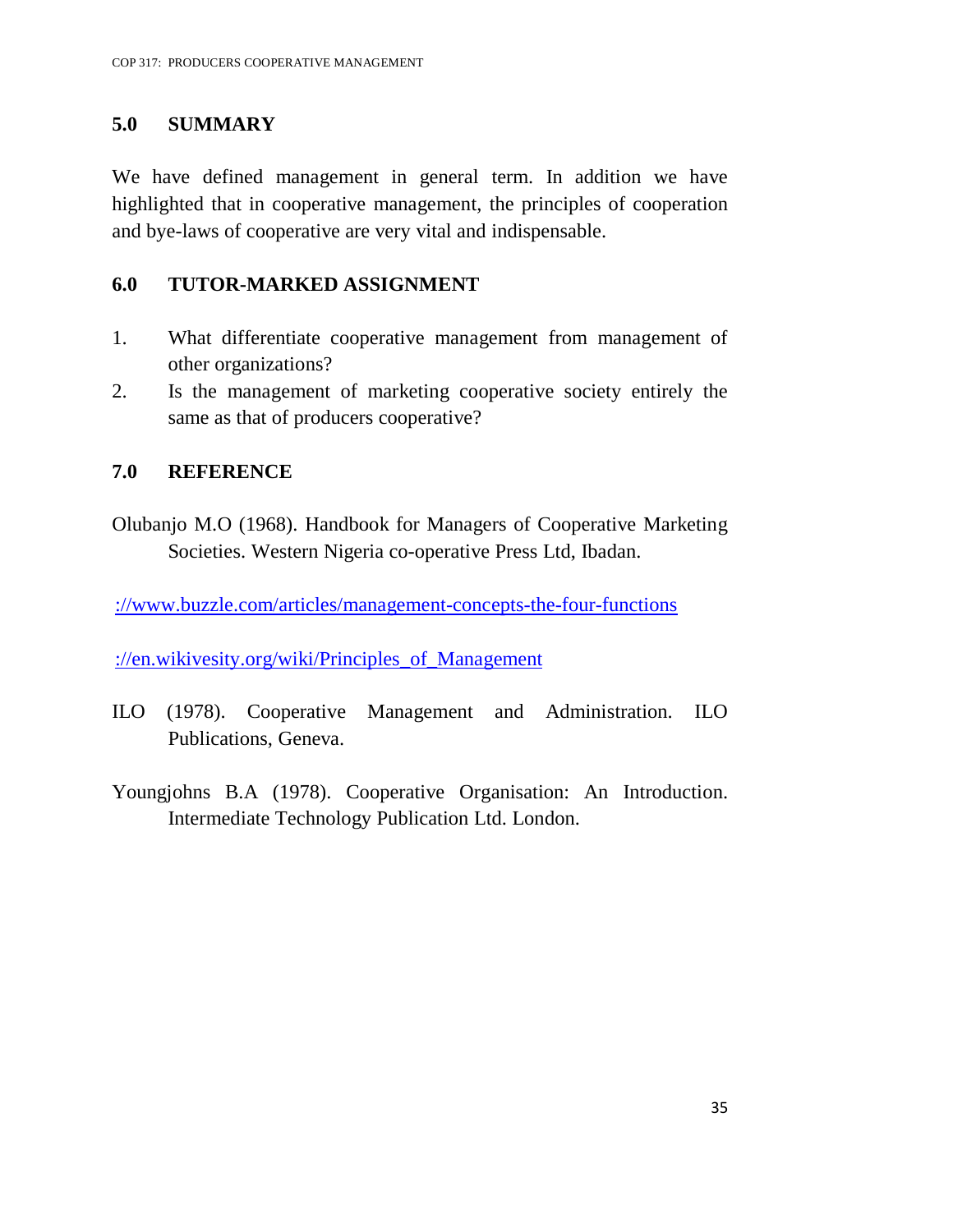# **UNIT 3: STRUCTURE OF MANAGEMENT AND MANAGEMENT COMMITTEE (MANAGER)**

### **CONTENT**

- 1.0 Introduction
- 2.0 Objective
- 3.0 Main Content
	- 3.1 Structure of management and management committee.
	- 3.2 Function of management committee and the qualities of a good manager.
- 4.0 Conclusion
- 5.0 Summary
- 6.0 Tutor-marked Assignment
- 7.0 Reference/ Further Readings

# **1.0 INTRODUCTION**

The structure of management of a cooperative organization is determined by its level in a tier-system and size of the society or union. In a small primary society the management committee may be adequate for its management, while in a large primary society or a union or apex organization a manager is responsible to the management committee or board of directors. This unit sheds light on the function of the management committee and the quality of a good cooperative manager.

# **2.0 OBJECTIVES**

The student will be able to:

- Know that the tier system determines the structure of management.
- Know that size of the society determines number of committees.
- Know that in large society or Union, the manager is employed and is responsible to the management committee.
- Discuss the function of management committee and the quality of a good manager.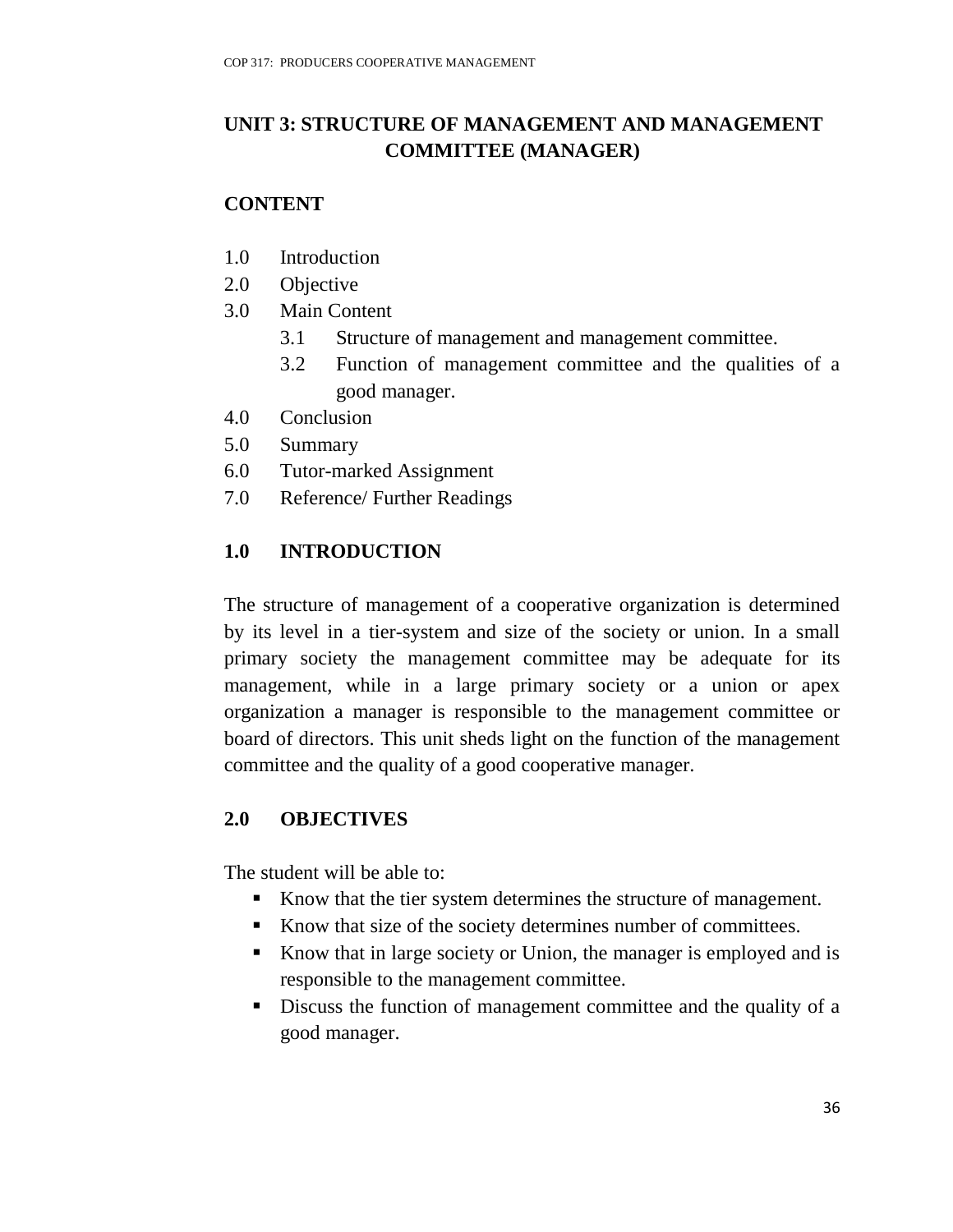# **3.0 MAIN CONTENT**

# **3.1 STRUCTURE OF MANAGEMENT AND MANAGEMENT COMMITTEE**

The general structure of cooperative in a country or region may be described by its tier-system which could be three or four i.e. the primary societies, secondary (union) societies and apex organization (federation). In essence, the structure of management at the primary level (also depending on the size of the societies) will differ from that of the unions (secondary societies) and the federation apex organization).



Fig. 3.1 An example of three tier system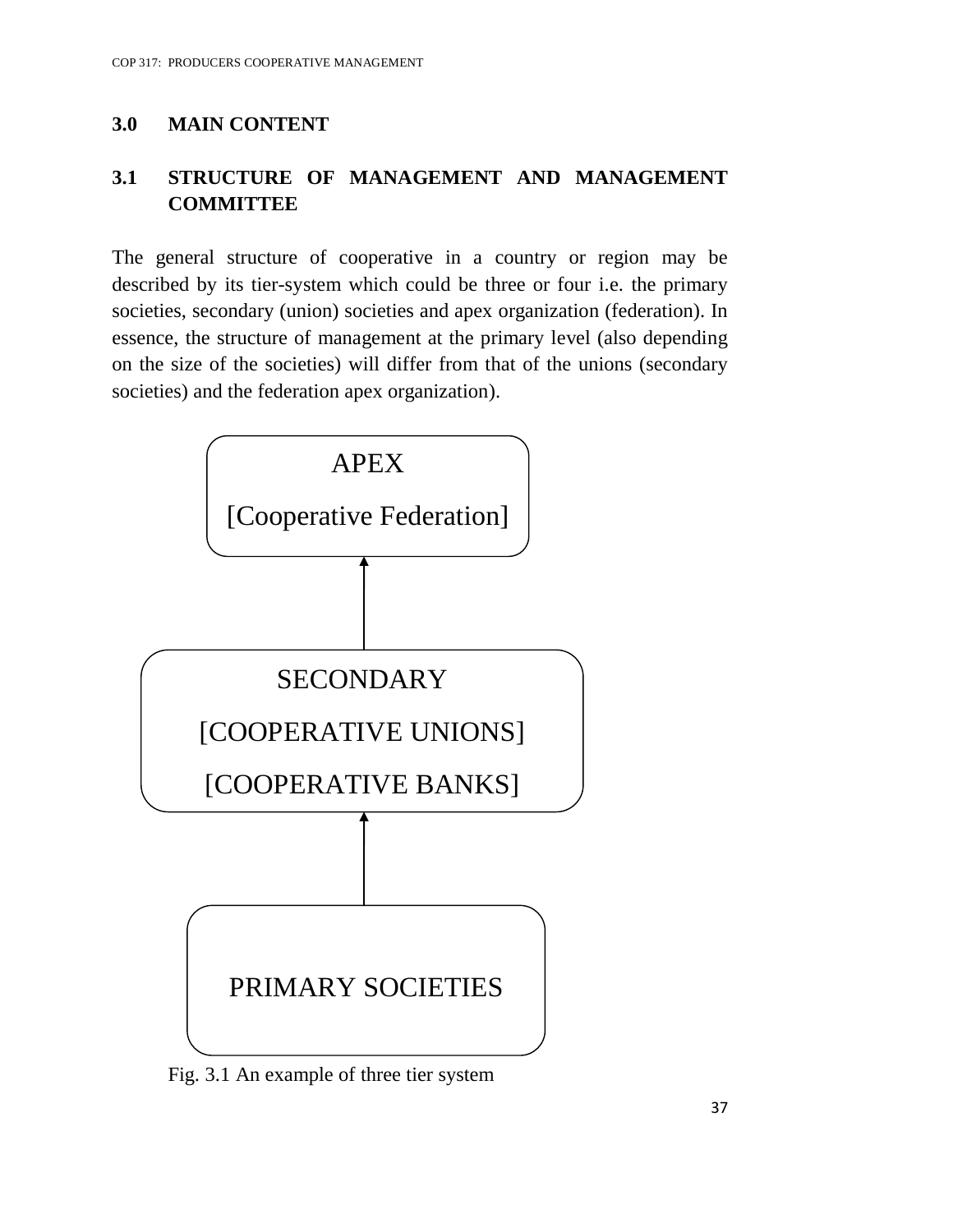From the above, the factors which determine the structure of management are level of the tier system, size of the society, the type of business, the complexity (simplicity) of the society's' business and the volume of operation.

Furthermore, the number of committees at various levels may differ. Essentially, the management committee seemed adequate at the lower level may be inadequate in the higher level (depending on the type of business) where skill or higher level of skill is demanded. This situation confirms the employment of manager/ secretary who will carry out the day to day activities of the cooperative. Such managers will eventually report to the management committee.

"If the work of the society was fairly simple, they (committee of management) did the job of a manager" (ILO, 1978. P.25). The management committee is saddled with interview appointment, dismissal jobs. They assign duties, supervise work, fix prices etc. In a large society, however, the management committee is referred to as board of directors. Decisions are made based on the advice of the manager/ secretary.

## **SELF ASSESSMENT EXERCISE 1**

What do you understand by tier-system in cooperative?

# **3.2 FUNCTION OF MANAGEMENT COMMITTEE AND THE QUAILITIES OF A GOOD MANAGER**

## **MANAGEMENT COMMITTEE OR BOARD OF DIRECTORS**

- 1. Direct and control the society to manage according to the law, byelaws and the regulation of the general meeting.
- 2. Decide policy in order to direct society to reach objectives.
- 3. See that the affairs of the society are efficiently and honestly conducted.
- 4. Appoint the manager/secretary.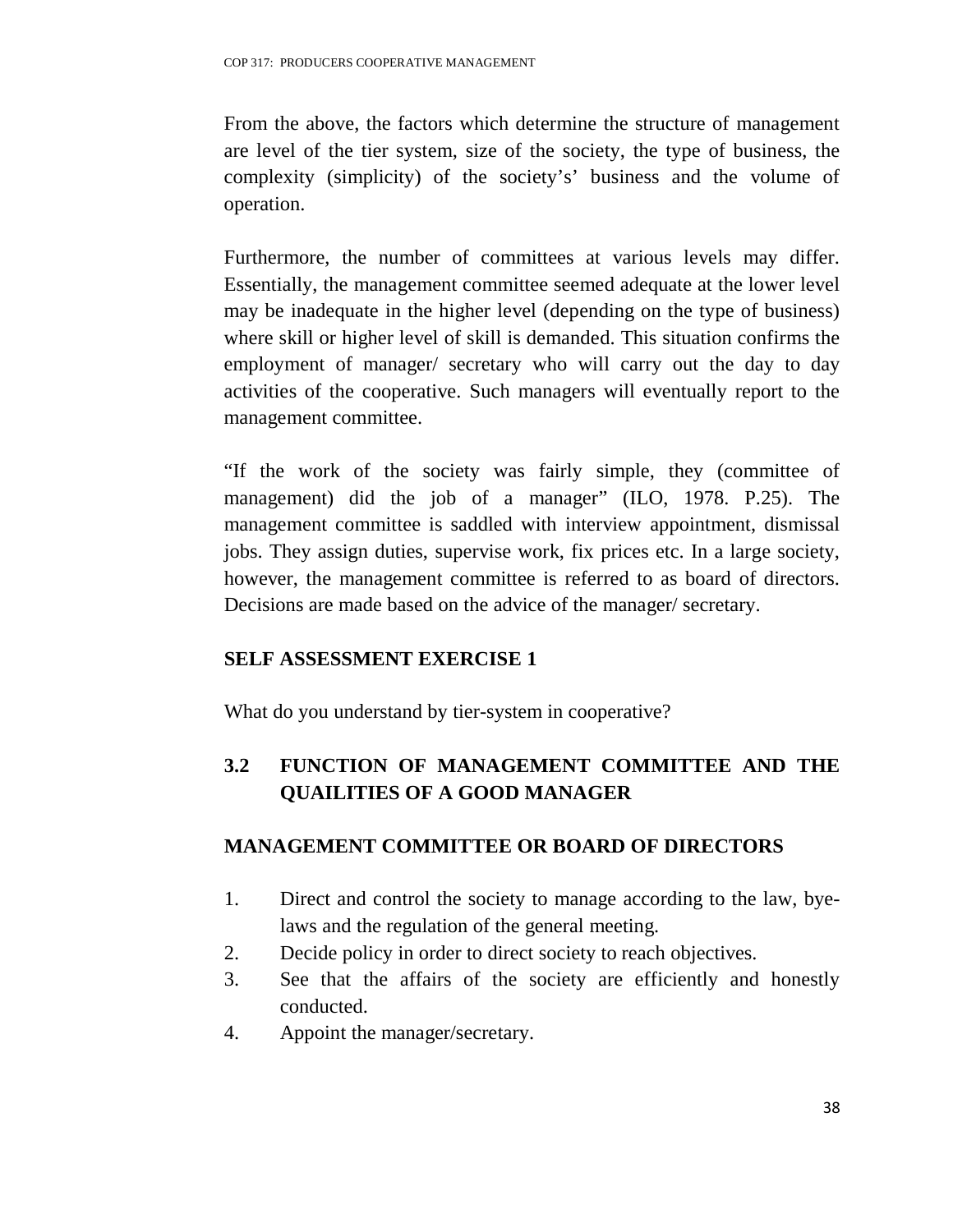- 5. Decide main lines of a society's business within the objectives set by the rules or by-laws.
- 6. Decide on the investment capital.
- 7. Decide the price policy to increase or decrease.
- 8. Decide how surplus should be distributed, what sums should be placed in reserve.
- 9. Ensure that true and accurate records and accounts are kept.

A good manager/ secretary of cooperative must have:

- 1. The knowledge of cooperative principles.
- 2. Knowledge of cooperative methods.
- 3. The technical knowledge of the business of cooperative where he/ she is employed.
- 4. Good understanding and management of staff under him/ her.
- 5. Ability to plan.
- 6. Accounting knowledge.
- 7. Ability to write report and advise the management board.
- 8. Maintain good relation-ship with members and the public.
- 9. Ability to work with the management committee without becoming domineering or unduly subservient.
- 10. He must be honest and motivating, among others.

## **SELF ASSESSMENT EXERCISE 2**

To whom is the manager responsible? State some of its required qualities.

## **4.0 CONCLUSION**

The above texts show that the management structure of cooperative is determined by the level of the tier system and size. The functions of management committee or board of directors are stated. Where managers are employed, it must be guaranteed that such a manager possesses certain qualities and is responsible to the management committee.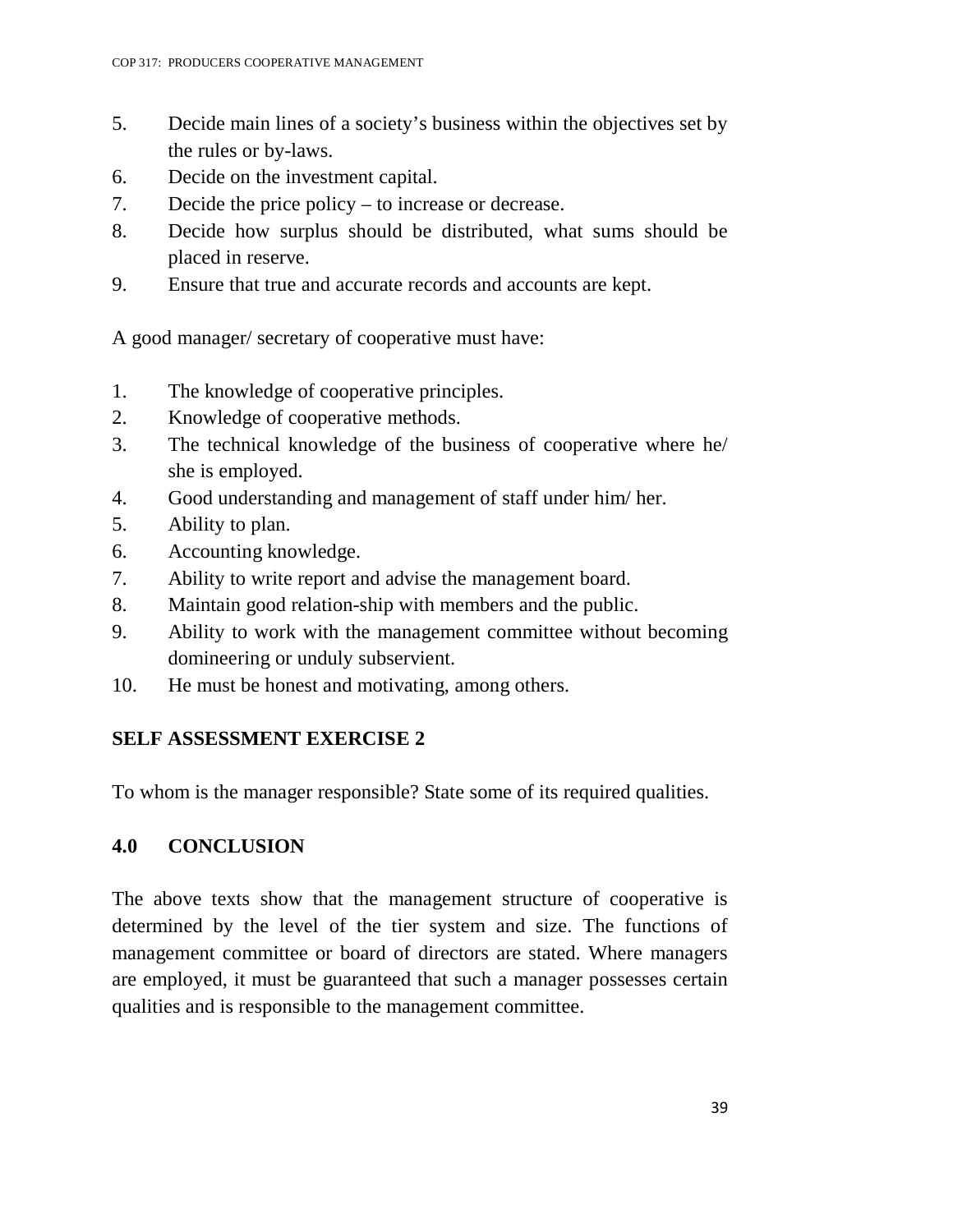#### **5.0 SUMMARY**

The unit had shown that the management structure of cooperative organisation depends on the level of their tier-system and size of such organization. The functions of the management committee were highlighted and the qualities required of a good manager were also enumerated.

#### **6.0 TUTOR-MARKED ASSIGNMENT**

- 1. Discus and identify the factors that determine the structure of management in cooperative.
- 2. What are the functions of a cooperative management committee?

#### **7.0 REFERENCE**

- Olubanjo M.O (1968). Handbook for Managers of Cooperative Marketing Societies. Western Nigeria co-operative Press Ltd, Ibadan.
- ILO (1978). Cooperative Management and Administration. ILO Publications, Geneva.
- Youngjohns B.A (1978). Cooperative Organisation: An Introduction. Intermediate Technology Publication Ltd. London.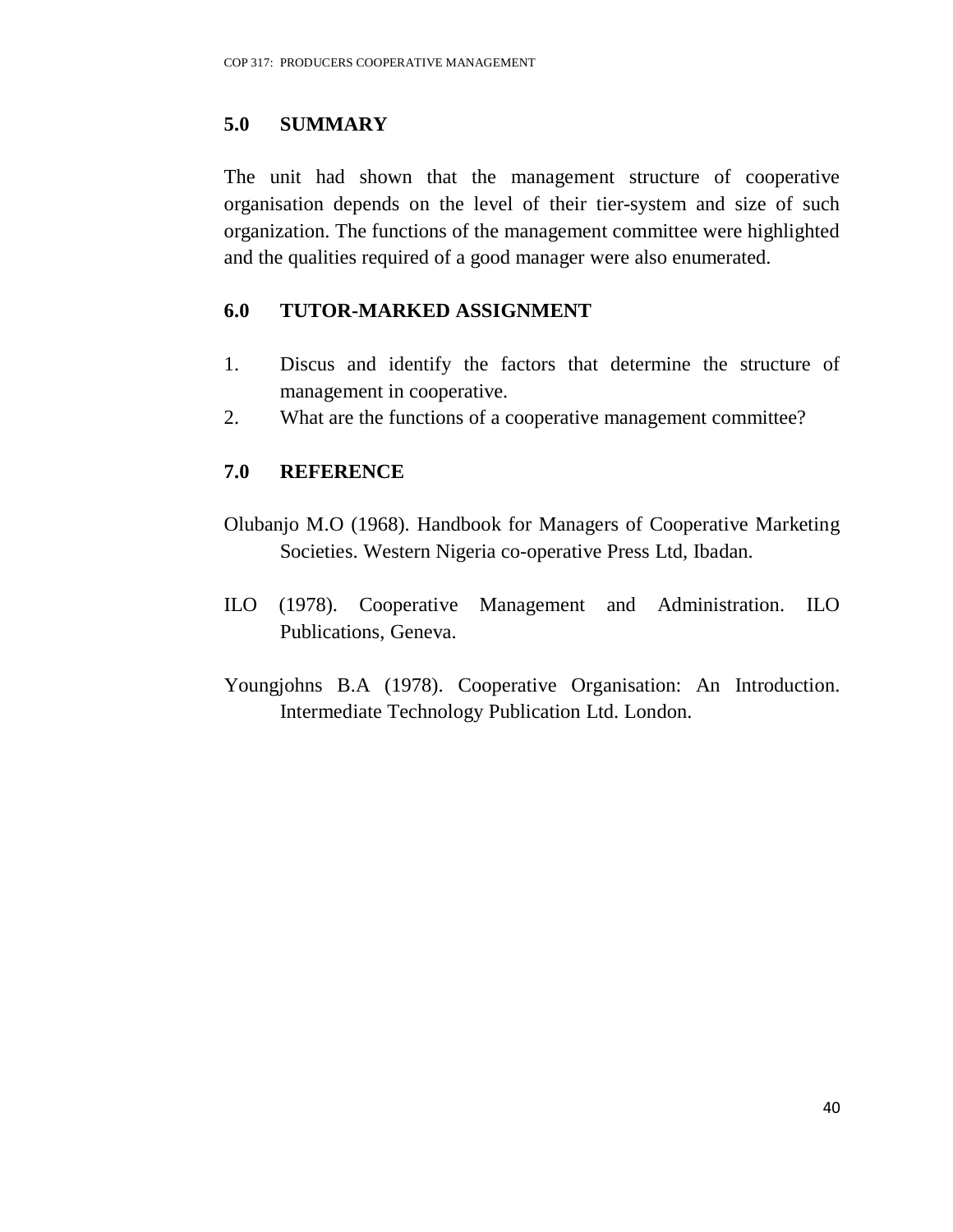# **UNIT 4: OBJECTIVES OF MANAGEMENT OF PRODUCES COOPERATIVE**

### **CONTENT**

- 1.0 Introduction
- 2.0 Objective
- 3.0 Main Content
	- 3.1 Objectives of management of producers cooperative.
- 4.0 Conclusion
- 5.0 Summary
- 6.0 Tutor-marked Assignment
- 7.0 Reference/ Further Readings

# **1.0 INTRODUCTION**

At the beginning of the formation of the Producers cooperative, the members are convinced by the main objective of the venture or business. Although other objectives would be known at the formation but majority of them will come to being during the period of increasing business. This unit is about stating the objectives of the Producers cooperative.

## **2.0 OBJECTIVES**

The Learner is expected to able to:

- Know the main objective of producers cooperative.
- State other objectives.
- Simulate objectives of varieties of producer cooperative based on example reflected in the text.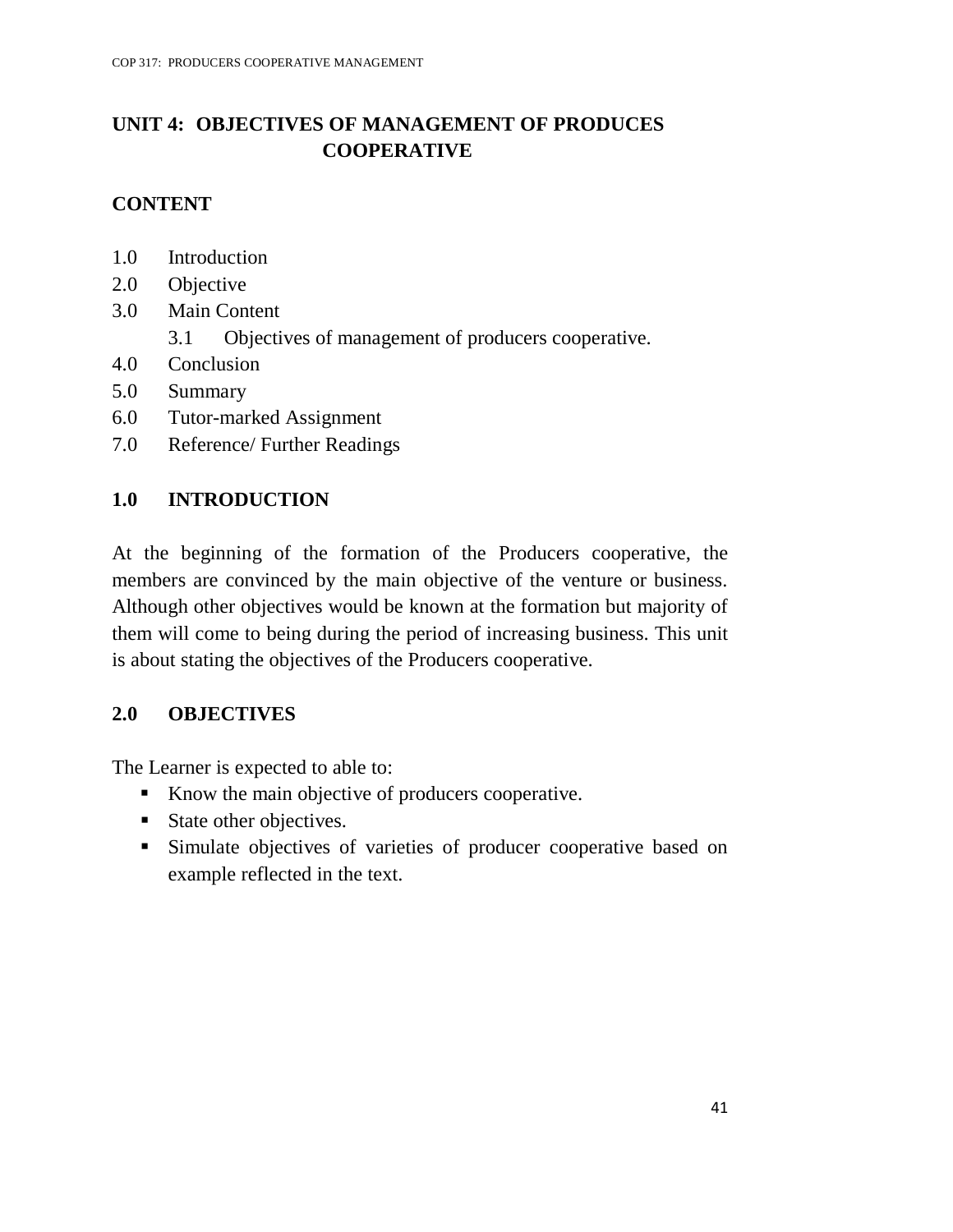# **3.0 MAIN CONTENT**

# **3.1 OBJECTIVES OF MANAGEMENT OF PRODUCERS COOPERATIVE**

Cooperatives are complex organisation. They rarely have a single objective. Often they strive to achieve benefits for members through providing a range of services. These services are intended to reduce costs, or increase members' revenue or provide them with improved materials, or in some way develop the best uses of members' resources.

It is expected that the main objective producers' cooperative among others will reflect the utilization of members' skills for end result(s) of their production activity. The first and foremost objective will be to harness or manage the members' skill for effective production of goods or services.

Others are

- Determine level production.
- Aim at producing at minimum cost that will guarantee surplus.
- Obtain/employ efficient method of production of goods and services.
- Obtain loans/credit at reasonable cost.
- Seek other expert advice on purchase of equipment, installations for production of goods/ services.
- Achieve economic advantage on raw materials purchase.
- Economic advantage on marketing of the products.
- Evolve efficient transportation for movement of raw materials, machinery and finished goods or services.
- Promote cooperation by educating or setting up enlightenment programmes for members and general public.
- Promote cordial relationships between members and other cooperative bodies and the general public.
- Ensure that business is carried out in accordance with the society's bye-laws.
- Take advantage of better bargaining power.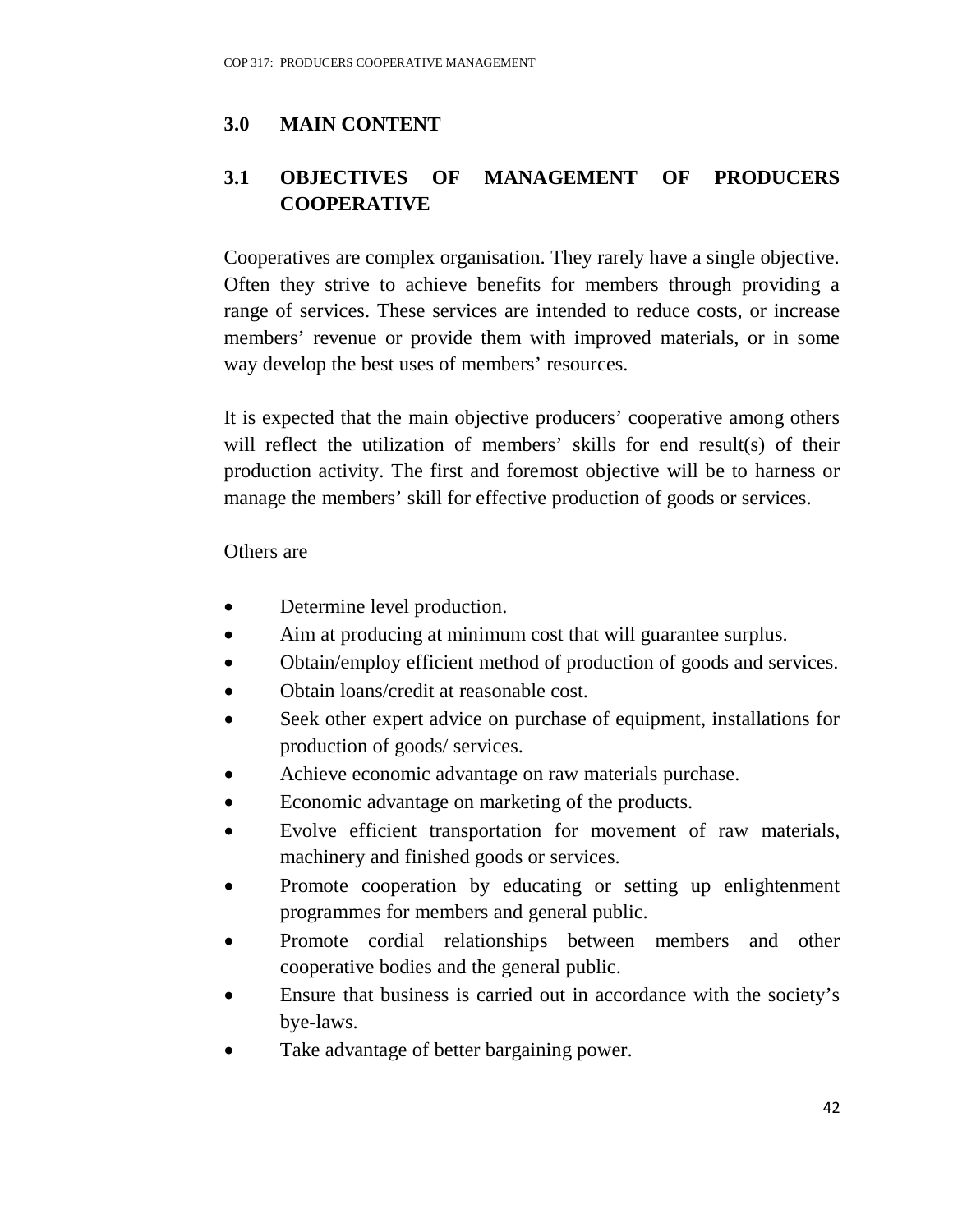- Ensure that producers cooperative activities do not clash with the natural interest.
- Support cooperative movement unions, apex etc.

### **Example 1:**

A major objective of fertilizer producers cooperative is to produce fertilizers of various types in adequate quantity and for a large community of farmers and farmers' cooperative. (The produced fertilizer is not for producers cooperative members who, as experts/professional, are paid wages for their skilled labour offered in their own company.

### **Example 2:**

For a general labouring (on contract) producers cooperative, the main objective is to offer labour services to the community or organization. The services offered are not for producers cooperative members but for other business concerns.

#### **SELF ASSESSMENT EXERCISE 1**

- Q1. State main objective of a producers cooperative.
- Q2. Is the main objective enough for operation of the society?

## **4.0 CONCLUSION**

The above highlights the objectives of producers cooperative. While the main objective is known at the inception of the cooperative, others emerge during business activities.

#### **5.0 SUMMARY**

The unit has shown the main and other objectives of a producers cooperative. It provided examples to demonstrate how the main objective is obtained.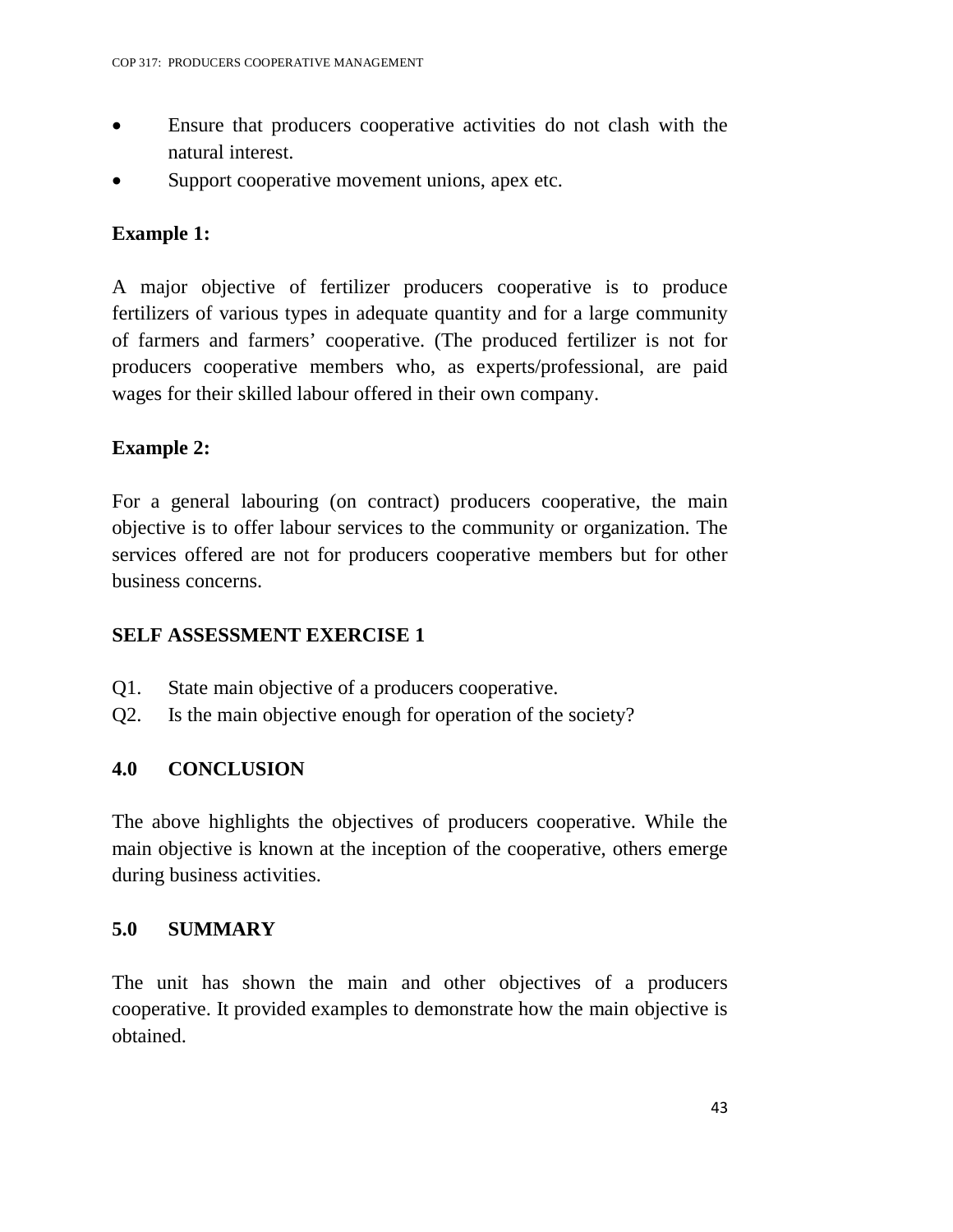#### **6.0 TUTOR MARKED ASSIGNMENT**

- 1. State as many objectives of a cooperative society you know.
- 2. What will be the objectives of generator technicians who joined together to form a producers cooperative.

#### **7.0 REFERENCE**

- Olubanjo M.O (1968). Handbook for Managers of Cooperative Marketing Societies. Western Nigeria co-operative Press Ltd, Ibadan.
- ILO (1978). Cooperative Management and Administration. ILO Publications, Geneva.
- Youngjohns B.A (1978). Cooperative Organisation: An Introduction. Intermediate Technology Publication Ltd. London.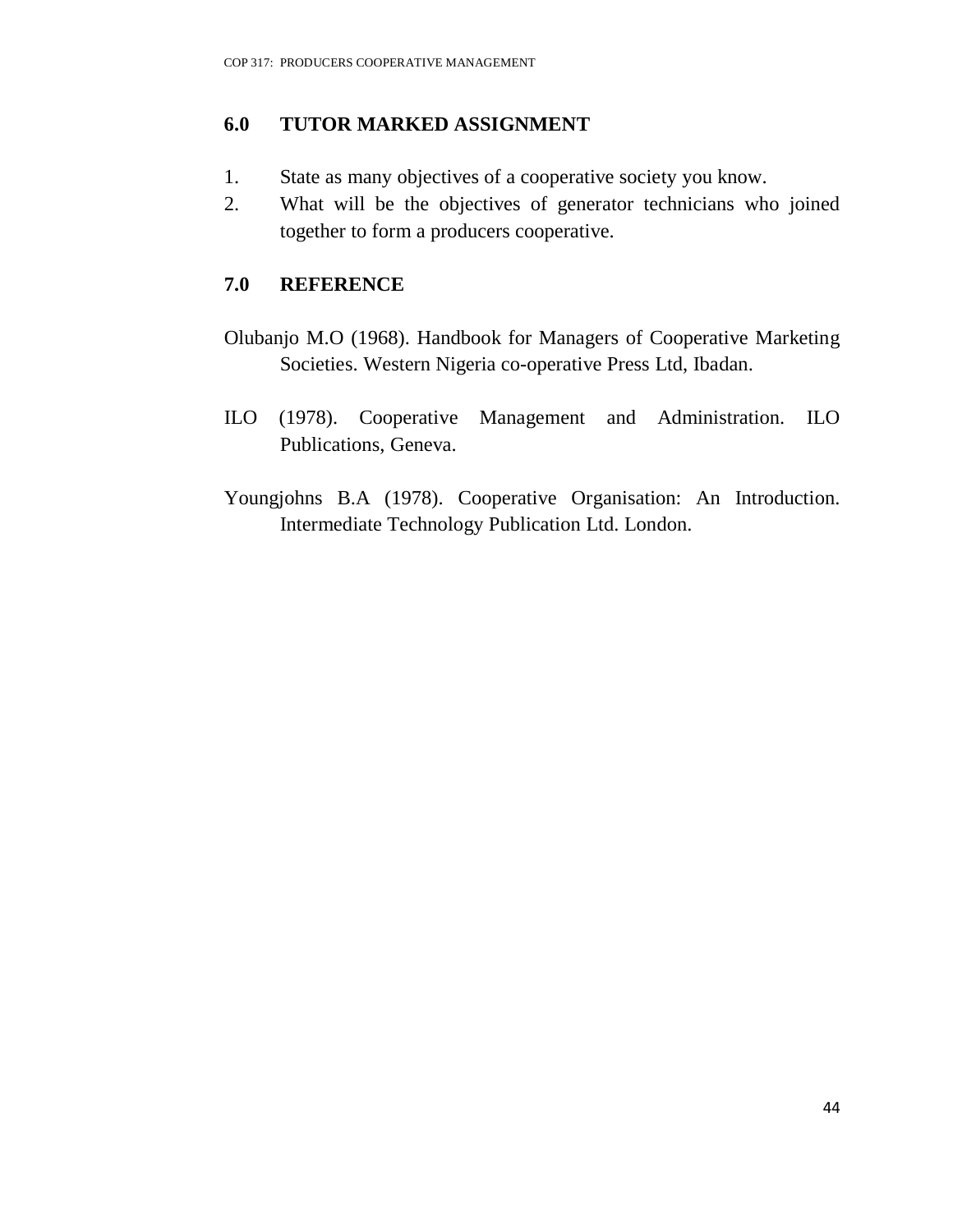# **UNIT 5: PRODUCERS COOPERATIVE MANAGEMENT AND PRODUCTION PLAN**

### **CONTENT**

- 1.0 Introduction
- 2.0 Objective
- 3.0 Main Content
	- 3.1 Producers cooperative production plan.
	- 3.2 Production plan process.
- 4.0 Conclusion
- 5.0 Summary
- 6.0 Tutor-marked Assignment
- 7.0 Reference/ Further Readings

### **1.0 INTRODUCTION**

The main business of producers cooperative is to produce goods and services. It is understandable therefore why the society accord production plan great importance. The plan could be for a year, two or three years, broken for example, into monthly, quarterly, etc. plans.

This unit therefore examines the production plan of producers cooperative.

## **2.0 OBJECTIVES**

At the end of the unit you should be able to:

- Know that production plan ensures steady output.
- Know some important items considered in the plan.
- Demonstrate (by example) production plan.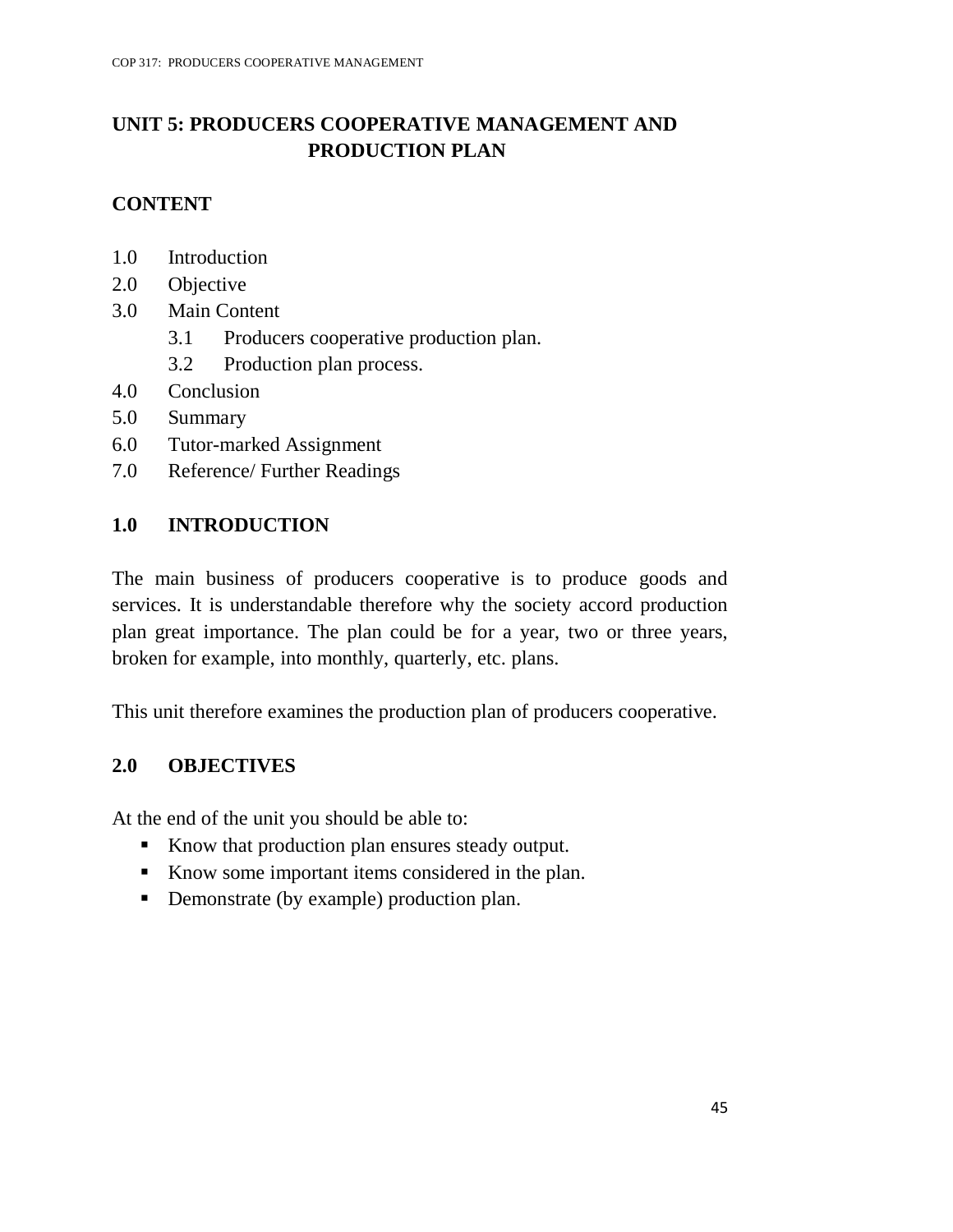#### **3.0 MAIN TEXT**

## **3.1 PRODUCERS COOPERATIVE PRODUCTION PLAN**

#### **Preparatory work**

It is assumed that, generally speaking, the decision to set up a cooperative manufacturing and processing plant has been taken, not primarily in order to provide a return on capital nor to create employment, but to serve the interests of members as producers or consumers. The factory manager (or the factories subcommittee, if there is one) will probably start with a fairly definite idea of the quantities of product, or the number of manufactured articles to sell every week. This will probably determine the initial size of the factory, while development in recent years may give some clue as to whether and how quickly it will have to be expanded. In some ways this makes it easier for a cooperative than for a private business to make the first decision regarding output and size. It may well be, however, that the proposed output is not an economic one (too small, for instance, to keep the necessary technicians fully occupied) or that proposed location is too far from the markets or from source of raw materials, skilled labour or power to enable the cooperative to operate at a reasonable cost per unit produced. In that case the project may have to be abandoned or at least postponed until a more economics volume of produce can be handled or the road network and the power transmission system have been extended. The cooperative will also have to give very careful attention to the capital needed to cover the buildings, machinery, power, raw materials and workers' wages until payment for product begins to come in. If adequate capital is again not available, then a choice will have to be made between deferring the project or beginning with inadequate equipped and therefore probably inefficient or unprofitable factory. If the service to be performed is urgently needed by members, it may be tempting to take this risk, but it may not always be wise.

It is also necessary to consider whether, given the expected cost of raw materials, wages, overheads and transport, and the prices at which the products can be sold, therefore it is a reasonable certainty of a profit margin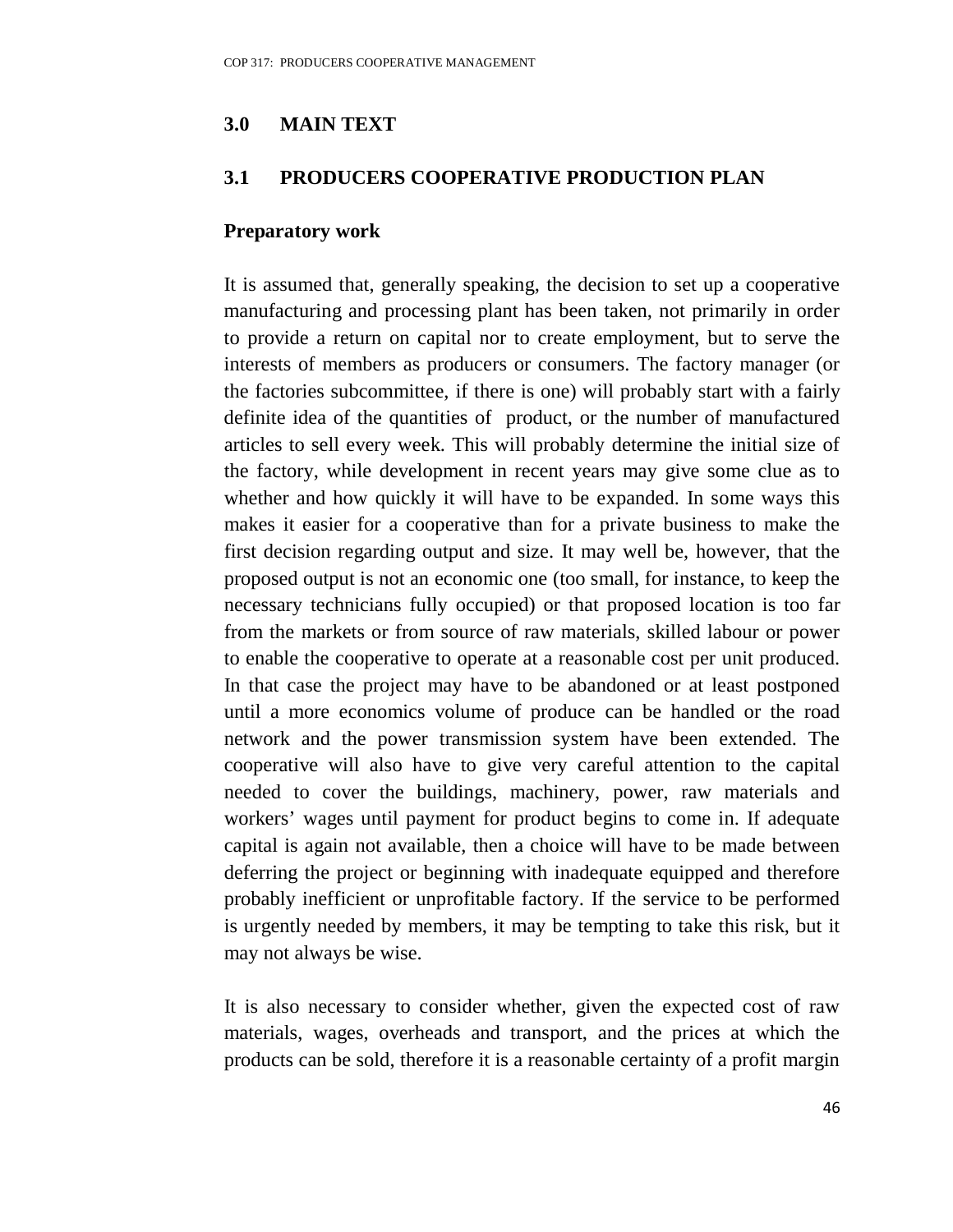from which, especially in the first ten years, it will be possible not only to pay interest on capital, but also to pay instalment on loans and to create reserves. If this can be achieved by paying low prices to producers or charging high price to consumers, the cooperative would have failed in the purpose for which it was found. It will also be likely to fine itself deserted by its own members before it has operated for long.

Producers cooperative starts with a certain initial advantage in that they have a ready made source of raw materials or market for their products, as the case may be, provide by their own members. A workers' productive society, on the other hand, has to rely in both cases on private trade and the general public. This introduces one or more element of uncertainty which must be taken into account before a worker productive enterprise is set up.

#### **PREMISES AND MACHINERY**

Once the decision has been taken, it is necessary to design the plant and decide on the type of machinery to be used. The building should be suited to its purpose, strong enough to bear the weight of machinery and stores, properly equipped with light, power and water, and conveniently located for receiving and dispatching goods. Machinery of the type required may be manufactured by more than one firm, and the various may differ in method of operation, in cost and perhaps in the quality of the product. A choice will have to be made, taking into account the availability of the desired equipment, capital layout involved, the need for foreign currency and other factors. The firm supplying the machinery will, especially if the latter is complicated and consists of an interlocking series of machines, be able to advise on how it is to be up in order to ensure easy working, smooth flow of raw materials, economical use of space and protection of workers against accidents. The manager, if he has already been appointed and has had previous experience of process, should also have sound view of the subject. One of the national cooperative federations may have an expert adviser, or in some countries a government department may be able and willing to help.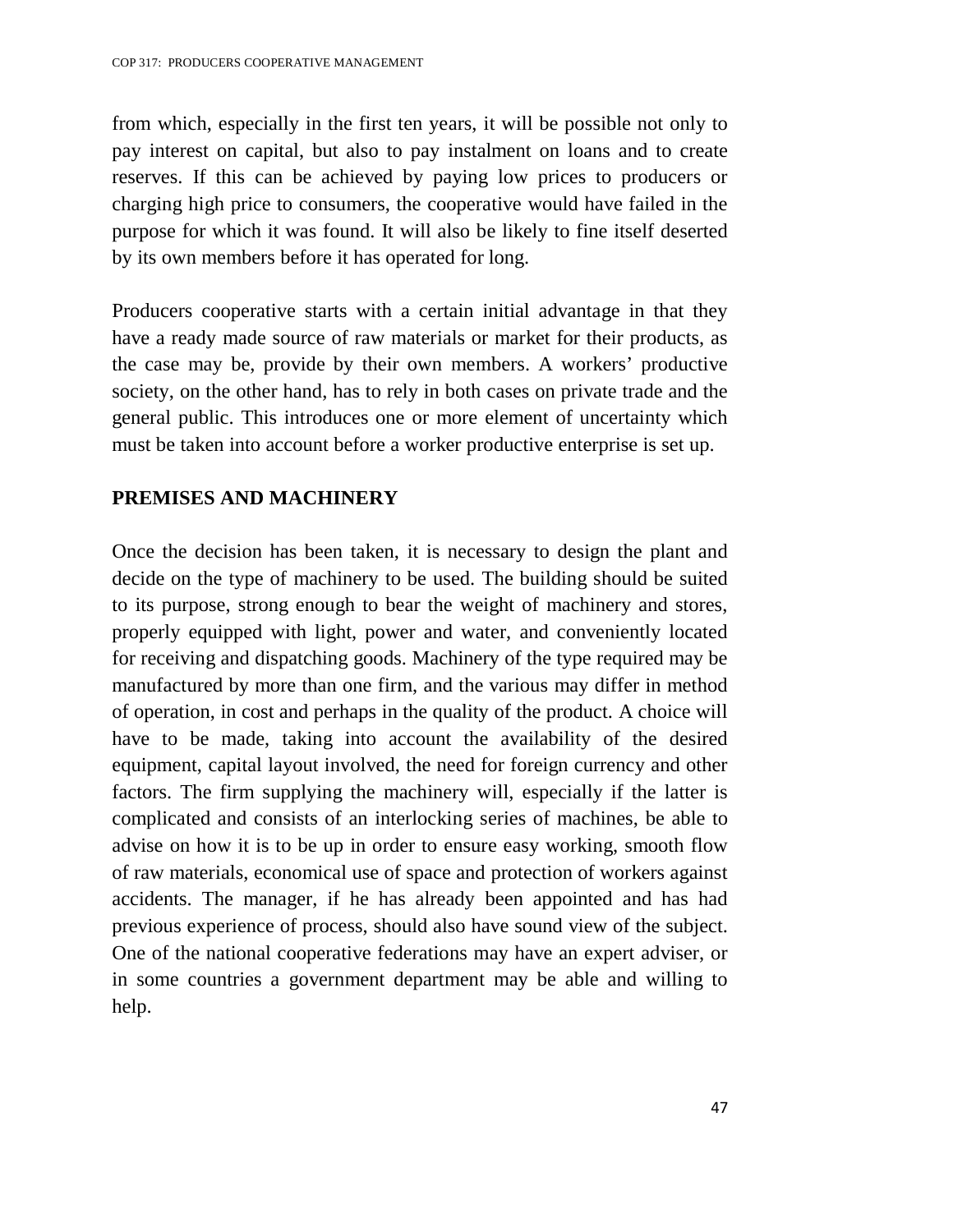### **STAFF**

Before engaging staffs it is necessary to estimate the number to persons required, the skills they need, and then ei5ther find men and women who already have the necessary skills or arrange for personnel to be trained. This may cause difficulty at the outset, particularly if the cooperative is pioneering in as industry not previously carried on in the district. It should become easier once the factory has been running for some time. Staffs will undoubtedly come and go for a variety of reasons. It will be necessary to be vigilant lest numbers be reduced below the necessary working minimum and particularly lest key workers drop out and cannot be replace before their absence has disturbed the smooth working of the plant. But in a wellmanaged factory there should, before long, be constant nucleus of tried and trained workers who pass on their training to newcomers, while every worker will have at least one deputy who can, if necessary carry on in his or her absence.

## **PRODUCTION PLAN**

At this stage, the producers cooperative is assumed to have acquired premises where machineries are installed in readiness for production before the production plan. As a matter of routine, the managers preparation for production starts by asking for memoranda from some of his subordinates – the chief accountant, the sales manager or marketing manager, the engineer – before coming to his own conclusions.

The production plan must ensure steady output aimed at the fullest utilisation of the facilities such as workshop, storage space, skilled labour, the labour of other workers, materials, machinery for processing etc., taking into account the rate at which the products can be absorbed by the markets, the extent to which it will be kept and the space and capital available for storage.

An important input in planning is time. The whole production process, from the time the raw materials arrive at the plant until they leave it transformed into finished goods, should be looked upon as a series of separate actions,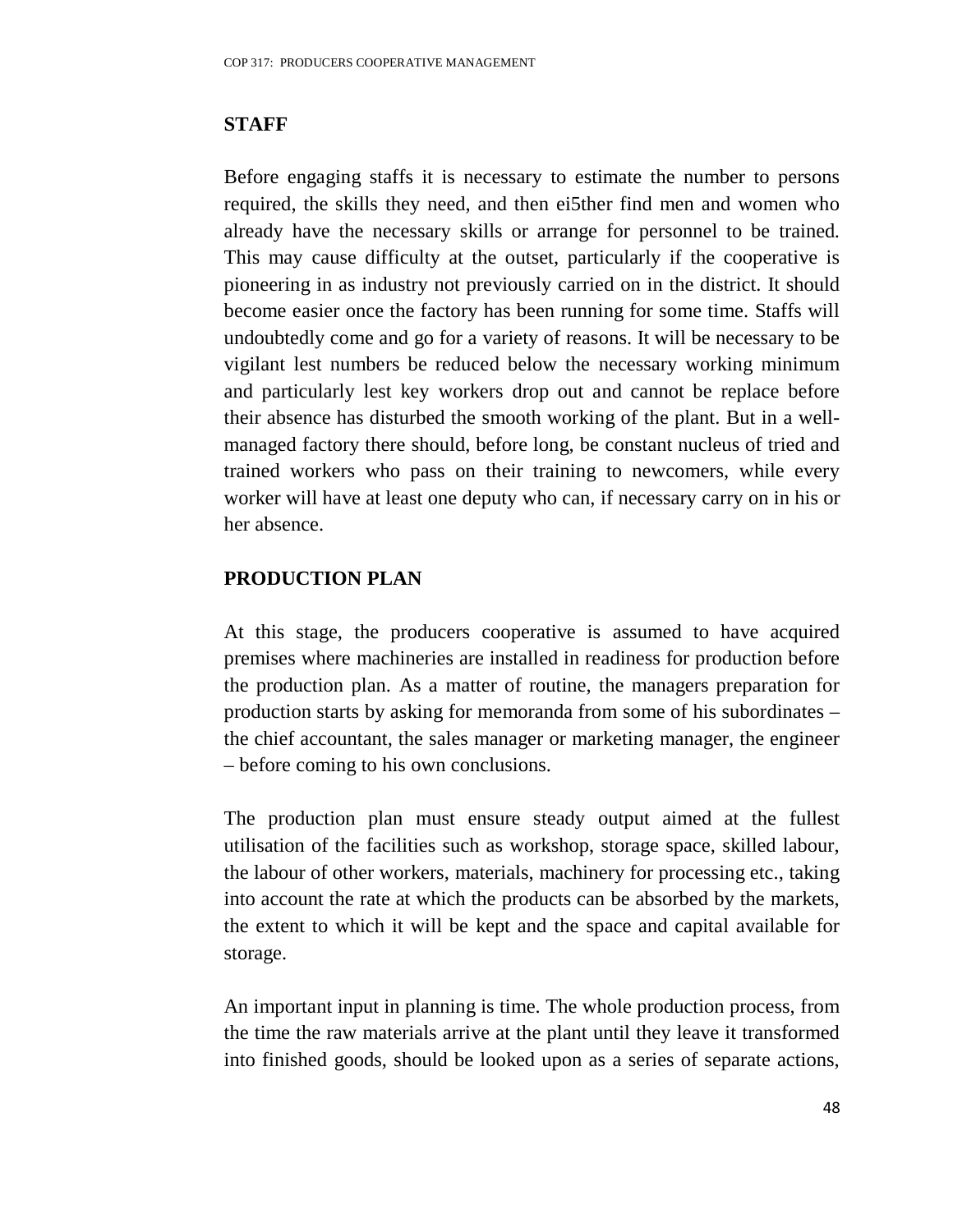unloading, moving into store, unpackaging, inspecting, moving to a machine, passing through the machine, moving away from the machine, inspecting, packing, moving back to the store, moving out of stores, and loading. The manager must know how long each process takes.

#### **SELF ASSESSMENT EXERCISE 1**

What does production plan aim to achieve?

#### **3.2 PRODUCTION PLAN PROCESS**

Once the manager knows what process will be necessary to ensure a given output, how long each will take, he begins to put the price together as to: how much of each raw materials to order; how many men to unload and inspect it; how many storage space needed, how many machines; how many workers to man each machine; how many foremen to look after them; how many maintenance men needed in case of breakdown; how many electrician to keep up steady supply of power; how many packers with so many machines and so much packing materials on hand.

In practice, the manager considers the quality of the goods and services to produce breaking into weeks, months, yearly outputs. In the same manner, having identified the sources of the supply of inputs, he must consider the quantity with time frame indicated. The production plan is supported with financial plan to ensure smooth production process and guaranteed cash flow for payment of wages and other expenses.

After taking into consideration the skilled labour supplied by members of producers cooperative, the managers makes estimates for the other categories of workers in time and quantity. It is equally within the management and planning of production to make sure that water, electricity, roads and other infrastructures are not in short supply.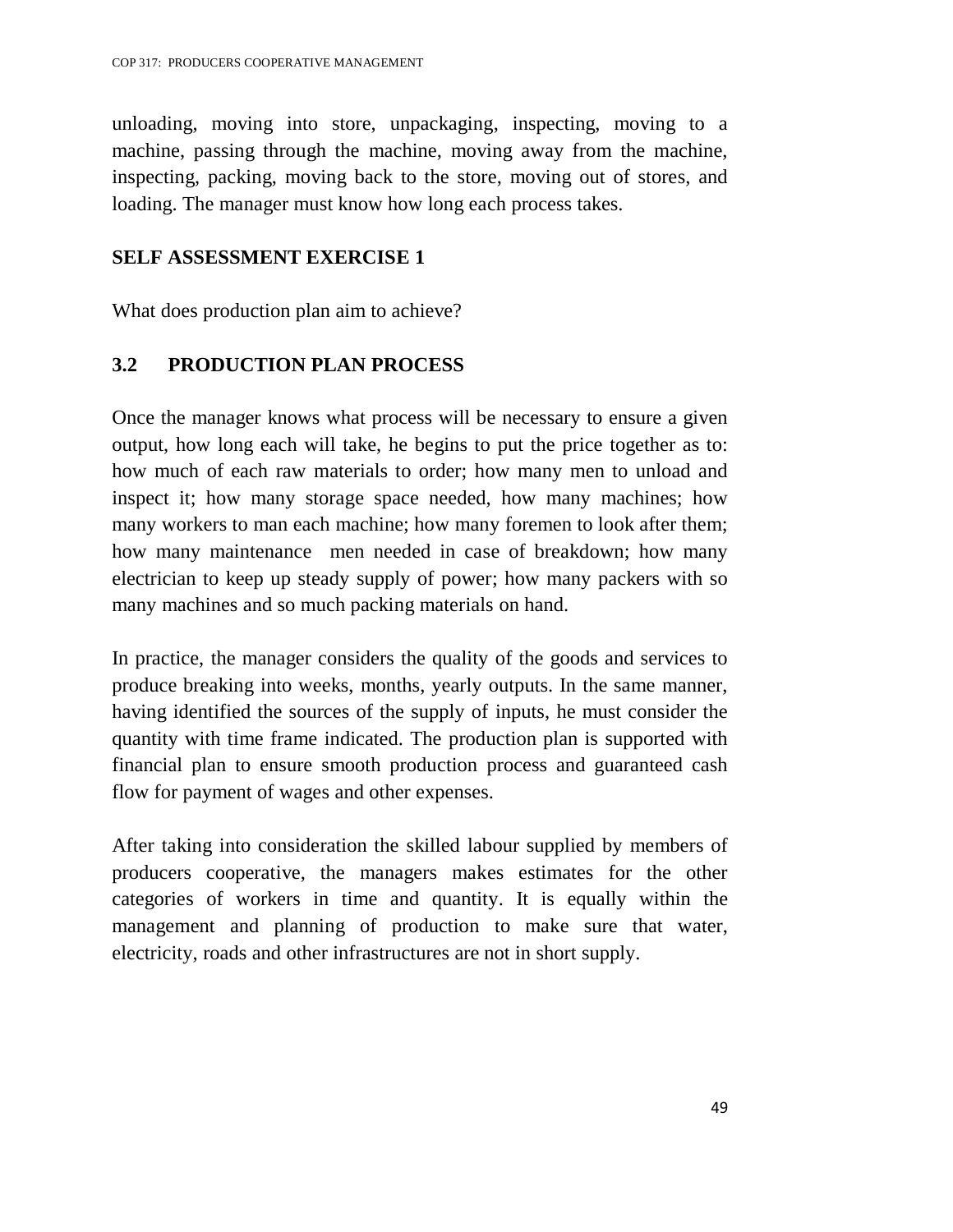| S/N            | <b>OUTPUT</b>                  | <b>ANNUAL</b> | 1 st<br>quarter | $2^{nd}$<br>quarter | $3^{rd}$<br>quarter | $4^{\rm th}$<br>quarter |
|----------------|--------------------------------|---------------|-----------------|---------------------|---------------------|-------------------------|
| $\mathbf{1}$   | Fertilizer                     | 200 tons      | 50              | 50                  | 50                  | 50                      |
| 2              | Expenditure                    | N25m          | N10m            | N5m                 | N5m                 | N5m                     |
| 3              | Skilled<br>labour<br>members   | 20            | 20              | 20                  | 20                  | 20                      |
| $\overline{4}$ | Other categories<br>of workers | 10            | 10              | 6                   | 4                   | 4                       |
| 5              | <b>Sales</b>                   | 180 tons      | 40              | 50                  | 40                  | 50                      |

Example of production plan of producers cooperative.

## **MARKETING**

The manager and the management committee of producers cooperative must, in essence, accompany the production plan with the marketing plan. Such a plan must be based on an orientation, in marketing context, relates to attitude a firm holds towards its products or services concerning consumers or end-users. There exist several common orientations. [http:en.wikipedia.org/wiki/marketing concept].

## **Product orientation**

A firm employing a product orientation is chiefly concerned with the quality of its own product. A firm would also assume that as long as its product was of a high standard, people would buy and consume the product.

This works most effectively when the firm has good insights about customers and their needs and desires, as for example in the case of Sony Walkman or Apple iPod, whether these derive from intuitions or research.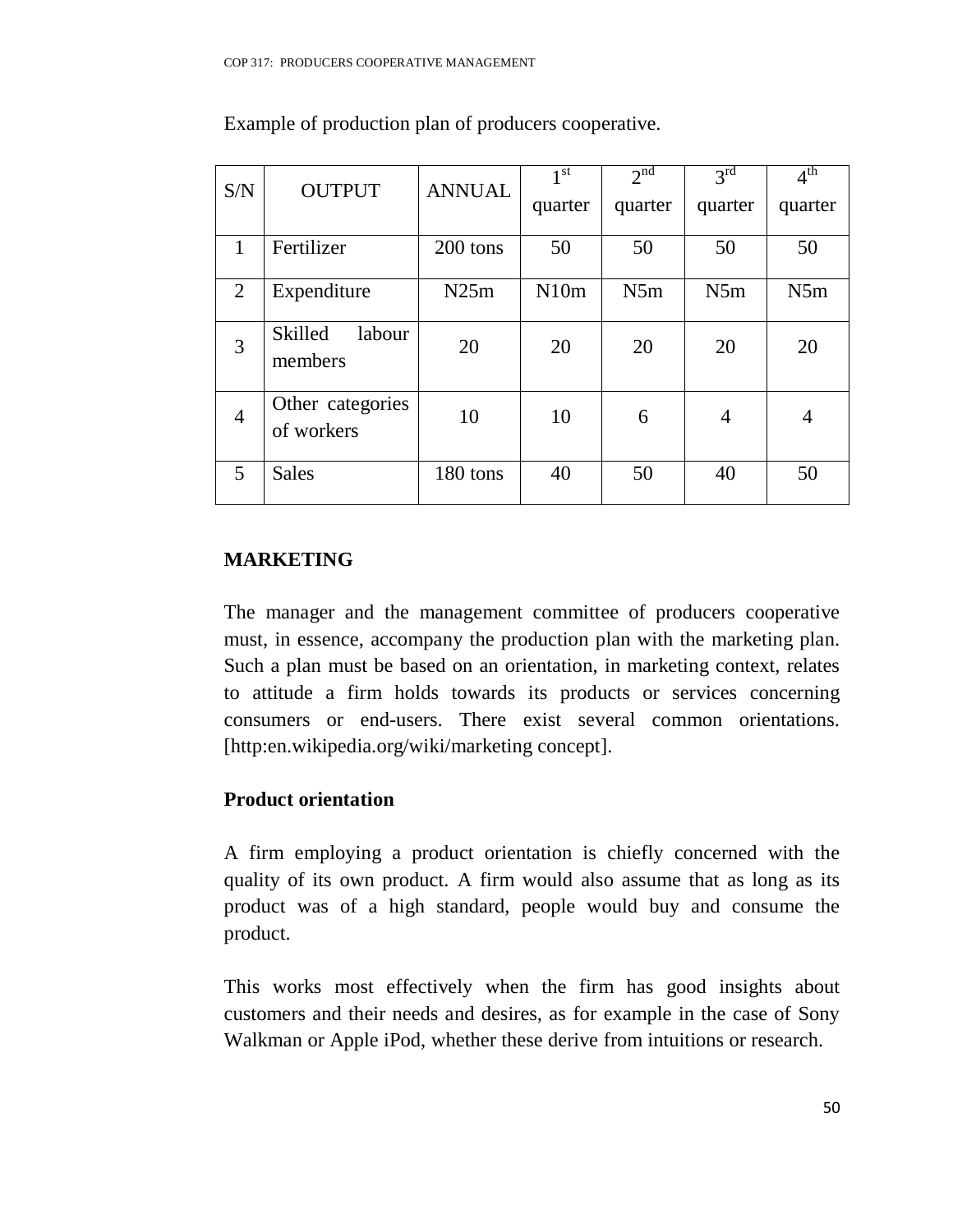#### **Sales orientation**

A firm using a sales orientation focuses primarily on the selling/promotion of a particular product, and not determining new consumer desires as such. Consequently, this entails simply selling an already existing product, and using promotion techniques to attain the highest sales possible.

Such an orientation may suit scenarios in which a firm holds dead stock, or otherwise sells a product that is in high demand, with little likelihood of changes in consumer tastes diminishing demand.

#### **Production orientation**

A firm focusing on a production orientation specializes in producing as much as possible of a given product or service. Thus, this signifies a firm exploiting [economies of scale,](http://en.wikipedia.org/wiki/Economies_of_scale) until the [minimum efficient scale](http://en.wikipedia.org/w/index.php?title=Minimum_efficient_scale&action=edit&redlink=1) is reached. A production orientation may be deployed when a high demand for a product or service exists, coupled with a good certainty that consumer tastes do not rapidly alter (similar to the sales orientation).

#### **Marketing orientation**

The marketing orientation is perhaps the most common orientation used in contemporary marketing. It involves a firm essentially basing its marketing plans around the marketing concept, and thus supplying products to suit new consumer tastes.

As an example, a firm would employ market research to gauge consumer desires, use R&D to develop a product attuned to the revealed information, and then utilize promotion techniques to ensure persons know the product exists. The marketing orientation often has three prime facets, which are: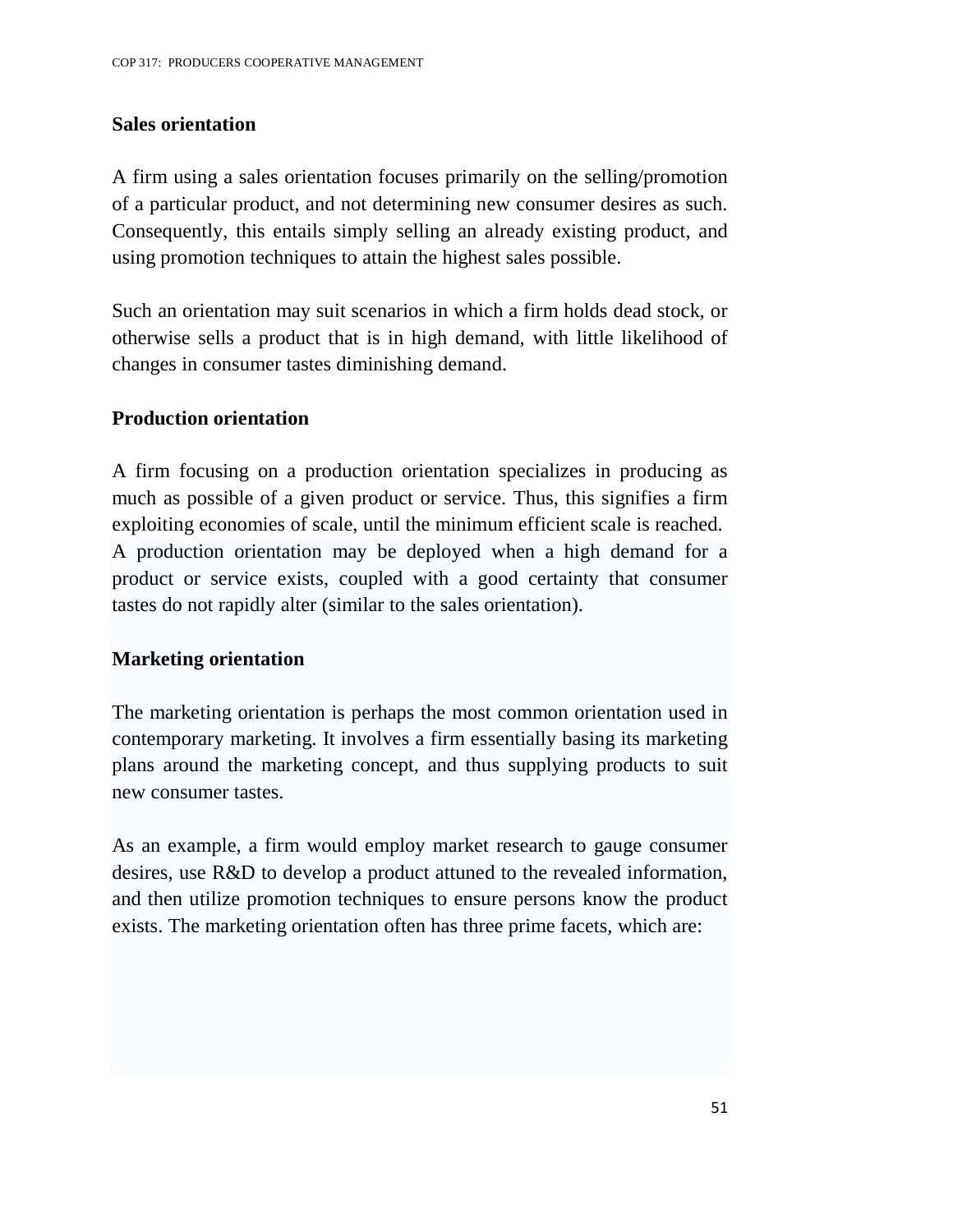#### **Customer orientation**

A firm in the [market economy](http://en.wikipedia.org/wiki/Market_economy) survives by producing [goods](http://en.wikipedia.org/wiki/Good) that persons are willing and able to buy. Consequently, ascertaining [consumer demand](http://en.wikipedia.org/wiki/Consumer_demand) is vital for a [firm'](http://en.wikipedia.org/wiki/Business_entity)s future viability and even existence as a [going concern.](http://en.wikipedia.org/wiki/Going_concern)

#### **Organizational orientation**

In this sense, a firm's marketing department is often seen as of prime importance within the functional level of an organization.

Information from an organization's marketing department would be used to guide the actions of other department's within the firm. As an example, a marketing department could ascertain (via marketing research) that consumers desired a new type of product, or a new usage for an existing product. With this in mind, the marketing department would inform the R&D department to create a prototype of a product/service based on consumers' new desires.

The production department would then start to manufacture the product, while the marketing department would focus on the promotion, distribution, pricing, etc. of the product. Additionally, a firm's finance department would be consulted, with respect to securing appropriate funding for the development, production and promotion of the product.

Inter-departmental conflicts may occur, should a firm adhere to the marketing orientation. Production may oppose the installation, support and servicing of new capital stock, which may be needed to manufacture a new product. Finance may oppose the required capital expenditure, since it could undermine a healthy cash flow for the organisation: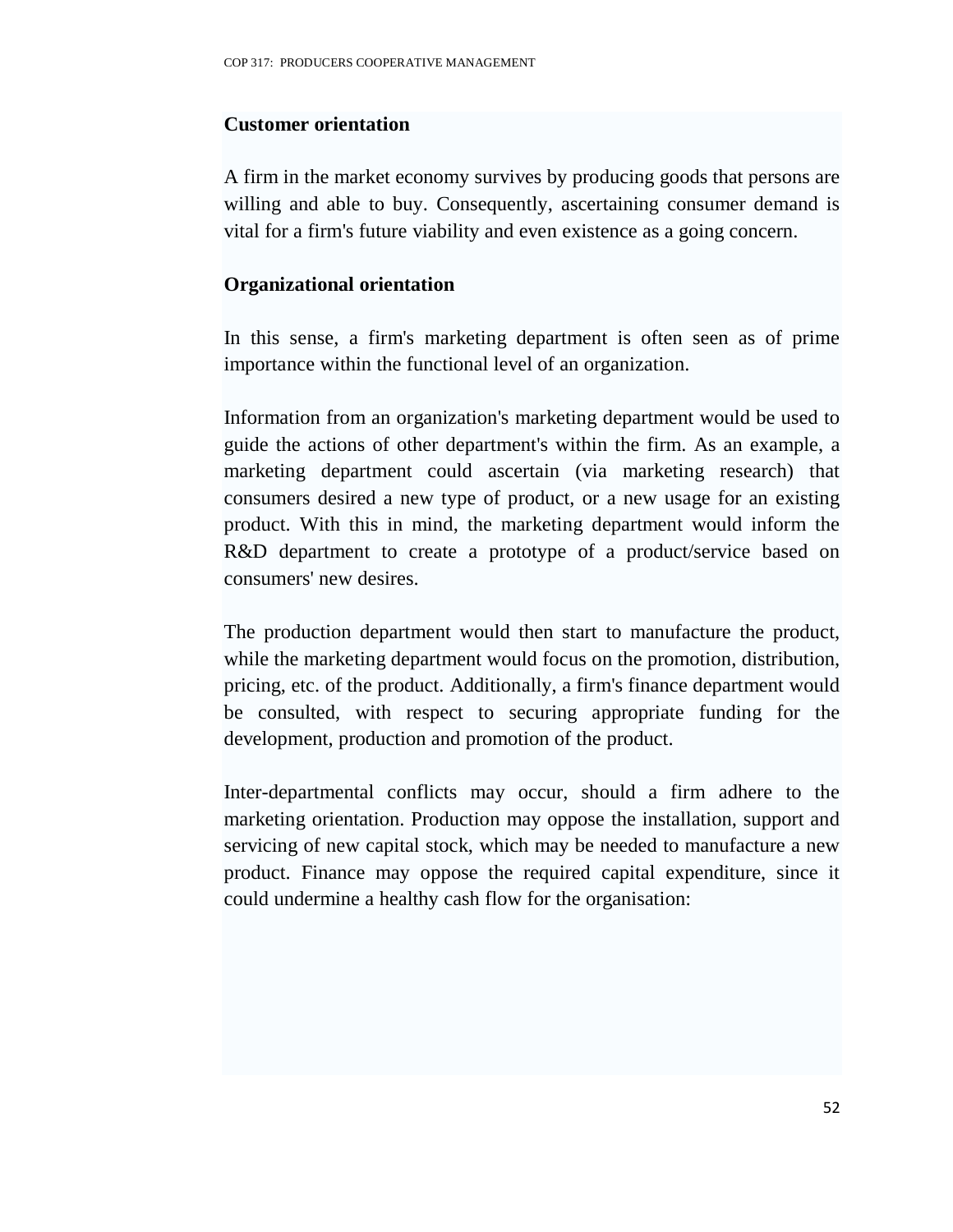#### **Marketing Mix**

#### **[Product](http://en.wikipedia.org/wiki/Product_%28business%29)**

The product aspects of marketing deal with the specifications of the actual goods or services, and how it relates to the [end-user's](http://en.wikipedia.org/wiki/End-user) needs and wants. The scope of a product generally includes supporting elements such as warranties, guarantees, and support.

#### **[Pricing](http://en.wikipedia.org/wiki/Pricing)**

This refers to the process of setting a [price](http://en.wikipedia.org/wiki/Price) for a product, including discounts. The price need not be monetary; it can simply be what is exchanged for the product or services, e.g. time, energy, or attention. Methods of setting prices optimally are in the domain of [pricing](http://en.wikipedia.org/wiki/Pricing_science)  [science.](http://en.wikipedia.org/wiki/Pricing_science)

#### **[Placement](http://en.wikipedia.org/wiki/Placement) (or [distribution\)](http://en.wikipedia.org/wiki/Distribution_%28business%29)**

This refers to how the product gets to the customer; for example, point-of-sale placement or [retailing.](http://en.wikipedia.org/wiki/Retailer) This third P has also sometimes been called *Place*, referring to the channel by which a product or service is sold (e.g. online vs. retail), which geographic region or industry, to which segment (young adults, families, business people), etc. also referring to how the environment in which the product is sold in can affect sales.

Producers cooperative must determine its distribution outlets should the sales of the products be organized directly to the consumers or through the wholesalers and the retailers.

#### **Promotion**

This includes [advertising,](http://en.wikipedia.org/wiki/Advertising) [sales promotion,](http://en.wikipedia.org/wiki/Sales_promotion) including [promotional](http://en.wikipedia.org/wiki/Promotional_education)  [education,](http://en.wikipedia.org/wiki/Promotional_education) [publicity,](http://en.wikipedia.org/wiki/Publicity) and [personal selling.](http://en.wikipedia.org/wiki/Sales) [Branding](http://en.wikipedia.org/wiki/Branding) refers to the various methods of promoting the product, [brand,](http://en.wikipedia.org/wiki/Brand) or company.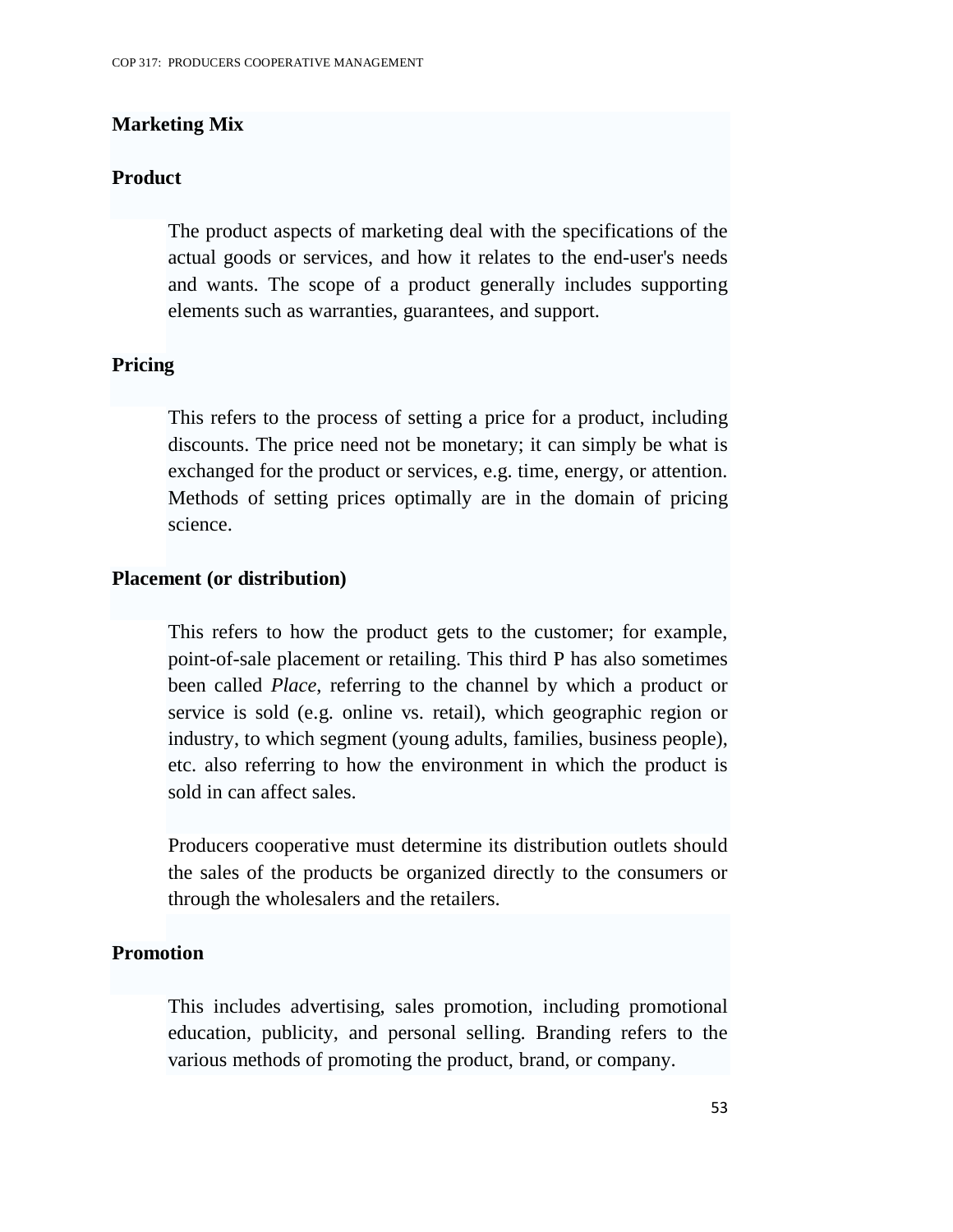Another very important area of marketing is the marketing communications. Communication with the consumers could be through the following channels: Newspapers, Posters, Mail Circulars, Television, printing of the packages, Cinema Advertisements, Fairs and Exhibitions, Sales Representatives, information given to journalists for inclusion in Editorials, Competitions, and Carrier Bags. The choice must be geared towards the minimization of costs.

#### **SELF ASSESSMENT EXERCISE 2**

Itemize some of the items considered in a production plan?

# **4.0 CONCLUSION**

The above texts show that production plan is very important and it ensures steady output among other objectives. The process of production plan is highlighted as the manager considered vital items. An example of production plan considered serves as a guide. The marketing plan is a guide which spells out the process of disposal of product planned for.

## **5.0 SUMMARY**

This unit has thrown light into the objective of production plan. The act of production planning by the manager was demonstrated. Considerations of output plan based on time frame, financial plan, labour etc. were also very vital. Production plan was also demonstrated.

## **6.0 TUTOR-MARKED ASSIGNMENT**

- 1. Why is production plan very important to producers cooperative?
- 2. Discuss a process of preparing a production plan by a manager?

## **7.0 REFERENCES**

ILO (1978). Cooperative Management and Administration, ILO Publication, Geneva.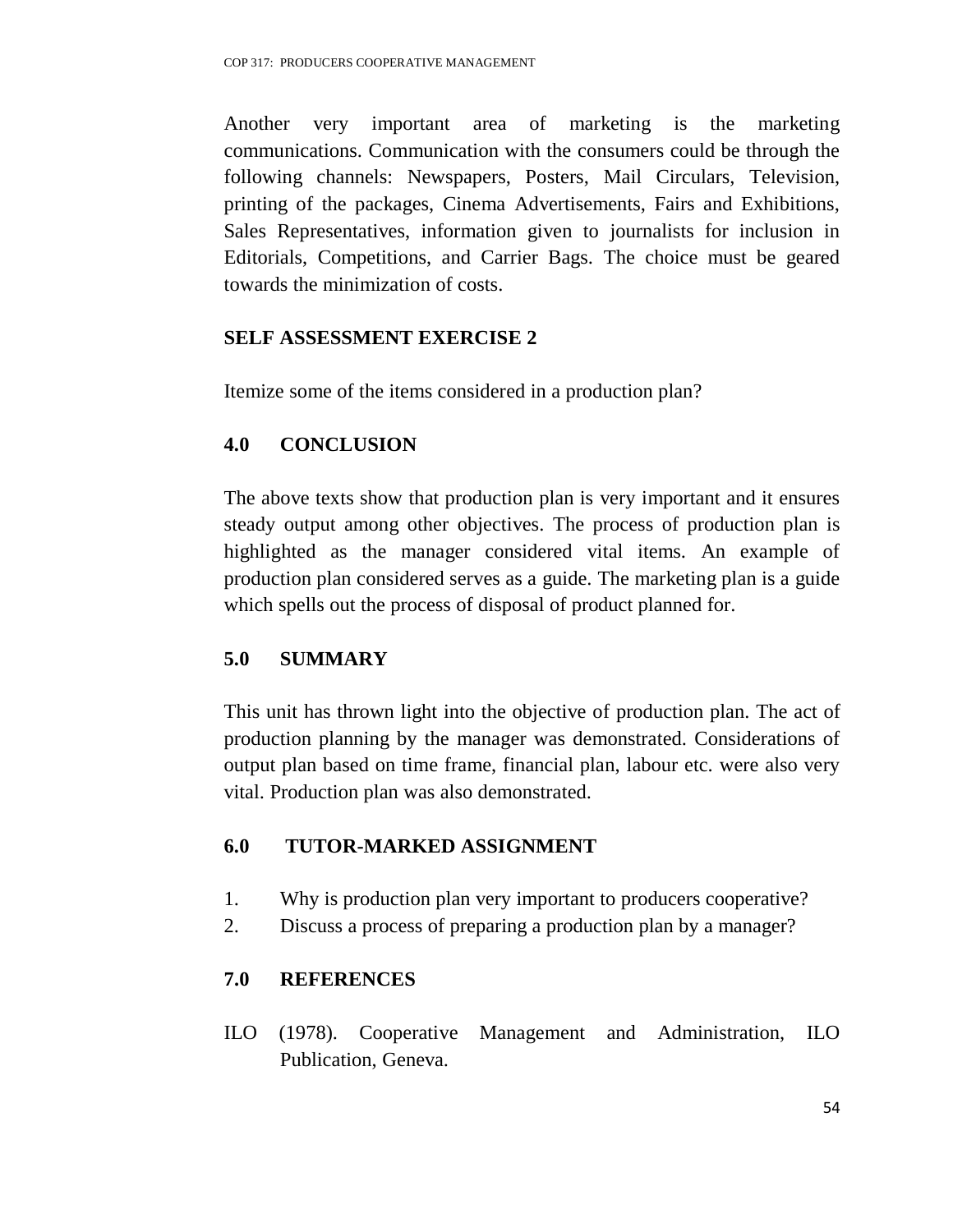Yeo, P.H (1979). Basic Economic Concepts for Planning and Decision-Making. Study series NO.3. The Plunkett Foundation.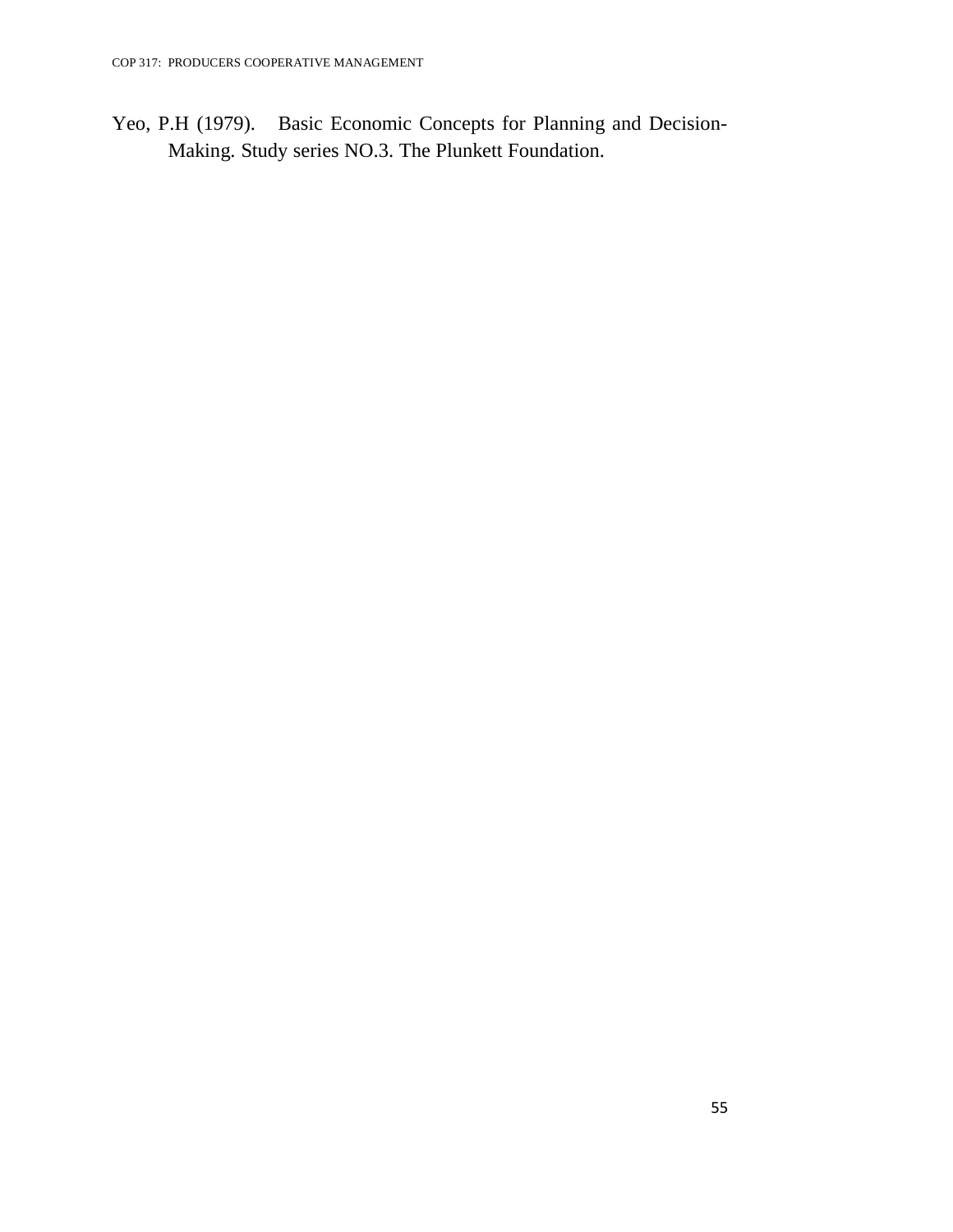## **UNIT 6: PROCUREMENT AND MOEMENT OF MATERIALS**

## **CONTENT**

- 1.0 Introduction
- 2.0 Objective
- 3.0 Main Content
	- 3.1 Procurement and movement of materials.
- 4.0 Conclusion
- 5.0 Summary
- 6.0 Tutor-marked Assignment
- 7.0 Reference/ Further Readings

# **1.0 INTRODUCTION**

A good and efficient management is paramount in producers cooperative. That is why the acquisition of quality materials, stock control and movement of materials must be accorded priority.

This unit therefore examines the procurement and movement of materials in such a way that cost will be minimized.

# **2.0 OBJECTIVES**

The learner will be able to:

- Know the types of material needed for producers cooperative production.
- Discuss managers' function in the acquisition and movement of material.
- Know that materials are moved into, in and out of the factory.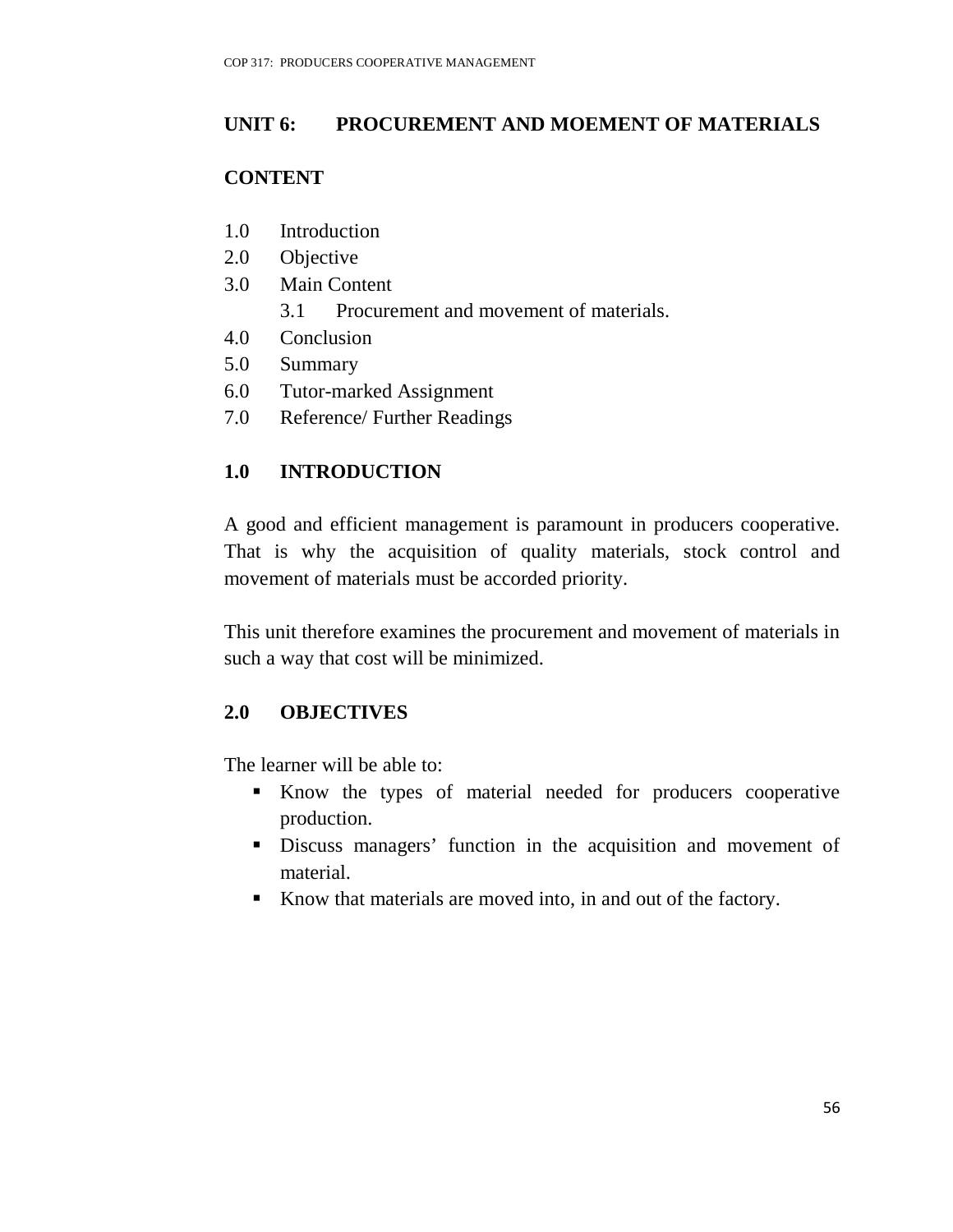### **3.0 MAIN TEXT**

#### **3.1 PROCUREMENT AND MOVEMENT OF MATERIALS**

In a producers cooperative the raw materials, parts and tools are obtained from outside the cooperative as members contribution remains their skills. There is also the need to move these materials into and out of storage, within the production premises from one machine to another, etc. These operations of procurement and movement affect the efficiency of the cooperative, its cost could eat seriously into the surplus of the cooperative.

The manager must ensure that right decisions are made on quality, quantity and price, and timely (according to plan) deliveries are adhere to. He must monitor the supply of raw materials so that no shortage is experienced during production. Equally important is the adequate control of the stock of such material so that expenses are not short up in respect of stocks, and that losses are minimized in terms of storages/ damages and spoilage of raw materials.

As for the finished goods they must not be allowed to accumulate in the warehouses. The manager must ensure that consumers' orders are attended to promptly.

In case of the producers cooperatives offering services, such as repairs of generator for instances, the manager must ensure that generating parts are available, necessary tools are within reach of skilled members, and that prompt attention is paid to calls for service outside the workshop. In case of service or repairs of big generators, the manger must make arrangement or open credit line for purchase of expensive parts and other accessories.

#### **SELF ASSESSMENT EXERCISE 1**

- Q1. State the types of materials that are needed for producers production.
- Q2. What are the things the manager must pay attention to in the procurement of raw materials.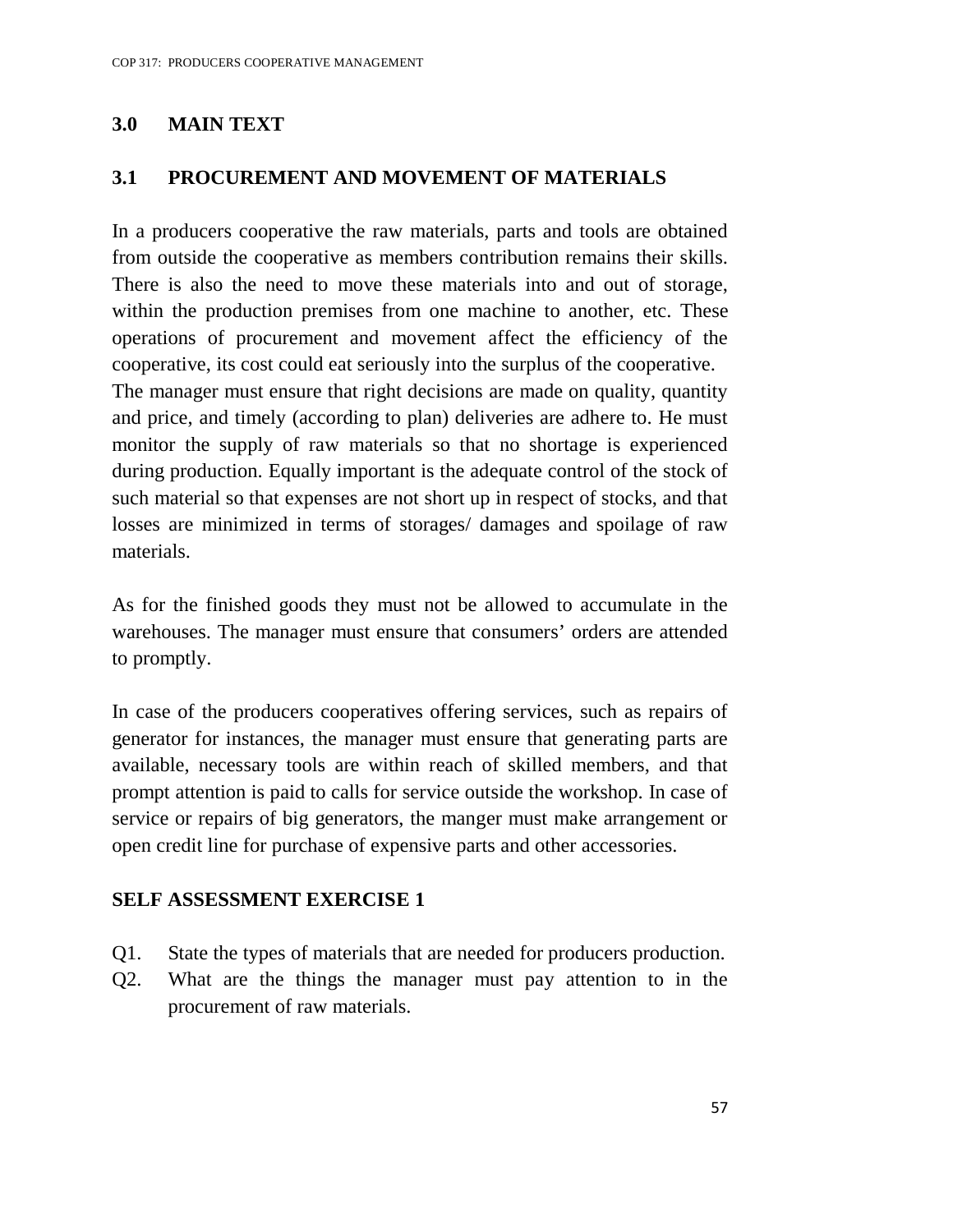## **4.0 CONCLUSION**

The unit shows the types of material needed in producers cooperative production. Materials are moved into, in and out of the factory. For effective management, the manager must manage acquisition and movement of the materials very well in order that the cost is not increased. Example of the producers cooperative offering services drives home some important management lessons.

## **5.0 SUMMARY**

We have highlighted the management of materials into the factory, in and out of the storage and that of finished goods. It demonstrated that the manager's actions and decisions have effects on the cost of production. We also examined a case study of a producers cooperative providing services.

## **6.0 TUTOR MARKED QUESTION**

- 1. What are the things a manger should do to minimise cost in the procurement and movement of good?
- 2. Discus the management of a producers cooperative of your choice in respect to procurement and movement of materials.

## **7.0 REFERENCE**

ILO (1978). Cooperative management and administration, ILO Publications, Geneva.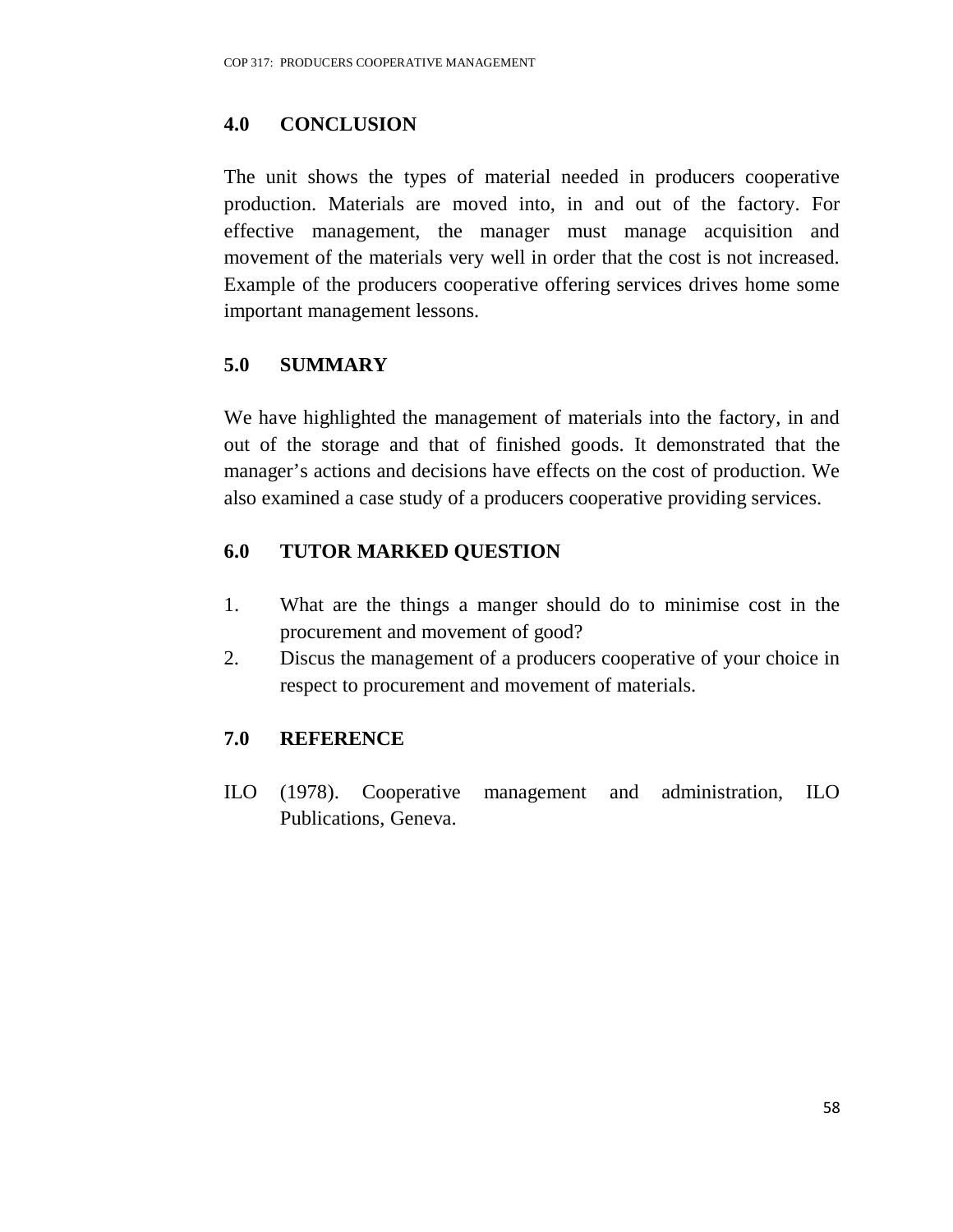# **UNIT 7: INSPECTION OF PRODUCTS**

# **CONTENT**

- 1.0 Introduction
- 2.0 Objective
- 3.0 Main Content
	- 3.1 Inspection of products.
- 4.0 Conclusion
- 5.0 Summary
- 6.0 Tutor-marked Assignment
- 7.0 Reference/ Further Readings

# **1.0 INTRODUCTION**

Another very important aspect of management in producers cooperative is the inspection of production. The incoming produces (raw materials) must be well managed to avoid losses in form of receipts of substandard goods for prices of standard ones. In the same vein, the finished products are inspected to avoid rejections etc.

This unit looks at inspection of products as a management function.

## **2.0 OBJECTIVES**

The student will be able to:

- Know the types of product to inspect.
- Know why it is necessary to inspect products.

## **3.0 MAIN TEXT**

## **3.1 INSPECTION OF PRODUCTS**

There are two directions of inspection of products in the producers cooperative. The first is the inspection of the raw materials (supply) from the other cooperatives, private enterprises and individuals. The second side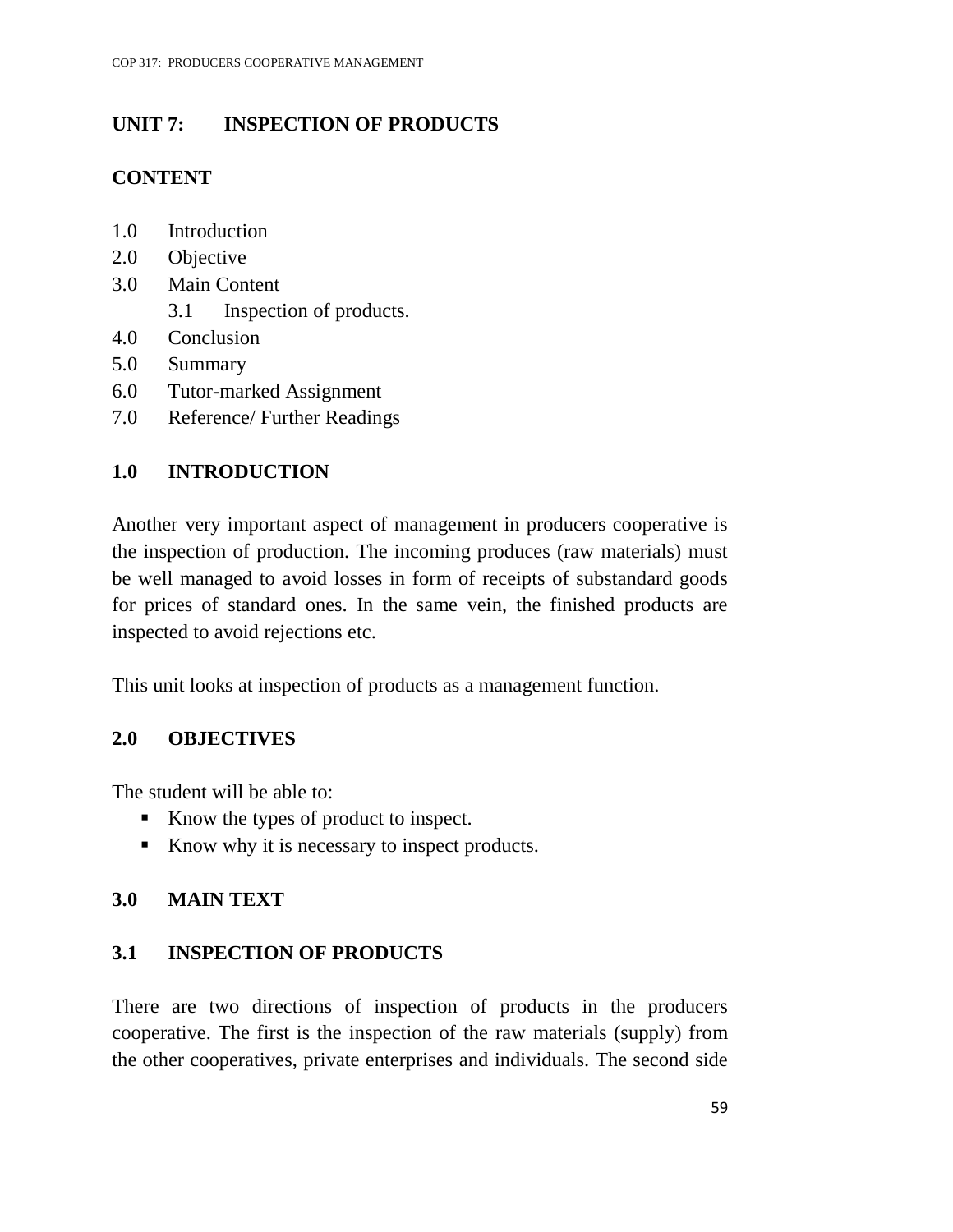of the inspection is the inspection of the products produced through the utilisation of members' skills.

Raw materials are products primary sector industries intended for use as inputs to production. The main groups of raw materials are plants crops such as cotton, animal products such as wool and leather, and assorted mineral products from bauxite ore, used to make aluminum, to zinc. (Black, J. 2002).

Raw materials are first extracted or harvested from the earth and divided into a form that can be easily transported and stored, then processed to produce semi-finished materials. These can be input into a new cycle of production and [finishing](http://en.wikipedia.org/wiki/Finishing_%28disambiguation%29) processes to create finished materials, ready for [distribution,](http://en.wikipedia.org/wiki/Distribution_%28business%29) [construction,](http://en.wikipedia.org/wiki/Construction) and [consumption.](http://en.wikipedia.org/wiki/Consumption_%28economics%29)

An example of a raw material is [cotton,](http://en.wikipedia.org/wiki/Cotton) which is harvested from plants. Cotton can be processed into thread (also considered a raw material), which can then be woven into [cloth,](http://en.wikipedia.org/wiki/Textile) a semi-finished material. Cutting and sewing the fabric turns it into a [garment,](http://en.wikipedia.org/wiki/Clothing) which is a finished product. [Steelmaking](http://en.wikipedia.org/wiki/Steelmaking) is another example – raw materials in the form of [ore](http://en.wikipedia.org/wiki/Ore) are mined, refined and processed into [steel,](http://en.wikipedia.org/wiki/Steel) a semi-finished material. Steel is then used as an input in many other industries to make finished products. In chemistry materials can be divided into two [metals](http://en.wikipedia.org/wiki/Metals) and [non-metals.](http://en.wikipedia.org/wiki/Non-metals)

Where the manger is not equipped to carry out the inspection of the product because of its technical nature, experts are recruited or invited periodically for the job. Actually the inspection of the supply (raw material) is about testing for quantity and quality. If the raw materials are substandard it will affect the product of the cooperative. However, the quality test is necessary to ascertain the payment for poor quality supply is not based on the high price of the quality ones.

As for the output of the producers cooperative, the manger and his /her team carry out inspection at different points during processing. At the end of the production, the products are also subjected to inspection before they are dispatched to the customers. This is to ensure that orders are not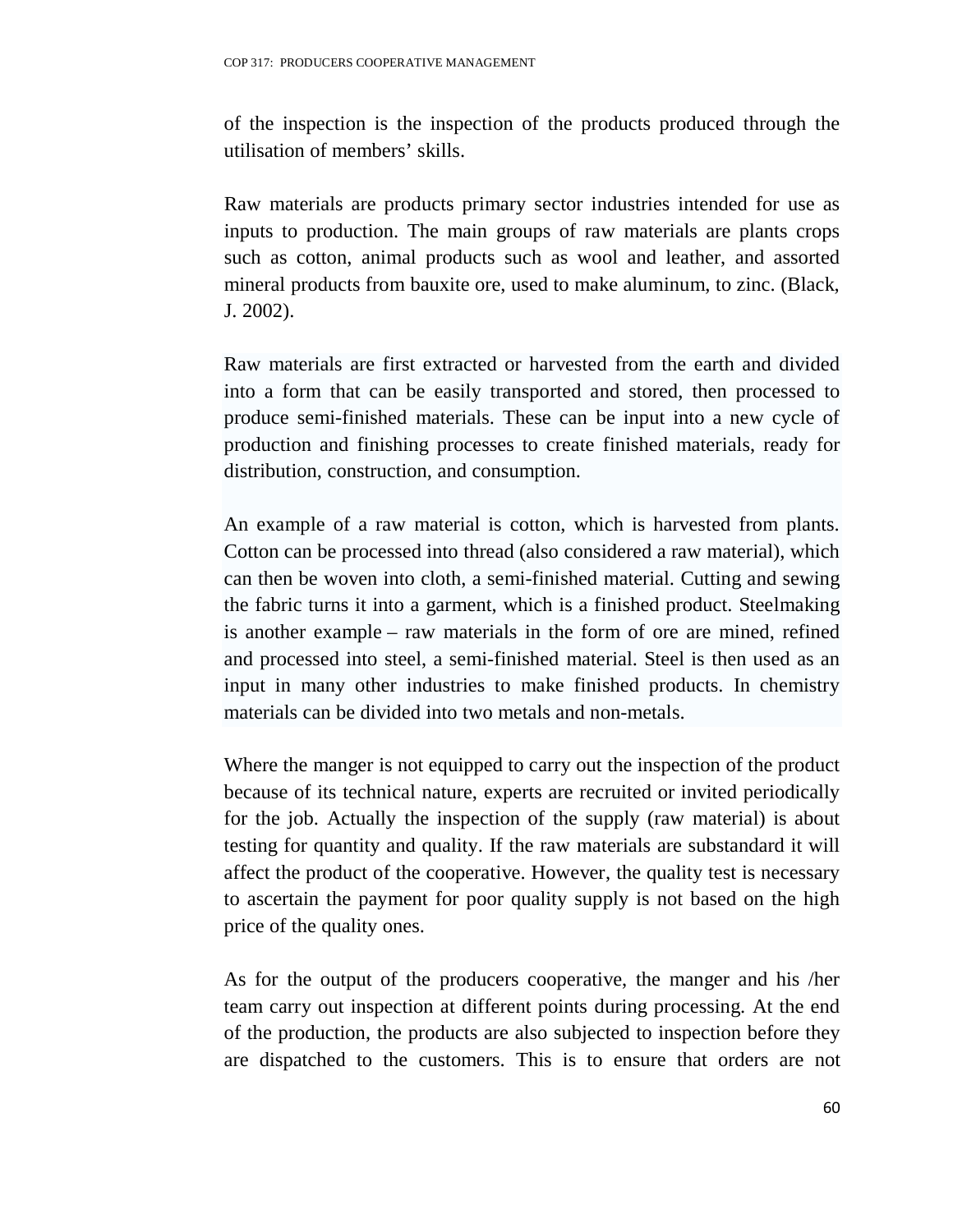rejected for poor quality or defects, as the cost of rejection will add to expenses with its eventual impact on the surplus of the producers cooperative. Furthermore, the last inspections help appropriate pricing of the products.

Periodical inspections of packing containers are very important but costly. If, however, this is not done the cooperative will end up putting faulty goods into the market and having them returned, with a resulting loss of money and goodwill.

#### **SELF ASSESSMENT EXERCISE 1**

What types of products are inspected in producers cooperative business?

#### **4.0 CONCLUSION**

The unit states the types of products to inspect in a producers cooperative. It also sheds light on the reasons why inspection is essential. In case the manager and his team are not well equipped for quality and quantity inspection, experts are engaged to carry the assignment.

#### **5.0 SUMMARY**

We have highlighted the type of products for inspection by the management. The manager, his team of inspectors or experts carried out the inspection. Furthermore, the reasons and consequences for such inspections were also highlighted.

#### **6.0 TUTO MARKED ASSIGNMENT**

- 1. Identify the types of products that are inspected in producers cooperative.
- 2. Who inspects products during processing and what are the likely consequences of not inspecting the finished products.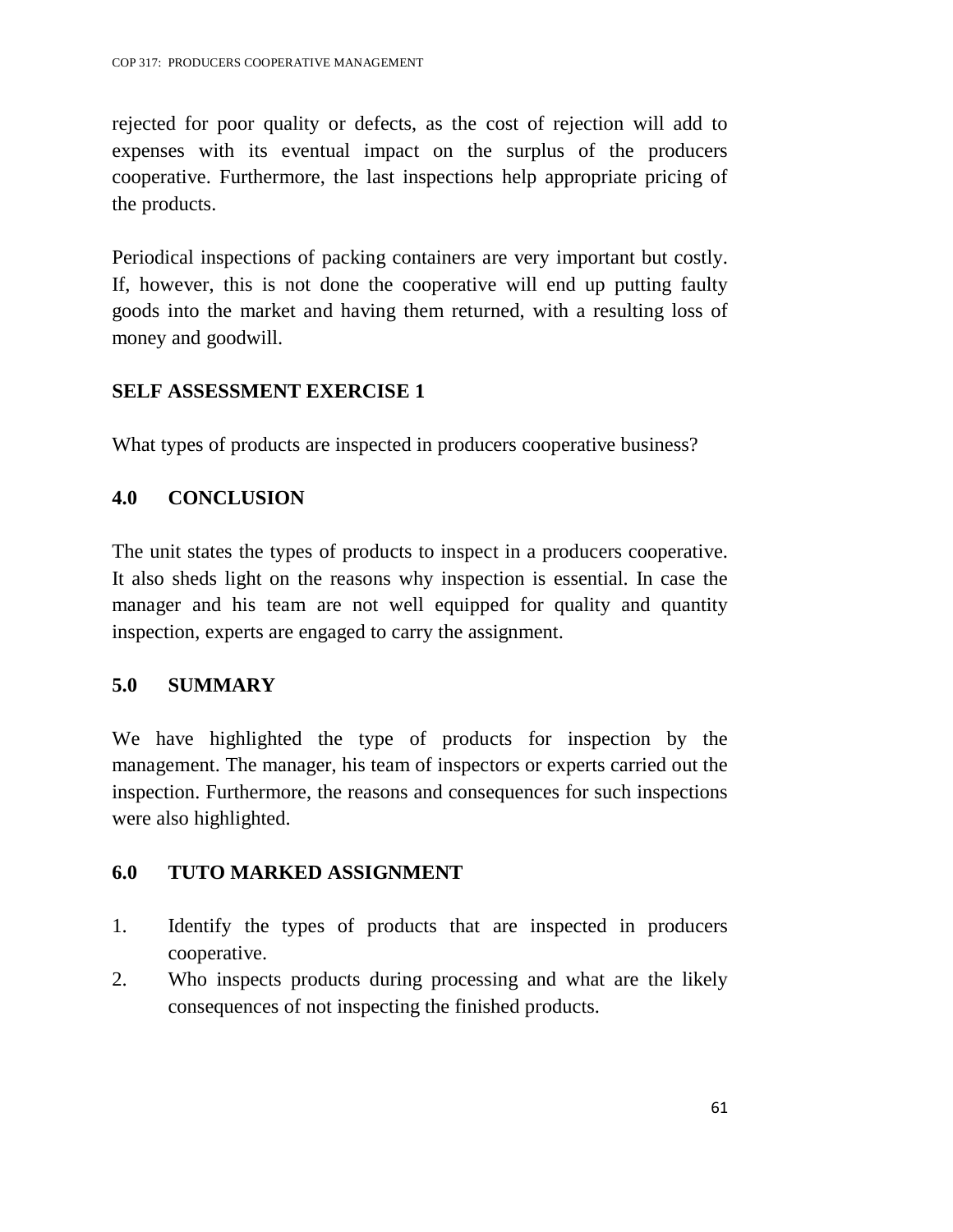### **7.0 REFEERENCE**

[://en.wikipedia.org/wiki/Materials](http://en.wikipedia.org/wiki/Materials)

ILO (1978). Cooperative management and administration, ILO Publications, Geneva.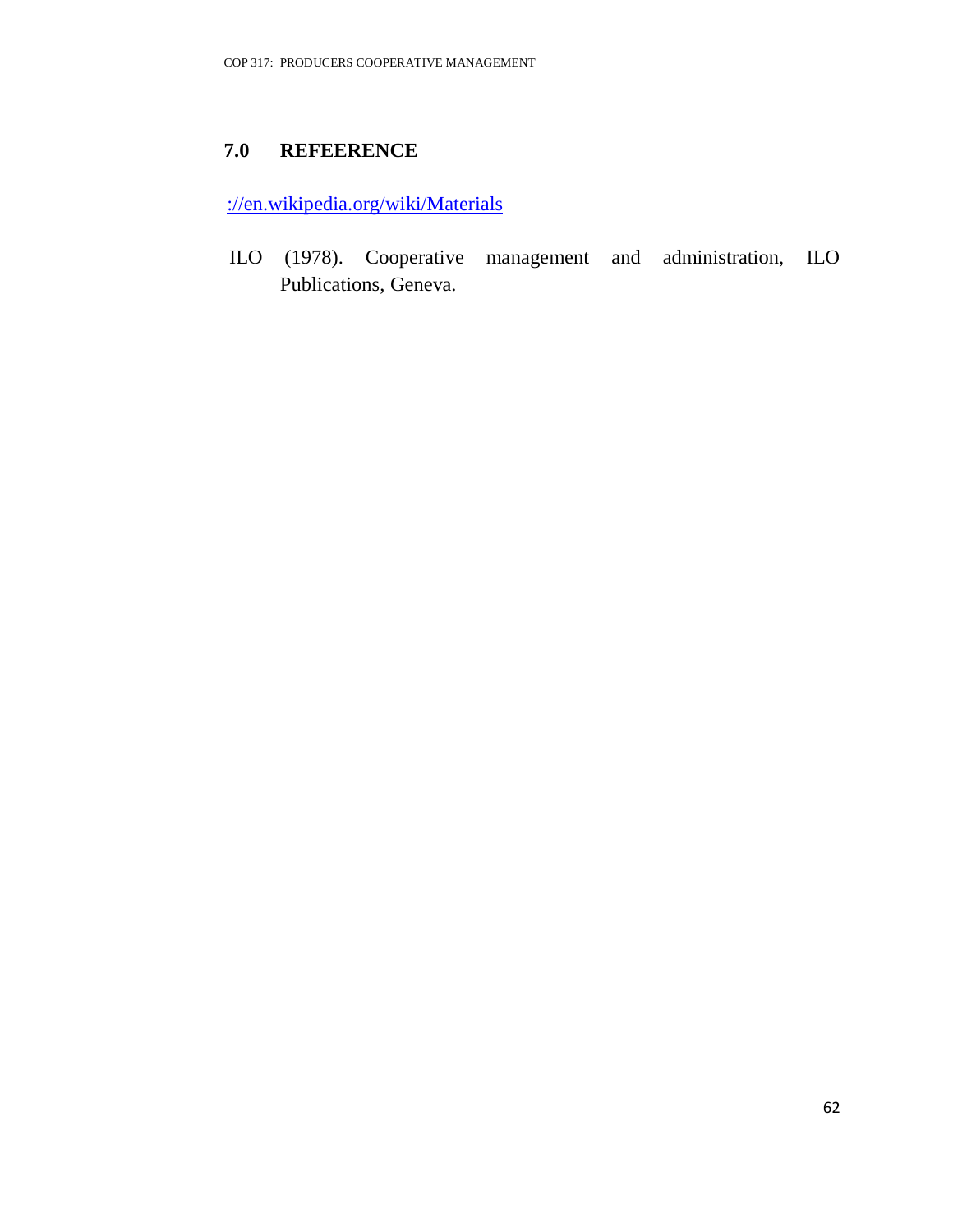# **UNIT 8: MANAGING TRANSPORTATION**

# **CONTENT**

- 1.0 Introduction
- 2.0 Objective
- 3.0 Main Content
	- 3.1 Types of transport available to producers cooperative.
	- 3.2 Duties of producers cooperative manager in managing transportation.
- 4.0 Conclusion
- 5.0 Summary
- 6.0 Tutor-marked Assignment
- 7.0 Reference/ Further Readings

## **1.0 INTRODUCTION**

Transportation is essential to any enterprise and to the producers cooperative. Its management is therefore of paramount importance for the efficiency of an organisation. Efficient management of transport will, without doubt, translate into benefits such as quick delivery of good and services, surplus or profits, minimum spoilage of products etc.

This unit therefore examines the management of transportation system in a producers cooperative.

## **2.0 OBJECTIVE**

At the end of this unit, the learner will be able to:

- Know the factors on which the need for transportation system depends.
- Know the types of transport that are available to producers cooperative.
- Differentiate between internal and external transportation.
- Know the duties of a manager in managing transport system.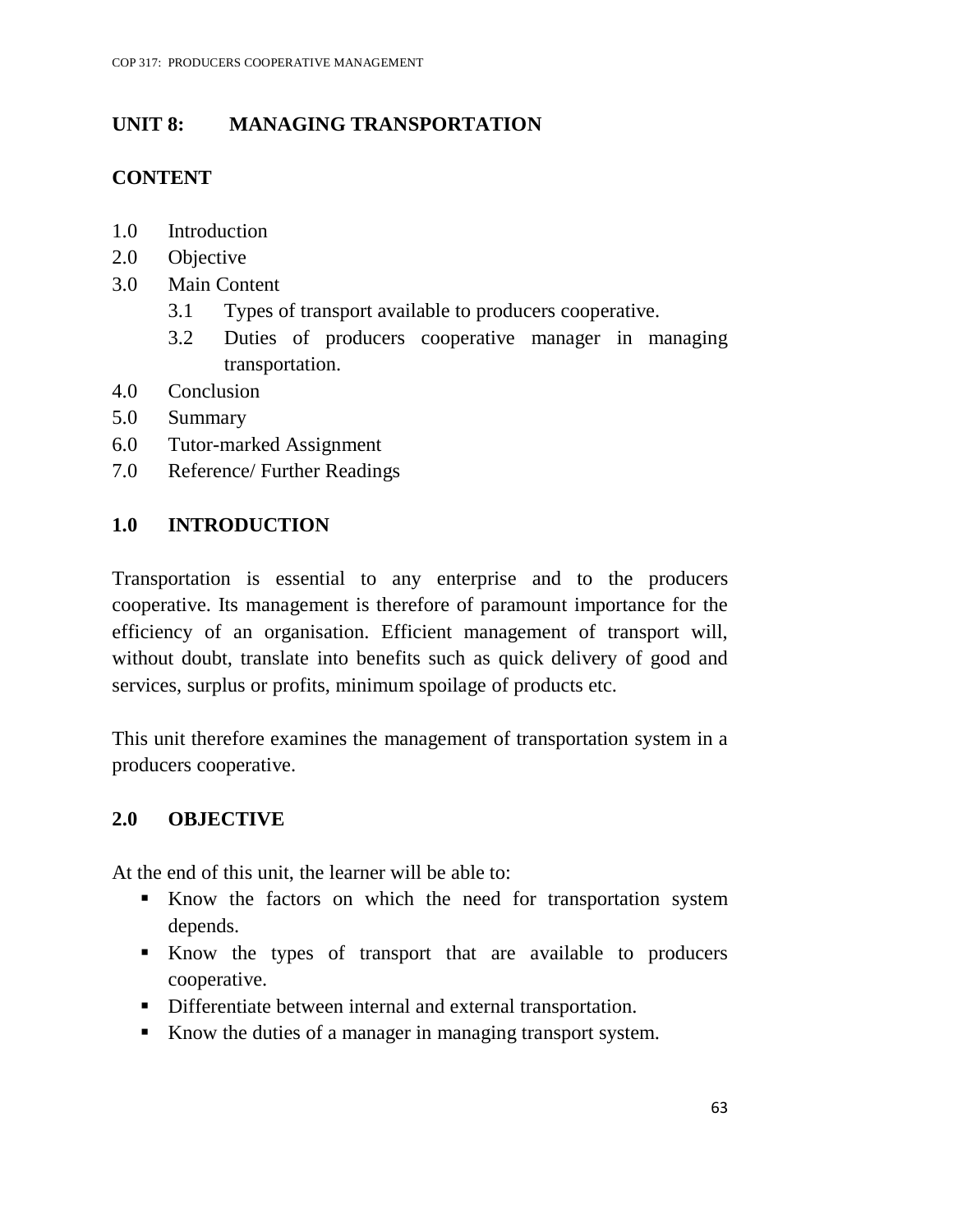## **3.0 MAIN TEXT**

# **3.1 TYPES OF TRANSPORT AVAILABLE TO PRODUCERS COOPERATIVE**

Every cooperative makes use of transport, either for bringing goods into the premises, for moving them about while they are there, or for delivering them to members or markets. Well organised, economical use of transport may contribute a great deal to the success of the cooperative. Carelessness may give rise to delays, inefficiencies and unnecessary cost which may turn profit into loss.

The simplest form of transport is the human headload, and many peasants still bring in their produce and carry off their purchase in this way. The next stage is the farmer's cart drawn by horse, bullock or donkey. Neither of this cost the cooperative anything, nor its manager in difficult calculations. If roads do not exist or are impassable to motor traffic, there may be no alternative. Thee main disadvantage of such transport is that it limits the cooperative area of operation to a radius of few miles, and makes it impossible to undertake anything which requires much capital or a large volume of business. A number of small, relatively weak cooperatives tend to be formed. Later, when perhaps transport condition have improved, it is seen that there are far too many of them, and their overheads are too high and their equipment inadequate. The situation then can only be saved by a process of amalgamation, which most of those concerned will resent.

In producers cooperative like in other cooperatives, the transportation system necessary for operations depends on a number of factors: size of the producers cooperative, the type of its products, the raw materials, location of the cooperative, location of consumers of products and services, types of transport available in the area – railways, water ways/transport, road transport, air transport etc.

Principally, transport needs of a producers cooperative may be classified into two categories – internal and external transports. While internal transport takes care of the movement of materials and machines within the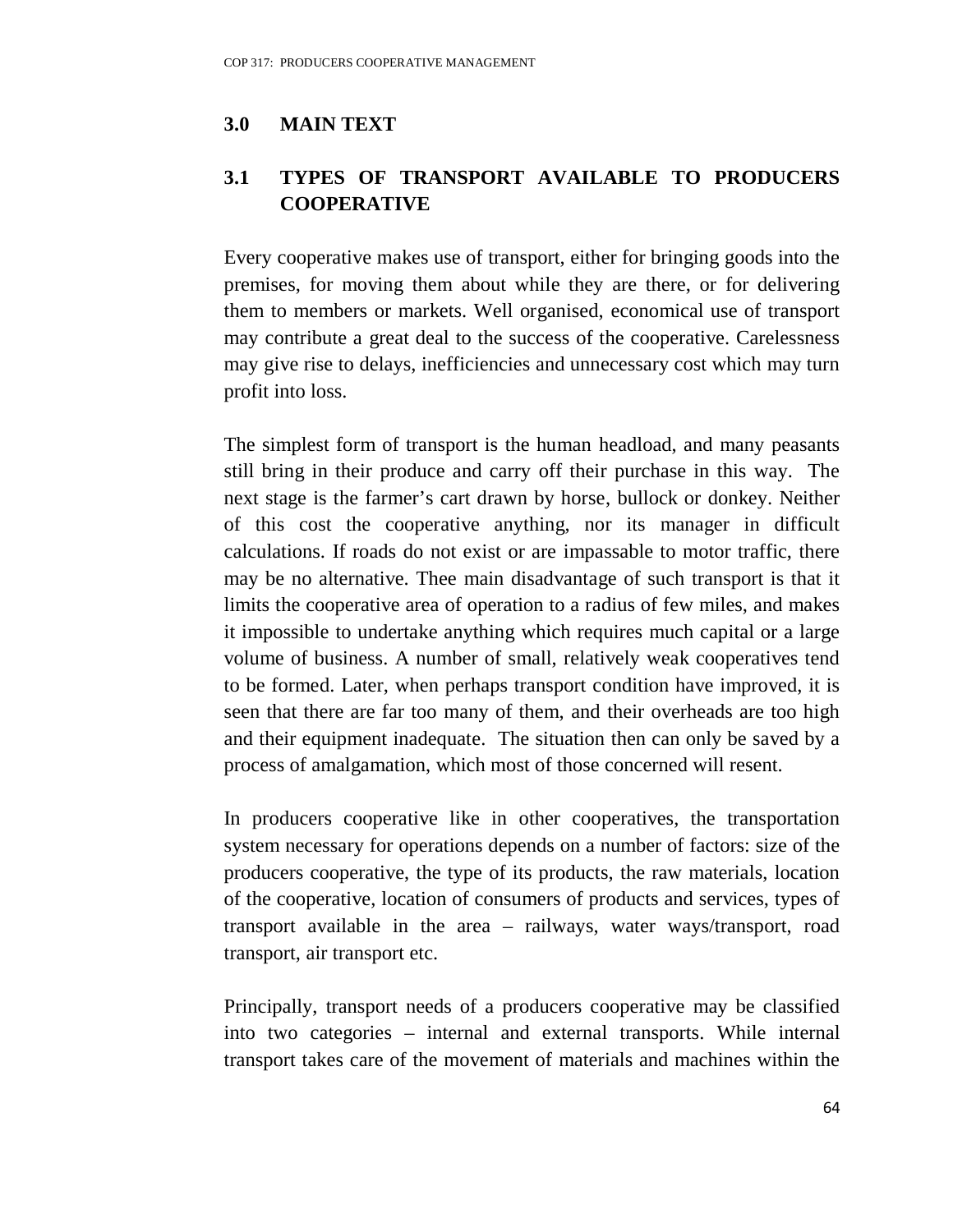factory premises, the external transport is responsible for receiving raw materials from the suppliers or from the railway station for example and distributing finished products to the consumers. For internal transport, equipments such cranes, conveyors etc. are used. In case of external transportation, popular for road transport are Lorries, tankers, passenger buses, cars etc. In similar manner, for water transport, we have small vessels, barges, schooners etc.

The most usual resource is the railway, which is especially suitable for carrying large quantity of bulky goods over long distances. Some cooperative, indeed, originated in an agreement by a group of farmers to hire and fill a railway wagon. Rail transport is especially convenient where the cooperative is built in or near railway yard and has a private siding, so that no other form of transport is needed to carry the goods between the station and the warehouse, and there is no need for unloading and reloading.

The successful use of rail transport requires a good deal of knowledge, including information on the types of wagons available for bulk transport, goods in containers or refrigeration; the unloading and storage facilities which exist at the other end of the journey: the charges made if the recipient does not collect immediately, and who has to bear them; fright rates and possibility of obtaining concessions; the risk and liabilities involved in delay' overheating or freezing, and, again, who bears them: whether it is worth while to ensure the product while on transit.

In some countries, it may be possible or even necessary to use water transport- by canal, river, and lake or, especially in the case of ocean islands, by sea. Small vessels, barges or schooners may be owned or chartered by the cooperative itself or by cooperative federation, or they may be owned by private individual or by the government, which use them for carrying mail. Cooperative importing or exporting on a large scale may have the problem of finding cargo space in large oceangoing ships. In the last 20 years, however, this task has often been taken over by statutory marking or export boards, partly or wholly representing the producers, through which all marketing cooperative export their produce. In some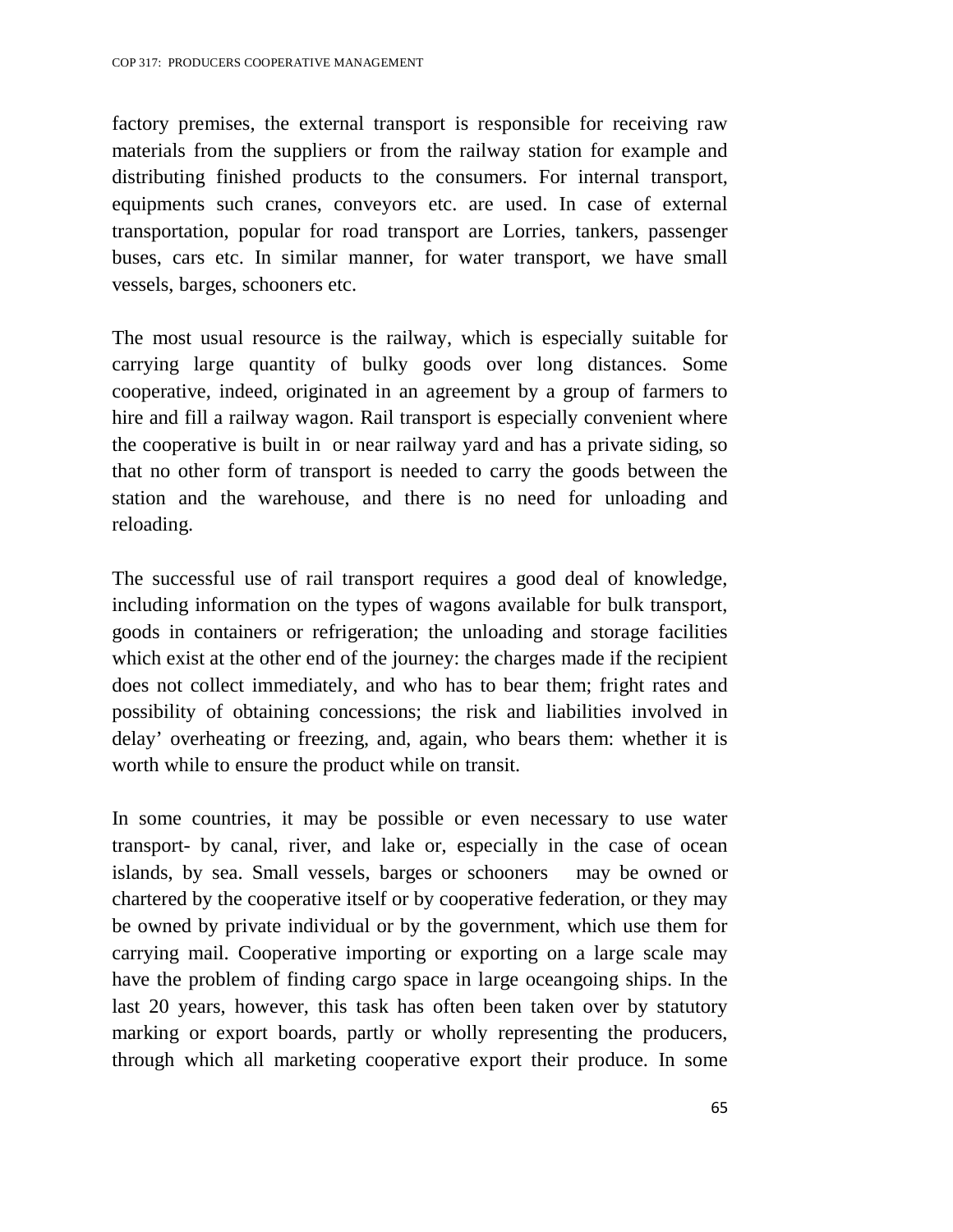cases it is the consumers' cooperatives in importing countries which buy grain or chilled meat overseas, usually from cooperative producers, and arrange for ships to carry it.

Probably few cooperative make much use of air transport, except for letters, but there are certainly one or two, selling expensive and highly perishable products, such as hothouse flowers, which find it profitable to have them delivered by air. It may well be that air transport will come to be more widely used for goods that valuable in proportion to their bulk and come from places which it is difficult to reach by other means. It will probably be long time, however, before cooperatives own and operate their own aircraft, except perhaps for rather different purpose of dusting members' crops with insecticides. Most of the will rely on public or private air lines.

#### **ROAD TRANSPORT**

Probably the most important form of transport for cooperatives, however, is the long-distance motor vehicle, usually the lorry, but including tankers for petrol, milk and flour, house to house delivery vans, passengers buses and personal cars. It is a point of some interest how far all these should be owned and operated by the cooperative itself. A cooperative which is at a distance from a railway may well employ a public or private road transport services to bring in or take out goods. A cooperative with a strictly seasonal business may find it more economical to hire lorries from one or more contractors while the rush lasts than to have a fleet of its own which would stand idle three-quarters of the year. A society, the business of which is fairly continuous but with seasonal peaks, may have enough transport facilities of its own to cover average daily requirements, but may also hire during the busy season.

It is to be assumed that a cooperative which decides to purchase its own vehicles has, after careful consideration of the matter, come to the conclusion that it would be more economical and would also add to the prestige of the society and the goodwill of its members if it owned its own fleet of lorries, rather than to hire from others or depend on members to be responsible their own transport in farms carts. The fleet may, of course, be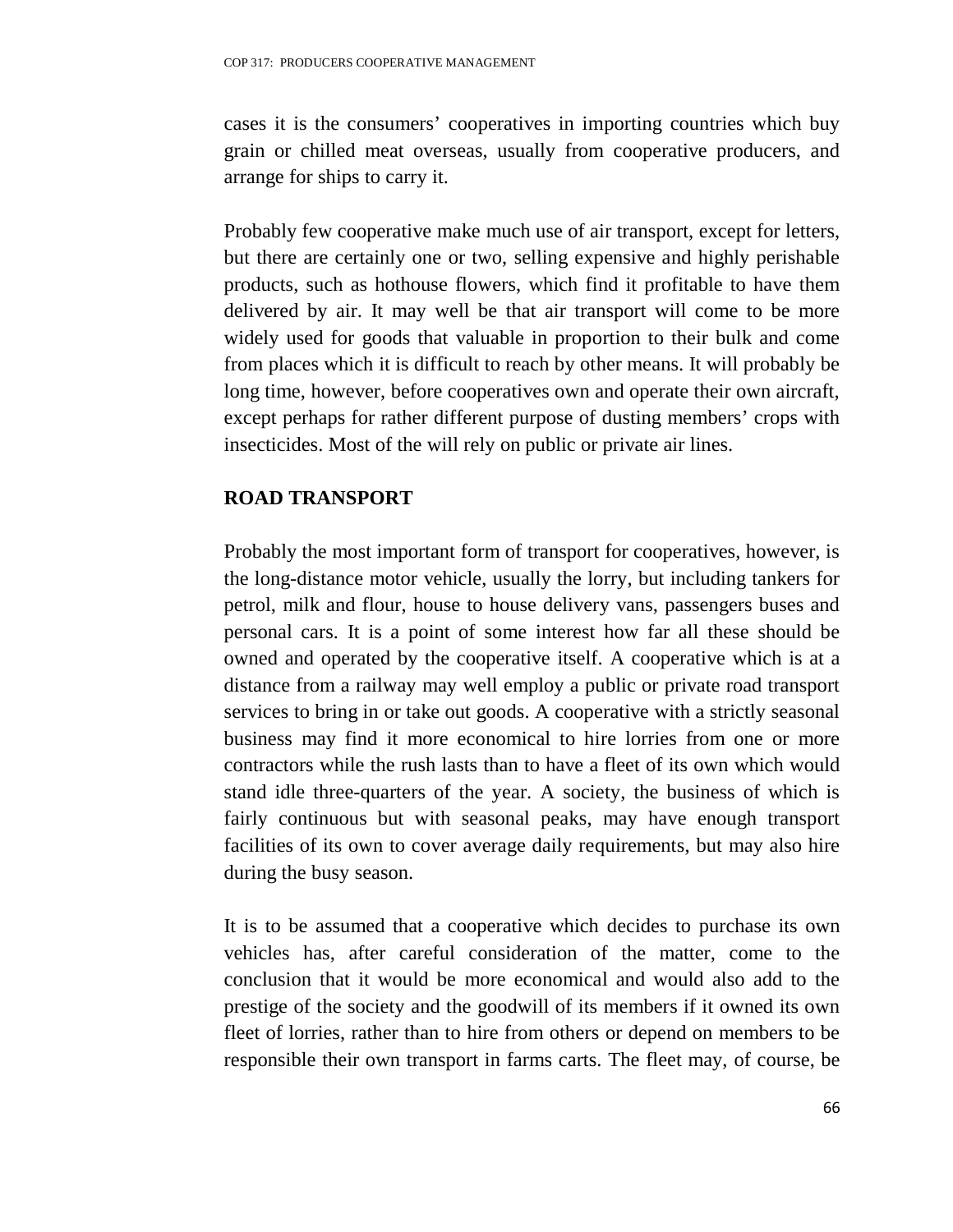large or small, but in either case it must be carefully chosen and run according to a system for which some one person, be it the manager in a small concern or the traffic superintendent in a large one, is solely responsible.

In deciding on the number and type of vehicle to be purchased, the first operation is to make a close estimate of the quantity and kind of goods to be moved daily. It is necessary to think not only of weight, but also of bulk no one, for instance, can load five tons of hop into a five-ton lorry. Some articles are awkward in shape (an iron plough, for instance), others are dusty or give up bad smells and cannot be close to foodstuffs, and others again are wet.

The second point to consider is the distance to be covered daily and the time available for the journey. A lorry picking up milk for a dairy could, by running all day, cover a great deal of country. In actual fact, it will not be able to run before morning milking is finished on the farms nor after the dairy's deadline for receiving milk for pasteurizing or butter making as elapsed. If the climate is hot and the milk is liable to sour quickly, this may only leave a few hours time for the lorry to travel, and two or more have to be used even if total distances are not great. Again it is necessary to send a lorry daily to a port or railhead so far away that the driver cannot return the same evening. This will necessitate two lorries running on alternate days. It is also necessary to reckon time spent in servicing and overhauling, as well as the chance of breakdown and the need to keep vital services running without interruption.

The third point is the kind of roads over which lorries will have to travel. Are they paved or not? Do they deteriorate heavily at times of rain or snow? Are they narrow with steep gradients and sharp turns? Are there bridges which will take limited weight or width? Are there fords, and how deep are they? There is also the question of conditions at journey's end. If a lorry succeeds in reaching an outlying village or farmhouse, can it turn around or will it have to back all the way to the road? It may also be necessary to consider loading and unloading facilities at cooperative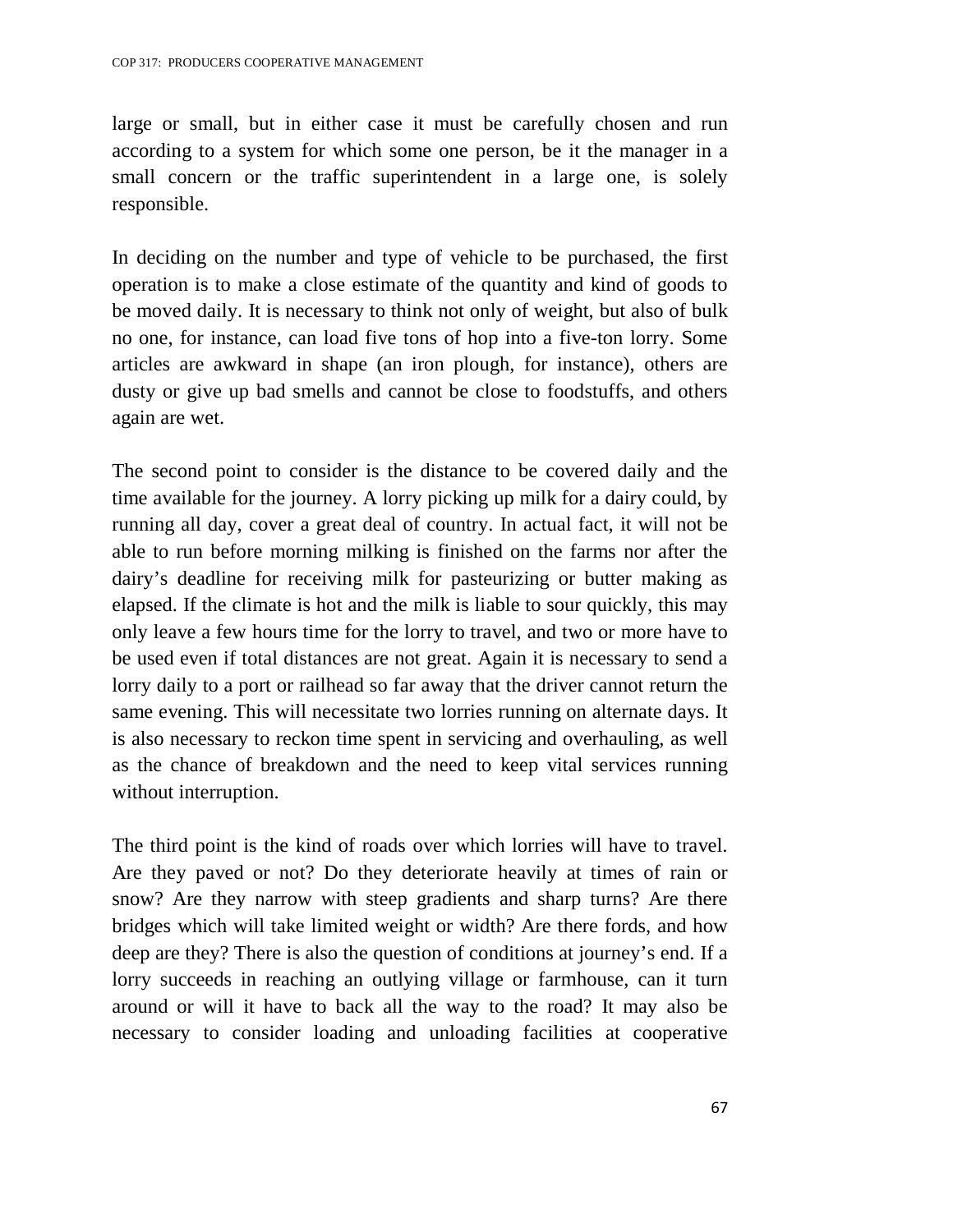premises (although these can perhaps be modified) or elsewhere, e.g. at railheads or wharves at which goods are picked up or delivered.

#### **CHOICE OF VEHICLES**

Once all these questions have been answered, an idea of the type of vehicle required- light and easy to handle, or heavy and powerful- will begin to emerge. It is then time to consider the types actually available and the cost. Here again a good many of the same questions arise as in the case of any machinery of any kind. Will the vehicle have to be imported? Is foreign currency available? Has the firm an agency in the country? Are spare part, repairs and servicing facilities available? If the cooperative have enough capital and if proper servicing and handling can be guaranteed, it is almost certainly god policy to buy a quality of the best available. It will last longer, stand up harder wear, and cheaper in the end. But the capital may not be available, in which case the cooperative may have to be content with something less than the best and hope eventually, thanks to expanding trade and increased resources, to be able to replace it with something better. Many will be tempted or perhaps forced to make do with a second-hand or rebuilt vehicle. Here considerable action is consider and unless the vehicle is bought from a well known source or examined by an expert, and its used with more than ordinary care, it may turn out to have been an ill-advised purchase.

Since most commercial vehicles run on petrol or fuel oil, it is necessary to make sure that supplies of fuel oil are available. If there is a choice between the two types of vehicles, not only the relative cost, but the subsequence fuel consumption of each will have to be calculated. In some countries the tax on fuel oil is much lighter, and this makes a diesel engine cheaper to run, though it is much likely to be more expensive to buy. Cooperative using transport on any scale will need their own petrol tanks and pumps. Consumers' cooperative delivering milk and bread in towns, either to their members' homes or to a large number of small shops, may find it easy to use light electric vehicles.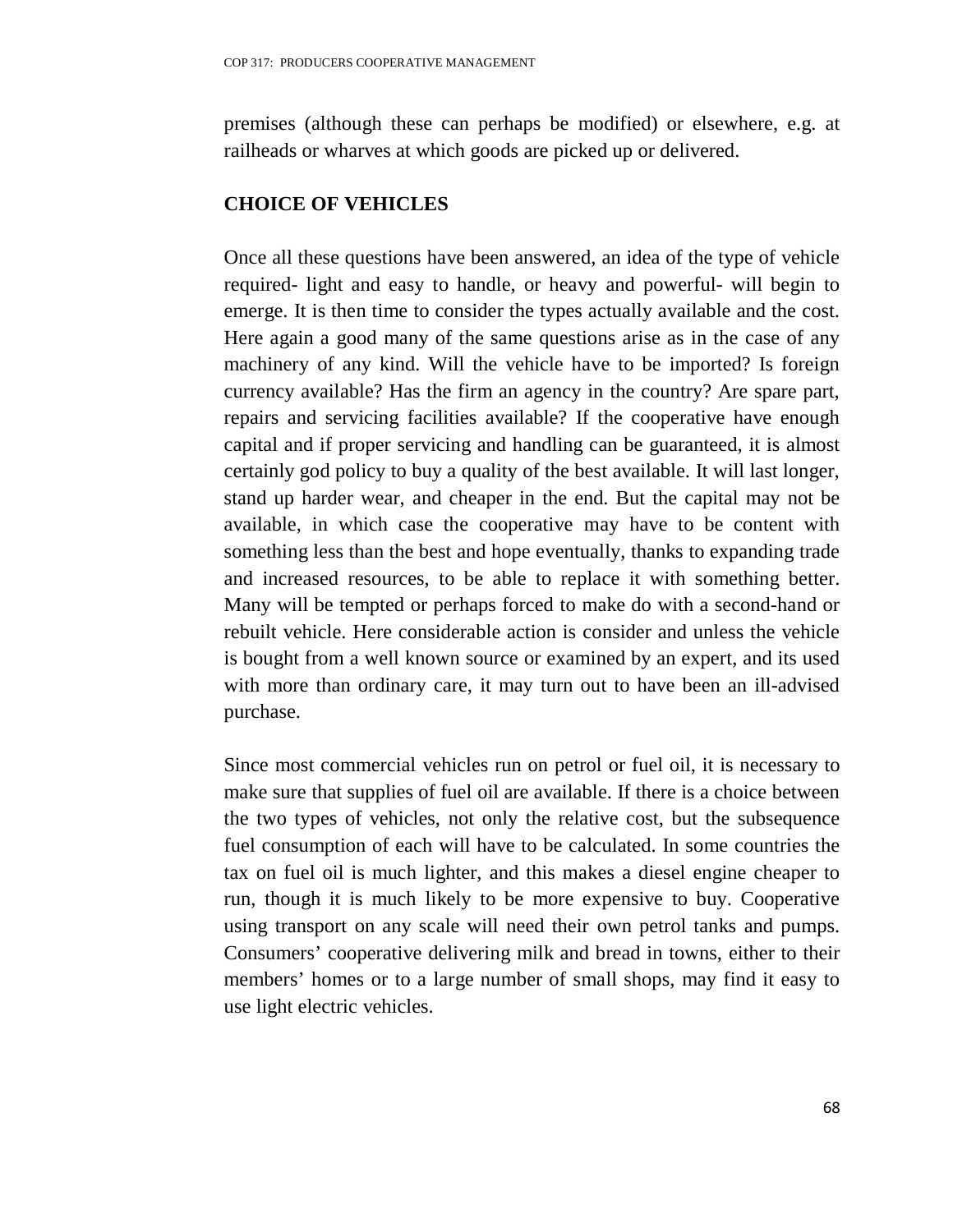In addition to the lorry fleet, the manager of a cooperative of any size will almost certainly need a car, and this may be the case of other members of staff if they have to travel much on business. Some cooperatives own these cars, others allow their staff to buy their own and give them some mileage allowance to cover running costs. Some cooperatives own buses, either hiring them out to their members for excursion or using them as exhibition stand at agricultural shows.

#### **TRANSPORT STAFF**

As the transport fleet come into being, a staff must be built up to handle it. It is obvious that there must be drivers, and equally necessary that there should be well trained maintenance men under skilled direction. It may not be so obvious that there should be also a clerical staff to do the necessary paper work. This is complicated than might at first be supposed. The position varies somewhat from country to country, but most road transport is controlled by public regulations, mainly in the interests of road safety and road maintenance. Each vehicle must be licensed and so must each driver. Vehicles and drivers must be insured, for their own protection and that of the cooperative; sometimes this is required under a compulsory national scheme. The principal form of insurance cover damage to or loss of vehicle, liability of the cooperative as an employer for accidents suffered by its drivers in the course of their work, and its liability as a vehicle owner for damages to third parties. All licences and insurance must be checked at intervals and renewed when necessary. It is important to keep a complete record of each vehicle, including a description of the type and make, the dates at which it was delivered and put in service, the date at which it will have completely depreciated and will be due for sale on the second-hand market, and the actual date of disposal. To this should be added the initial cost, the cost of printing and lettering with the society's name, and the cost of the first set of tyres and of any additional equipment.

In some counties it is compulsory, and in all it is desirable for a driver to keep a record of their hours of duties each day. It is obviously not possible for all of them to begin and end work at exactly the same hour each day, as in a factory or office, but there is safety limit to the number of hours which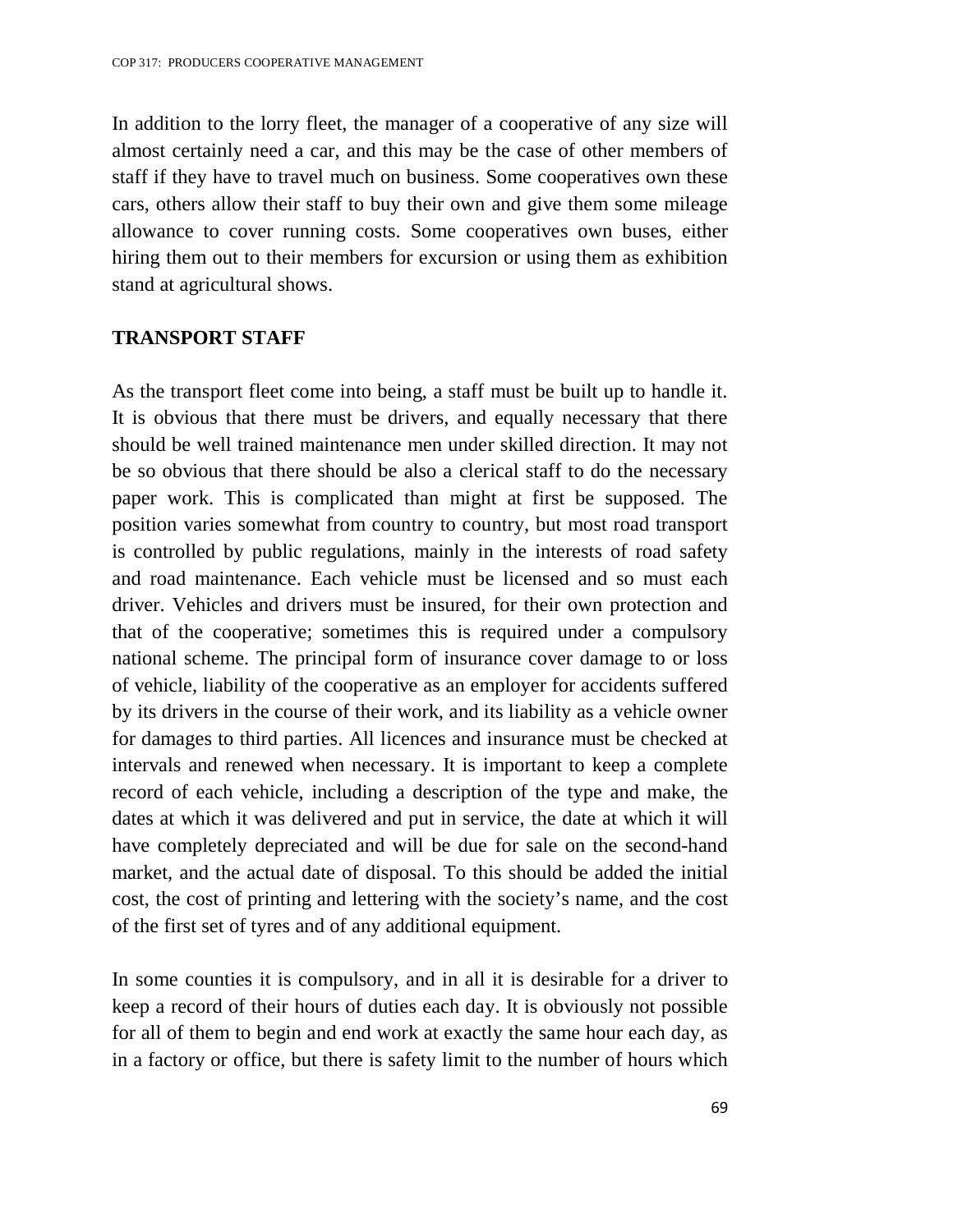a man can drive in a day, especially along bad roads, and it is for the cooperative to see that the limit is not exceed. The driver will be handed a list of goods carried, including the address or addresses to which they should be delivered. He should also fill up a daily form recording the number of journeys made, the number of calls (which should correspond with his delivery instructions), the mileage travelled, the total weight carried, and the petrol and lubricant drawn from the cooperative's stocks or purchased else where. The statement for petrol and lubricant drawn can later be compared with the cooperative's records of stocks issued. Records must also be kept of all spare parts issued and every maintenance and overhaul jobs carried out either in the society's own workshops or on contract by local garage.

All this may sound complicated, and to carry it out may mean employing extra staff, but the mere fact that the drivers work independently and unsupervised for most of the day, and the vehicles are subjected to risk and strains which are less easy to estimate than those of stationary machinery, means that records must be kept and checks made if waste, mishandling or even misappropriation are not to go undiscovered until serious losses have occurred. The information is not only a check on work progress. It can be used by the traffic manager to answer a number of questions which will help him to plan the work of his department, keep it running smoothly and avoid needless cost.

A final area in which paper work is required is that of drivers' and mechanics' wages unless this is handled by the general wages department of the cooperative.

#### **MAINTENANCE**

Nothing is more essential to transport system than good maintenance and overhaul. the fail of a vehicle in service not only cost the cooperative money, especially when it happens far out in the country; it injuries the members and consumers to whom delivery was being made or from whom produce was being collected, and as a consequence it injures the society, which losses goodwill. The aim, therefore, should be to avoid breakdowns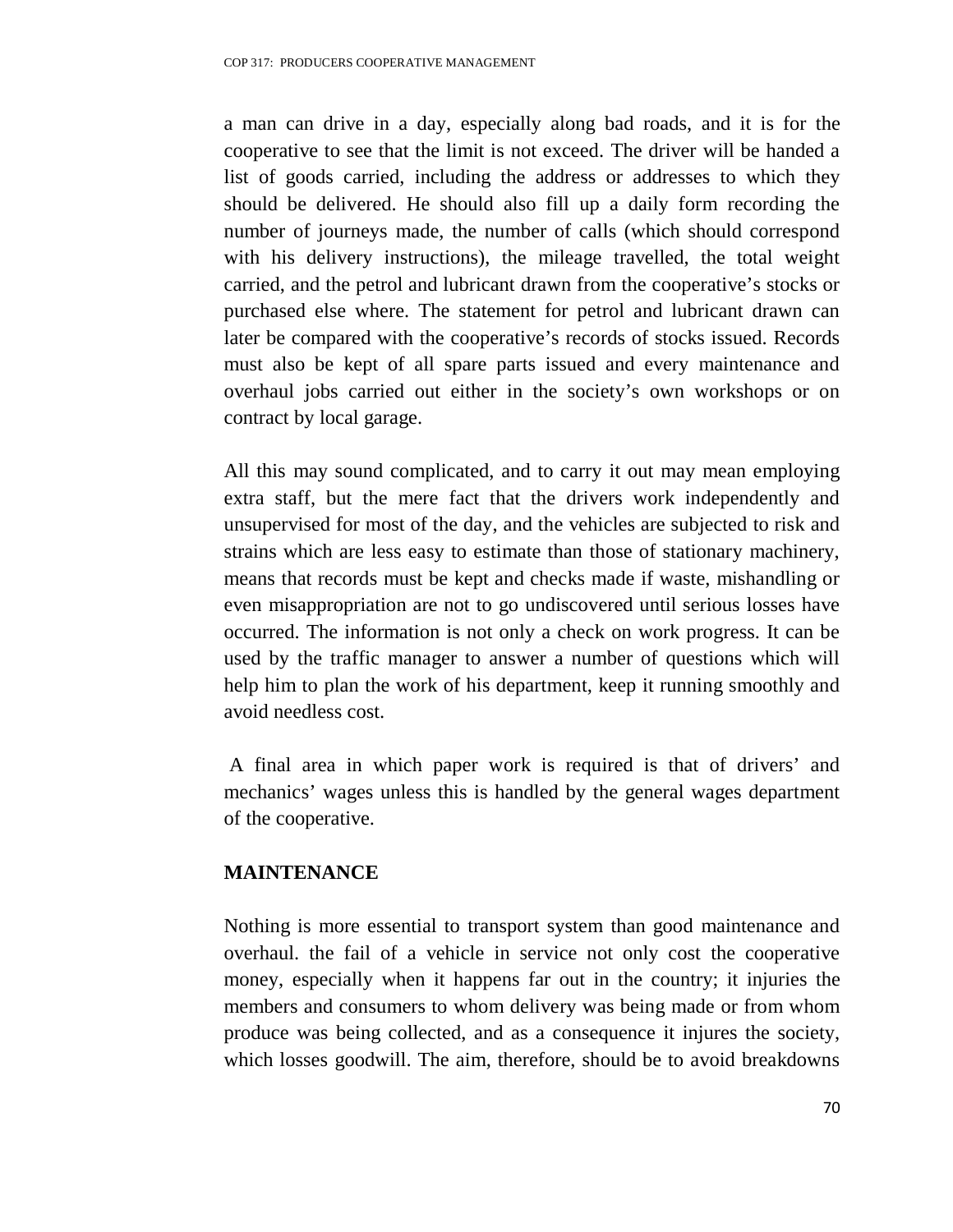altogether by making careful checks at regular intervals; these should including a daily check by the driver of fuel, oil, water and tyres pressure, a weekly check of brakes, batteries, steering gear and springs, a monthly check of parts not easily examined, and perhaps a complete overhaul for every vehicle once a year during the slack season. Drivers can be trained to make the simpler checks themselves; for the reminder it is necessary to draw up a schedule showing when each vehicle should be taken to the garage for examination, and ensuring that the schedule is observed.

A cooperative with a lorry fleet of any size will almost certainly find it worth while to keep its own overhaul and repair garage, with skilled workmen, an inspection pit, welding facilities and a full range of spare parts. Societies with only one or two vehicles may have to use a local garage or possibly the workshop of federal cooperative of which the local society is a member. Whatever the system adopted, the importance of maintenance cannot be overstressed. It must be consider with special care in countries where machines have been introduced recently and where people are not mechanically minded by tradition. Such people often make good drivers, but too often they treat the machines as though it were a horse or bullock, needing only to be fed.

#### **PLANNING ROUTES**

Another very important aspect of transport organisation is the planning of rounds (i.e. circular tours on which the vehicle calls at a number of places to pick up produce or deliver goods) and journeys (i.e. straight runs from one point to another). The aim in devising a well-planned round is that it should be as direct as possible, and that the vehicle should be loaded for the greatest possible time during travels. Running empty lorries is wasteful and costly and should be avoided as far as possible. Once a round as being planned, it should always be entrusted to the same driver. He will become used to any difficulties on the route. He will get to know those on whom he calls and will build goodwill. The main difficult about journeys is that, they are usually for a single purpose; it may be difficult to arrange backloads. Every effort should be made to find a solution for this problem. Perhaps a marketing and a supply cooperative can use the same lorry going in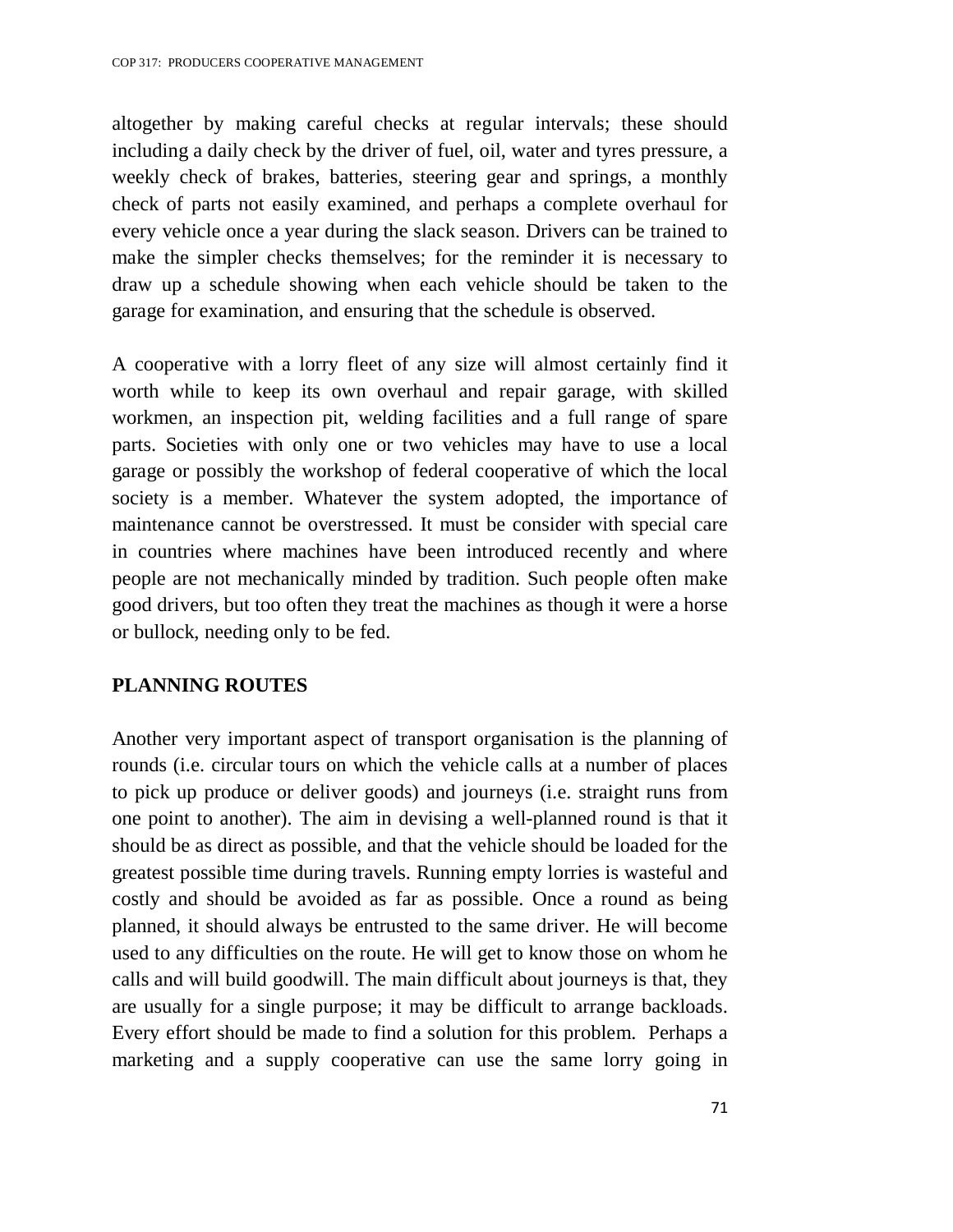different directions. But here may be legal difficulty if the lorry is only licensed to carry the goods of one cooperative. Perhaps it is better to hire a lorry, the owner of which will make his own arrangements for load in the other direction. As already pointed out, many cooperative employ both their own transport for average day to day needs and hired transport for peak periods. It may be that the hired lorries can be used for one-way journeys.

#### **LOADING AND UNLOADING**

The cooperative will probably be unable to control the conditions under which goods are delivered or picked up but careful thought should be given to loading and unloading at the cooperative premises. There should be a platform of the right height for easy movement of goods to or from the lorry. It should be under cover both for the comfort of the workers and in order to protect goods from the rain, and there should be rooms for several lorries to back up to it at the same time, though loading and unloading should not, if possible , go on together. Lorries waiting are nearly as costly as though running empty. The loading itself should be carried out with care. An unbalanced load can be dangerous. Mixed articles in the same load can damage one another. In any case, if there are to be a series of deliveries, the goods to be delivered first should be at the back of the lorry or on top of the pile, where they can easily be reached.

#### **SELF ASSESSMENT EXERCISE 1**

Mention the types of transport that can be used by producers cooperative.

# **3.2 DUTIES OF PRODUCERS COOPERATIVE MANAGER IN MANAGING TRANSPORTATION**

It is the duty of the manager to:

- 1. Identify the type of transport suitable for the business he is managing.
- 2. Acquire the transport e.g. Motor vehicles for road transport.
- 3. Determine the number and type of transport vehicles etc.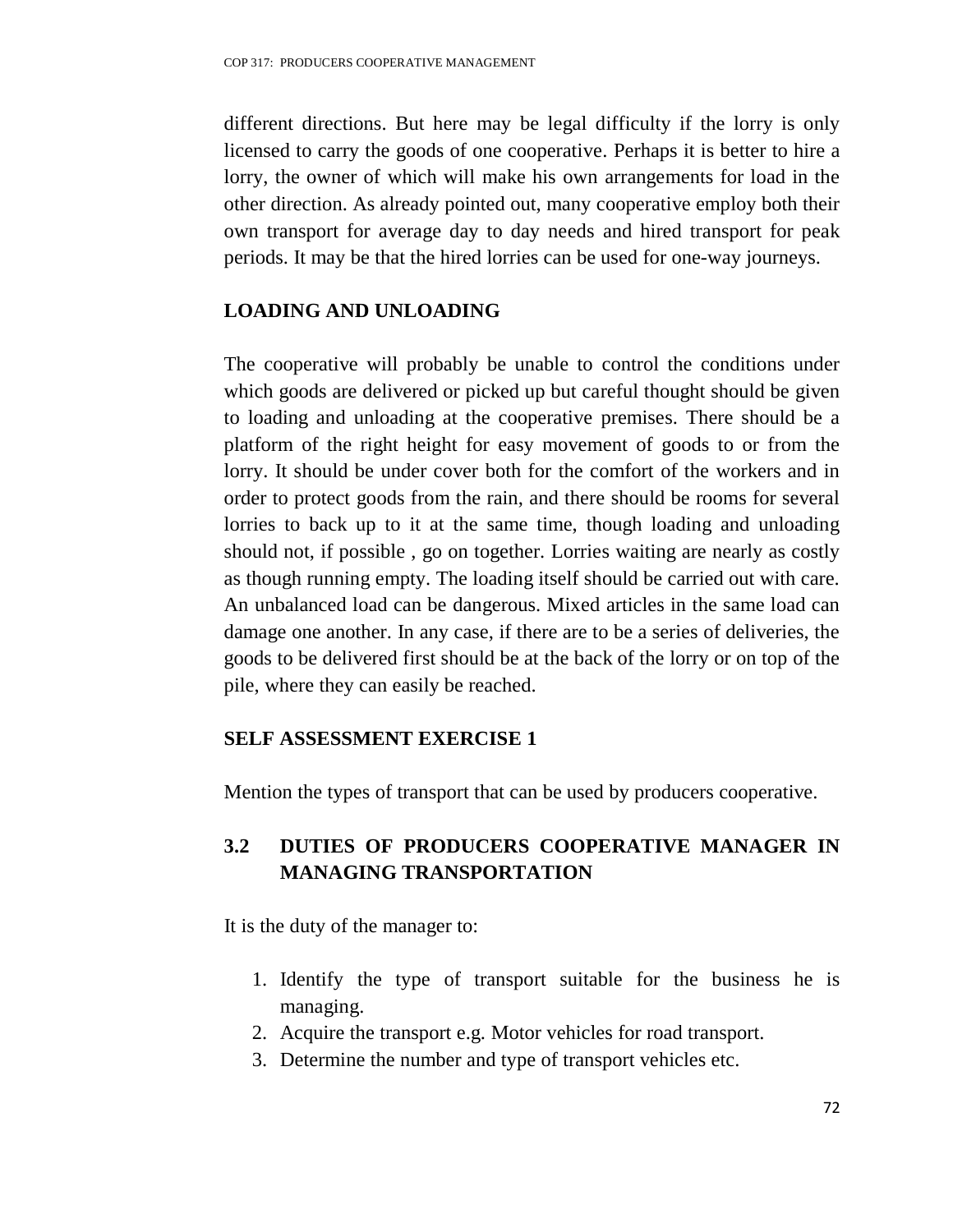- 4. Make contact with provider of transport where purchase is unnecessary or economically impossible.
- 5. Ensure that it is economical to buy rather than hire.
- 6. Maintain and overhaul the acquired vehicles and machineries.
- 7. Supervise the transport staff.
- 8. Manage the routes of the vehicles.
- 9. Make sure that vehicles are licensed with other particulars.
- 10.Make sure that drivers have drivers licences and renewed at when due.
- 11.Arrange for insurance of vehicle to cover goods and passengers.
- 12.Monitor the movement of vehicles, and
- 13.Advise the management committee/ board of directors the need to replace obsolete or not properly functioning vehicles.

# **SELF ASSESSMENT EXERCISE 2**

List some duties of a manager in charge of transportation in a producers cooperative

# **4.0 CONCLUSION**

The unit highlights some factors that underline the needs for transportation. It also lists the types of transports necessary for both internal and external transportation. The unit also examines the duties of a manager for efficient performance.

# **5.0 SUMMARY**

The unit highlighted the factors that underline the need for transportation system. It enumerated the types of transport necessary for both internal and external transportation. The duties of the manager were marshalled out for effective management of the transport system.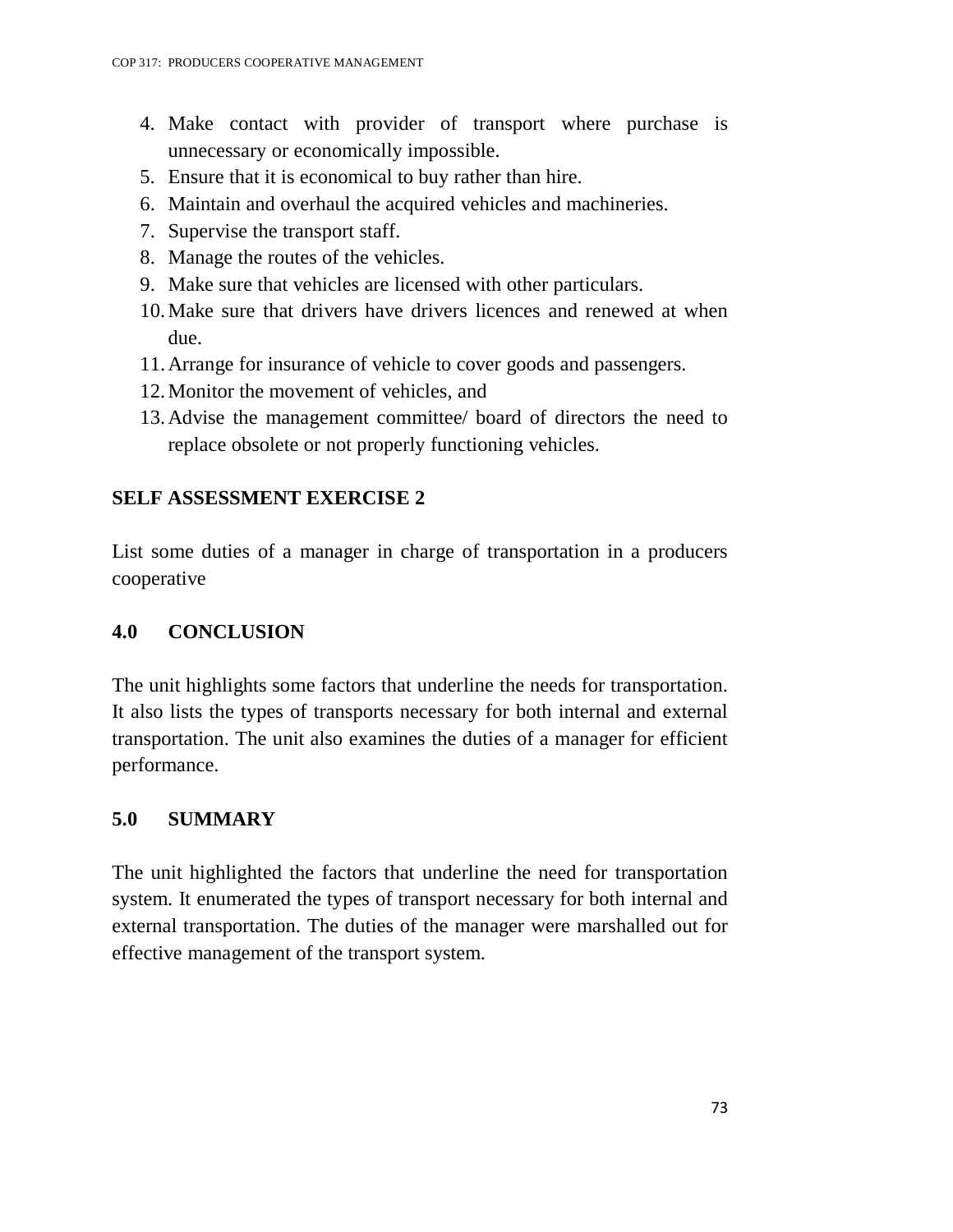# **6.0 TUTOR MARKED ASSIGNMENT**

- 1. Mention the factors that determine the transportation system (needs) of a producers cooperative.
- 2. What do you expect the manager to do to achieve efficient management of the transportation system in a producers cooperative?

# **7.0 REFEERENCE**

ILO (1978). Cooperative management and administration, ILO Publications, Geneva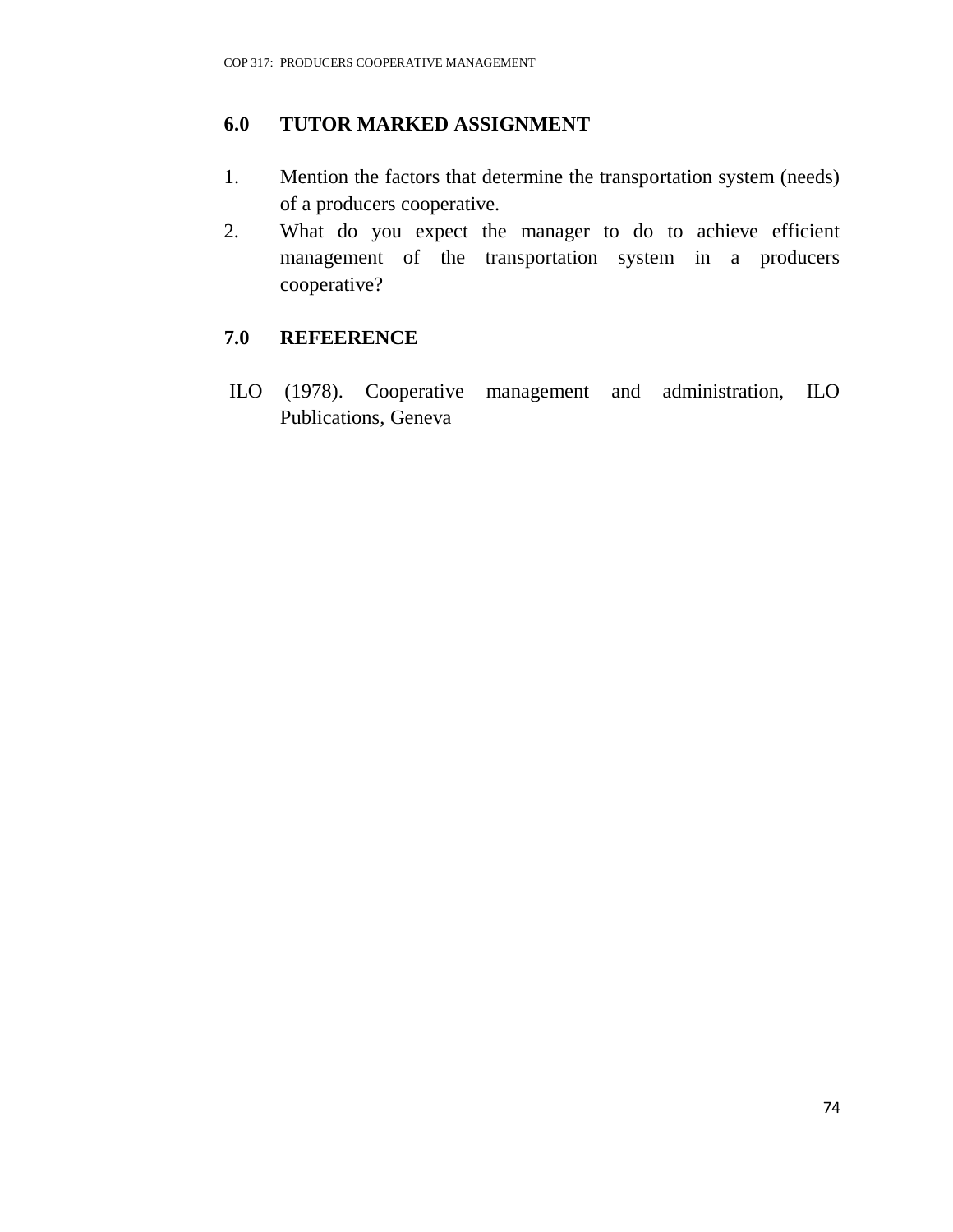# **UNIT 9: ACCOUNTS AS INSTRUMENT OF MANAGEMENT**

# **CONTENT**

- 1.0 Introduction
- 2.0 Objective
- 3.0 Main Content
	- 3.1 Accounts as instrument of management.
- 4.0 Conclusion
- 5.0 Summary
- 6.0 Tutor-marked Assignment
- 7.0 Reference/ Further Readings

# **1.0 INTRODUCTION**

Management without information of especially accounting information in a producers cooperative is practically impossible. It will be difficult to know how much has been produced over the years and how much has been realised from sales of products. Profit or surplus will not be known and bonus will be difficult to calculate.

This unit therefore, examines the usefulness of accounts as an instrument of management.

# **2.0 OBJECTIVES**

At the end of this unit, the learner will be able to:

- Know that the accounts contain vital information for the management of producers cooperative.
- Get accustomed to varieties of questions for management for which only the account can supply the answers.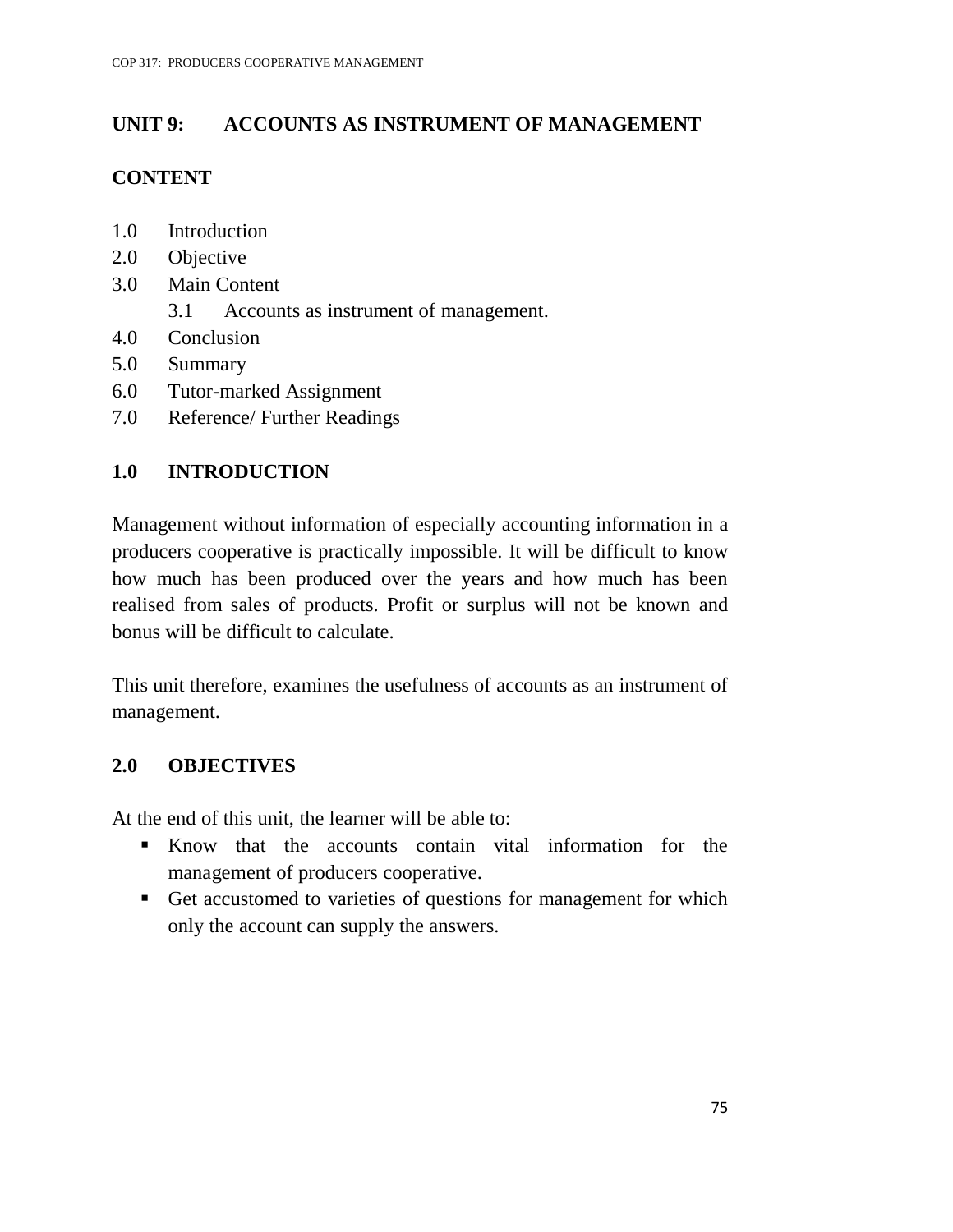## **3.0 MAIN TEXT**

## **3.1 ACCOUNTS AS INSTRUMENT OF MANAGEMENT**

The manager of producers cooperative must be well versed in cooperative accounting. His knowledge of accounting will enable him to extract information from profit and loss account and balance sheet for management of the society. While the profit and loss account contains some vital information such as balance of credit carried forward, interest in shares, allocation to reserves, bonus on business etc. the balance sheet shows the society assets and liabilities at the last day of the financial year.

### **PROFIT AND LOSS ACCOUNT**

In trading account the gross profit is set against all the cost incurred in running the society, with the exception of the cost of manufacture. Some of these cost are straight forward payment, e.g. salaries and wages, which are usually by far the biggest item; rents rates and insurance; postage and telephones; repairs and renewals; and transport and travelling expenses. Others are deductions and allocations, e.g. Interest on banks and other loans; depreciation of plant and buildings; and reserves for bad or doubtful debts. When all these are set against the gross profit, the difference between the two will be the net profit or the net loss, as the case my be.

The society and auditors have next to decided what they are going to do with the net profit or how they are going to cover the net loss. First, the position existing at the beginning of the year, as set out in the "profit and loss appropriation account" is examined. This account 5 shows the balance of profit carried forward from the previous year, and how, accordance with the decision of the last annual general meeting, it was used. "Interest on shares", "allocation of reserves" and "bonus on business done" are the usual heading under which profit is distributed. Some society also pay bonus to staff. Most leave something in the society's account, under the heading " undistributed profit" or " undistributed balance". If in the next year the society incurs a net loss, this undistributed balance may make it possible to continue paying interst or even bonus. If there is a profit, this is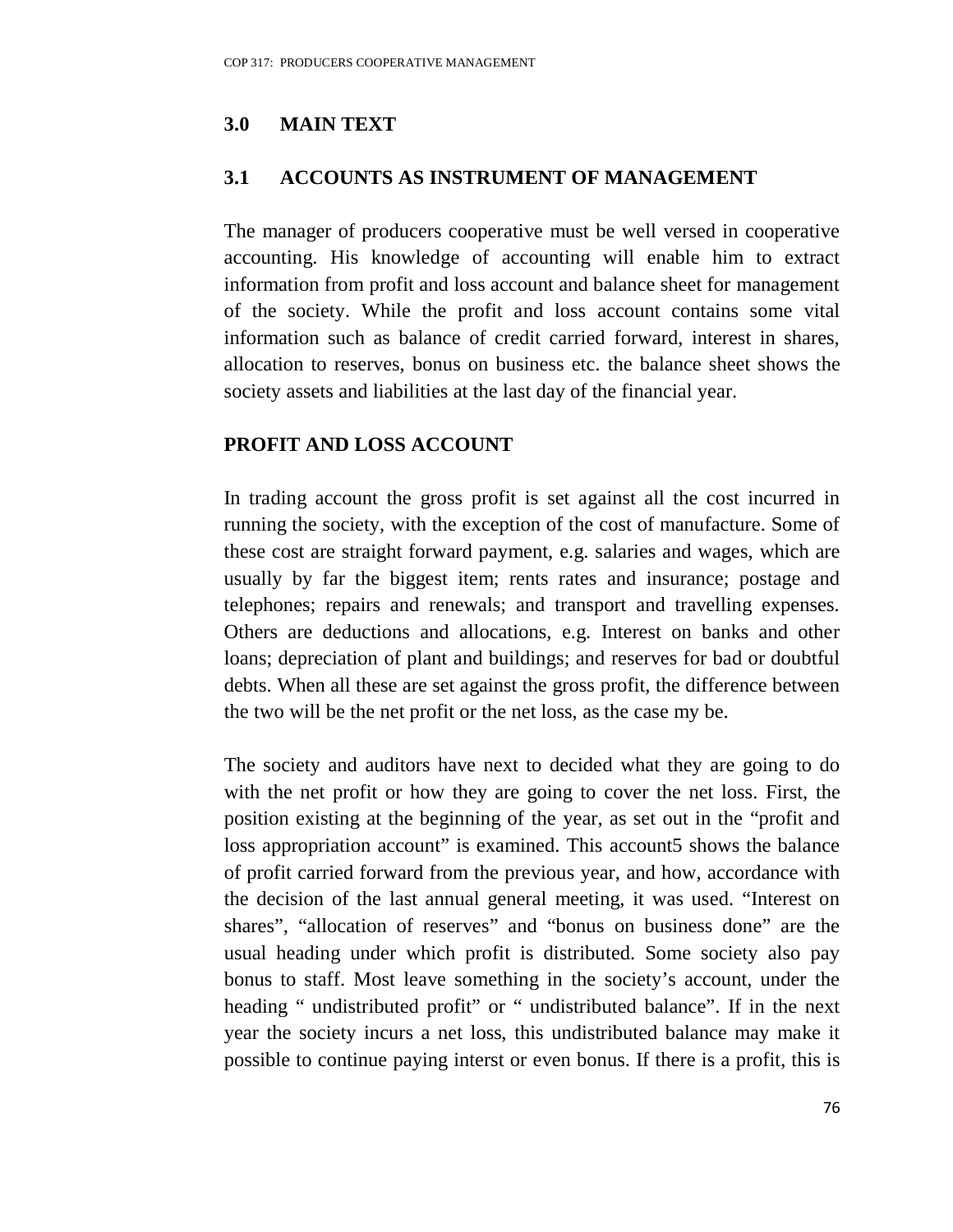added to the balance from the previous year (less any provision which has to be made for payment of taxes) and the total is entered in the balance sheet for the current year. In the mean time the committee, with the advice of the auditor, will work out a plan, subject to confirmation by the next general meeting, for apportioning it among reserves, interest and bonus.

#### **THE BALANCE SHEET**

The balance sheet unlike other accounts does not show the year's operations. It shows the position of the society at a precise moment, viz. the last day of the financial year. The "balance" is between the society's asset and liabilities. These terms are often confusing to non-accountants, and consequently to the majority of committemen, who cannot see why share capital, for instance, from their society greatly benefits, should be a liability. They are usually ashamed to show there ignorance and therefore keep silent, do not ask for explanations and, in fact, take decisions based on arguments which they have quite failed to understand. Put in the simplest terms, the assets side of the balance sheet shows what the cooperative owns in the way of property or money or claims for money. It covers land, building, plants and machinery, office furniture and motor vehicles. It also covers stocks on hand, the society's investments in, say, a cooperative wholesale society, and good (as distinct from the bad) debts in which others people, including its members, owe to it. The liability side of the account shows, primarily, to whom the money with which the cooperative paid for all assets is owed. It includes share capital, loan capital, bank overdrafts, as well as the obligation of the society to its creditors and to the tax collector. It is quite easy to see that the last two are liabilities; they are debts that society owes. But in fact, a moment's thought show that, in certain eventualities, the society is liable to someone or other for nearly all the other items as well. The bank, for instance, is a creditor for overdrafts or loans; share capital belongs to the members, not the society.

The purpose of setting out in two columns what the society owns and what it owes is to see that what it owns really does cover what it owes. If it does not, then a loss will be shown which may have to be met by deduction from the profit balance of previous years, or perhaps from the reserve fund. In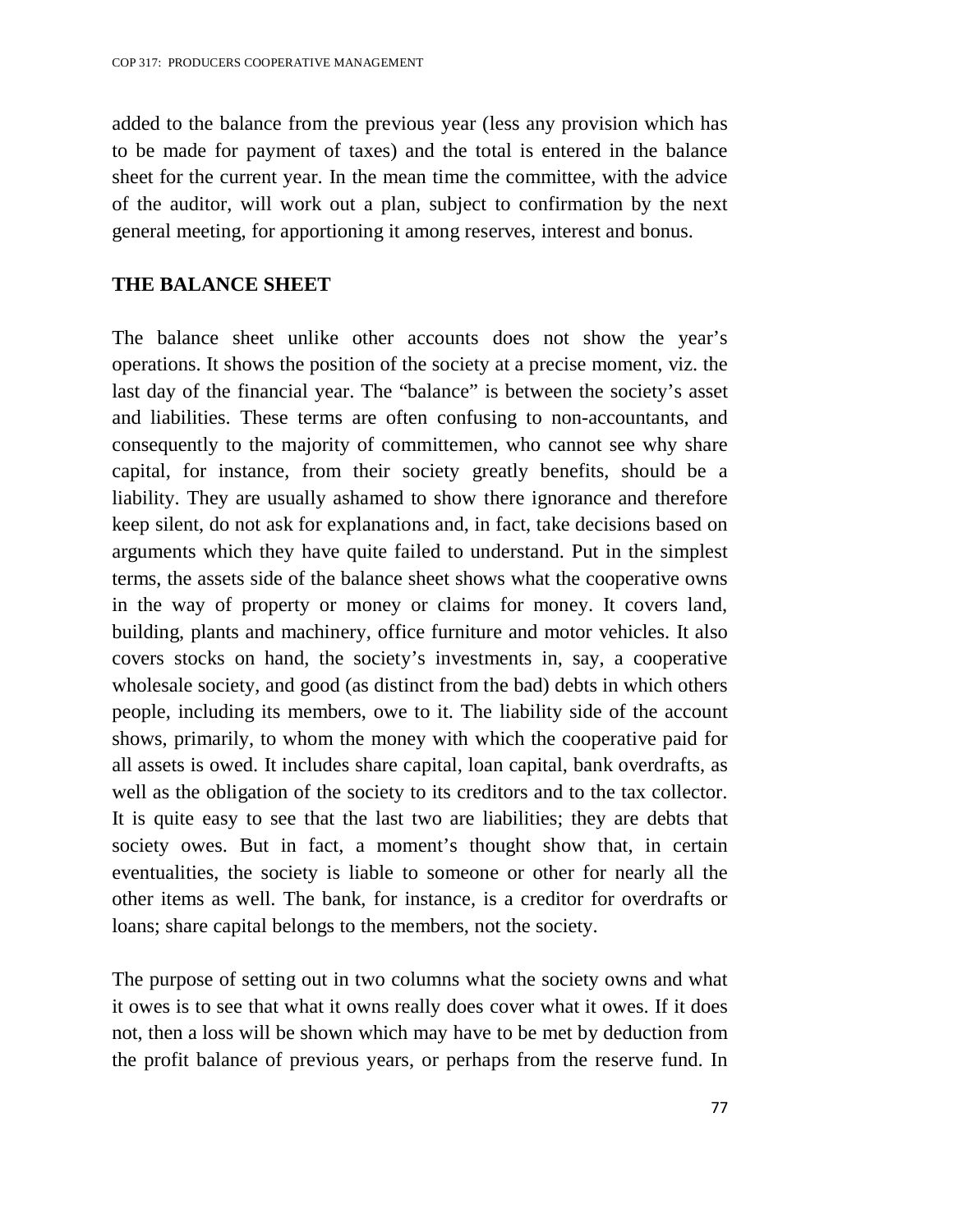any case it will be clear warning that all is not well within the society and that careful examination is called for not only of the balance sheet itself, but also of the trading and manufacturing accounts, and finally of whole conduct of the business, to see how and where the loss has crept in. a balance sheet can clearly be a value only if it is absolutely honest and based on accurate information. A distinction may have to be made between good, doubtful and bad debts, and stocks may have to be written down below their purchase value or cost of production. Undue optimism in these matters is of no service to the society.

For management purpose the balance sheets and other accounts for several years of producers cooperative will allow the manager or the management committee find answers to the following questions for effective running of the cooperative: (ILO, 1978. P.157).

- 1. How high are running costs in different departments?
- 2. If they are higher in one than in another, is there a good reason?
- 3. Why is the cost of transport so much greater than last year's?
- 4. Are "overheads" too high or too low?
- 5. Is the society using too much borrowed capital?
- 6. Could the same funds be obtained from other source at lower rate of interest?
- 7. Are the level of trade credit or trade debts rising or falling?
- 8. Are buildings and machineries properly depreciated, and if they had to be repaired or replaced tomorrow, would funds be available for the purchase?

#### **SELF ASSESSMENT EXERCISE 1**

What are the vital information that can be obtained from the profit and loss account for the management of producers cooperative?

#### **4.0 CONCLUSION**

This unit shows that the accounts (profit and loss account and balance sheet) contain important information for of management of producers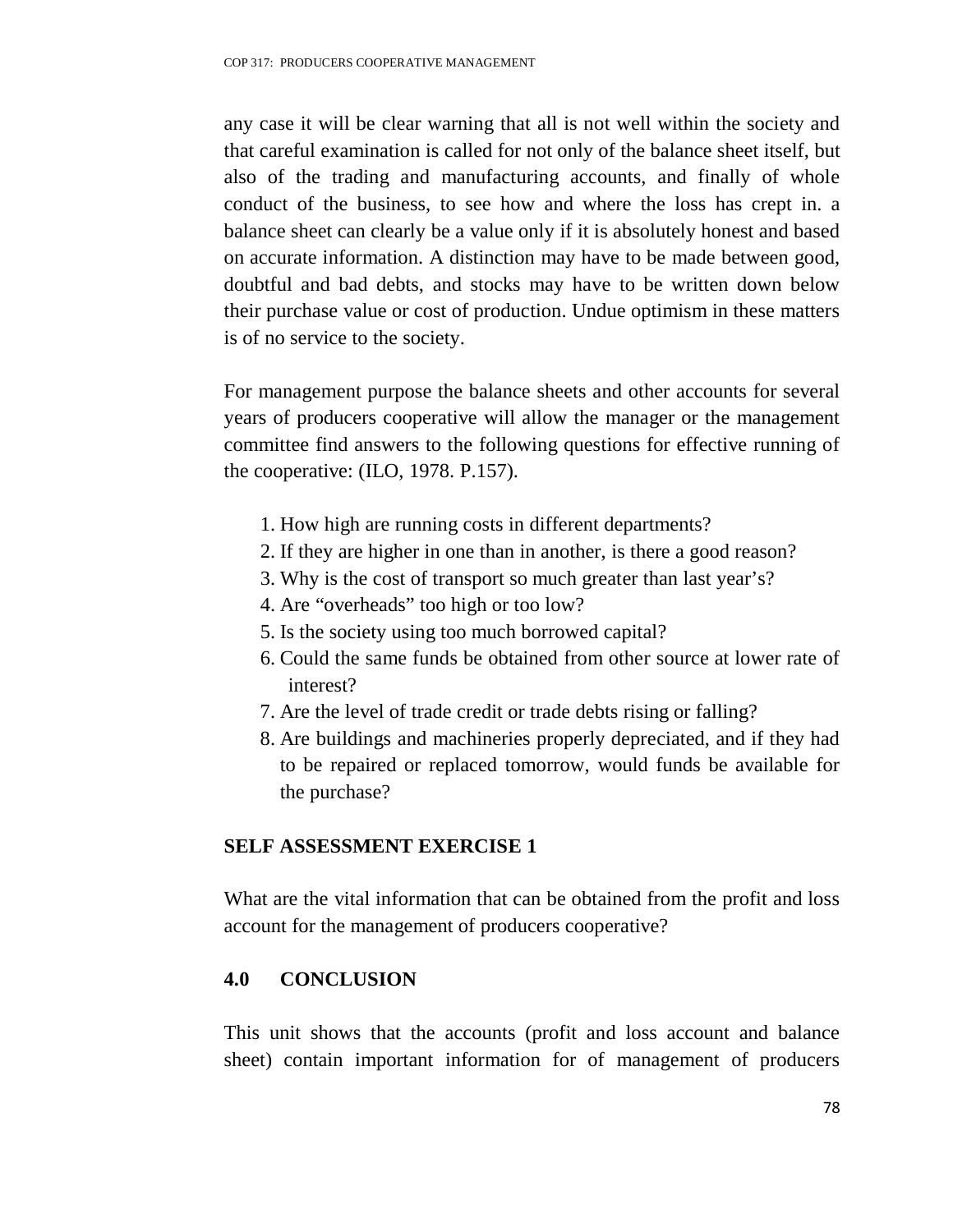cooperative. Furthermore, it reveals some salient questions, the answers of which can be obtain from the account for the manager or management committee to use in management process.

### **5.0 SUMMARY**

We have shown accounts as instrument for management of producers cooperative because it contains some vital information on allocation of reserves, bonus on business etc. The unit also put forward some salient questions which can help managers and management committee in making decisions.

# **6.0 TUTOR MARKED ASSIGNMENT**

- 1. Why were profit and loss account and balance sheets very important for the management of producers cooperative?
- 2. Mention five questions of which answers are obtainable from the account for management of producers cooperative.

### **7.0 REFEERENCE**

- Etuk-Udo, J.S (1978). Principles of Accounts for West Africa Book One, Metric edition, Oxford University Press, Ibadan.
- ILO (1978). Cooperative Management and Administration, ILO Publications, Geneva.
- Wiseman, B.L (1981). Basic Financial Control. Study series No. 2. The Plunkett Foundation for Cooperatives Studies. The Plunkett foundation.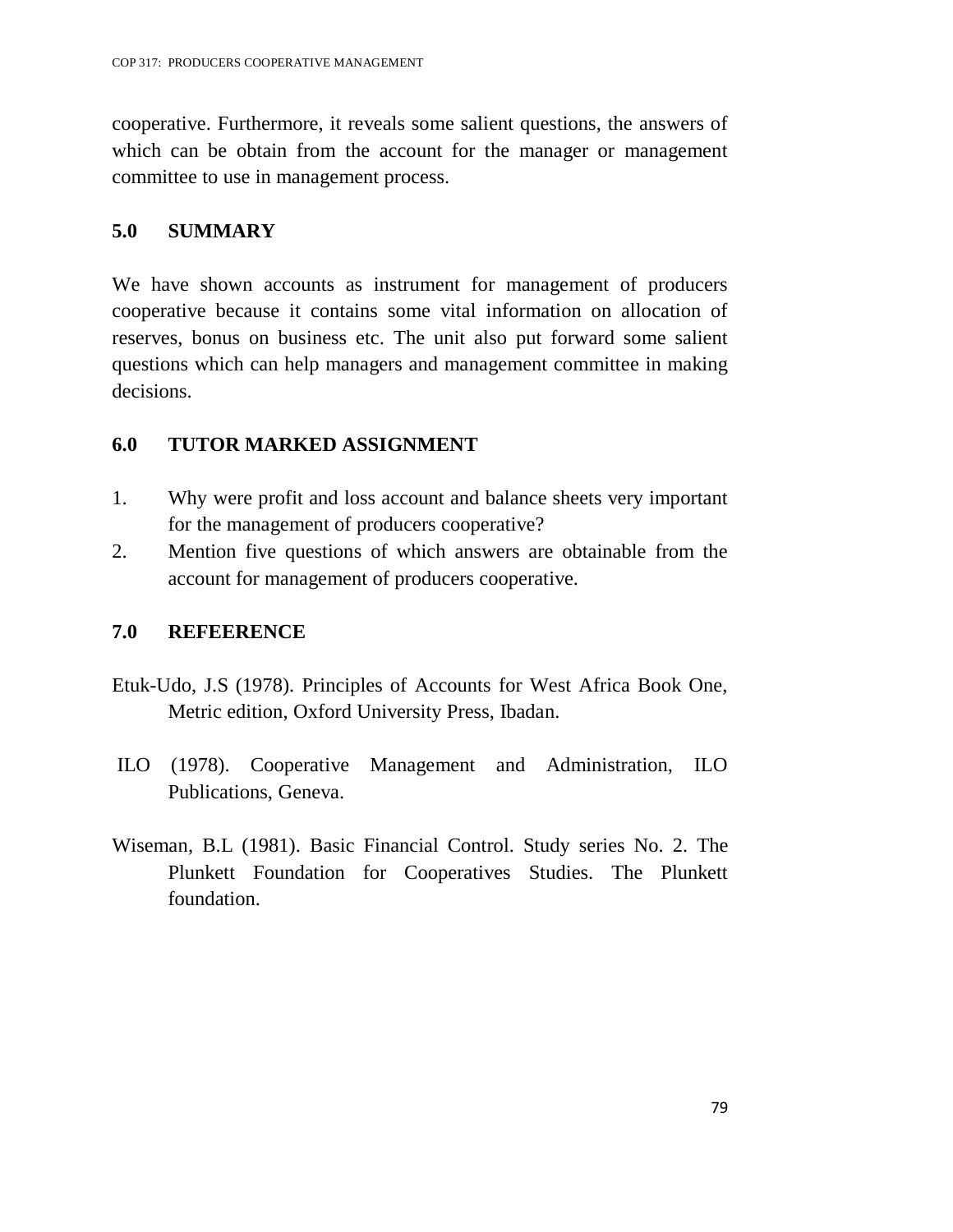# **UNIT 10: COST ACCOUNTING FOR MANAGEMENT DECISION IN PRODUCTION COOPERATIVE**

#### **CONTENT**

- 1.0 Introduction
- 2.0 Objective
- 3.0 Main Content
	- 3.1 Cost accounting and its usefulness.
	- 3.2 Procedure for costing.
- 4.0 Conclusion
- 5.0 Summary
- 6.0 Tutor-marked Assignment
- 7.0 Reference/ Further Readings

### **1.0 INTRODUCTION**

It is important to know when a line of products or section or department is no of longer contributing to the profitability of the producers' cooperative business. This knowledge enhances management decision making in choosing between alternative plans.

This unit therefore considers cost accounting as an important input in management decision making in the producers cooperative.

### **2.0 OBJECTIVE**

The student will be able to:

- Know the usefulness of cost accounting.
- Know how costing is carried out.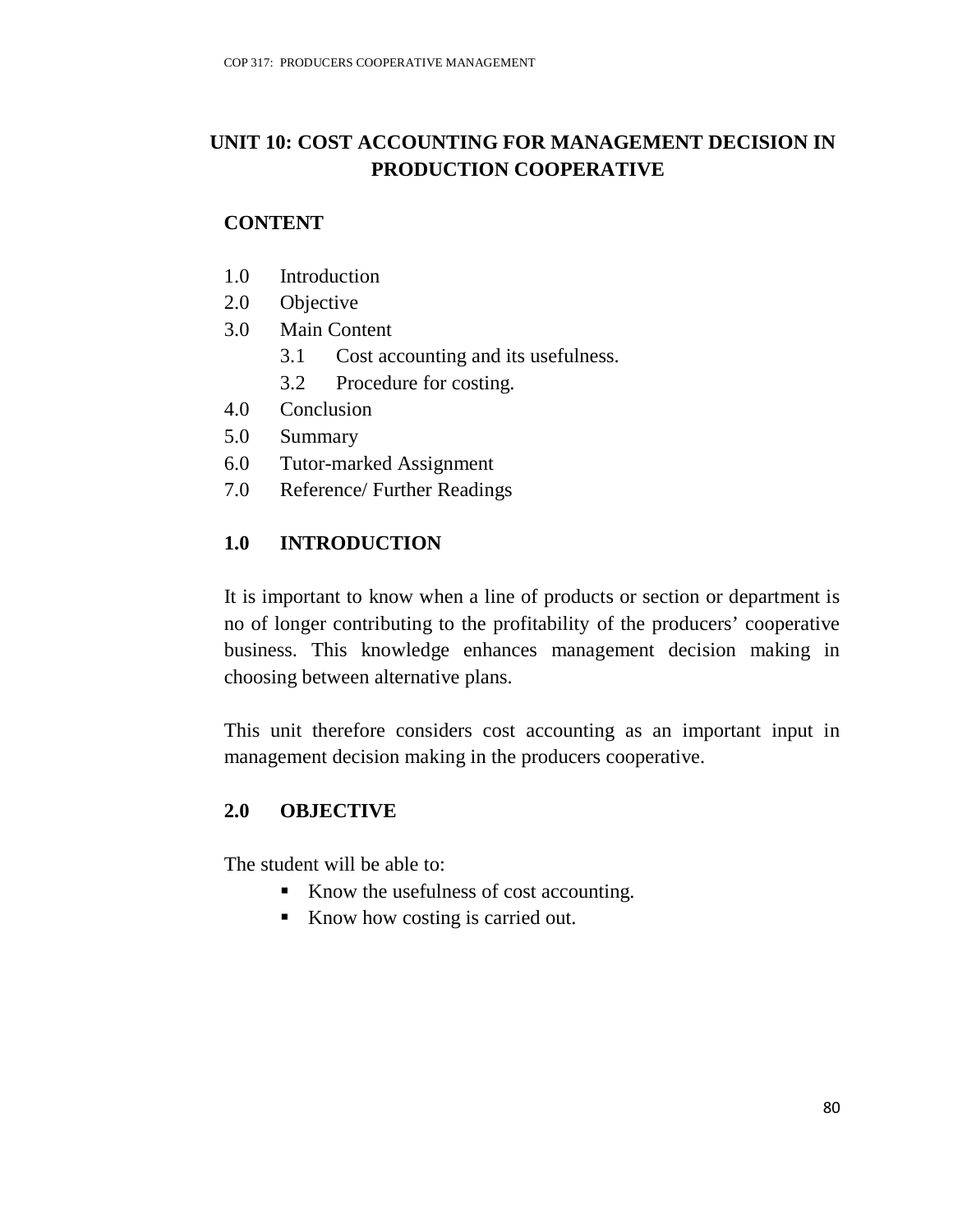### **3.0 MAIN TEXT**

### **3.1 COST ACCOUNTING AND ITS USEFULNESS**

Cost accounting involves the preparation of some financial statements containing items such as income, expenditure and profit or loss on a particular commodity or section/ department of a business.

"Cost accounts are of particular value in budgeting, enabling an accurate forecast to be made of the cost of future operations and producing a firm basis for fixing prices, allocating scarce resources and choosing between alternatives plans for development" (ILO, 1978. P.161).

In industrial production societies, it can be used to ascertain the comparative costs of producing different types of commodities and their power to compete in the market. Furthermore, cost accounting often give signals of necessary changes in purchasing or in stock control methods.

The accuracy of cost account cannot be guaranteed in the same way as that of an ordinary financial account (which can be checked, for example, against a bank statement), owing precisely to the difficulty of apportioning overheads among the various departments or commodities or processes. What separate rent or depreciation should be charged for the garage? How much time of the manager's time is spent on certain commodity or department? The answer will necessarily depend on certain assumptions. However where such assumptions are based on long term experience they should, when added to the ascertainable costs, yield data on each section of the society's business which can form a basis for secure judgment and sound policy decisions.

#### **SELF ASSESSMENT EXERCISE 1**

What is cost accounting?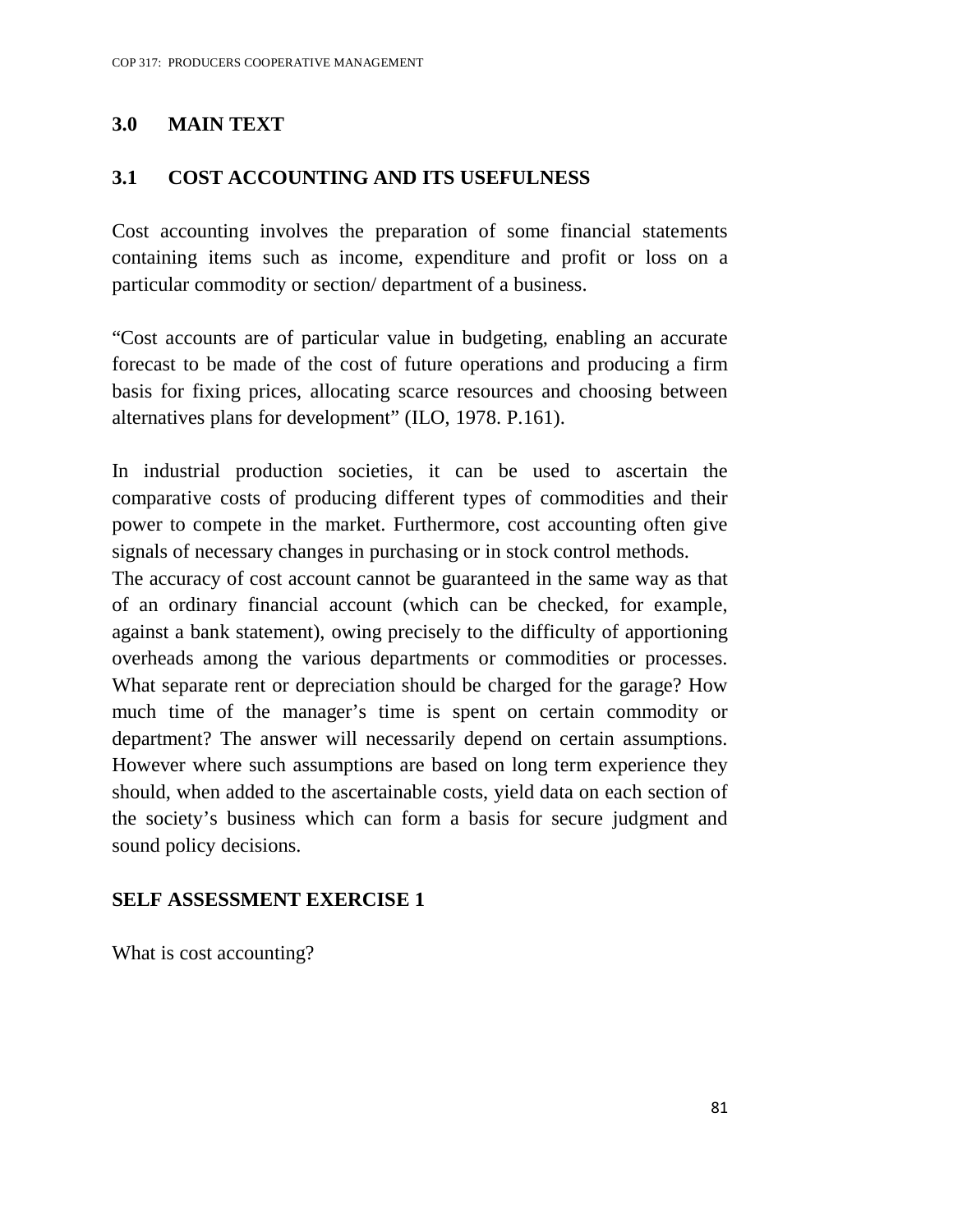### **3.2 PROCEDURE FOR COSTING**

The procedure for costing involves estimation of direct expenses (payment for raw materials, wages handling expenses etc) and indirect expenses (storage cost, electricity bills rents, stationery costs, depreciation, and management remunerations) which are reasonably confirmed to be direct to the process of production of a commodity. The outcomes of these calculations over the years when made available to the manager become tools for management decisions. Suffice to say that the manager must be able to use the facts intelligently.

It is equally important to understand that cost accounting can only be undertaken by specially trained personnel (cost accountant).The results may be misleading unless the system is applied to the whole business of the cooperative and not only to selected items which it is especially desired to investigate. Success of costing also depends on the ability and willingness of other employees, including lorry drivers, to keep accurate records which the cost accountant needs. Cost accounting is a fairly labourious and consequently expensive business but the information obtained are very useful.

#### **SELF ASSESSMENT EXERCISE 2**

Mention some of the items included in costing of commodity.

### **4.0 CONCLUSION**

The above analysis shows cost accounting is very important for management decision involving choice between alternatives. The procedure for estimation is explained as emphasis is on the use of direct expenses. Information obtained are, however, to be used intelligently in management decision making.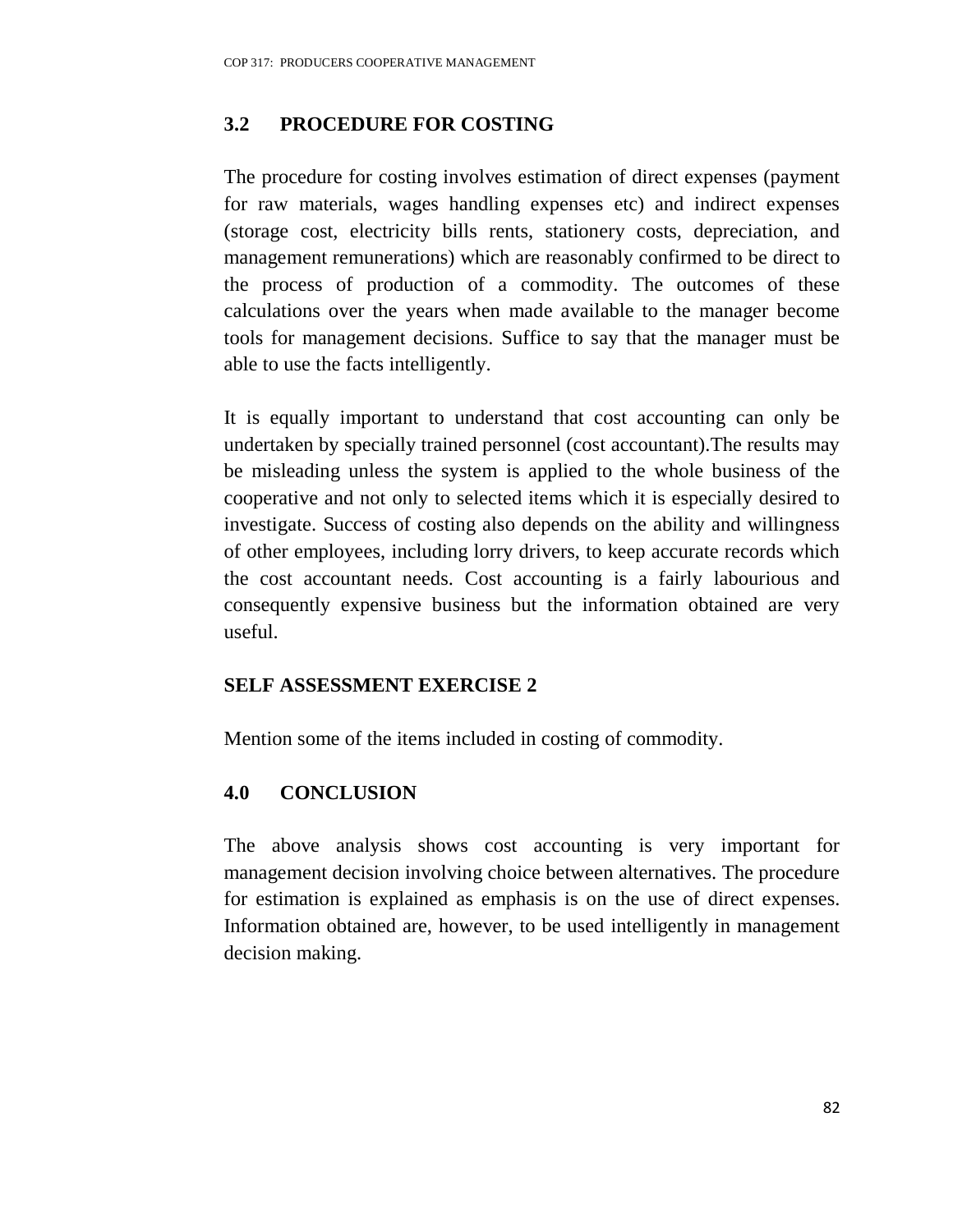## **5.0 SUMMARY**

The unit highlighted cost accounting as financial statement on a commodity or department or section. It also shed light on the usefulness of cost accounts in choicing between alternative plans for development. The procedure for the estimation of cost was explained and the outcome of calculations becomes tools for management decision.

### **6.0 TUTOR MARKED ASSIGNMENT**

- 1. Discus the usefulness of cost accounting.
- 2. Carefully explain the procedure for costing in respect of a product, among others, produced by a producers cooperative.

### **7.0 REFERENCE**

ILO (1978). Cooperative Management and Administration, ILO Publications, Geneva.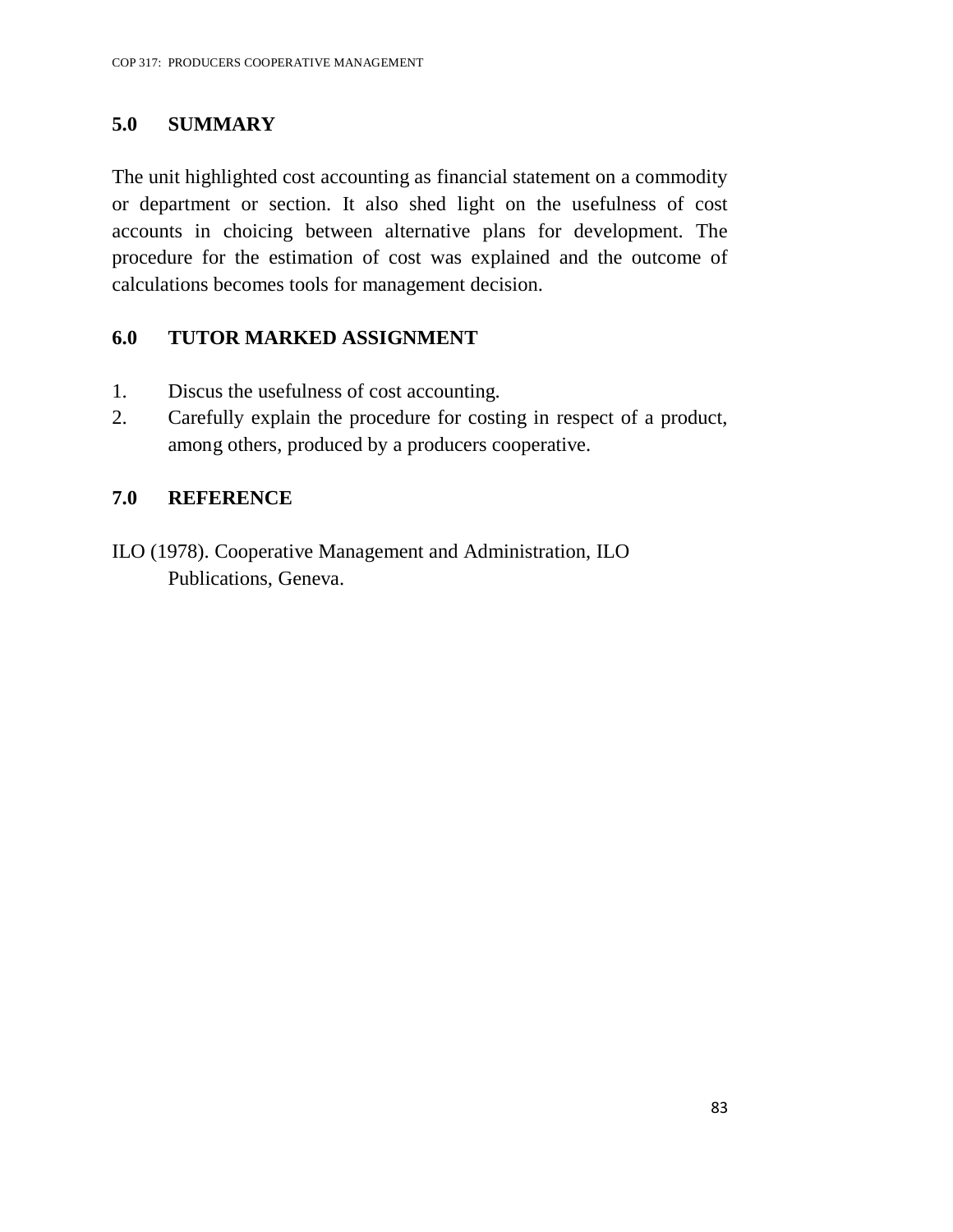# **UNIT 11: STATISTICS AND MANAGEMENT, APPRAISAL AND PLANNING**

### **CONTENT**

- 1.0 Introduction
- 2.0 Objective
- 3.0 Main Content
	- 3.1 Statistics and sources of statistic data.
	- 3.2 Presentation of statistical information.
- 4.0 Conclusion
- 5.0 Summary
- 6.0 Tutor-marked Assignment
- 7.0 Reference/ Further Readings

# **1.0 INTRODUCTION**

Statistics, a wider concept, like accounts and cost accounting, is very crucial for effective management. Statistics data are obtained from inside and outside of the producers cooperative or enterprise generally. This unit looks at the sources of statistical data, presentation of data and the use of it for management decisions.

# **2.0 OBJECTIVES**

The learner is expected to be able to:

- Know the definition of statistics.
- Identify the sources of statistical information.
- Know how to present statistical information in a way that it would be useful to management.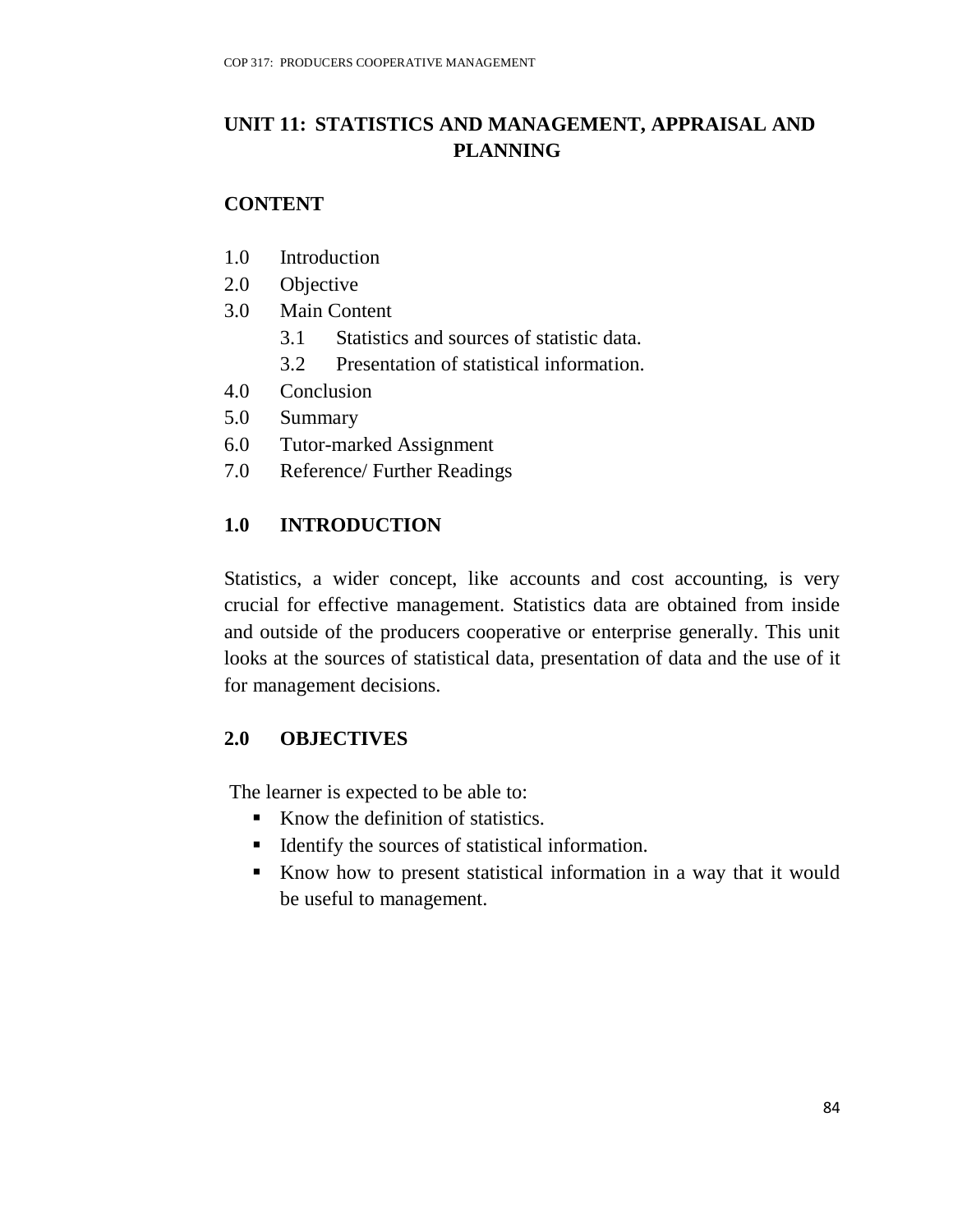# **3.0 MAIN TEXT**

### **3.1 STATISTICS AND SOURCES OF STATISTIC DATA**

Statistics is a scientific method of decision-making under uncertainty when numerical data and calculated risks are involved (Adam & Johnson, 1975. P.1). Statistics is a method of obtaining facts in numerical terms, an effective way of measuring contribution which different causes make to the same effect (ILO, 1978. P.162). For effective management, appraisal and planning of producers cooperative statistical information is indispensable. Statistics relating to producers' cooperative centers on analysis of the quantity and quality of labour, materials and money.

Sources of statistics information in producers cooperative are majorly secondary (i.e. data from the business records of the cooperative) supplemented with primary data obtainable from inquiries and observations. It is vital that manager is well equipped to be to be able to identify the types of data and how to collect them. He can always, where possible, engage the services of experts in respect of primary data (i.e. from inquiries and observations) for relevant information about movement of prices in the market, competitors, consumers and their taste etc. that will enhance decision-making and planning.

#### **THE PRIMARY SOURCES OF DATA**

The primary sources of data include

- (i) Questionnaire design
- (ii) Interviewing and
- (iii) Experimentation

A questionnaire can be defined as a list of drawn questions or statements in which the interviewee is required to give a reply. There are two types of questionnaires: the open ended response and close response questionnaires. In open ended response, the questions are constructed in such away that the format of the reply cannot be controlled. In other words, the interviewee is given the opportunity to express himself in his own words without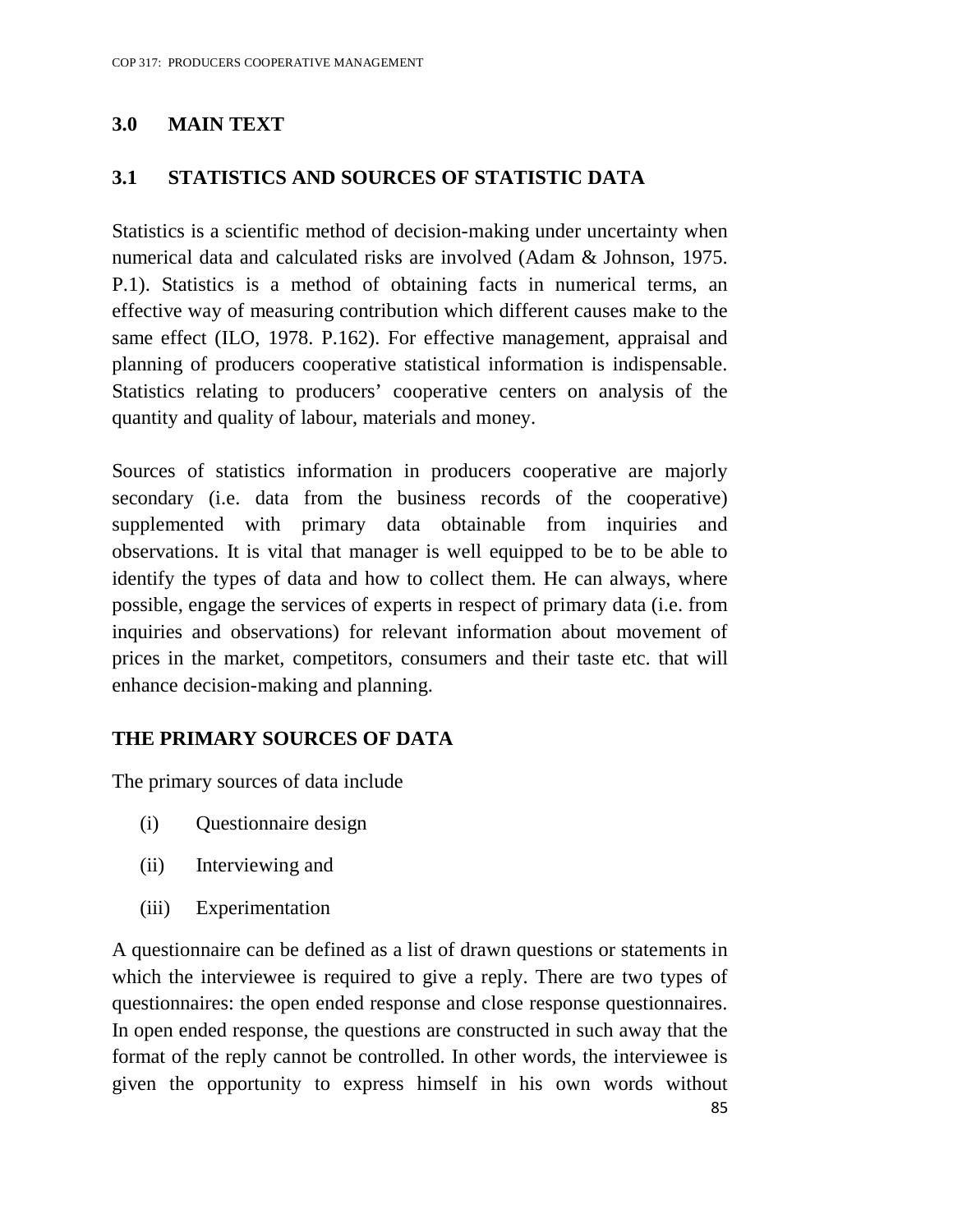necessarily being influenced by any outside body. In close response questionnaires, the questions are drawn in such away that the answers are given within some defined specific types of replies. Both the open ended response and close response questionnaires have their merits and demerits. In open ended responses question are answered in considerably greater depth and they permit a wide range of replies. However, among its demerits is the laborious pattern exhibited in collecting data which creates logistical problems in analysis.

In close responses, replies are relatively easy to interpret and they do not require the use of highly skilled labour for analysis. They also permit the use of a very large sample size. It should be realized that while the close response questionnaires are suitable for large sample size, the open ended response questionnaires are suitable for small sample size.

Interviewing is defined as a process by which an investigator (interviewer) attempts to obtain direct information from a respondent (interviewee) about a given phenomenon. Interviews can be conducted to supplement for information obtained from desk research and to substantiate a hypothesis indicated by desk research. There are three types of questions used interviewing namely, structured, unstructured and semi structured questions. In structure question interview the investigator (interviewer) is provided with questionnaires indicating the way and manner the question to be asked. The respondent (interviewee) can be supplied with a copy of these questions either prior to, or at the time of, interview. The questions should not overlap from the pattern shown. In other words, there should be no deviations from the order in which the questions are to be used. You cannot change the structure of the pattern of questions nor can you deviate from the accepted norms.

The unstructured question interview represents a framework within the interviewer's research interest. The discussion is defined within the investigator's (interviewer's) purpose of study, objectives and scope of study. The unstructured question interview permits the investigator to pursue a research a interest which the respondent (interviewee) has a specific interest.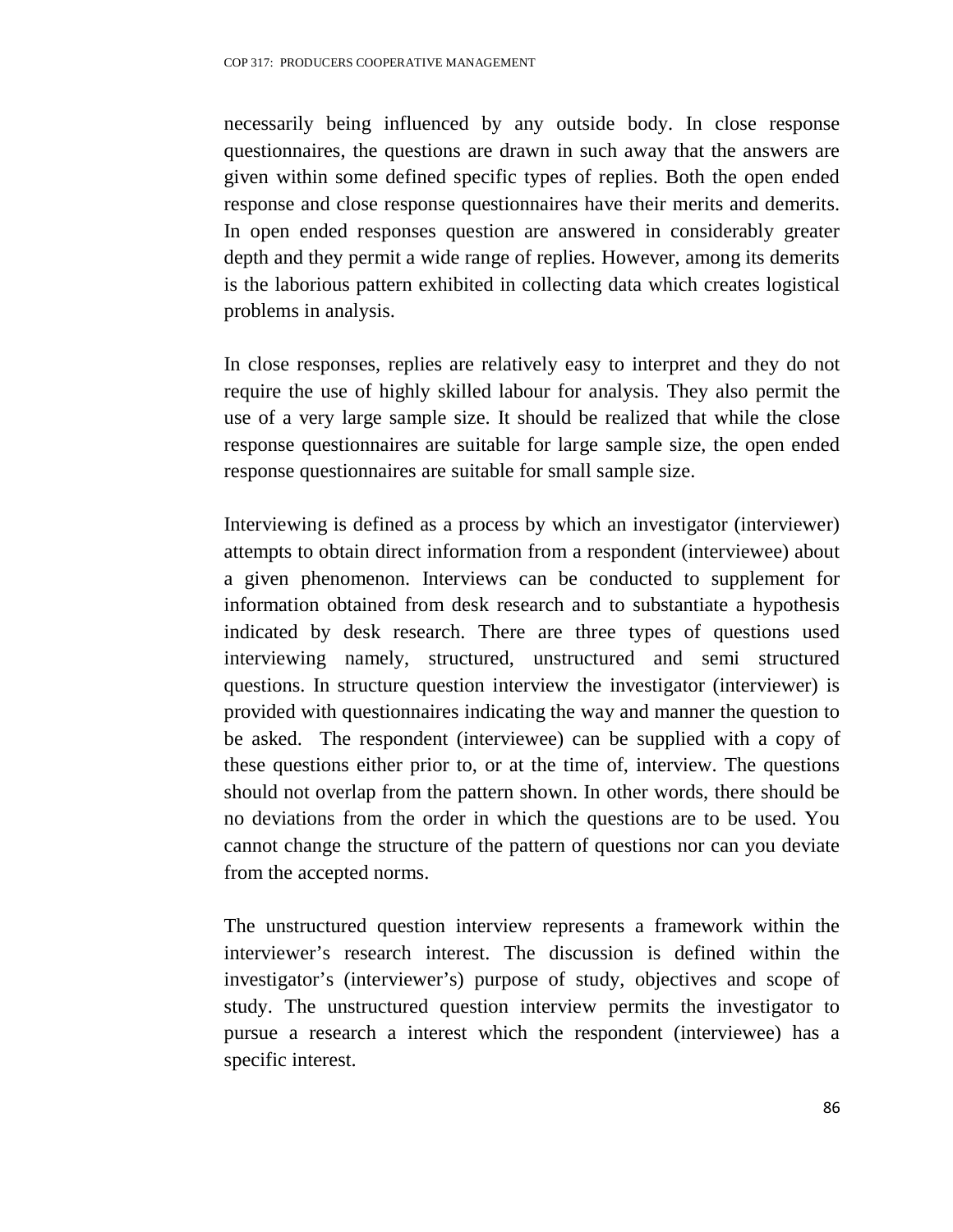The semi-structured question interview represents a middle way between the structured and unstructured question interviews. Thus, there is some definition of topics of interview to be considered and of the construction of some of the questions employed. It should be bourne in mind that once the various types of questions to be asked in the interview are completed, we can now determine the methods of interview to be adopted.

Experimentation is process by which we measure the relationship between one or more variables on some other variables. In experimentation, we can manipulate one or more variables such that we are able to establish and measure its effect upon one or more other variables. Some examples of experiments conducted in business and economics are measuring the effects of financial liberation on economics growth; measuring the effects of military spending on economic growth; measuring the effectiveness of monetary policy; and assessing the impact on sales of manager's income etc.

Thus in conducting an experiment, we should consider the existence of random errors which are inherent part of the total variation in the dependent factor.

# **SECONDARY SOURCES OF DATA**

Secondary sources as sources for which data already exists but have not been collected for any investigation. Secondary sources can be divided into two main categories, the internal sources and external sources.

Internal sources are sources for which data are collected within the organisation of the firm. Data collected from internal sources are easily accessible and are time and cost saving. Examples of internal data are company records such s sales statistics, production records, employment statistics, inventory records, financial accounts etc.

External sources are those for which data are collected from outside the organisation. A major type of external sources is government statistics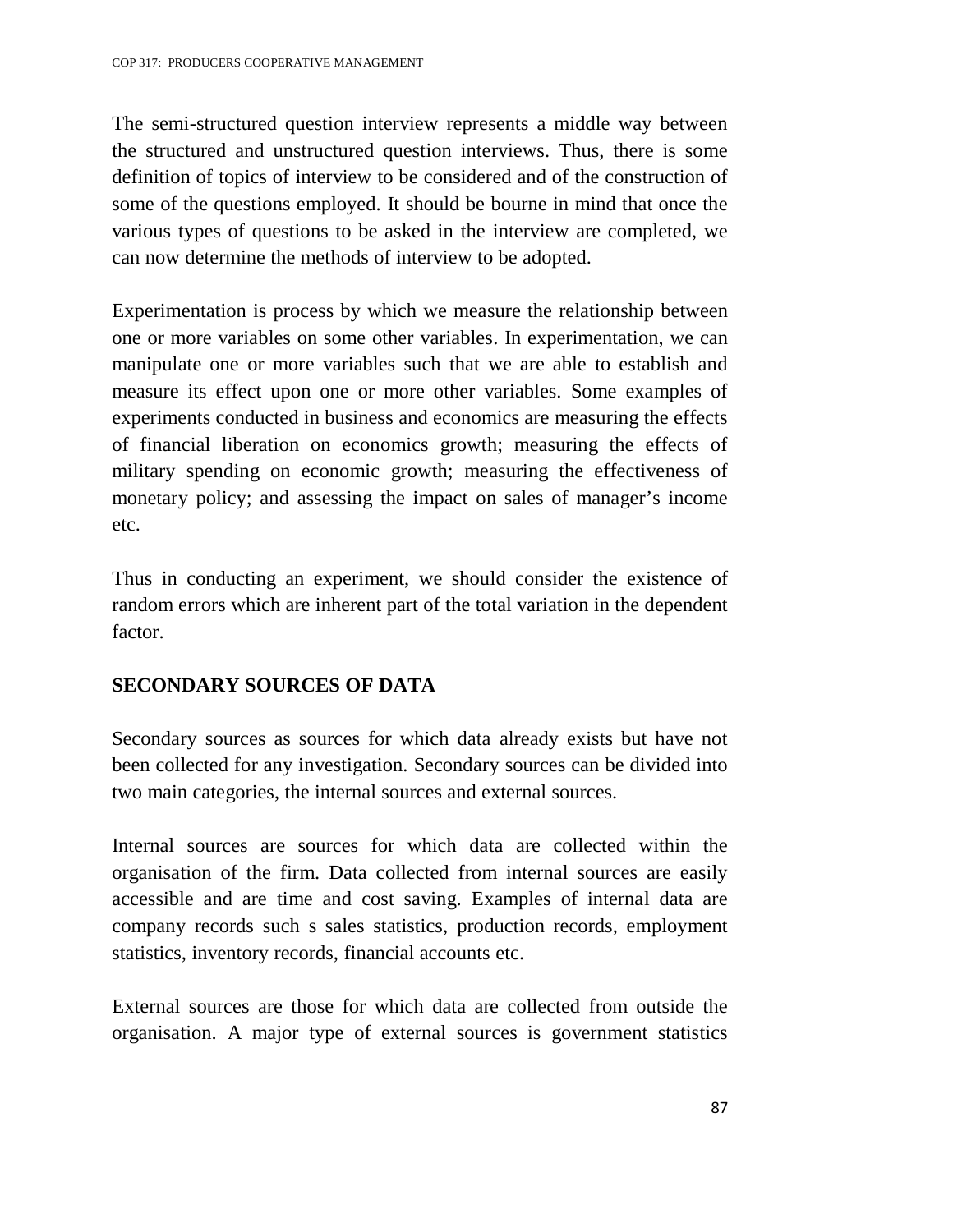which include, among others, general statistics, production, the economy, employment and overseas trade.

General statistics deals with issues such as the monthly and annual digests relating to wages and salaries and the social trends of events such as the demographic statistics, housing, education, health, population, recreation etc. Production is concerned with production statistics, digest of the country energy statistics, Family Economic Advancement Programme, Housing and construction statistics etc.

The General published statistics on the economy reveals the economic trends, problems and prospects, inflation and exchange rates, employment, crimes, population census, etc.

The department of Labour and Productivity publish data on employment rated, index of industrial output and statistics on wages and salaries. The Federal Office of Statistics now Bureau of statistics, is empowered with the collection of data relating to economic and social issues. It publishes data on overseas trade, unemployment, vacancies etc.

Other external sources are journal, directories and yearbooks. The Nigerian Journal of Social and Economic Studies, the Nigerian Financial Review are journals commenting on the social, economic and political situations in the country. There are also private sources such as Banking Almanac published by Redasel.

Secondary sources for comparative data can be acquired through international organisations

- I. **United Nations:** The United Nations statistical yearbook of provides the country population, gross domestic product, national income, growth rate of population.
- II. **International Monetary Fund:** The yearbook of International Financial Statistics is published by IMF. It gives by country population, the GNP, balance of payment, exchange rates, direct investment and other micro macroeconomic statistics.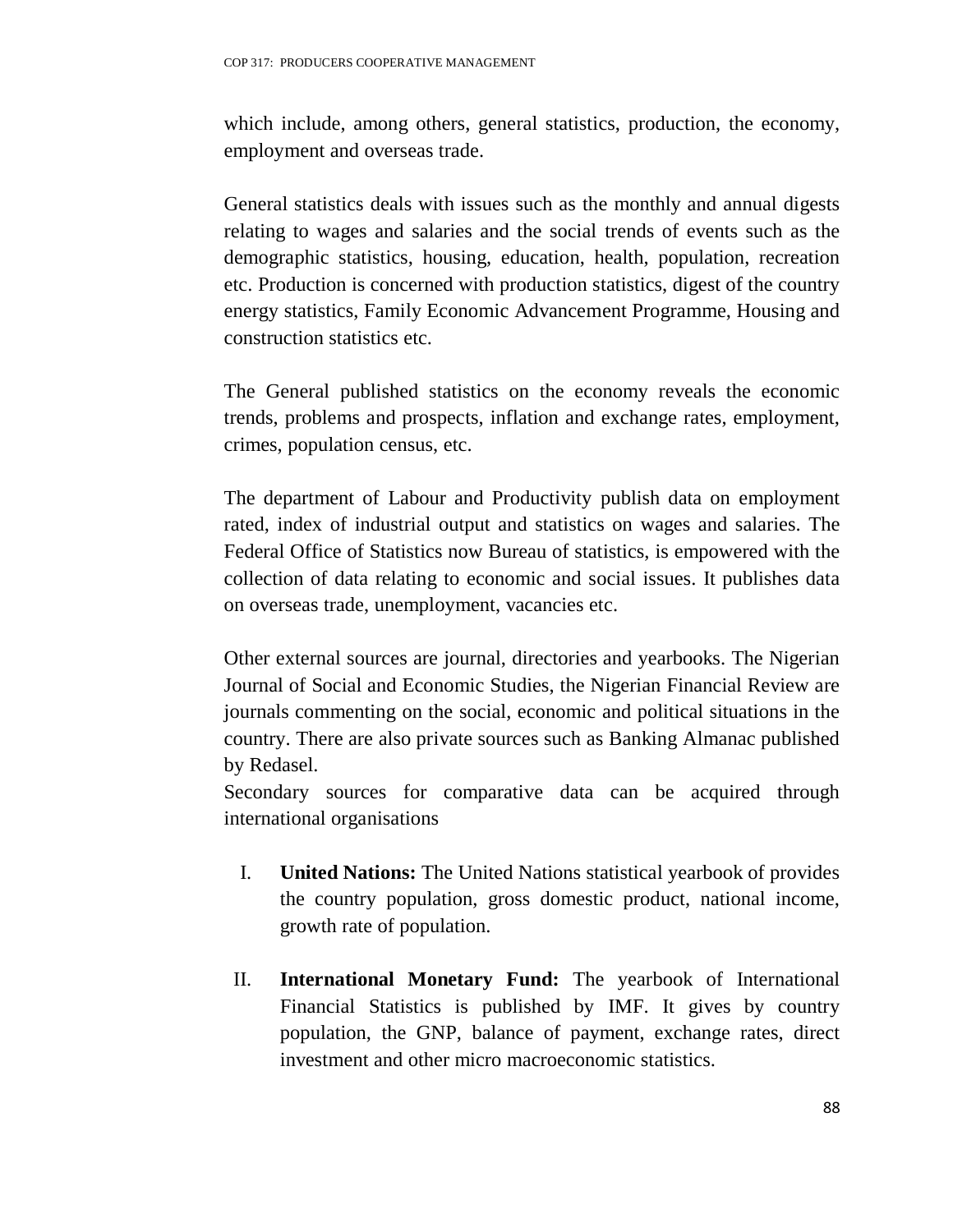III. **Organisation for Economic Cooperation and Development:** This organisation has about thirty member nations from the developed countries including U.S.A., Japan, Canada, Australia, New Zealand and other European countries. It publishes the main economic indicators which show the member countries economic activity relating to inflation rate, index of cost of living, employment rate, wages and salaries etc. Other international organisations that publish statistical data are UNESCO, United Nations Agreement on Tariffs and Trade (GATT), United Nations Economic Commission for Europe, Asia, Africa and Latin America.

The International Bank for Reconstruction and Development or the World Bank publishes data on member countries' economic activity. It publications include:

- a. The World Bank Economic Review
- b. The World Bank Atlas
- c. The World Bank Catalogue etc.

There are also international research organisations that publish data such as Brookings Institute-Washington, the Research Triangle in North Carolina U.S.A. etc.

In preparing statistics, factual truth and accuracy are of the first importance. A statistical conclusion is only as good as the figures on which it is based. But this does not means minute detail, refined calculation to many decimal points, nor coverage of what statisticians call very large "populations" (i.e. numbers of persons or things having common characteristics). Equally good results may be obtained by using round numbers or studying samples, provided that the samples are really typical. Most cooperatives, for example, are familiar with the technique of sampling. The preparation of more elaborate statistics may well cost more than it is worth from the point of view of business management. Indeed before deciding to collect statistics at all, it is always necessary to ask exactly what the final object is. Is it really important? Can it be attained by using figures which are already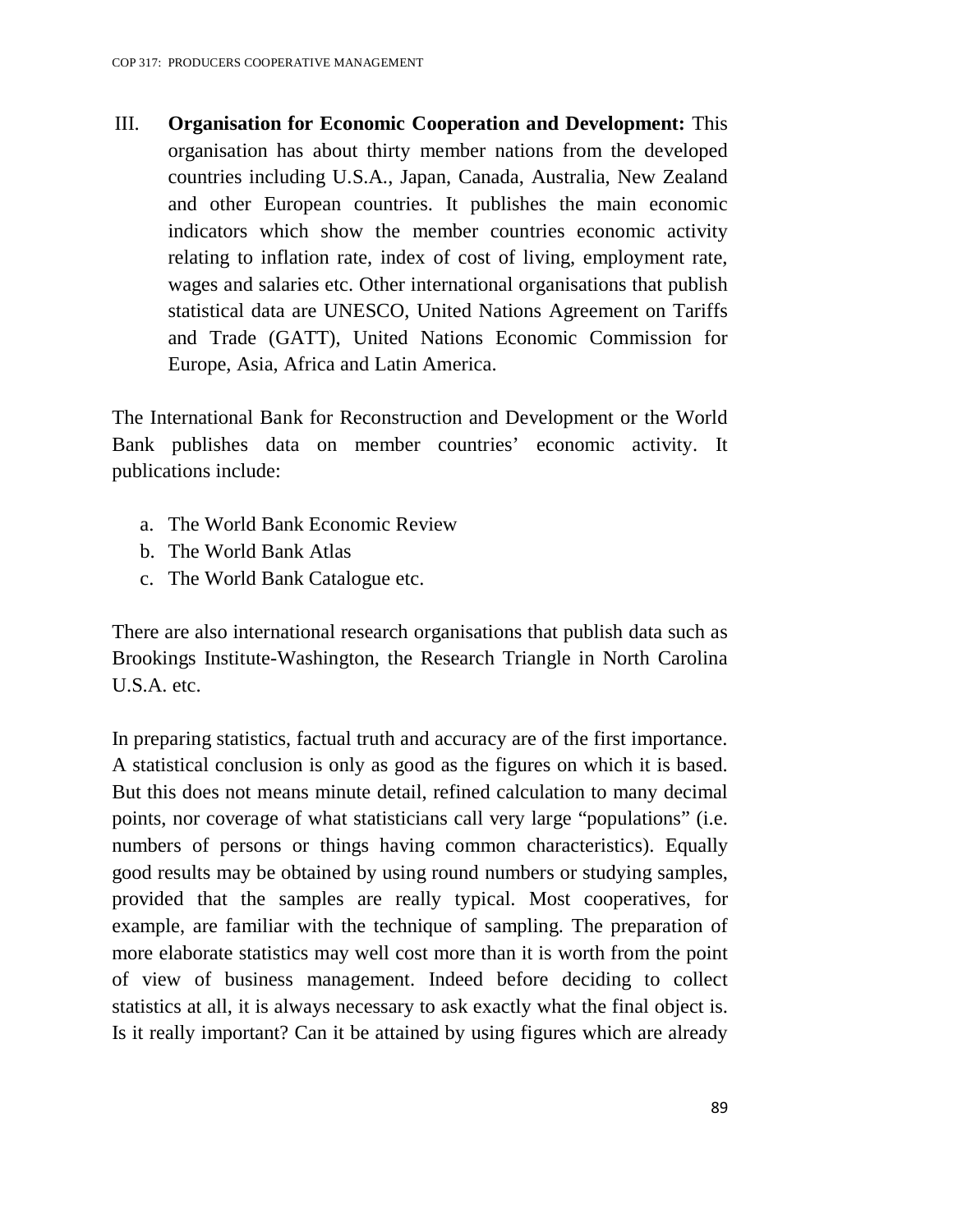available? If not, what is the easiest and cheapest way of collecting any new figured which are really indispensable? (ILO, 1078 p.163)

### **SELF ASSESSMENT EXERCISE 1**

What are the sources of data you know?

## **3.2 PRESENTATION OF STATISTICAL INFORMATION**

Presentation is a very important area of statistics which management must be competent and not ignored. Precisely, the manager must be able to present statistical information in form of tables, graphs, and charts. Such information could be in form of output for some years and its future trends, ratio of output to thousand naira invested, ratio of output to number of workers, ratio of workers to machines, etc.

| <b>YEAR</b> | <b>MEMBERSHIP</b><br><b>NUMBER</b> | <b>PRODUCTION</b><br>N'000 | <b>SALES</b><br>N'000 |
|-------------|------------------------------------|----------------------------|-----------------------|
| 2000        | 20                                 | 500                        | 400                   |
| 2001        | 20                                 | 600                        | 500                   |
| 2002        | 22                                 | 750                        | 600                   |
| 2003        | 25                                 | 800                        | 700                   |
| 2004        | 28                                 | 1,000                      | 850                   |
| 2005        | 30                                 | 1,500                      | 1,100                 |
| 2006        | 35                                 | 1,600                      | 1,200                 |
| 2007        | 40                                 | 1800                       | 1,400                 |
| 2008        | 50                                 | 2,500                      | 2,000                 |

Table of producers cooperative activities (2000 – 2008)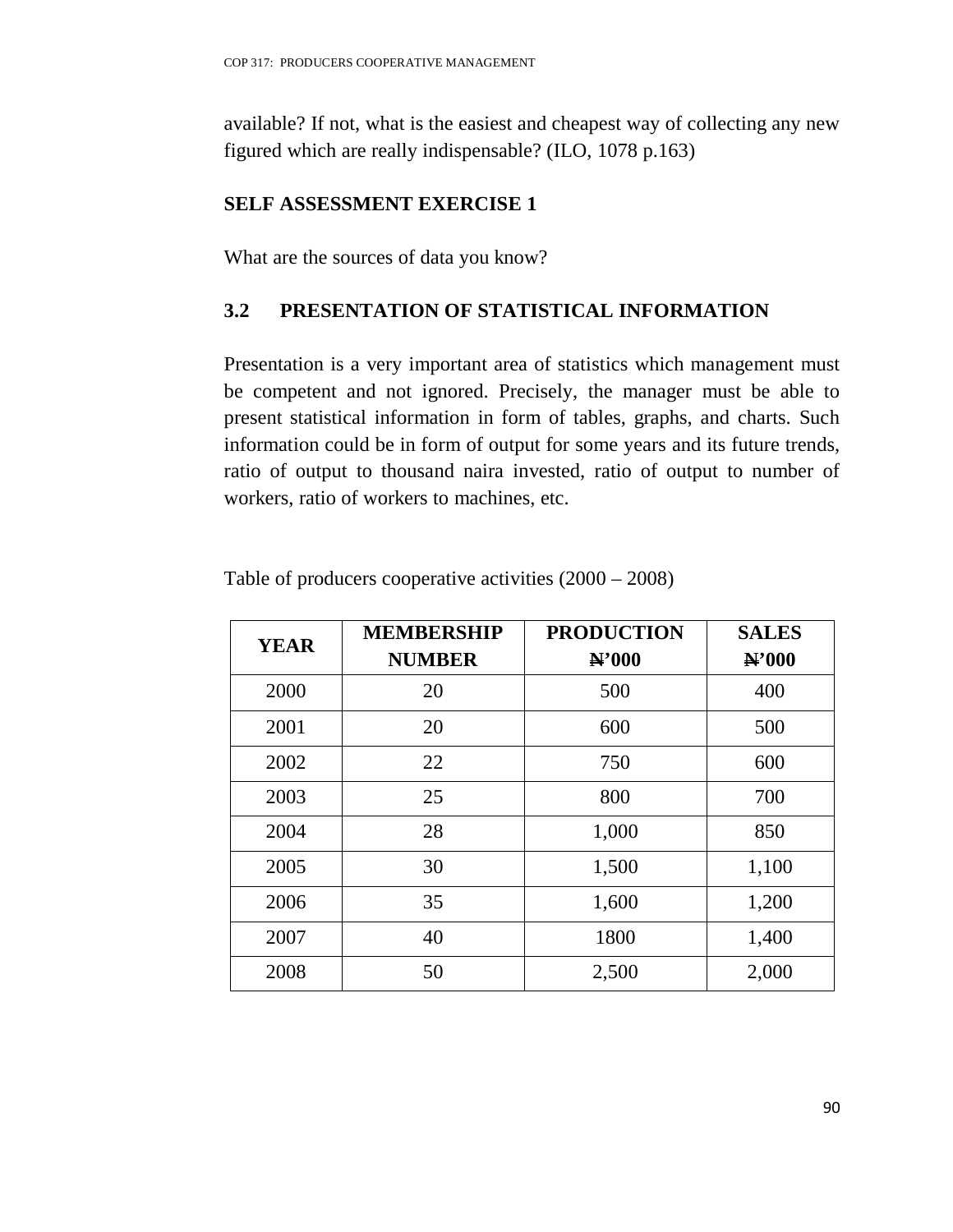



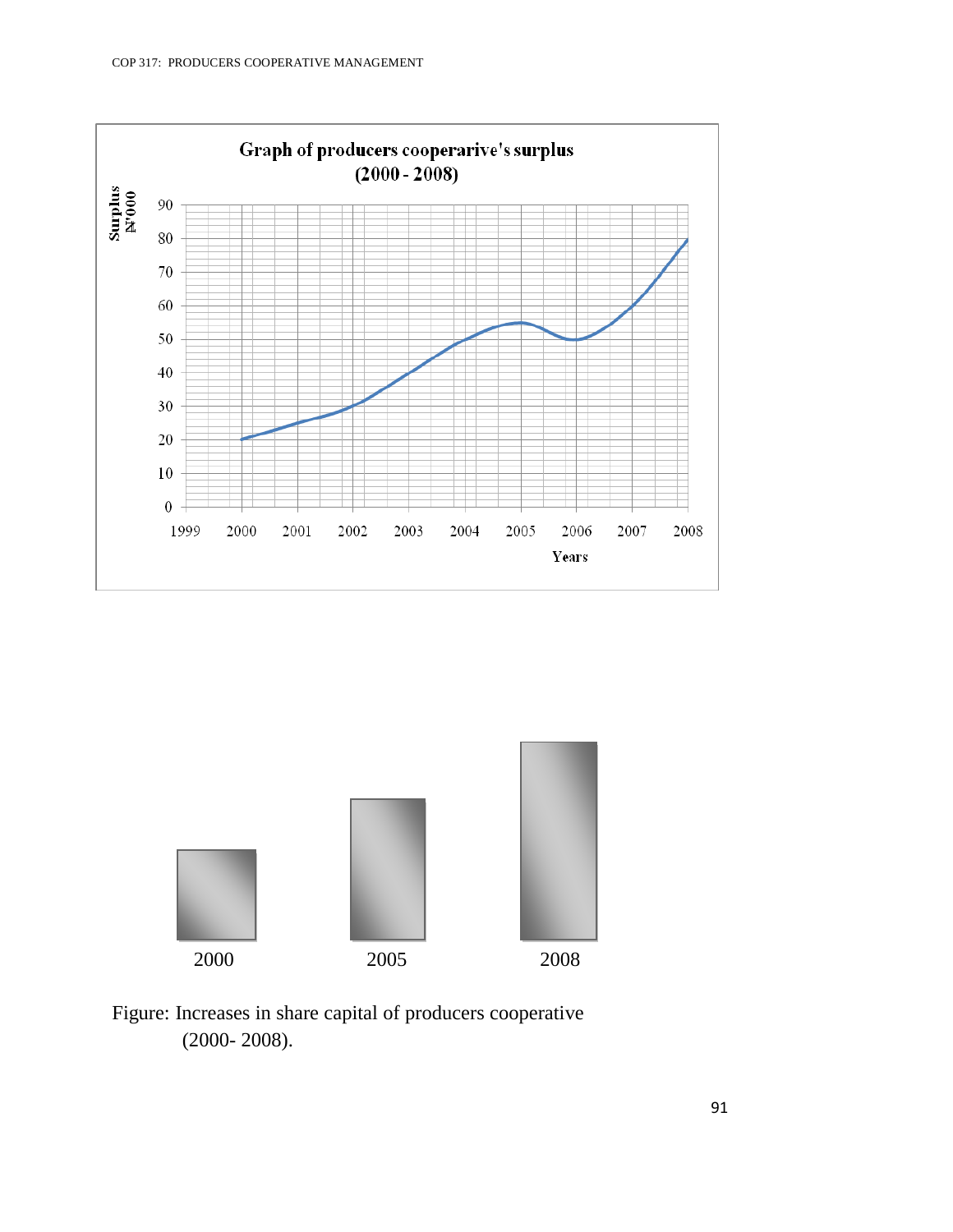

Cooperative management must make decision with the statistical information so gather and analyzed, any departure from that is like a man groping in the darkness. The manager should make the information available to members' workers and the general public by placing the tables, graph and charts of operational ratios and future trends of business in conspicuous places like offices, workshops, entrance to the factory, halls of meetings etc.

One of the principal uses of statistic in business is to illustrate trends over a period of time. Everyone is familiar with the devices used for this purpose – the column of figures, the rising line of a graph, or the picture of a member getting bigger and bigger by which the progress of the cooperative membership over the years is symbolized. The same thing can be some aspect of the society's affairs.

#### **SELF ASSESSMENT EXERCISE 2**

Mention three practical ways in which statistical information of producers cooperative can be presented.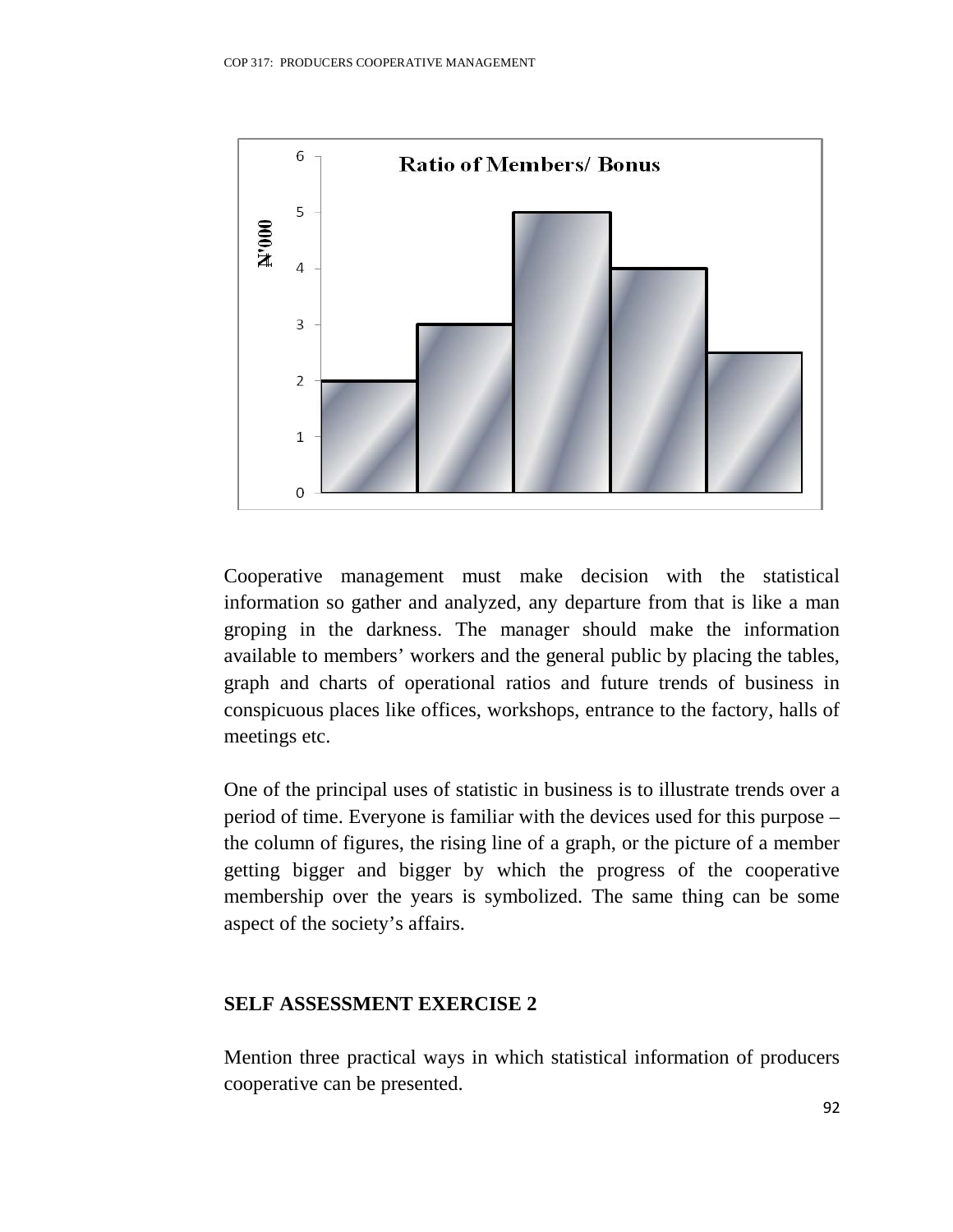### **4.0 CONCLUSION**

This unit, in its definition of statistics, highlights the importance of statistical information. Sources of statistical information are discussed. Furthermore, the unit sheds light on various ways of presenting statistical data so that it be meaningful to the manager and members the producers cooperative.

#### **5.0 SUMMARY**

This unit has offered definition of statistics and highlighted the sources of information in a producers cooperative. It also delved in ways statistical data are presented for decision makers and members generally.

### **6.0 TUTOR MARKED ASSIGNMENT**

- 1. Differentiate primary sources of data from the secondary sources in producers cooperative.
- 2. Discus presentation of data in producers cooperative.

### **7.0 REFERNCES**

- Adamu, S.O and Johnson T.L (1975). Statistic for Beginners. Onibonoje Press and a Book Industries Nigeria Ltd, Ibadan.
- Allen, R.G.D (1972). Statistics for Economist. Hutchinson and Co (Publisher) Ltd. London.
- ILO (1978). Cooperative Management and Administration, ILO Publications, Geneva.
- Oyeniyi, T.A (2002). Statistical Techniques in Economics and Business, Cedar Publications, Inc, Lagos.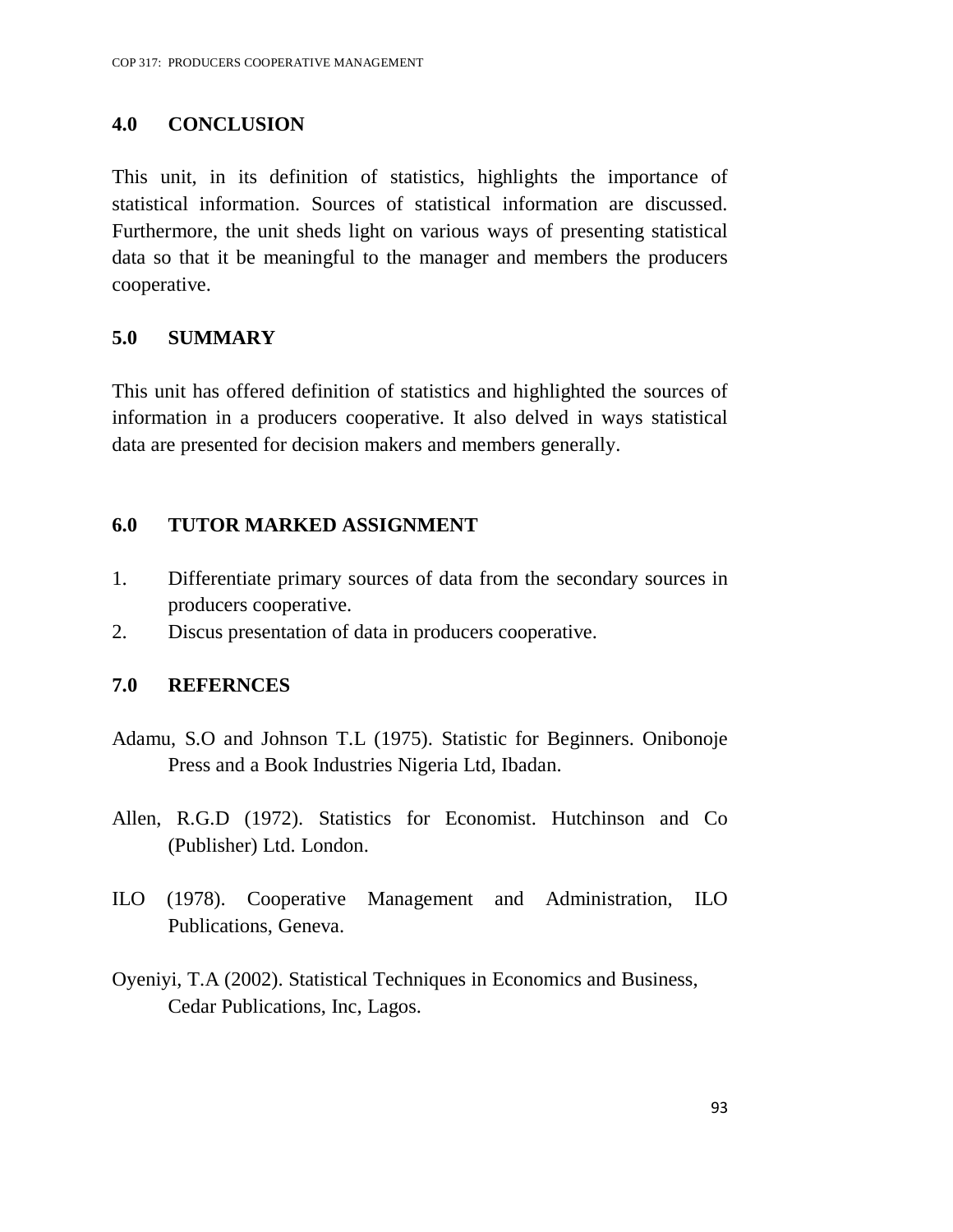# **UNIT 12: STAFF MANAGEMENT AND TEAM WORK**

# **CONTENT**

- 1.0 Introduction
- 2.0 Objective
- 3.0 Main Content
	- 3.1 Staff management and team work.
- 4.0 Conclusion
- 5.0 Summary
- 6.0 Tutor-marked Assignment
- 7.0 Reference/ Further Readings

# **1.0 INTRODUCTION**

Team work is crucial for the effective management of producers cooperative because it is the engine oil for good job. Team work, without doubt, is responsible for organization excellent performance but it can only be achieved where cordial relationship, well defined responsibilities and job description are well spelt out. Everyone knows what to do and when to do it.

This unit therefore examines team work in light of good staff management.

# **2.0 OBJECTIVES**

The student at the end of this unit will be able to:

- Know a lot can be achieved in team work.
- Know that the manger is responsible for the establishment and sustenance of team work.
- Recognise that team work can only survive in a situation of trust and encouragement.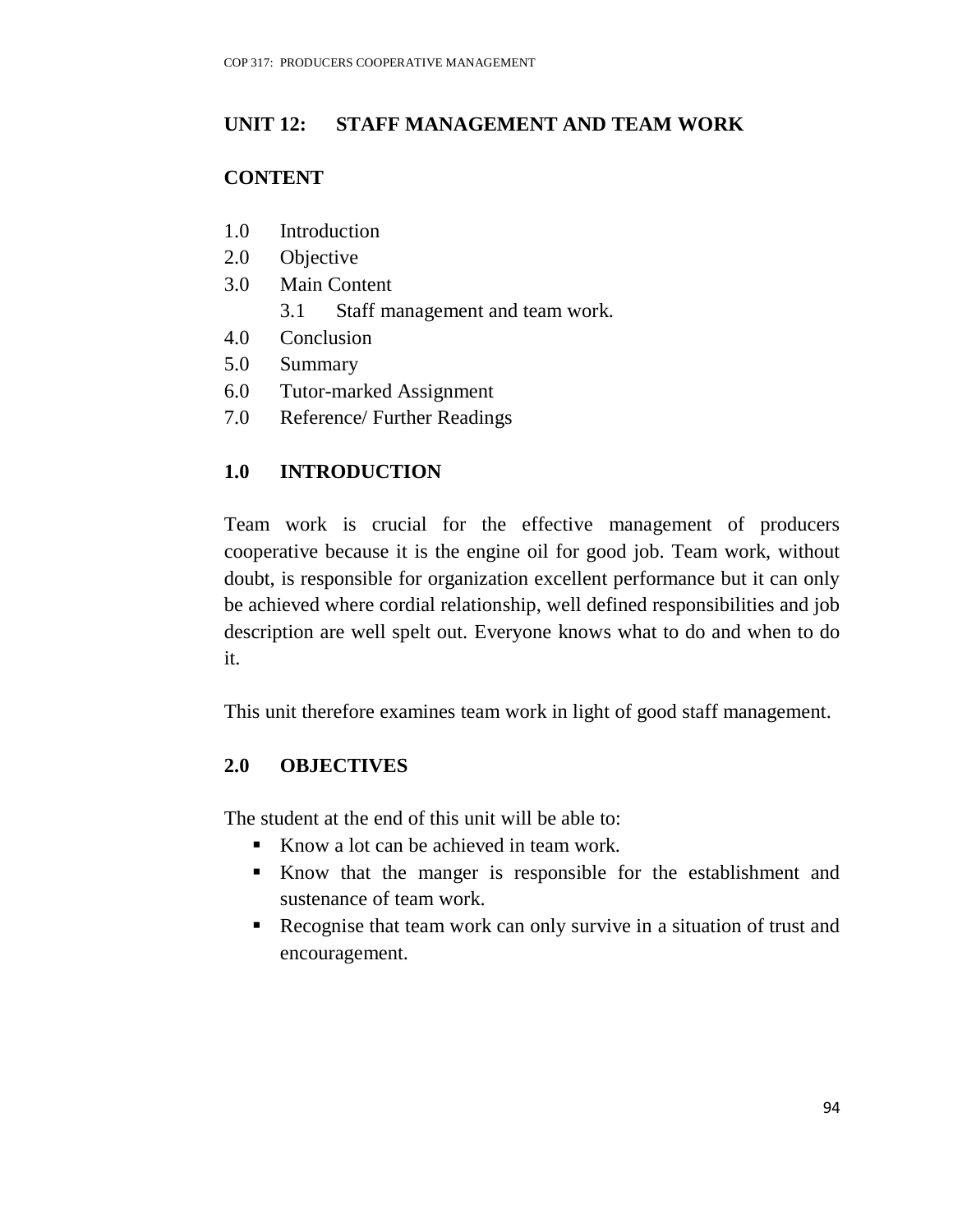# **3.0 MAIN TEXT**

## **3.1 STAFF MANAGEMENT AND TEAM WORK**

In a producers cooperative staff management and team work should be easy since the members or almost all the members constitute the staff. However, the manager's ability to organize, delegate and coordinate remains very crucial, otherwise achievements under teamwork will be almost impossible.

Delegation underpins a style of management which allows your staff to use and develop their skills and knowledge to the full potential. Without delegation, you lose their full value.

As the ancient quotation above suggests, delegation is primarily about entrusting your authority to others. This means that they can act and initiate independently; and that they assume responsibility with you for certain tasks. If something goes wrong, you remain responsible since you are the manager; the trick is to delegate in such a way that things get done but do not go (badly) wrong.

### **Objective**

The objective of delegation is to get the job done by someone else. Not just the simple tasks of reading instructions and turning a lever, but also the decision making and changes which depend upon new information. With delegation, your staffs have the authority to react to situations without referring back to you.

To enable someone else to do the job for you, you must ensure that

- they know what you want
- they have the authority to achieve it
- they know how to do it.

These all depend upon communicating clearly the nature of the task, the extent of their discretion, and the sources of relevant information and knowledge.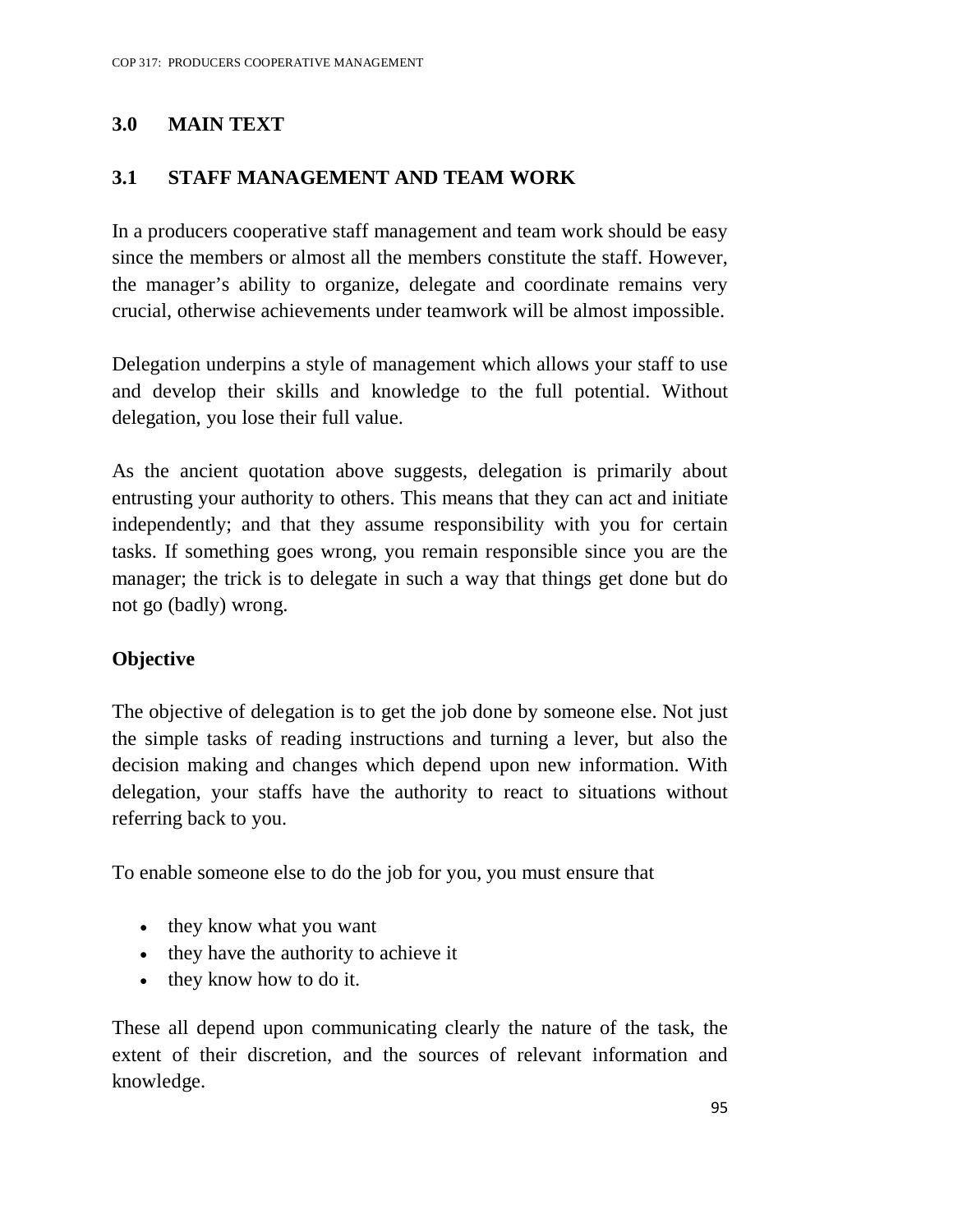### **Information**

Such a system can only operate successfully if the decision-makers (your staff) have full and rapid access to the relevant information. This means that you must establish a system to enable the flow of information. This must at least include regular exchanges between your staff so that each is aware of what the others are doing. It should also include briefings by you on the information which you have received in your role as manager; since if you need to know this information to do your job, your staff will need to know also if they are to do your (delegated) job for you.

One of the main claims being made for computerized information distribution is that it facilitates the rapid dissemination of information. Some protagonists even suggest that such systems will instigate changes in managerial power sharing rather than merely support them: that the "enknowledged" workforce will rise up, assume control and innovate spontaneously. You may not believe this vision, but you should understand the premise. If a manager restricts access to information, then only he/she is able to make decisions which rely upon that information; once that access is opened to many others, they too can make decisions - and challenge those of the manager according to additional criteria. The manager who fears this challenge will never delegate effectively; the manager who recognizes that the staff may have additional experience and knowledge (and so may enhance the decision-making process) will welcome their input; delegation ensures that the staff will practise decision-making and will feel that their views are welcome.

# **Effective control**

One of the main phobias about delegation is that by giving others authority, a manager loses control. This need not be the case. If you train your staff to apply the same criteria as you would yourself (by example and full explanations) then they will be exercising your control on you behalf. And since they will witness many more situations over which control may be exercised (you can't be in several places at once) then that control is exercised more diversely and more rapidly than you could exercise it by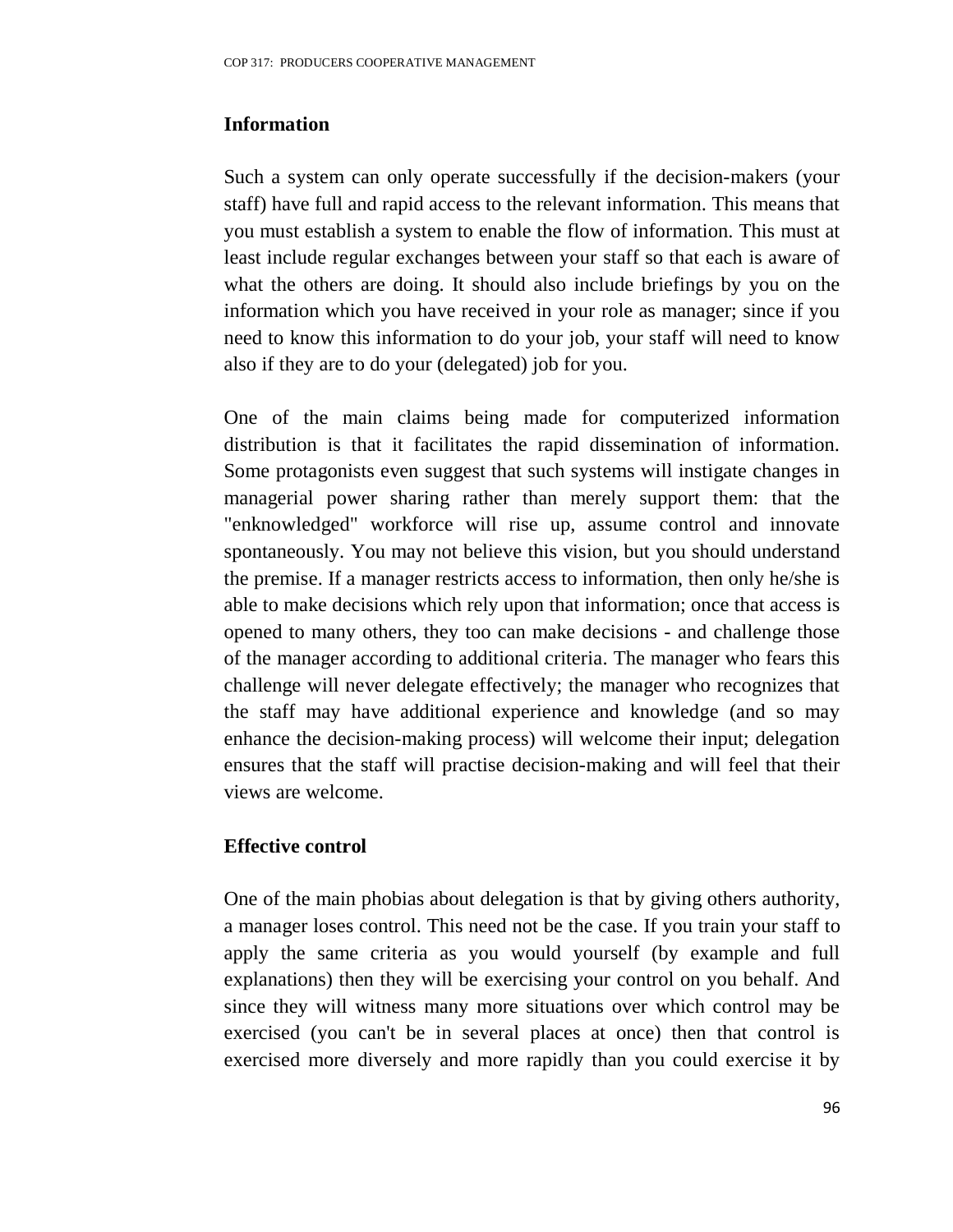yourself. In engineering terms: if maintaining control is truly your concern, then you should distribute the control mechanisms to enable parallel and autonomous processing.

### **Staggered Development**

To understand delegation, you really have to think about people. Delegation cannot be viewed as an abstract technique, it depends upon individuals and individual needs. Let us take a lowly member of staff who has little or no knowledge about the job which needs to be done.

The key is to delegate gradually. If you present someone with a task which is daunting, one with which he/she does not feel able to cope, then the task will not be done and your staff will be severely demotivated. Instead you should build-up gradually; first a small task leading to a little development, then another small task which builds upon the first; when that is achieved, add another stage; and so on. This is the difference between asking people to scale a sheer wall, and providing them with a staircase. Each task delegated should have enough complexity to stretch that member of staff but only a little.

### **Constrained Availability**

There is a danger with "open access" that you become too involved with the task you had hoped to delegate. One successful strategy to avoid this is to formalize the manner in which these conversation take place. One formalism is to allow only fixed, regular encounters (except for emergencies); you might even insist on a draw-up agenda. A second formalism is to refuse to make a decision unless subordinate has provided you with a clear statement of alternatives, pros and cons, and his recommendation.

### **Outcomes and Failure**

Let us consider your undoubtedly high standards. When you delegate a job, it does not have to be done as well as you could do it (given time), but only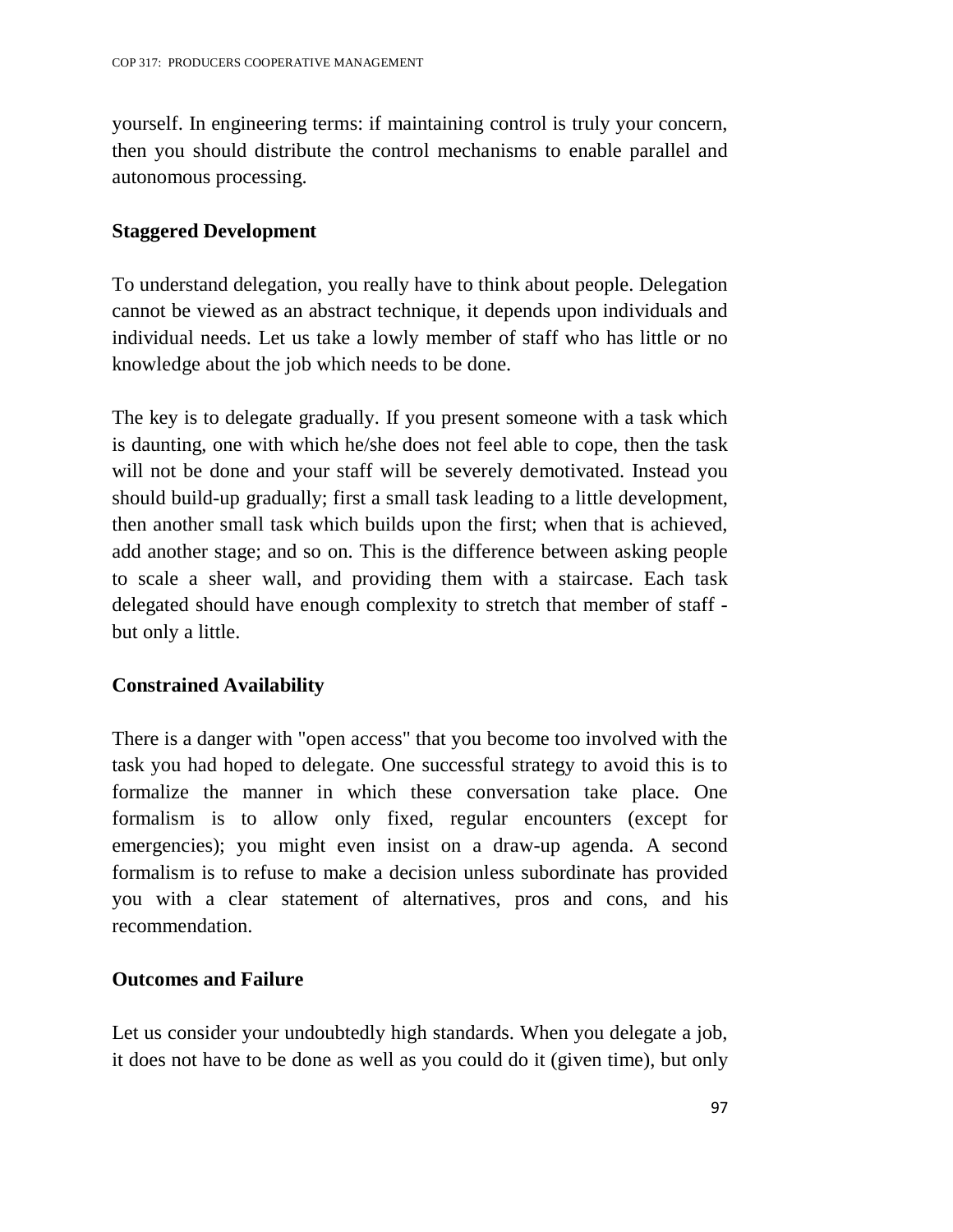as well as necessary: never judge the outcome by what you expect you would do (it is difficult to be objective about that), but rather by fitness for purpose. When you delegate a task, agree then upon the criteria and standards by which the outcome will be judged.

You must enable failure. With appropriate monitoring, you should be able to catch mistakes before they are catastrophic; if not, then the failure is yours.

### **What to delegate**

There is always the question of what to delegate and what to do yourself, and you must take a long term view on this: you want to delegate as much as possible to develop you staff to be as good as you are now.

The starting point is to consider the activities you used to do before you were promoted. You used to do them when you were more junior, so someone junior can do them now. Tasks in which you have experience are the easiest for you to explain to others and so to train them to take over. You thus use your experience to ensure that the task is done well, rather than to actually perform the task yourself. In this way you gain time for your other duties and someone else becomes as good as your once were (increasing the strength of the group).

Tasks in which your staff have more experience must be delegated to them. This does not mean that you relinquish responsibility because they are expert, but it does mean that the default decision should be theirs. To be a good manager though, you should ensure that they spend some time in explaining these decisions to you so that you learn their criteria.

Decisions are a normal managerial function: these too should be delegated especially if they are important to the staff. In practice, you will need to establish the boundaries of these decisions so that you can live with the outcome, but this will only take you a little time while the delegation of the remainder of the task will save you much more.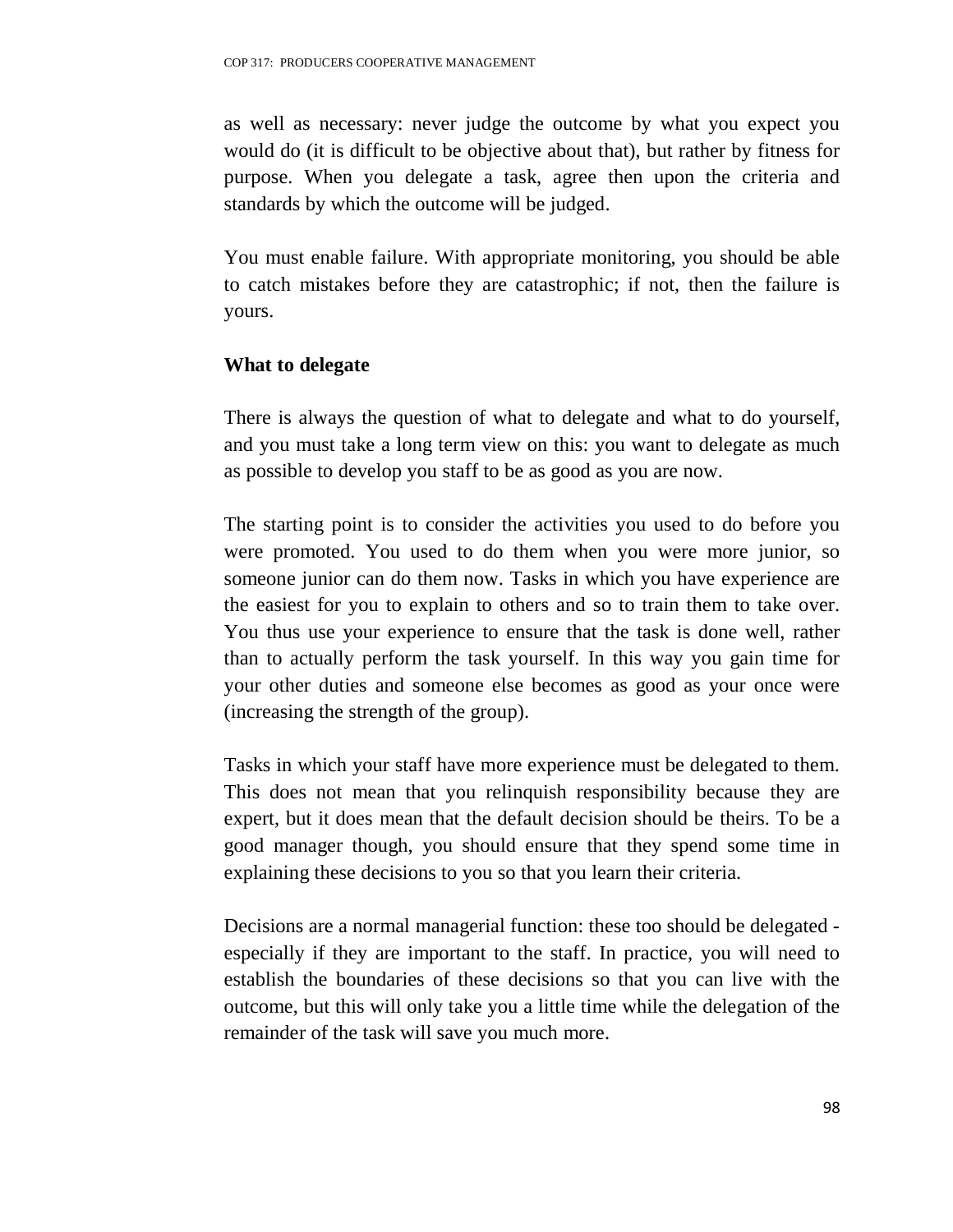In terms of motivation for your staff, you should distribute the more mundane tasks as evenly as possible; and sprinkle the more exciting once as widely. In general, but especially with the boring tasks, you should be careful to delegate not only the performance of the task but also its ownership. Task delegation, rather than task assignment, enables innovation. The point you need to get across is that the task may be changed, developed, upgraded, if necessary or desirable. So someone who collates the monthly figures should not feel obliged to blindly type them in every first-Monday; but should feel empowered to introduce a more effective reporting format, to use Computer Software to enhance the data processing, to suggest and implement changes to the task itself.

### **Negotiation**

Since delegation is about handing over authority, you cannot dictate what is delegated nor how that delegation is to be managed. To control the delegation, you need to establish at the beginning the task itself, the reporting schedule, the sources of information, your availability, and the criteria of success. These you must negotiate with your staff: only by obtaining both their input and their agreement can you hope to arrive at a workable procedure.

### **When all is done for you**

Once you have delegated everything, what do you do then? You still need to monitor the tasks you have delegated and to continue the development of your staff to help them exercise their authority well.

There are managerial functions which you should never delegate - these are the personal/personnel ones which are often the most obvious additions to your responsibilities as you assume a managerial role. Specifically, they include: motivation, training, team-building, organization, praising, reprimanding, performance reviews, promotion.

As a manager, you have a responsibility to represent and to develop the effectiveness of your group within the company; these are tasks you can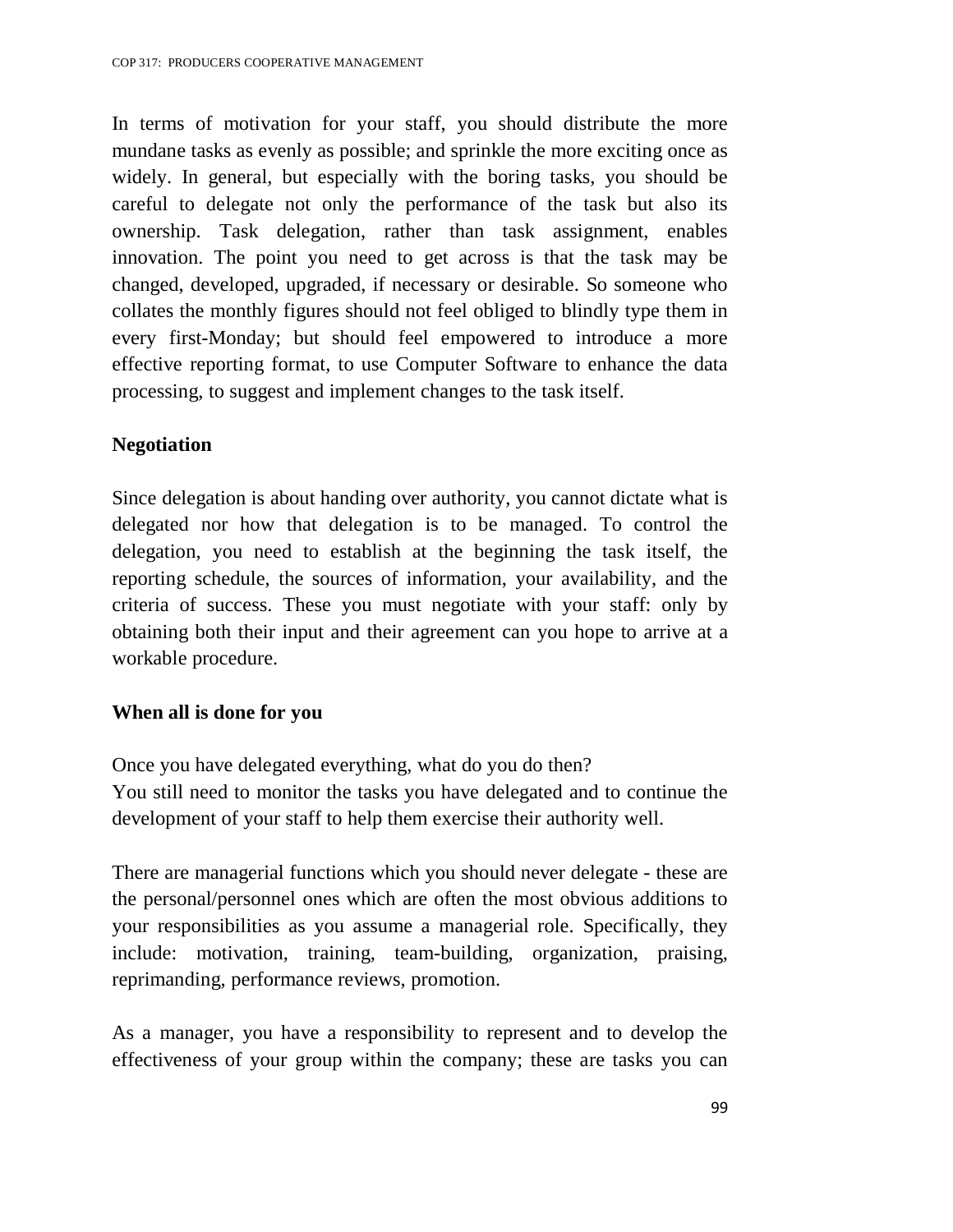expand to fill your available time - delegation is a mechanism for creating that opportunity.

The manager has to set out and define the jobs to be done, determine the type of people required to perform the task, and determine the procedures for carrying them out. He also gives them the authority to carry out the job and establish the relationship between them. Usually, this is best done with a staff organization chart which will show the job description of each officer, the span of his authority, who is or are responsible to him and to whom he is responsible. In this way, each employee knows exactly what to do, how to do it, from where to take instructions, whom to consult for advice and guidance and that he is responsible to only one person at a time.

Staffs must be trusted, encouraged and praised for work/job done very well. Opportunity to team work must abound because some people take pride in belonging to a group. The manager must learn to ask why things are done badly and who did it. It is only in this way the manger will create a good atmosphere and a right attitude for work and team work.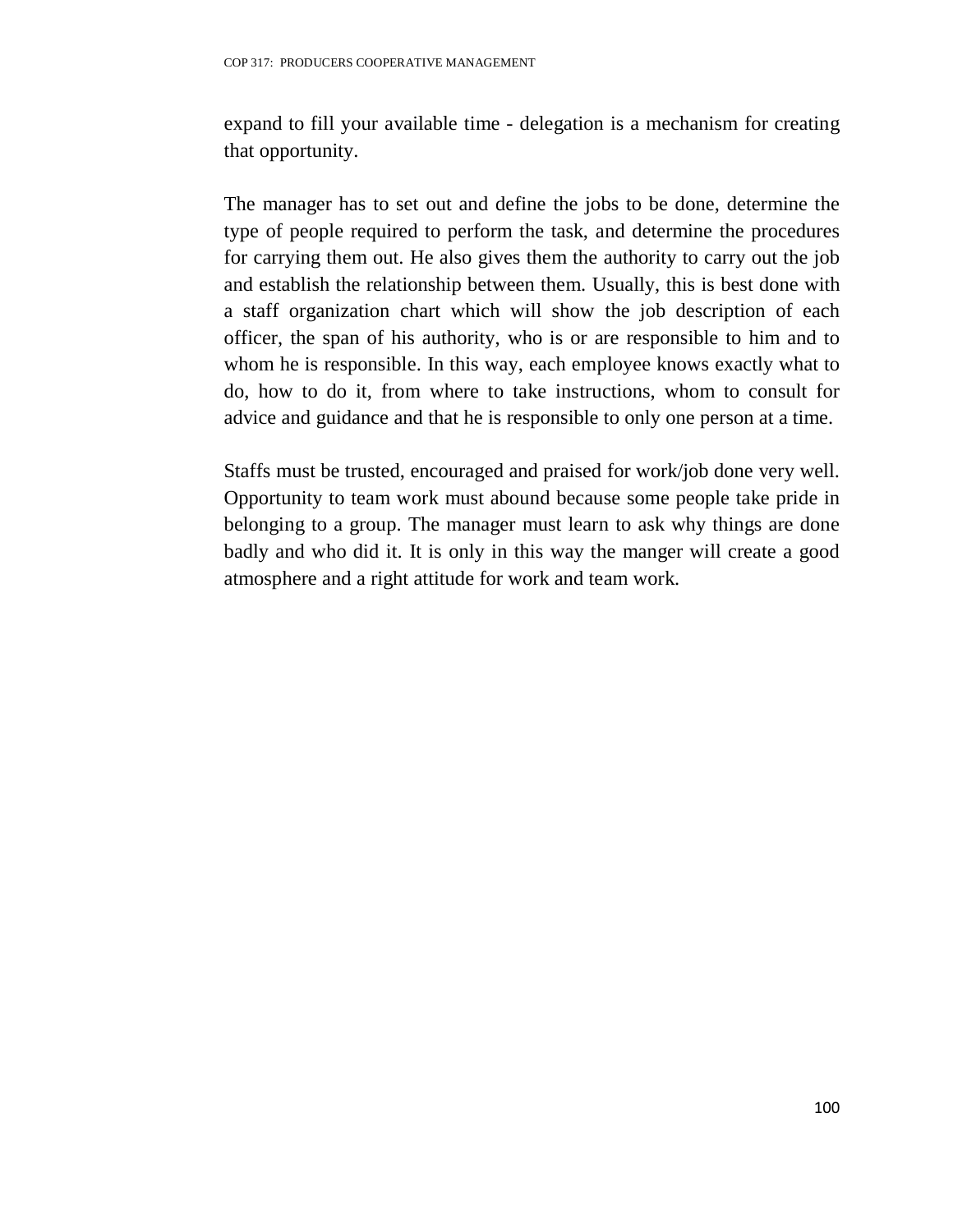

**An organisational chart showing division of responsibilities and line of authority of at a glance**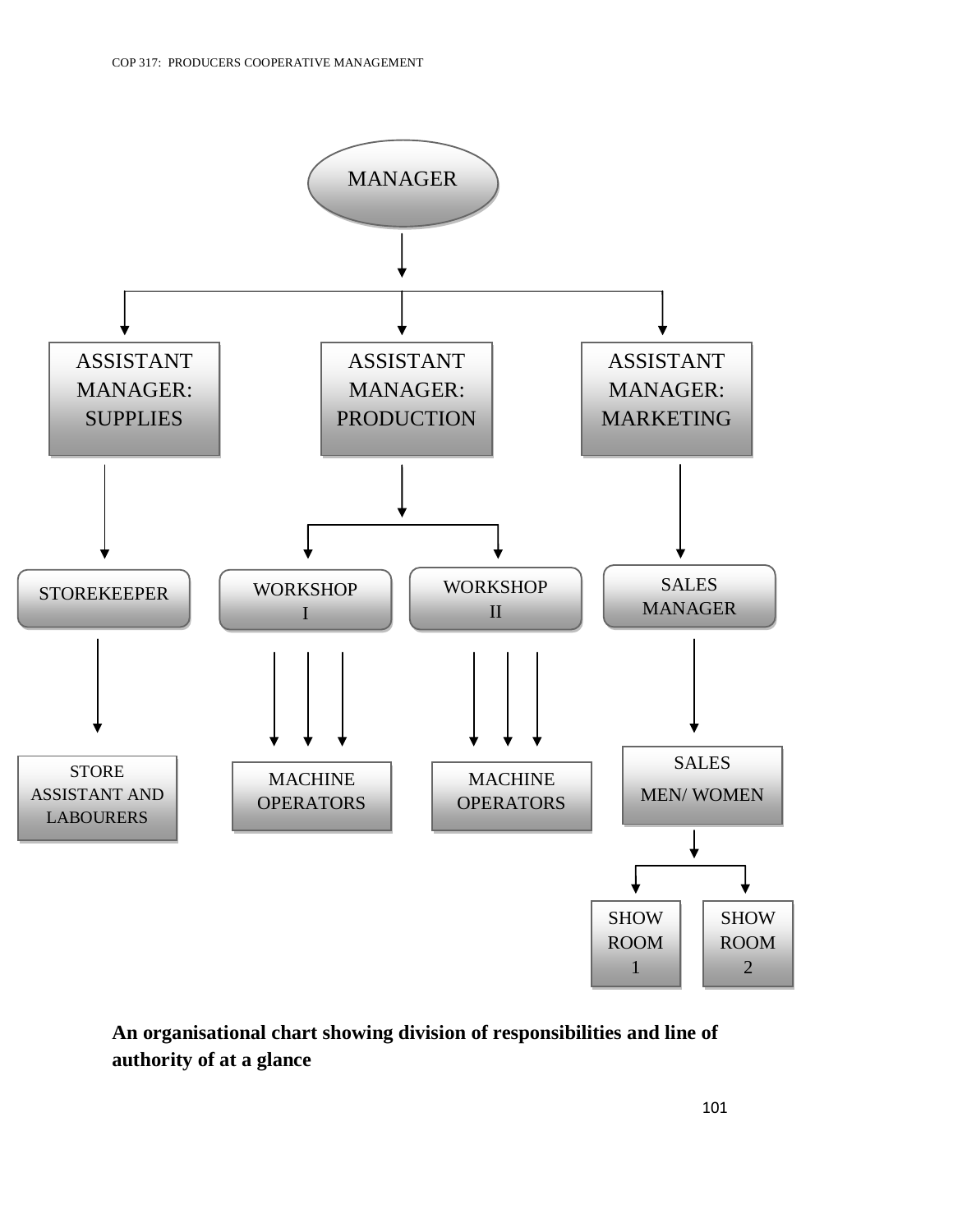### **SELF ASSESSMENT EXERCISE 1**

Does the attainment of teamwork depend on the manager?

## **4.0 CONCLUSION**

The unit shows that the manager's ability is responsible for successful team work toward successful management in producers cooperative. The manger's responsibilities towards achievement of team are set out. Furthermore, the unit states that for the establishment and sustenance of team work, trust and encouragement must be embraced.

# **5.0 SUMMARY**

The unit highlights that team work for excellent achievement could only be obtain if the manager had the ability to organize, delegate and co-ordinate. The manager's duty for the establishment and sustenance of the team was clearly stated. Staffs have to be trusted and encouraged to put in their best.

### **6.0 TUTOR MARKED ASSIGNMENT**

- 1. Why is it easier for workers of the producers cooperative to work as a team and achieve a lot?
- 2. Discus the responsibilities of a manager for the establishment and sustenance of team work in producers cooperative.

# **7.0 REFERENCE**

[://www.see.ed.ac.uk/~gerard/Management/art5.html](http://www.see.ed.ac.uk/~gerard/Management/art5.html)

ILO (1978). Cooperative Management and Administration, ILO Publications, Geneva.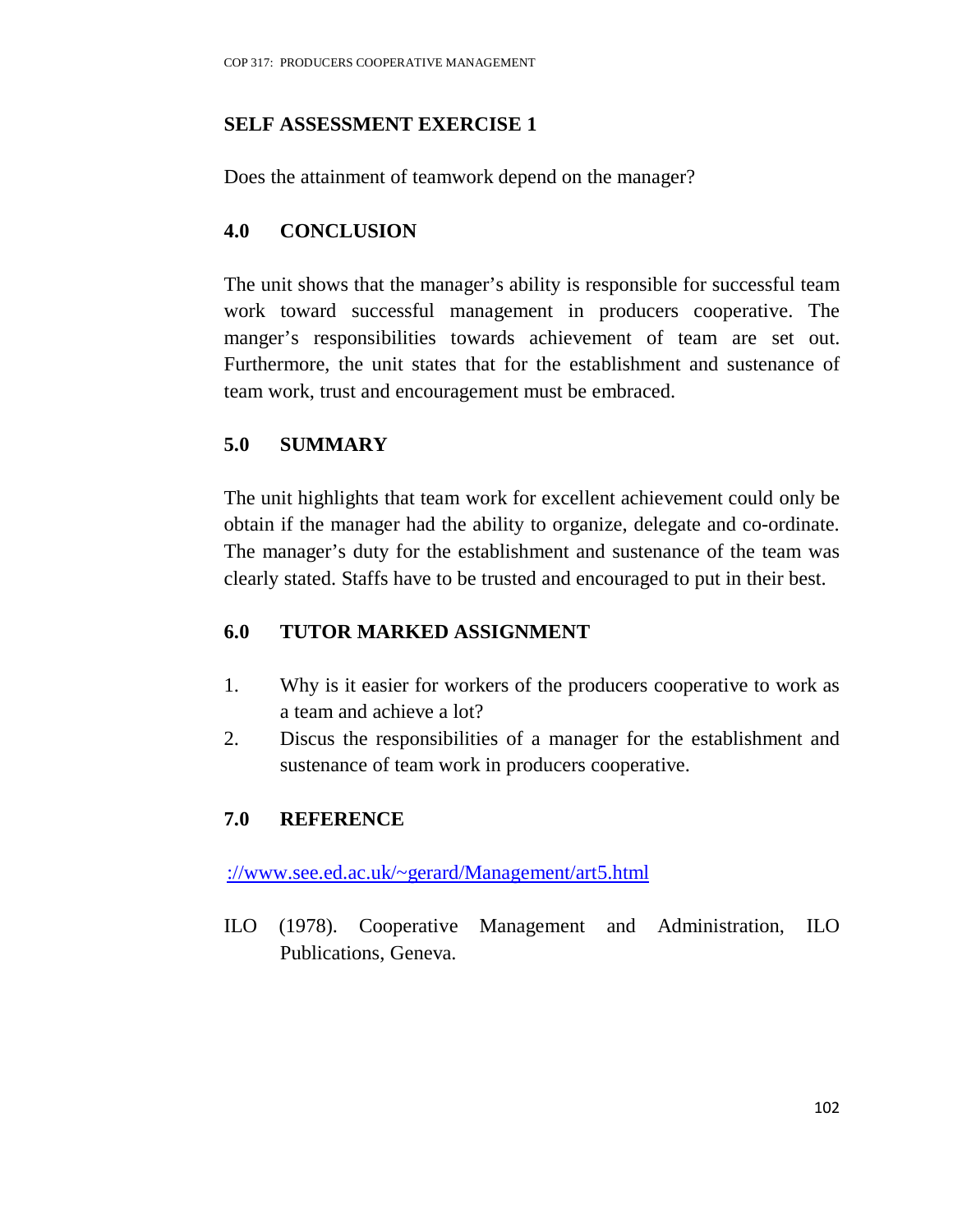# **UNIT 13: RELATIONSHIP OF THE STAFF AND PRODUCERS COOPERATIVE MEMBERS**

## **CONTENT**

- 1.0 Introduction
- 2.0 Objective
- 3.0 Main Content
	- 3.1 Relationship of the staff and producers cooperative members.
- 4.0 Conclusion
- 5.0 Summary
- 6.0 Tutor-marked Assignment
- 7.0 Reference/ Further Readings

# **1.0 INTRODUCTION**

Good relationship between staffs and members of the producers cooperative will increase productivity. This is why the manager exerts energy at promoting cordial relationship with the non-member workers of the producers cooperative.

This unit, there, examines the relationships between non-member staff and member employees, and between member- employees.

# **2.0 OBJECTIVE**

At the end of this unit, the learner is expected to be able to:

- Know the type of relationship staff and members at the formation of producers cooperative.
- Discuss how the manager can improve relationship between nonmember workers and the member-employees.
- Explain the likely relationship between staff members after the pioneer members must have retired.
- Know how to motivate members for cordial relation.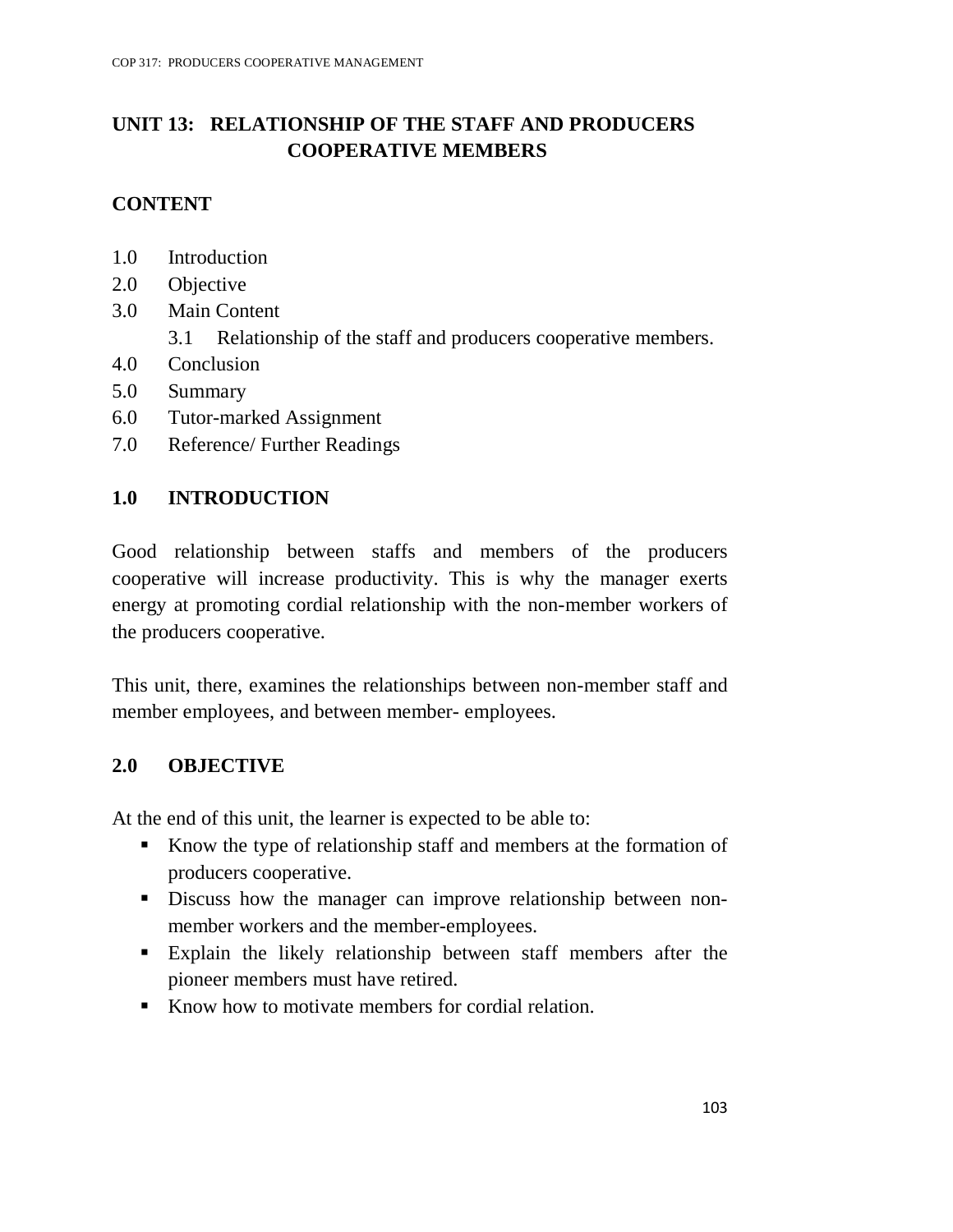## **3.0 MAIN TEXT**

# **3.1 RELATIONSHIP OF THE STAFF AND PRODUCERS COOPERATIVE MEMBERS**

In most producers cooperative, especially the industrial producers cooperative, a small percentage of labour is made of non-members and this small percentage consist mostly of non-skilled workers, causal labourers etc. In this instance, it is the managers duty to make sure, that non-member staffs fare are taken care of in terms of appropriate remuneration, promotions, education, interactions with members outside the office or work hours etc., to make them relate well with the management and the members as a whole.

At the beginning of the establishment of a producers cooperative, members relations will be natural and cordial. All members will work with great enthusiasm. The fact that members joint by skills) depend on their wages from the society will make them more committed and loyal. Other motivating factor is expected bonus form surplus of the society at the end of each financial year. If, however, the expectations in form of greater or increased revenue, adequate or increased surplus, bonus etc., are realized members interest may wane, and subsequently, relations may be adversely affected.

After many years of operations of the producers cooperative and when many of the pioneer members must have retired, the new members may not attach appropriate importance to the business of the society and relations with members. If, for instance, the new members do not accord attendance at meetings and other society's programmes required importance, they might not be able to interact with members and be well informed about the society's' business. The consequence may turn out to be avalanche of complaints and misunderstandings.

Members of cooperative must be encouraged to use society's services regularly to it fullness, increase his/ her capital shares, contribute to the production of standard products, work hard to get jobs done, contribute new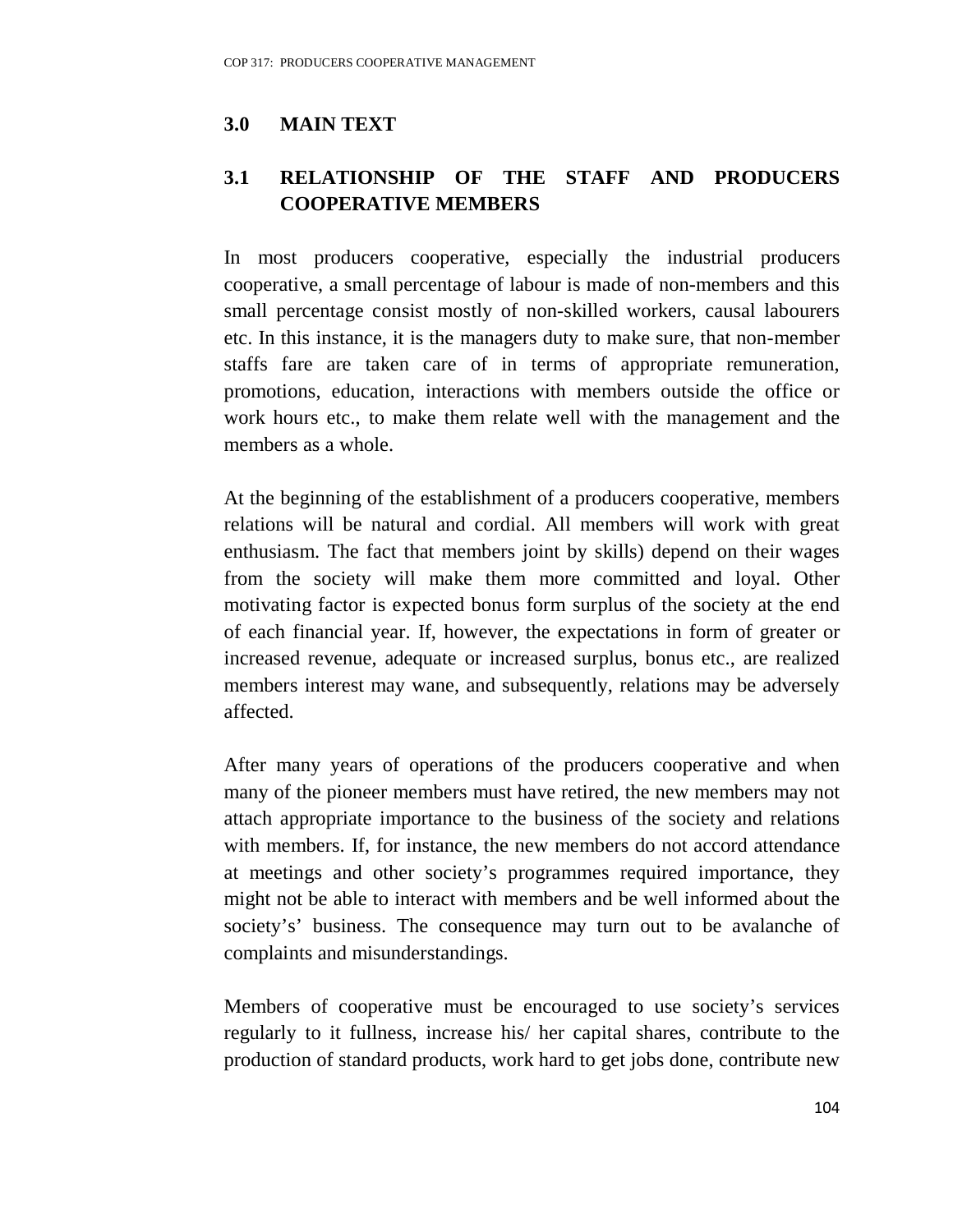ideas and make constructive criticism in order to enrich the cordial relations in the society. Efforts to improve and maintain good relations must be geared towards regular general meetings and other types of meetings where both the present and the future business of the cooperative are discussed and thoroughly explained to members. Education of members, workshops, seminars, exhibitions, film shows, excursions etc. are genuine ways of getting members to interact and build cordial relations in the interest of the cooperative business.

The President of the society has a lot to offer in promoting relations between members. His leadership role point to this:

The President is the Leader of producers cooperative. He exercises this leadership both inside and outside the Society in the community. He represents the society in the community. Hence, on him lies the task of maintaining harmonious relations with the community at large and with other producers industrial cooperatives.

He must be able to command the respect of members, government officials, and outsiders. He must be able to speak well in public and be willing to work hard for the cooperative. This is not just an honorary position thus care must be taken not to choose a person who accepts the "honour" but does little.

Within the society he is the Superior officer and has the greatest responsibility. He carries out his leadership in many ways. He must familiarize himself with the duties assigned to each officer and to each committee so that he may confidently be in a position to judge whether they are fulfilling properly their appointed tasks. He must be on the alert for potential leaders in the ranks of membership upon whom he can call when committees are being appointed and replacements are being sought e.g. in the event of resignation. He must encourage good relations and a spirit of dedication within the society, among the members, in the committees, and in particular in management. He must encourage those with difficulties .If a member is totally failing in his job he must tactfully persuade him to resign voluntarily.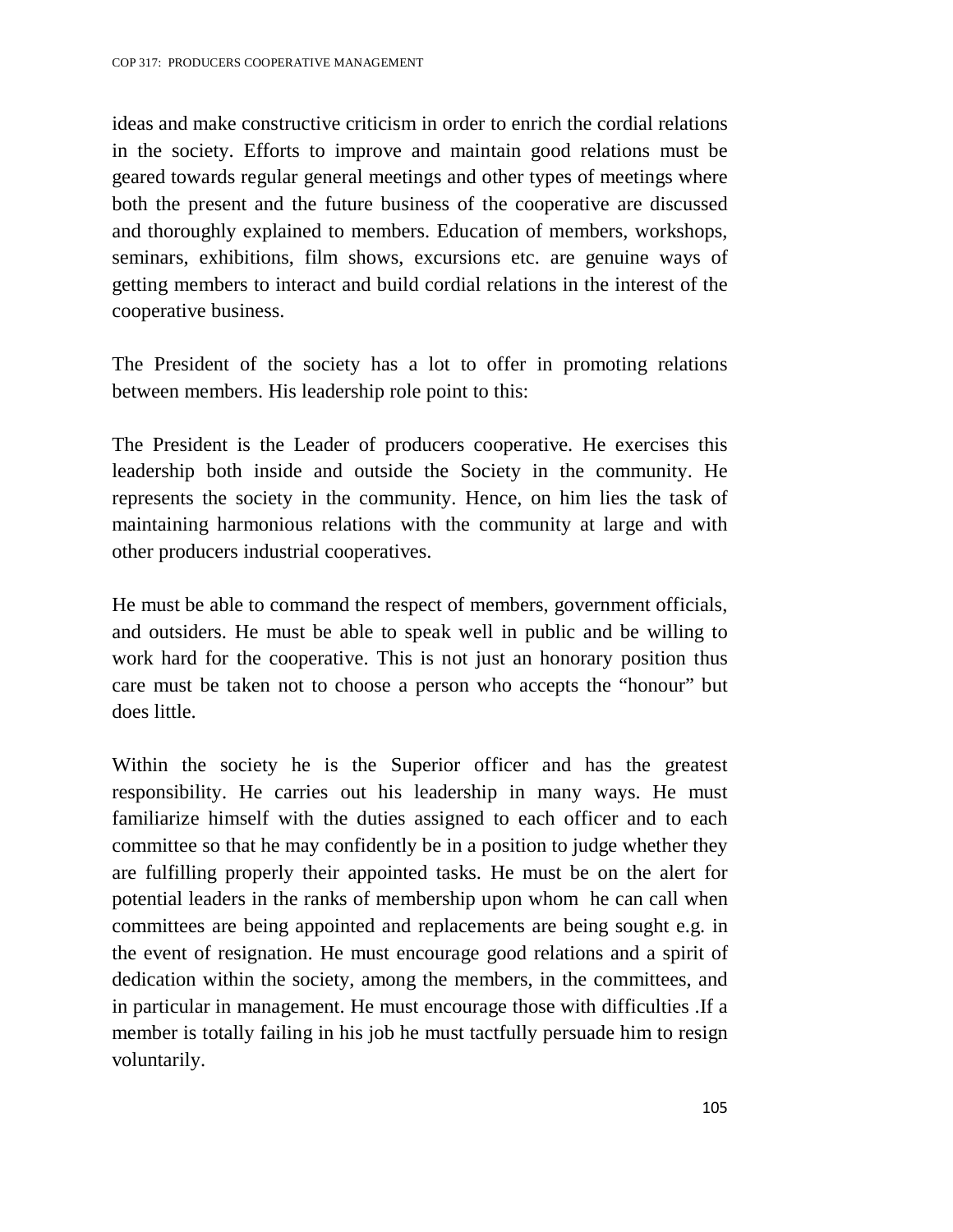The President leadership is particularly relevant at society meetings, both committee and General. Good chairmanship is vital to management success. It will, in large measure determine the success of all the other relationships throughout the organization. At meetings the experienced chairman shows his worth. He must allow reasonable freedom of speech and allow members express onions, but he must keep discussions within bounds and free from personalities. That is why members must address the chair and why questions are put to the chair and not directly to another member. He must be able to persuade the members at the meeting to reconcile their differences in order that decisions that are acceptable to the majority of those present can be reached and passed.

#### **SELF ASSESSMENT EXERCISE 1**

- Q1. Why is it not difficult to have cordial relationship in an industrial producers cooperative.
- Q2. How can members (member-employees) be couraged for rich cordial relationship?

### **4.0 CONCLUSION**

The above sheds light on the necessary cordial relationship necessary in a producer cooperative. It examines situations of relations at the beginning of the establishment of the producers cooperative and the relations after many year of operation. The unit suggests ways by which members can be encouraged for sustenance of cordial relationships.

# **5.0 SUMMARY**

This unit has shown that there was tendency to have cordial relations in the industrial (producers) cooperative. Furthermore, the relations changed after many years of operations when pioneer members have retired. The unit suggested ways by which members of the producers cooperatives could sustain and enrich cordial relations for effective management.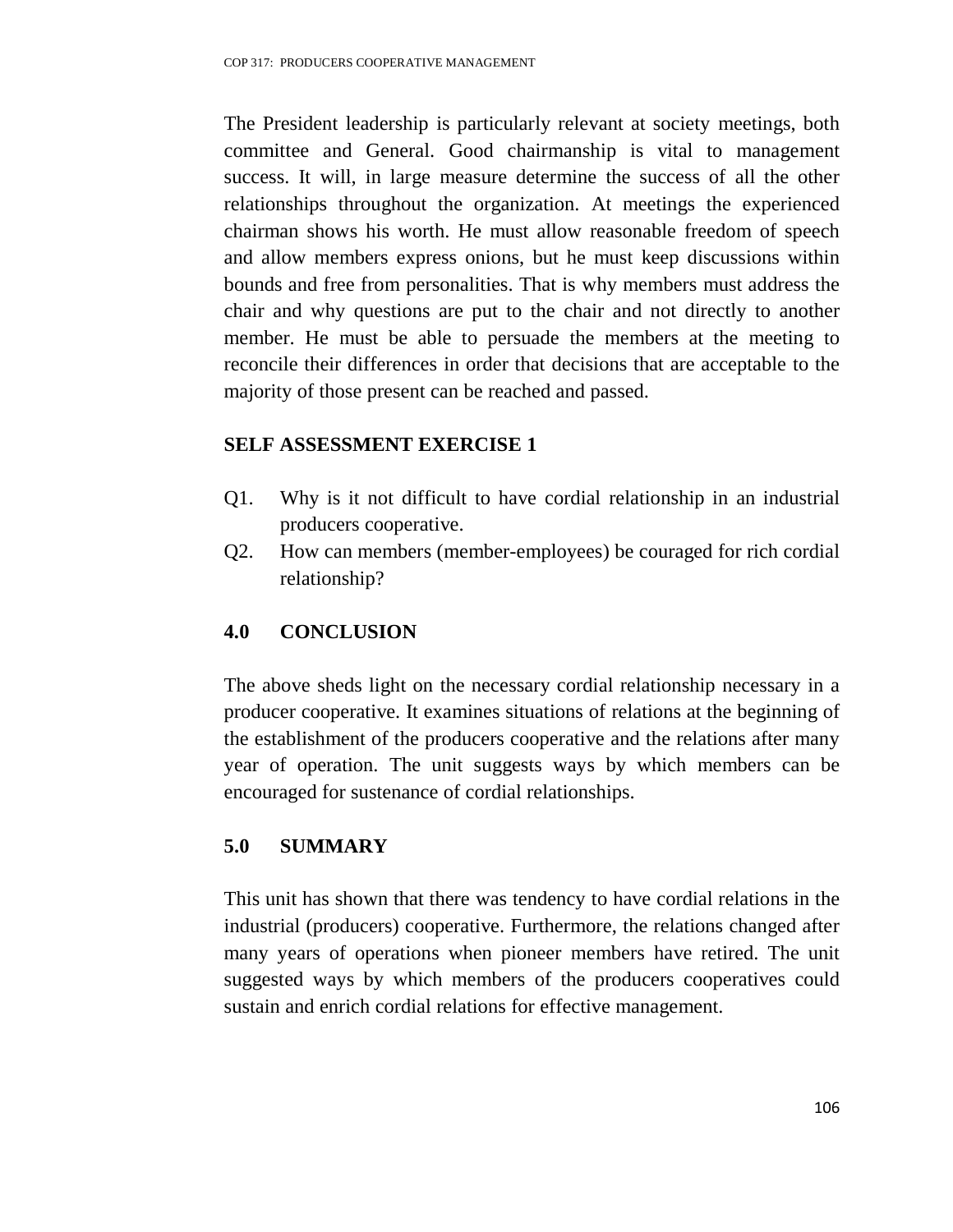## **6.0 TUTOR MARKED ASSIGNMENT**

- 1. Discus the duty of a manager of a producers cooperative in maintaining cordial relationship between member-employees and the non-member workers.
- 2. Why is it that the relations between members employees are likely to change after many years of operations?

# **7.0 REFERENCE**

- ILO (1978). Cooperative Management and Administration, ILO Publications, Geneva.
- O, Keeffe, N.P.J. A Handbook for the Supervisory Committee, The National Nigeria Cooperative Credit Union Association.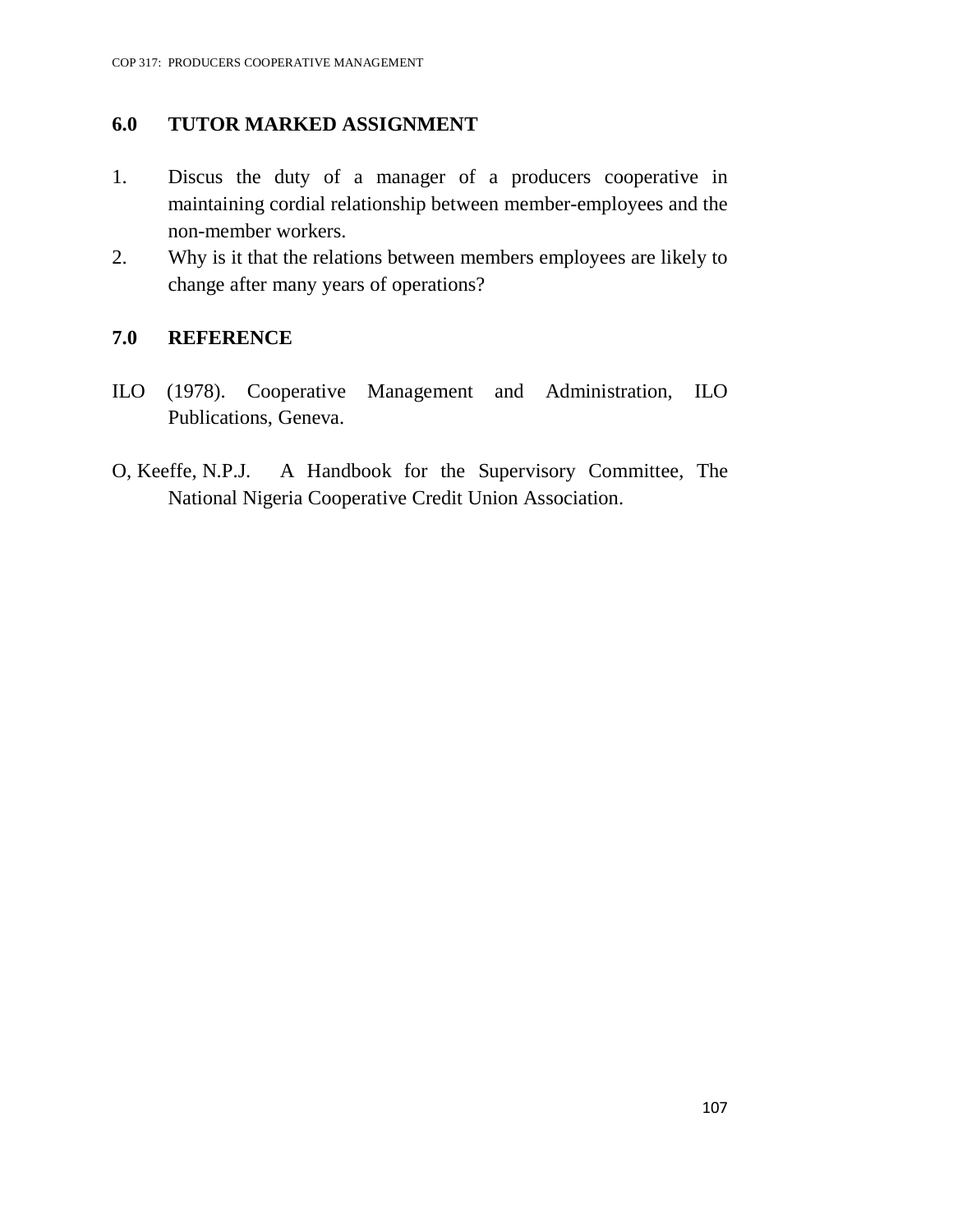# **UNIT 14: EXTERNAL RELATIONS**

# **CONTENT**

- 1.0 Introduction
- 2.0 Objective
- 3.0 Main Content
	- 3.1 Producers cooperative relations with the general public.
	- 3.2 Producers cooperative relations with government officials.
- 4.0 Conclusion
- 5.0 Summary
- 6.0 Tutor-marked Assignment
- 7.0 Reference/ Further Readings

# **1.0 INTRODUCTION**

Members of the business community will be reluctant, if not avoid, any enterprise that has no good reputation. The public wants to deal with enterprises with genuine and transparent business. It is quite clear why the producers cooperative must have good external relations. Besides that, the producers cooperatives by law have relations with government officials right from the time of formation.

This unit therefore examines external relations of producers cooperative with the outside world and how it could be managed.

# **2.0 OBJECTIVES**

At the end of this unit, the learner will be able to:

- Know that producers cooperative has external relations with the general public.
- Discuss the producers cooperative relations with government officials.
- Know what the producers cooperative management should do to maintain good external relations.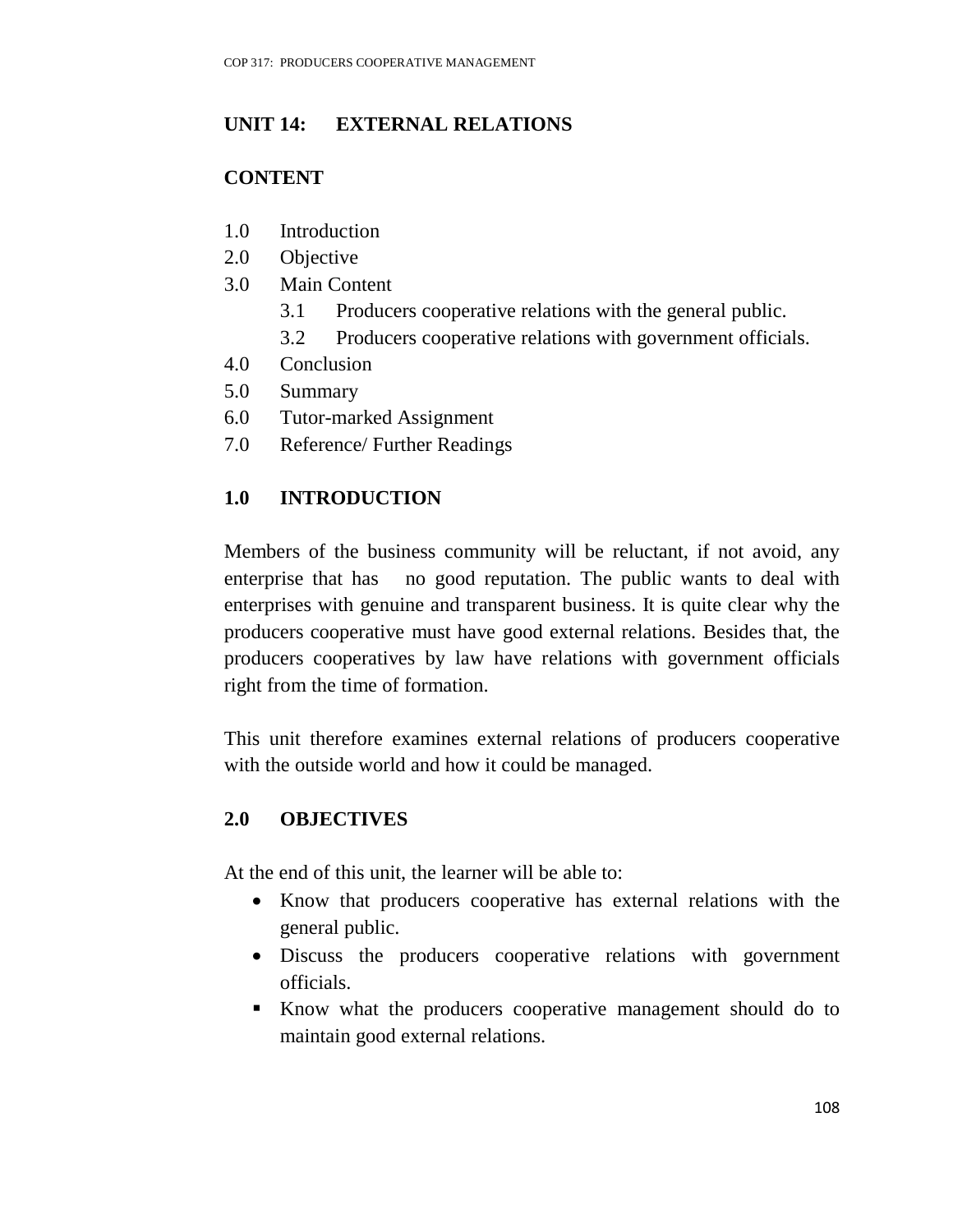### **3.0 MAIN TEXT**

# **3.1 PRODUCERS COOPERATIVE RELATIONS WITH THE GENERAL PUBLIC**

External relations of producers cooperative may be looked at in two different ways:

- 1. Producers cooperative relations with the general public, and
- 2. Producers cooperative relation with government officials.

Producers cooperative with the public is based on the following facts that cooperative is a form of business competing with the private business, and it transact business with the private businesses, individuals and general public. Producers cooperative must maintain good relations with it supplier of raw materials, the consumer of its products, and enter into a contractual agreement with labour. Those who transact business with the cooperative society expect integrity, honesty, transparence etc. to be the watch words of the manager, management committee and the members of the societies. These are essential qualities for good and cordial relationship. For good relations with the public therefore, the producers cooperative must educate the public about cooperative and its business. In this direction the society can organize conferences, workshops, talks, film shows and other programmes to inform the public about its business. Publication and distribution of leaflets may disseminate information to the public. The publication of the audited accounts of the producers cooperative will demonstrate to the world its genuine and transparent business and also serves as an incentive to business partners and general public to continue to trade with cooperative society.

#### **SELF ASSESSMENT EXERCISE 1**

Mention the entities the producers cooperative have relations (business) with.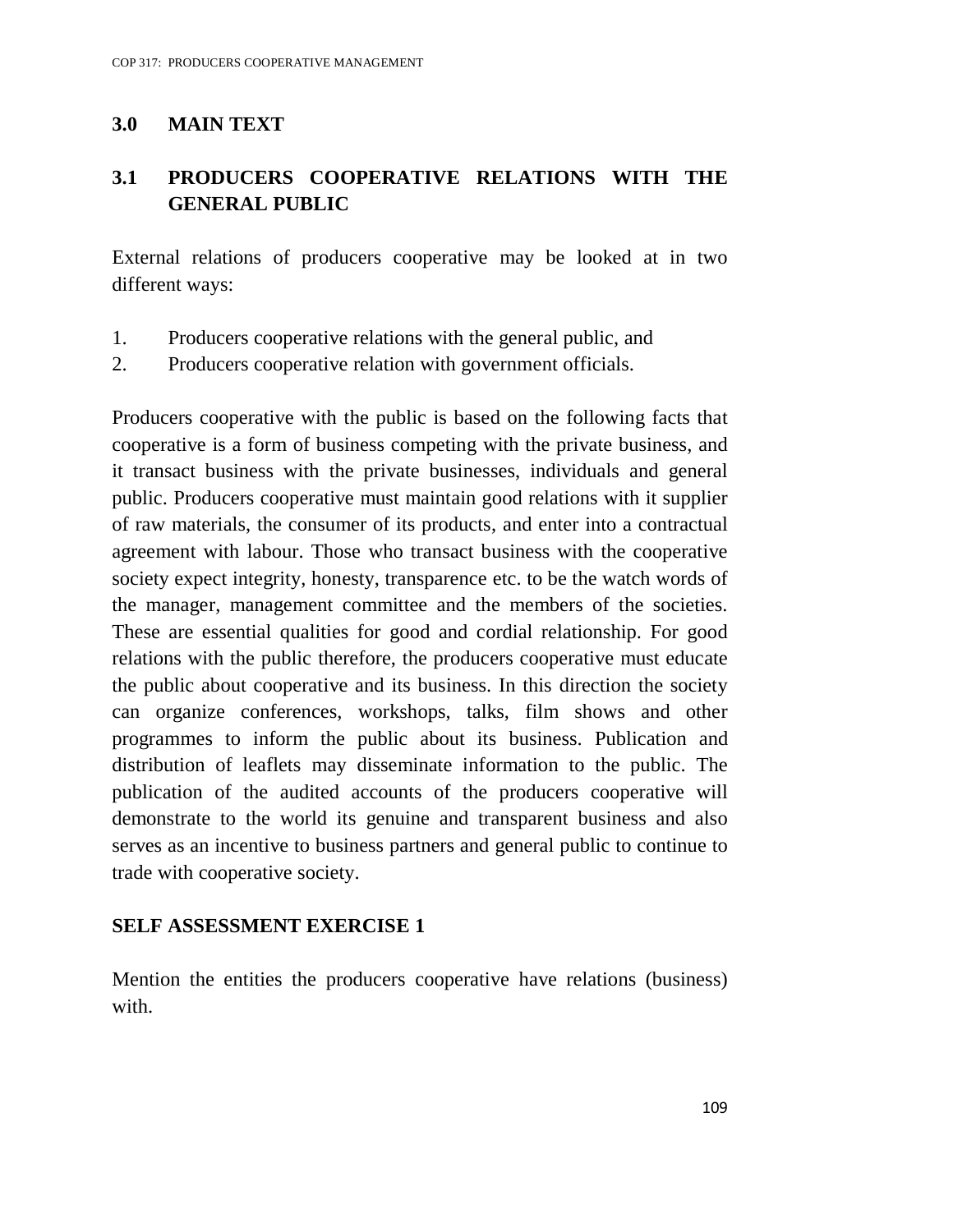# **3.2 PRODUCERS COOPERATIVE RELATIONS WITH GOVERNMENT OFFICIALS**

Producers cooperative relations with government official must have started at the point of formation of the society. This is because in almost every country, there are laws and regulations for the formation, operation and supervision of cooperative societies or unions. In addition to these laws and regulations, there may be special bye-laws which cooperative can adopt. Officials of government departments and ministries are empowered by the cooperative laws and regulations to register, supervise, promote, arbitrate and liquidate cooperative societies or unions. Relations with officials of government and ministries must not be ignored for cordial relationship. It is worth of note that government agencies do give assistance inform of raw materials, machineries and equipment, financial resources, storage facilities, staff etc. to cooperative societies.

Cooperatives and producers cooperative in particular often need the assistance of legislators for special laws, programmes, subsidies etc. for the benefit of the cooperatives. This is only possible if the cooperatives extend hand of friendship to the legislators and the national assembly as a whole. For this assistance to come, however, the cooperative must let the legislator know the importance of their programmes to social upliftment of the populace.

The powers and responsibilities of the Cooperative Department are derived from the cooperative law. We have already seen that in order to be legal entities, cooperatives must be registered under the law. Normally, the powers given to the Registrar of the Cooperative Societies (or equivalent) by law include the following:

- a) Registration or refusal of registration
- b) Liquidation
- c) Audit
- d) Inspection and enquiry
- e) Arbitration in disputes
- f) Intervention in management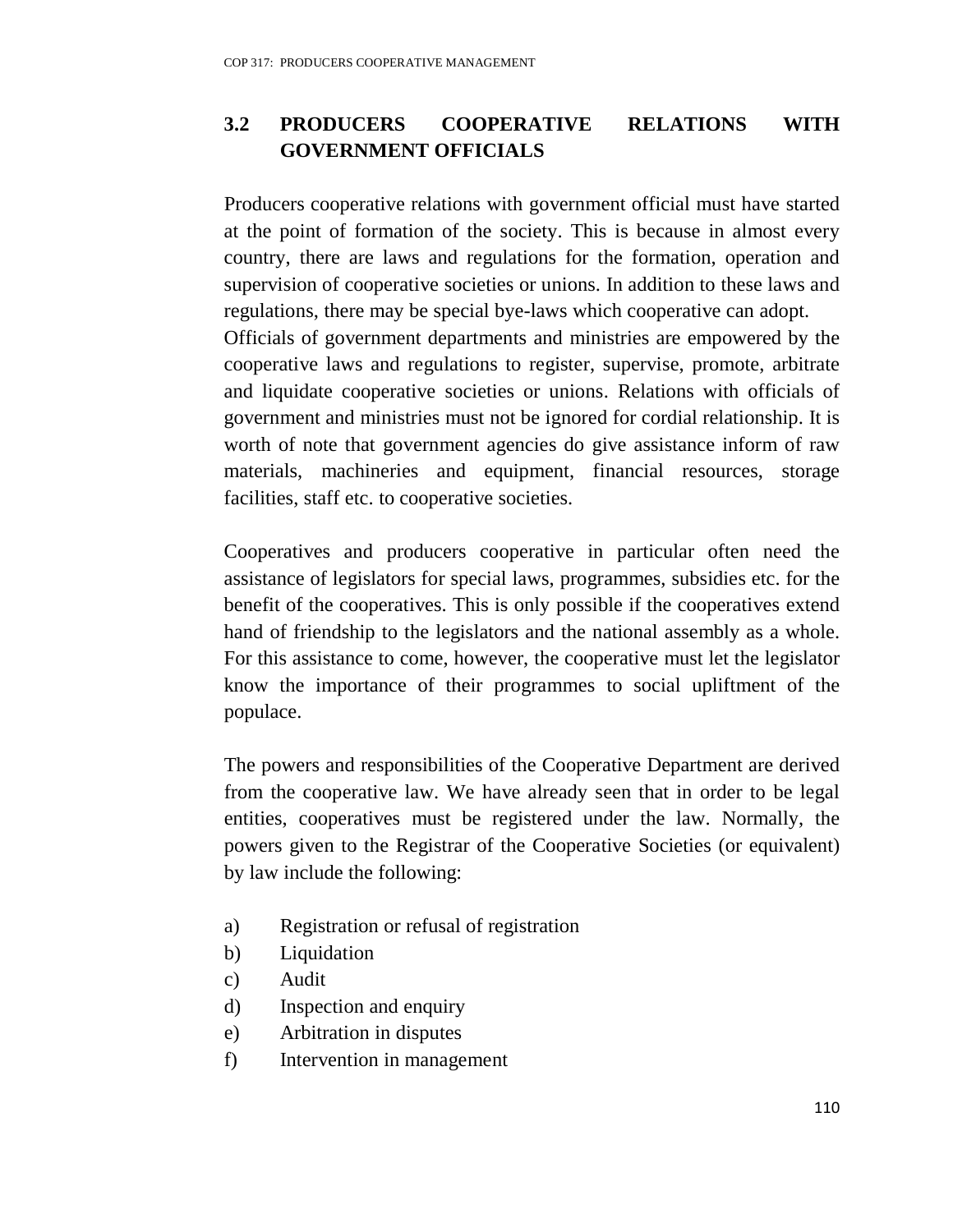The powers of the Registrar vary greatly from country to country, and are subject of much controversy – especially where intervention in management is concerned. No one disputes that government must provide a legal framework for cooperative movement and machinery to administer it, but there is much debate about the powers of government to actually control the cooperative movement. To explore the matter a little further, the powers listed above are discussed in the next few paragraphs.

#### **Registration**

In most countries the law gives the Registrar the power to register or refuse to register a cooperative. Frequently the law says "the Registrar may register a cooperative society, if he thinks fit". This means that he has absolute discretion to decide whether a cooperative should be allowed to exist or not. Before accepting a cooperative for registration, the registrar will of course have to satisfy himself that its objects, membership and byelaws are in accordance with the law and with cooperative principles. He would, for example, reject an application for registration if the bye-laws provided that member could vote according to their share capital. So far, it is straight forward enough but, even if the proposed cooperative is within the law and in accordance with cooperative principles, the Registrar might still refuse to register it. He might, for example, refuse on the grounds that the proposed cooperative could never be financially successful. He might, also refuse on the grounds that there was already a similar cooperative operating in the same area. Finally, he might refuse because he does not think that the members are yet capable of running the cooperative properly, or that they have not got a suitable manager or secretary.

There is usually the right of appeal to the Minister (or sometimes to a court) against the refusal of the Registrar to register a cooperative. This right is, however, merely a safeguard against an unfair or arbitrary decision by the Registrar.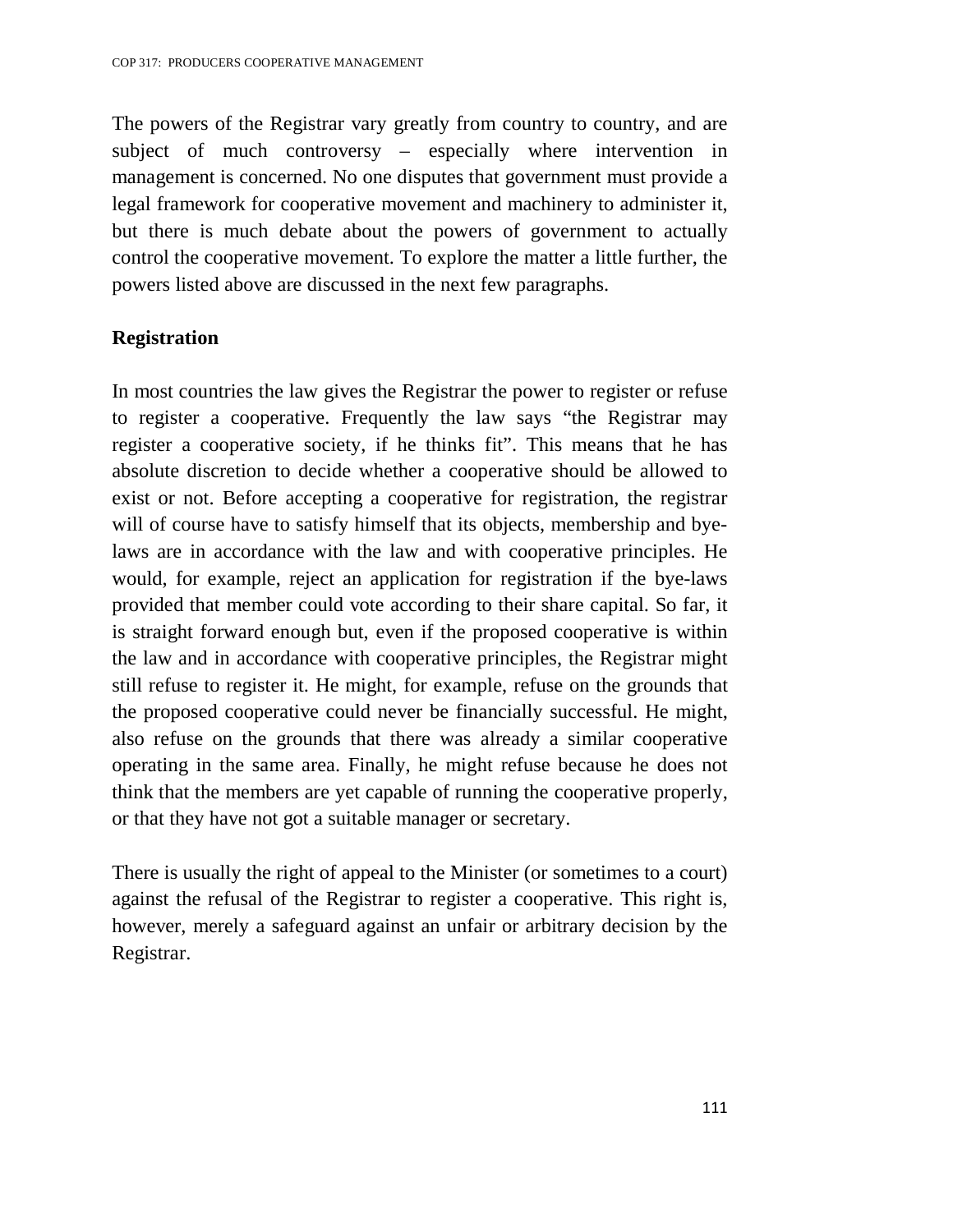# **Liquidation**

Just as the Registrar has the power to register a cooperative, so has he the power to close it down. He may do so on any grounds. It may be that the cooperative is no longer operating in accordance with the law or cooperative principles. It may be that the number of members has fallen below minimum. The most usual reason, however is that the cooperative has gone bankrupt. When the Registrar decides to close down a cooperative, he makes an order putting it into liquidation, and appointing a liquidator. The liquidator takes over all the assets and liabilities and is responsible, under the law, for winding up the cooperative's affairs to the best advantage of all concerned, and with a special regard to the cooperative creditors.

As with registration, there is, usually, provision in the law for appeal to the Minister or a court, against a decision of the Registrar to close down a cooperative.

## **Audit**

The Registrar is, under the law, given the responsibility of ensuring that the accounts of all cooperatives are audited regularly. He might carryout out this responsibility through members of his own staff, or he might agree to the appointment of commercial auditors. In either case, it is the registrar who is responsible and who must approve the accounts before they are presented to the members or published. This power protects the individual members, who may not, themselves, have the knowledge to ensure that the accounts are properly kept. In addition, however it gives power to the Registrar, because it gives him access to knowledge. From the audited accounts, he knows the state of health of the cooperative, and knows whether to exercise any of the powers which the law gives him.

# **Inspection and enquiry**

The law gives the Registrar powers to inspect a cooperative at any time. The committee and officials of the cooperative are required to produce any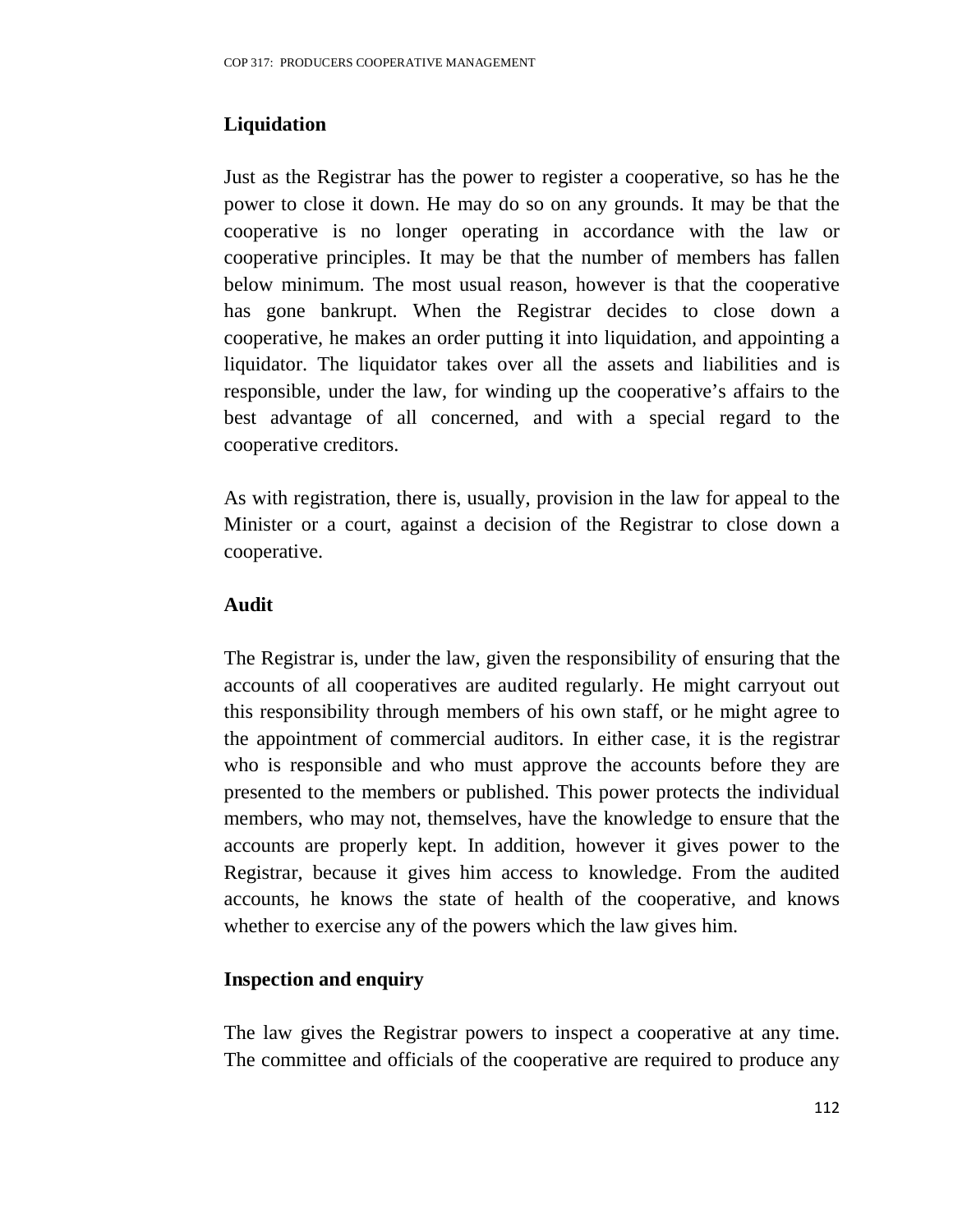books of account or property of the cooperative which the Registrar or his representative may require to carry out the inspection. The Registrar, also, has the power to order a more formal enquiry into the affairs of a cooperative. Such an enquiry has powers not unlike those of courts – for example. To inspect all the records and to question witnesses.

#### **Arbitration in disputes**

In most cooperative laws, disputes arising from the business of a cooperative, whether between the cooperative and one of its members, between one member and another, between the cooperative and its officials, or between one cooperative and another cooperative, cannot, under the law, be taken to a normal civil court. They must be referred to the Registrar, who can either try the matter himself or appoint an arbitrator. The Registrar's decisions in these cases are final, and cannot be called into question in a civil court. Awards made are enforced as if they were judgments of a civil court. This provision of the law is beneficial to the cooperative movement in that it provides for cheap and speedy machinery to settle disputes, avoiding the expensive and time-consuming process of hiring lawyers and going to court. Lawyers are usually not allowed to take part in the arbitration proceedings. It does at the same time give vey considerable powers to the Registrar to take decisions in the overall interest of the cooperative movement.

#### **Intervention in management**

A more recent but very general trend has been to put into the law, powers for the Registrar actually to intervene in the management of cooperatives. Sometimes such powers may only be exercised if the cooperative is in serious trouble. For example, if an enquiry has been held as described above, and the conclusion is that the cooperative is badly managed, the Registrar may dismiss the committee and appoint a manager of his own choosing. Normally, the manager may only be appointed for a limited time. The object is to rescue a cooperative which has got into trouble which might otherwise lead to its liquidation.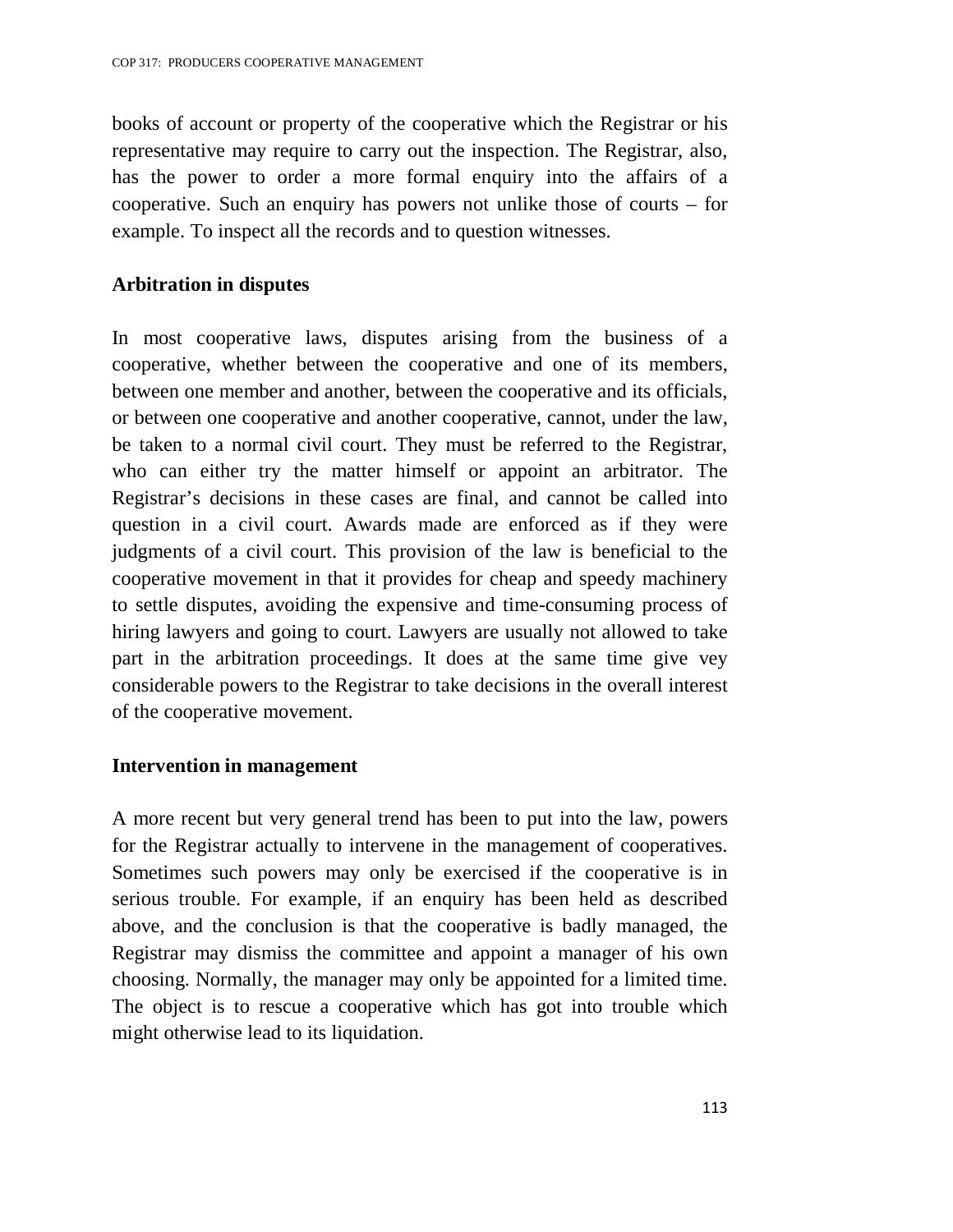In some countries, the powers of intervention are taken further and apply not merely to cooperatives which have got into difficulties but to all the others as well. For example, the Registrar may be empowered to demand estimates of expenditures from every cooperative and to forbid expenditure except within the estimates which he has approved. Cheques for more than a relatively small amount must be countersigned by the registrar, or his representative. The Registrar may have the right to appoint some members of the committee or to appoint the manager. He may have the powers to order amalgamations or divisions.

### **SELF ASSESSMENT EXERCISE 2**

What empowers producers cooperative relations with the government officials?

### **4.0 CONCLUSION**

This unit highlights and discusses the external relations of the producers cooperative. The management (steps to be taken) of external relations is crucial for the maintenance and sustenance of cordial external relations.

### **5.0 SUMMARY**

This unit recognized two types of relations within the external relations of the producers cooperative. After the analyses of the relations with the general public, suggestions were put forward for the management and sustenance of good relations. In the same vein, the unit examines the producers cooperative relations with the government officials and legislators.

### **6.0 TUTOR MARKED ASSIGNMENT**

- 1. Discuss the producers cooperative relations with the general public.
- 2. How can the producers cooperative manage its relation with the public? [Hint: steps to take]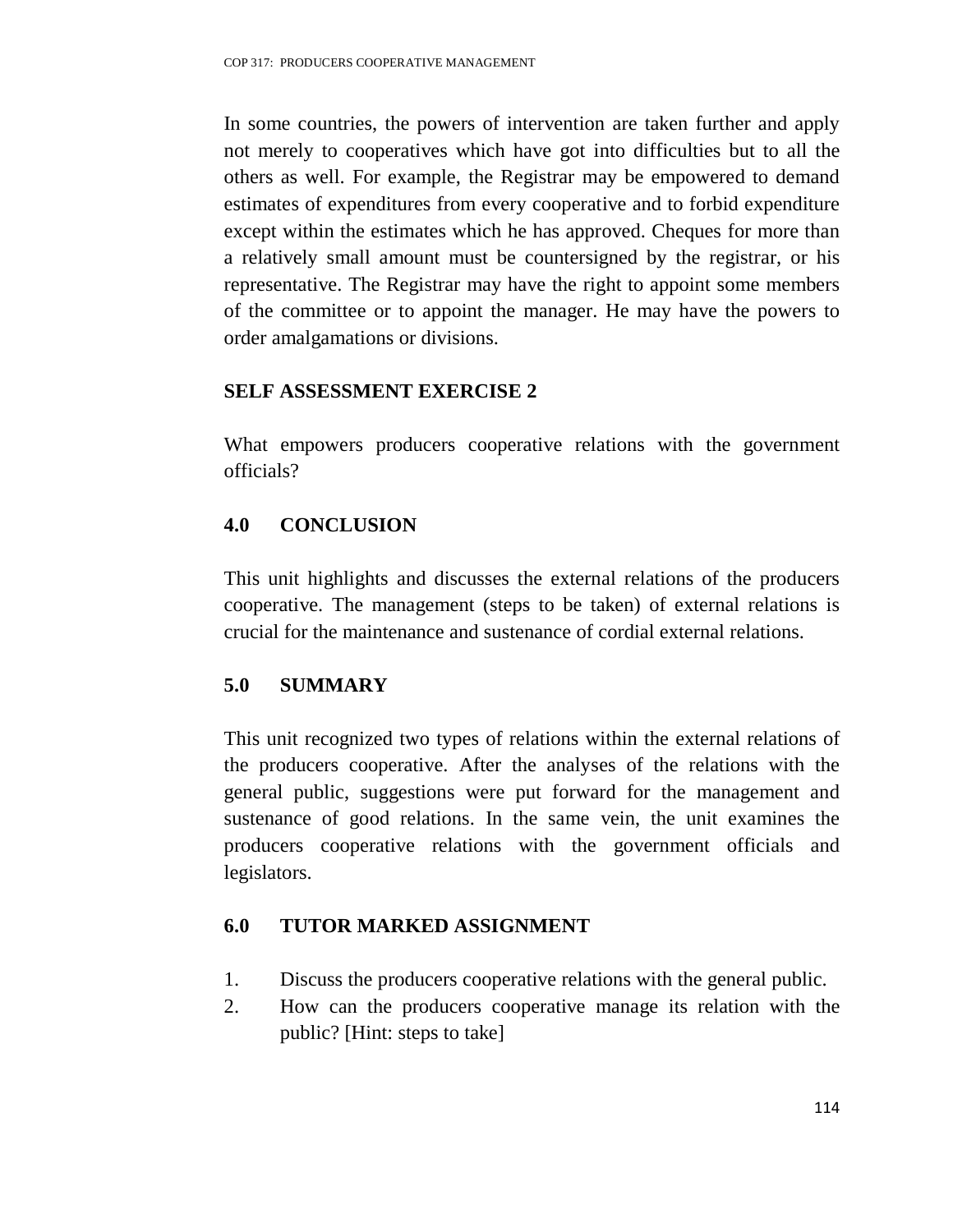3. Shed light on the producers cooperative relations with the government officials.

### **7.0 REFERENCE**

- ILO (1978). Cooperative Management and Administration, ILO Publications, Geneva.
- Northern Region Cooperative Societies Regulations, Cooperative Societies Law, 1956.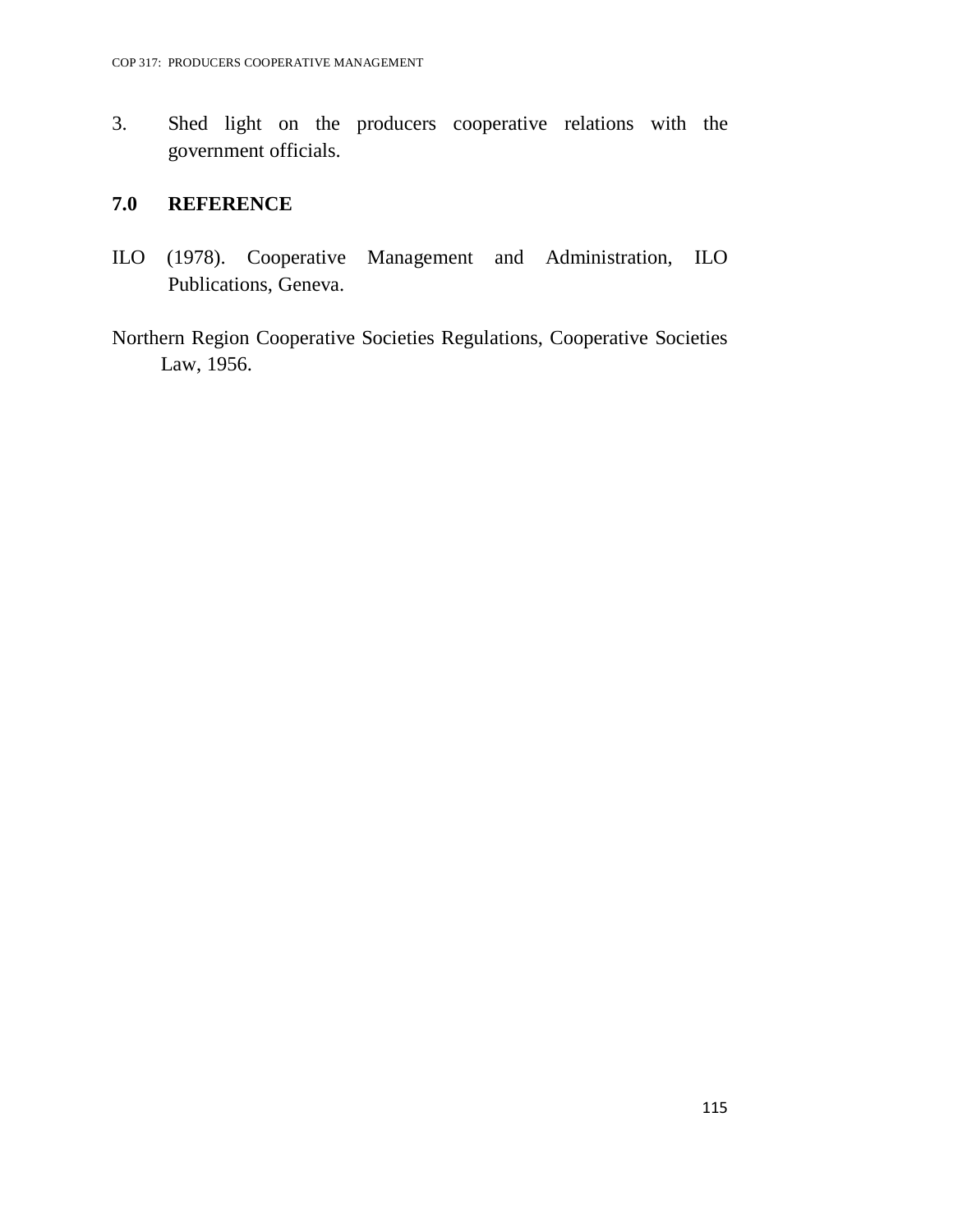# **UNIT 15: MANAGEMENT CONROL**

# **CONTENT**

- 1.0 Introduction
- 2.0 Objective
- 3.0 Main Content
	- 3.1 Management controls in a producers cooperative.
- 4.0 Conclusion
- 5.0 Summary
- 6.0 Tutor-marked Assignment
- 7.0 Reference/ Further Readings

# **1.0 INTRODUCTION**

It is necessary in producers cooperative, that management is concerned with fulfilling or meeting production plans, sales plan etc. Management must also ensure that works are done as specified, workers are doing what they are assigned to do, machine breakdown are avoided, and vehicles are overhauled at the appropriate time etc. for efficient running of the enterprises. This unit therefore examines management controls for smooth functioning of the producers cooperative.

# **2.0 OBJECTIVE**

At the end of this unit, the student will be able to:

- Know various ways of management control.
- Know objects of management control.
- Explain methods of management controls.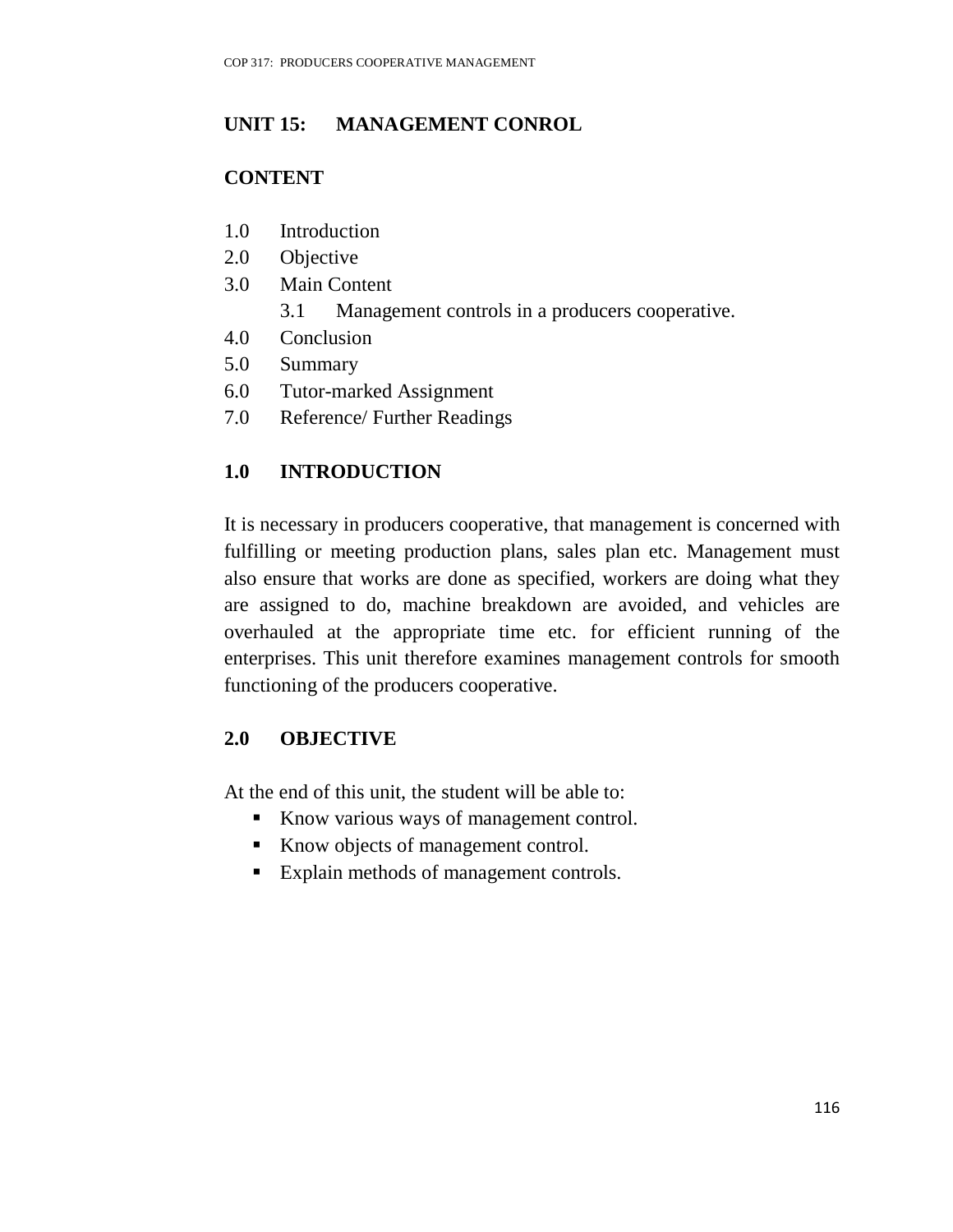### **3.0 MAIN TEXT**

# **3.1 MANAGEMENT CONTROLS IN A PRODUCERS COOPERATIVE**

The highest hierarchy of control of the producers cooperative is the supervisory committee. Then objective of the supervisory committee is to assist the management in carrying out the purpose of the organization. While the supervisory committee may not interfere with Management decisions, its duty is to see that:

- i. The members of the management committee meet regularly.
- ii. The decisions are in accordance with the Laws and the rules of the society.
- iii. They keep to the policies which they themselves set.
- iv. Those resolutions are being implemented.

The committee must do everything necessary to assure itself from its own examination that reports submitted by the Management to the general meetings of the members do, in fact, show the actual condition of the society and the car being taken of the members' funds. In this report the committee must take nothing of importance for granted.

The supervisors act as a protection for the other committees, not by finding fault but by reporting faults so that they may be eliminated. It does not set out to recover if officers are honest but to prove they are. The committee is required by law to do inspectorial work. Their investigations in no way reflect judgement on the character or motives of any individual.

In producers cooperative there are many ways by which the manager and the management committee can stem up control over production plan, sales of products, staff, machinery, wages, salaries, loans, expenditures, unforeseen events. The manager must determine the methods of control which may be budget, reports from senior employees, personal visits, perpetual follow-ups etc.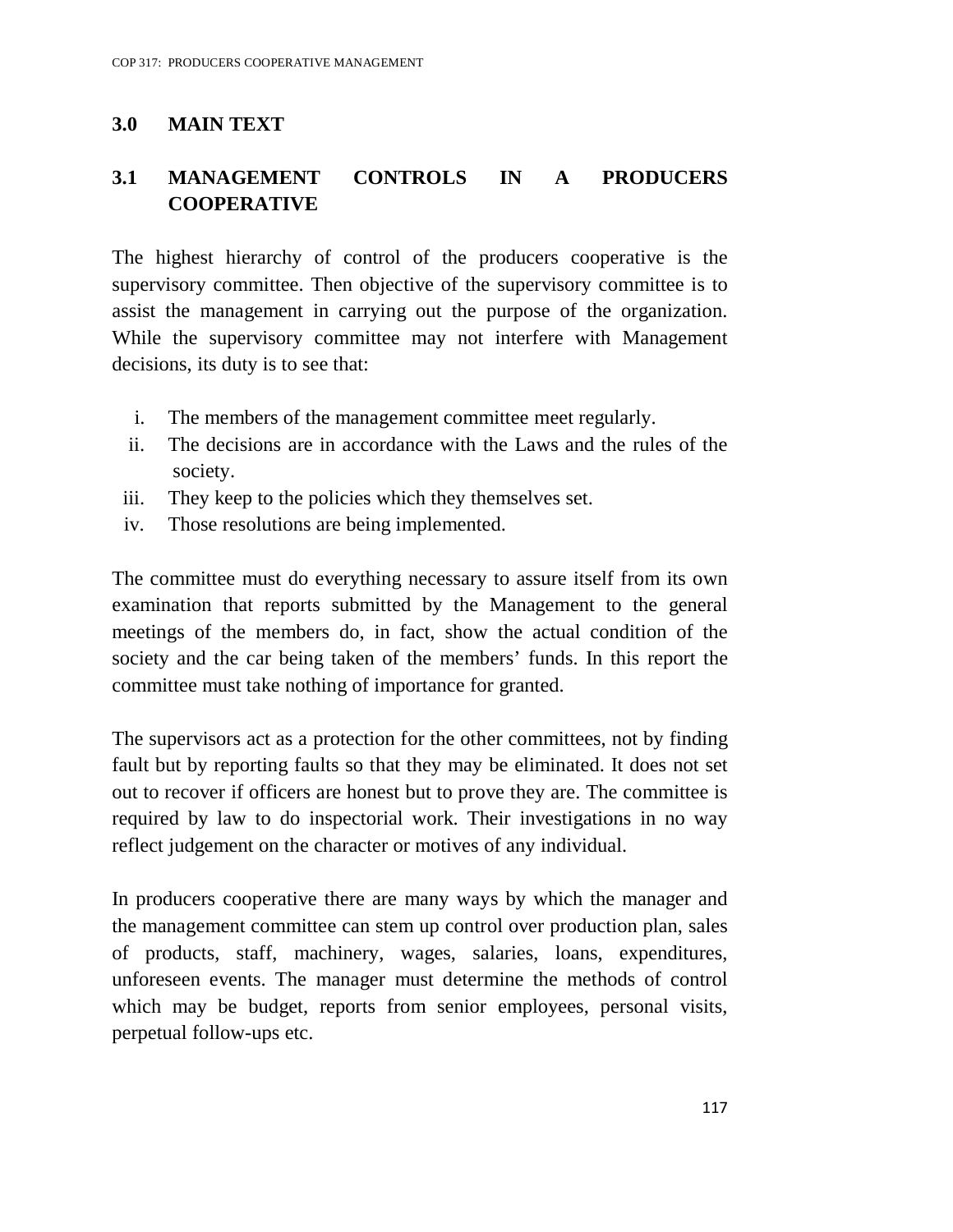The manager breaks the production plan, as reflected in the budget, into monthly, quarterly plans. At the end of each month, for instance, he checks the actual production with the plan. In similar manner, he looks at the sales plan and examines how it has been fulfilled. This process allows him to find out what is responsible for the variance and takes necessary decision that will ensure the plan is on course.

| S/N            | <b>Items</b>                               | <b>Budget</b> | <b>Actual</b> | <b>Variance</b> |
|----------------|--------------------------------------------|---------------|---------------|-----------------|
|                | Production (kg)                            | 50,000        | 45,000        | $-5,000$        |
| $\overline{2}$ | Sales(million Naira)                       | 200           | 180           | $-20$           |
| 3              | Capital expenditure (Thousand Naira)       | 500           | 550           | $+50$           |
| $\overline{4}$ | <b>Wages and Salaries (Thousand Naira)</b> | 50            | 50            |                 |
| 5              | Raw materials (Thousand Naira)             | 100           | 195           | $-5$            |
| 6              | Overhead expenses (Thousand Naira)         | 20            | 22            | $+2$            |

#### Table 15.1 QUARTERLY ANALYSIS FOR BUDGET CONTROL

The manager needs to find out the reasons for the variances in production output [ $-5000$  tons] and sales ( $\cancel{\text{N}}$ -20 million) (see Table 15.1). there is also the need to investigate the causes of short up in overhead expenses (N2,000) and step up budgeting control, otherwise the trend will extend to other quarterly budgets.

Daily, weekly or monthly reports are received from senior employees or heads of departments and sections. These reports are then used by the manager as basis for instructions to control the business. There may also be unforeseen events such as damage to buildings, machines, equipments, change in interest rates, and others. These unforeseen events place heavy demands on the flexibility and resourcefulness of managers and management and they are to be taken care of.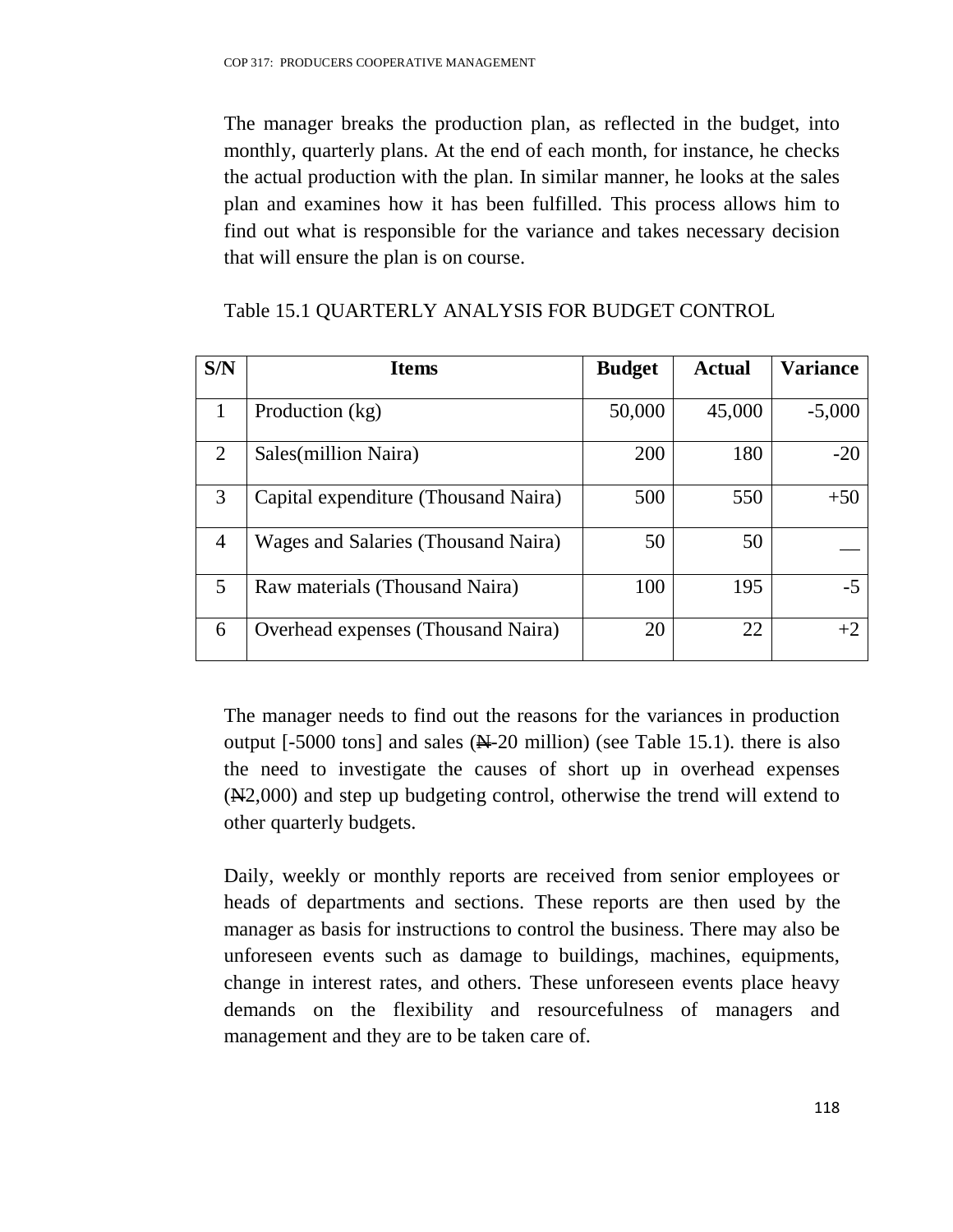#### **Various Administrative Controls**

Organizations often use standardized documents to ensure complete and consistent information is gathered. Documents include titles and dates to detect different versions of the document. Computers have revolutionized administrative controls through use of integrated management information systems, project management software, human resource information systems, office automation software, etc. Organizations typically require a wide range of reports, e.g., financial reports, status reports, project reports, etc. to monitor what's being done, by when and how.

The manager may decide to visit the departments and sections regularly to see and assess situations himself for action. If something happens due to the negligence of any staff, it is his duty to take disciplinary action against such a staff.

Manager and management committee must ensure that members (skilled) and other workers are trained for necessary special skills for production for handling of new machines and equipments. By so doing standard and quality products are guaranteed and breakdowns of machines and equipments are minimized. It is also within the control jurisdiction of the manager to obtain feedbacks on quality from consumers of the producers' cooperative products so that necessary adjustments and changes can be made. The manager must also ensure that buildings are repaired and painted, vehicles are overhauled, wages are paid out correctly, and insurance premiums, rates and taxes etc. are paid.

#### **SELF ASSESSMENT EXERCISE 1**

Mention some methods of control the manager of a producers cooperative can use.

#### **4.0 CONCLUSION**

This unit identifies the objects of management control in a producers cooperative. It also sheds light on the methods of control available to the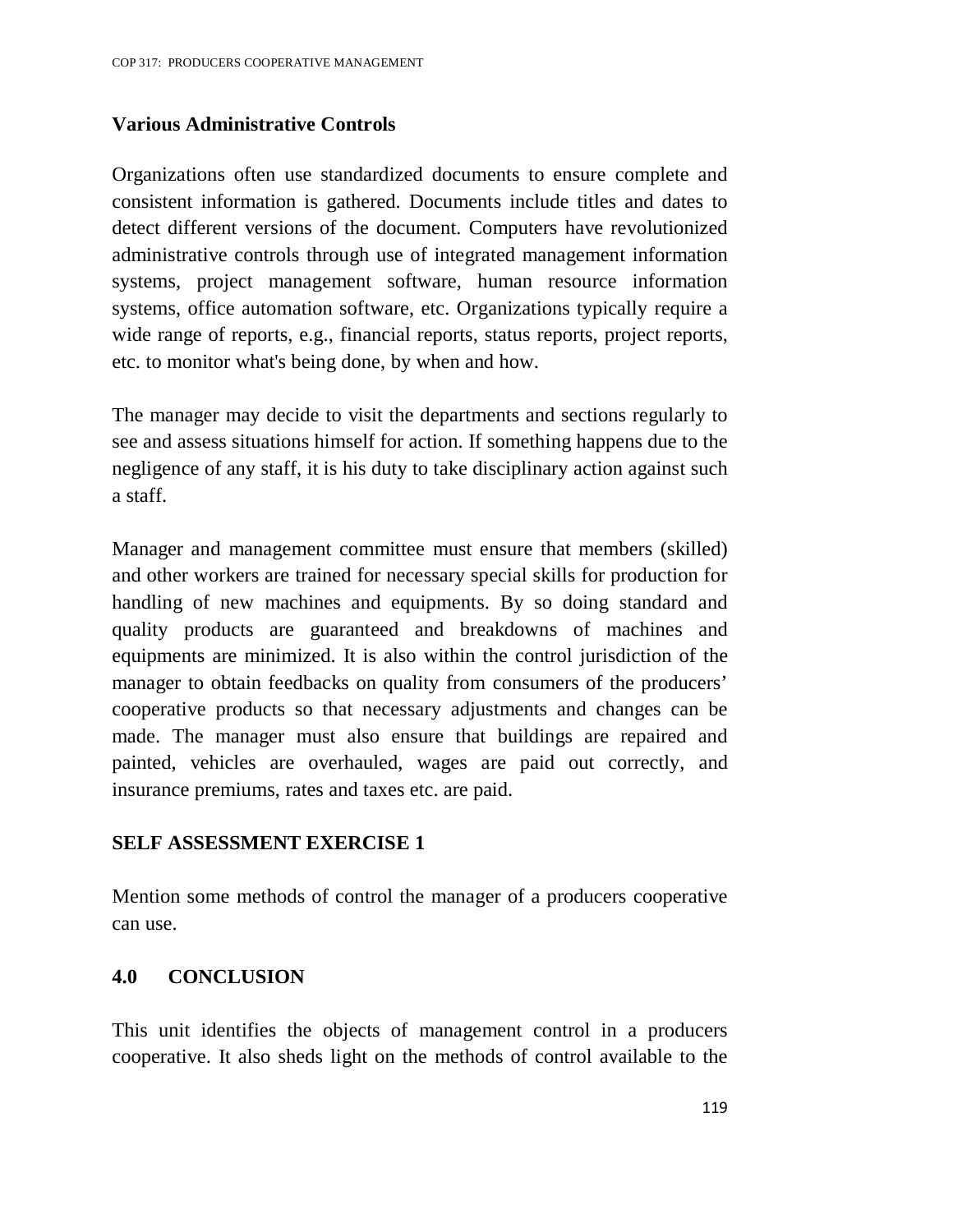manager. These methods are then explained in details and at the end of the text suggestions are put forward for the effective controls by the manager.

### **5.0 SUMMARY**

This unit highlighted the objects of management control and the methods by which the manager could effect controls. Furthermore, the unit discussed the management control methods identified in details. The unit put forward some suggestion as to how the manager and management committee could strengthen management controls.

### **6.0 TUTOR MARKED ASSIGNMENT**

- 1. Identify methods of management control in a producers cooperative.
- 2. Carefully discuss two methods of management controls in a producers cooperative.

## **7.0 REFERENCE**

Olubanjo M.O (1968). Handbook for Managers of Cooperative Marketing Societies. Western Nigeria co-operative Press Ltd, Ibadan.

### [://managementhelp.org/cntrllng.htm](http://managementhelp.org/cntrllng.htm)

ILO (1978). Cooperative Management and Administration, ILO Publications, Geneva.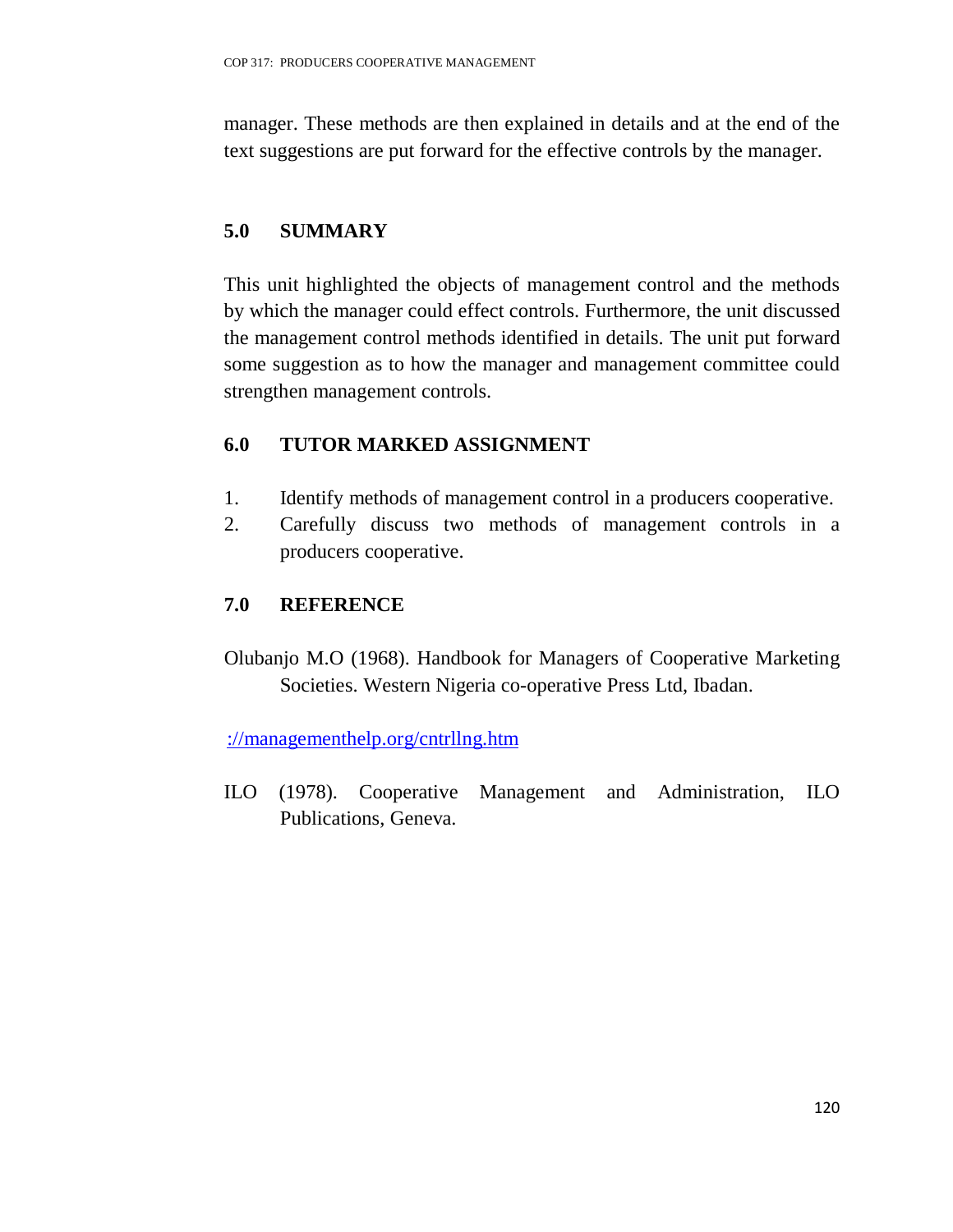# **UNIT 16: PROBLEMS OF PRODUCERS COOPERATIVE AND THE MANAGEMENT IN NIGERIA**

## **CONTENT**

- 1.0 Introduction
- 2.0 Objective
- 3.0 Main Content
	- 3.1 Problem of producers cooperative and its management in Nigeria.
- 4.0 Conclusion
- 5.0 Summary
- 6.0 Tutor-marked Assignment
- 7.0 Reference/ Further Readings

## **1.0 INTRODUCTION**

The tardiness in development of producers cooperatives may be attributed to a number of problems. These problems range from lack or inconsistent policies, lack of awareness on the part of skilled workers, infrastructural inadequacy, to poor management in the producers cooperative and the entire cooperative movement in Nigeria.

This unit's mission is to highlight the problems of producers cooperative and its management in Nigeria.

### **2.0 OBJECTIVE**

At the end of this unit, the learner will be able to:

- Know the problems militating against producers cooperative in Nigeria.
- Discus management problems affecting the producers cooperative.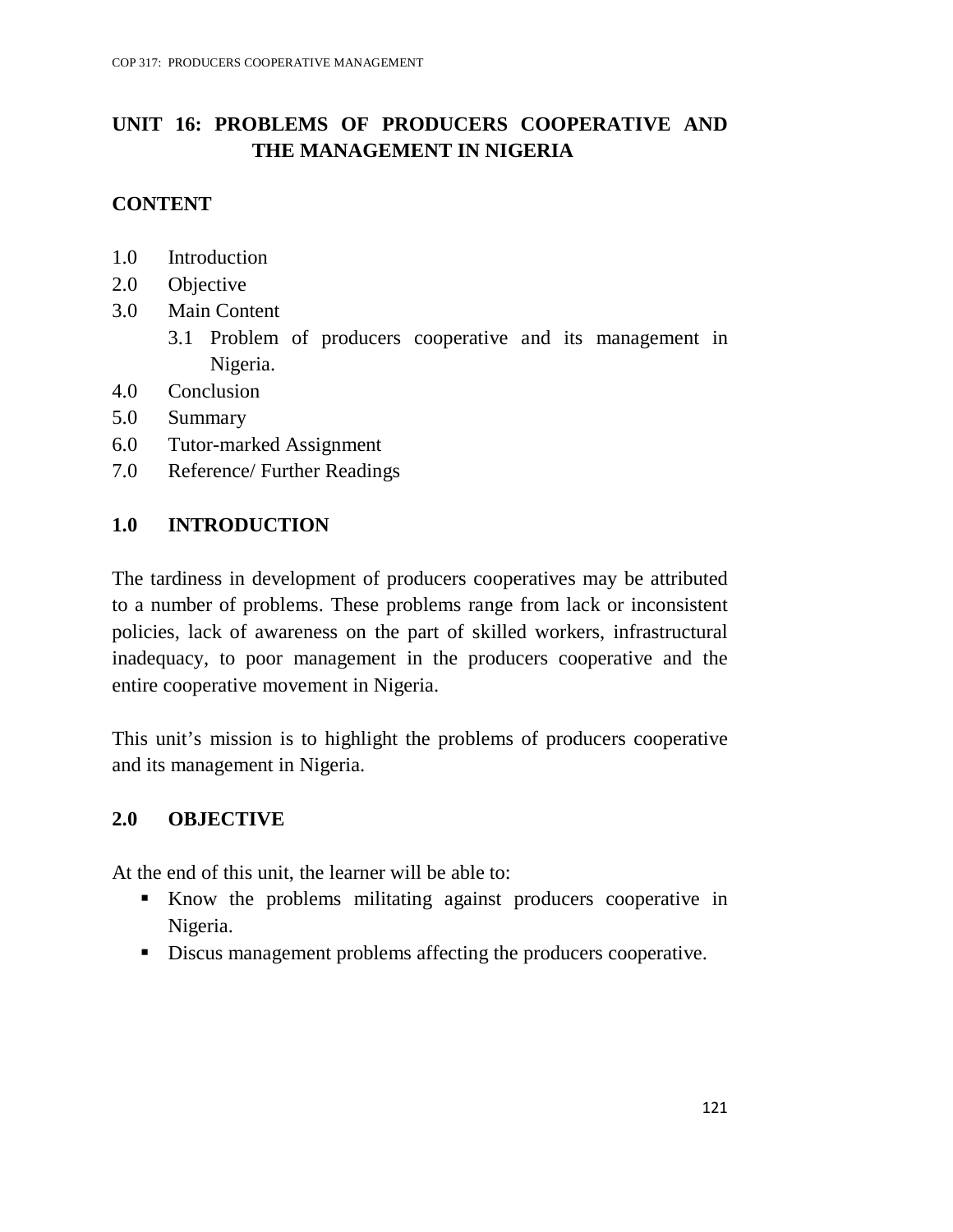# **3.0 MAIN TEXT**

# **3.1 PROBLEM OF PRODUCERS COOPERATIVE AND ITS MANAGEMENT IN NIGERIA**

Producers' cooperative, like other cooperatives, no doubt contributes to the development of the economy. The social upliftment of the members of the society and the community is a noble course. It is known that producers cooperative, most especially the industrial cooperative, has long been recognized since the industrial revolution in the Western Europe in the small scale industry as agent of economic development. In Nigeria, however, its formation and operation have been crowded or shrouded with many problems such as:

- Lack of deliberate policy to assist in the development of producers cooperative among other cooperatives
- Lack of awareness on the part of potential skilled persons qualified to set up producers' cooperatives.
- Since this type of cooperative is practised by skilled and poor people whose financial resources are not enough for the required amount of capital, in-availability of fund constitutes a constraint.
- Loans cannot be obtained by these poor skilled members for lack of collateral
- Even if the loans are available the rates of interest on such loanable funds are very high and uneconomical.
- Industrial machines, equipment and tools necessary for production of goods and services are often not available, and when they are available they can only be obtain at very high cost.
- Products and services of producers cooperative are usually not for members, sales of such products and services take place in a situation of severe competition with the private sector entrepreneurs who have advantages of producing at considerable reasonable cost.
- The graduates of the National Directorate of Employment (NDE) are not trained and supported to form producers cooperative. They are only given skills and loans/supports to be on their own.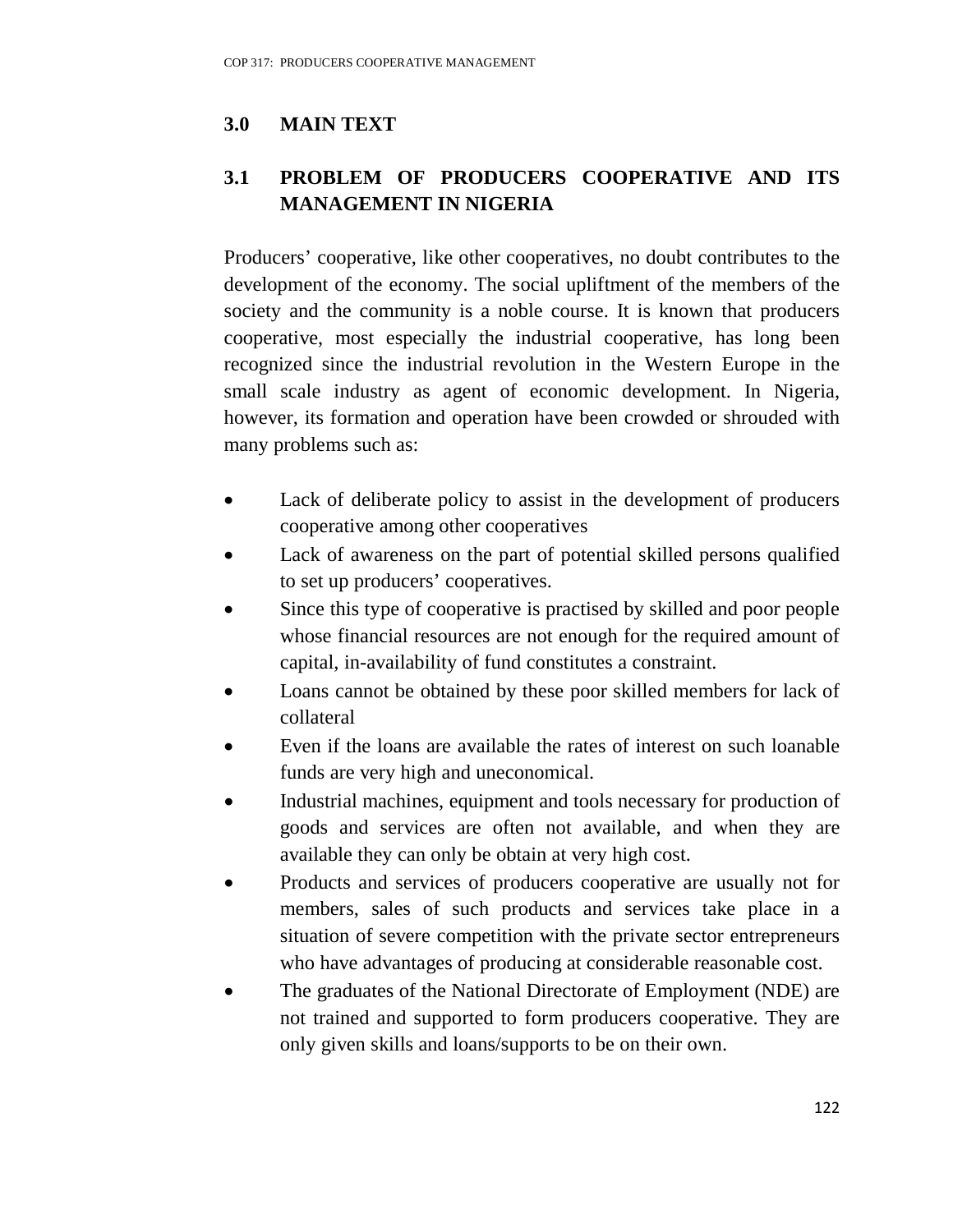- Since the experience of producers cooperatives is not abound in Nigeria, the managers of such societies may not also be well experienced to steer the business out of serious challenges.
- Infrastructural problems (erratic electricity supply, inadequate water, bad roads etc) in no small way constitute major challenges in the management of producers cooperative in Nigeria.

### **SELF ASSESSMENT EXERCISE 1**

List the problems militating against the development of producers cooperative in Nigeria.

### **4.0 CONCLUSION**

This unit highlights the problems retarding the development of producers cooperative in Nigeria. It delves also on management problems of the producers cooperative.

### **5.0 SUMMARY**

We have highlighted and discussed problems militating against the development of producers cooperative in Nigeria. The unit also revealed management problems of producers cooperative in Nigeria.

### **6.0 TUTOR MARKED ASSIGNMENT**

- 1. Discus the problems militating Against the development of producers cooperative in Nigeria.
- 2. Identify and carefully explain management problems affecting producers cooperative in Nigeria.

### **7.0 LITERATURE**

Akerele, A.O (2001). Cooperative as Vehicle of Community Mobilization of Human Resources in Nigeria. Human Resource Development, Best E.G and Azaku, E (ed), Jos University Press, Jos.